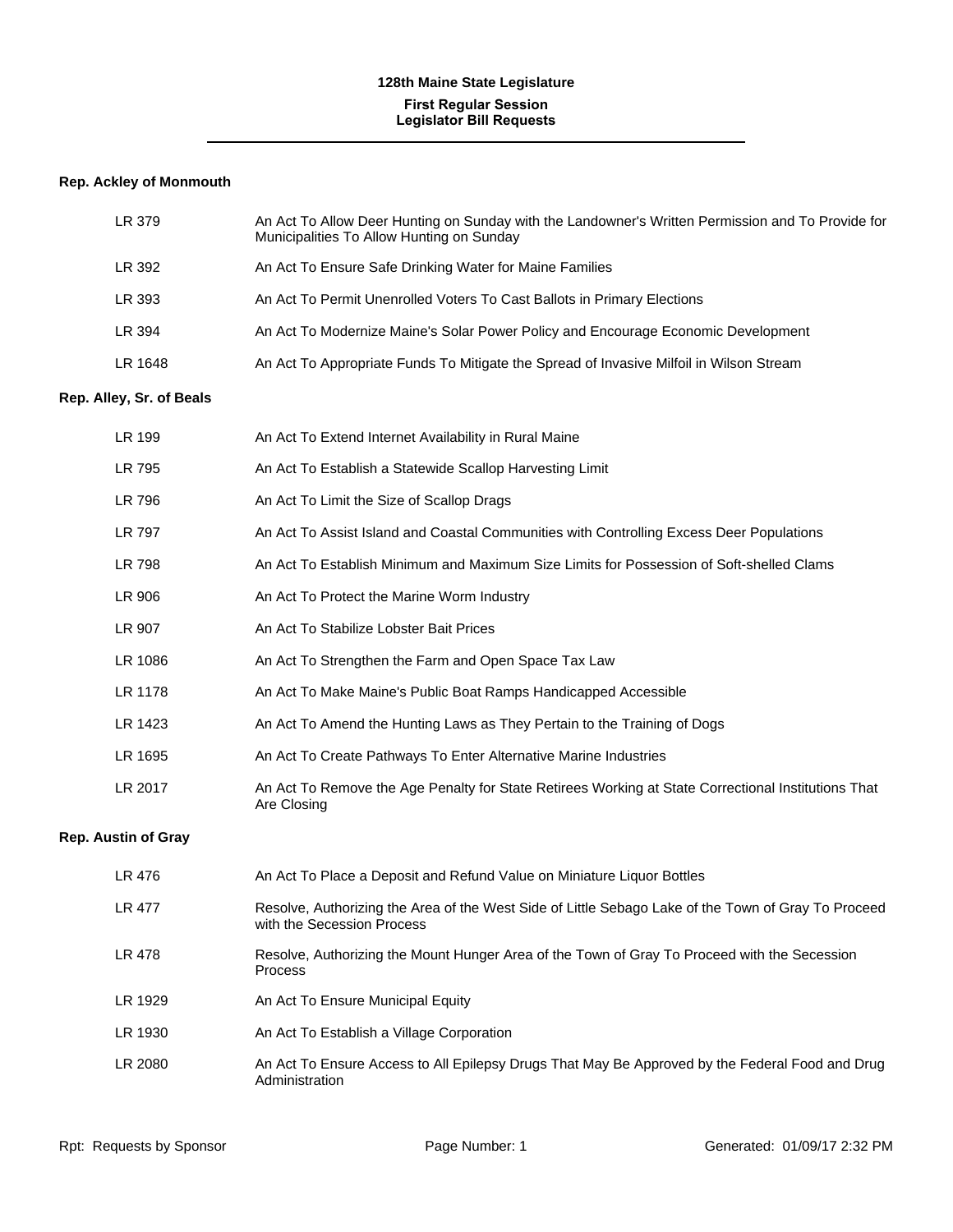# **Rep. Austin of Skowhegan**

| LR 636 | An Act To Require Same-year Assessments for Towns That Lose More Than 35 Percent of Their Tax<br>Base |
|--------|-------------------------------------------------------------------------------------------------------|
| LR 637 | An Act To Allow Municipalities To Prohibit Retail Recreational Marijuana Facilities in Safe Zones     |
| LR 639 | An Act To Establish Redemption for Small Bottles of Alcohol                                           |

# **Rep. Bailey of Saco**

| LR 1279 | An Act To Assist Seniors in Paying Property Taxes                                                 |
|---------|---------------------------------------------------------------------------------------------------|
| LR 1284 | An Act To Increase the Class of Crime for Animal Fight Spectators                                 |
| LR 1392 | An Act To Opt Out of Federal Daylight Savings Time                                                |
| LR 1517 | An Act To Procure Medals for Maine National Guard Members Mobilized for the Berlin Airlift Crisis |
| LR 1523 | An Act To Provide a Fee Reduction for Permanently Disabled Persons at Maine State Parks           |
| LR 1737 | An Act To Recognize the Indigenous Peoples of Maine                                               |
| LR 1741 | An Act To Clarify Damages for the Loss of a Dog                                                   |
| LR 1745 | An Act To Allow and Recognize a Legal Name Change upon Marriage                                   |
| LR 2120 | An Act To Provide for the Adoption of Animals Previously Used for Research Purposes               |

#### **Rep. Bates of Westbrook**

| LR 1588 | An Act Regarding the Disclosure of Hormone-disrupting Chemicals in Packaged Food |
|---------|----------------------------------------------------------------------------------|
| LR 2095 | An Act To Make Election Day a State Holiday                                      |
| LR 2154 | An Act To Ensure Thorough Investigation of Sexual Assault Allegations            |
| LR 2156 | An Act Requiring Public Consent for the Sale of Significant Public Lands         |

# **Rep. Battle of South Portland**

| LR 619  | An Act To Ensure Appropriate Training for Harbor Masters                                                                        |
|---------|---------------------------------------------------------------------------------------------------------------------------------|
| LR 893  | An Act To Require a License for the Possession, Sale, Cultivation or Transportation of Marijuana for<br><b>Recreational Use</b> |
| LR 939  | An Act To Allow Certain Vehicles To Make a Right on Red Even When Prohibited                                                    |
| LR 1007 | An Act To Require Single-sided Ballots                                                                                          |

# **Rep. Bear of the Houlton Band of Maliseet Indians**

| LR 232 | An Act To Recognize and Provide for the Right of the Houlton Band of Maliseet Indians To Operate a<br>Casino on Maliseet Tribal Land Exempt from Certain Gaming Laws                                        |
|--------|-------------------------------------------------------------------------------------------------------------------------------------------------------------------------------------------------------------|
| LR 233 | Resolve, To Establish a Commission To Improve the Relationship between the State and the<br>Penobscot Nation, Passamaguoddy Tribe, Houlton Band of Maliseet Indians and Aroostook Band of<br><b>Micmacs</b> |
| LR 234 | An Act Regarding Final Passage of the 1980 Act To Implement the Maine Indian Claims Settlement                                                                                                              |
| LR 235 | An Act To Recognize and Provide for the Right of Members of the Houlton Band of Maliseet Indians To<br>Hunt Moose and Other Wildlife for Sustenance on Maliseet Tribal Homelands in Aroostook County        |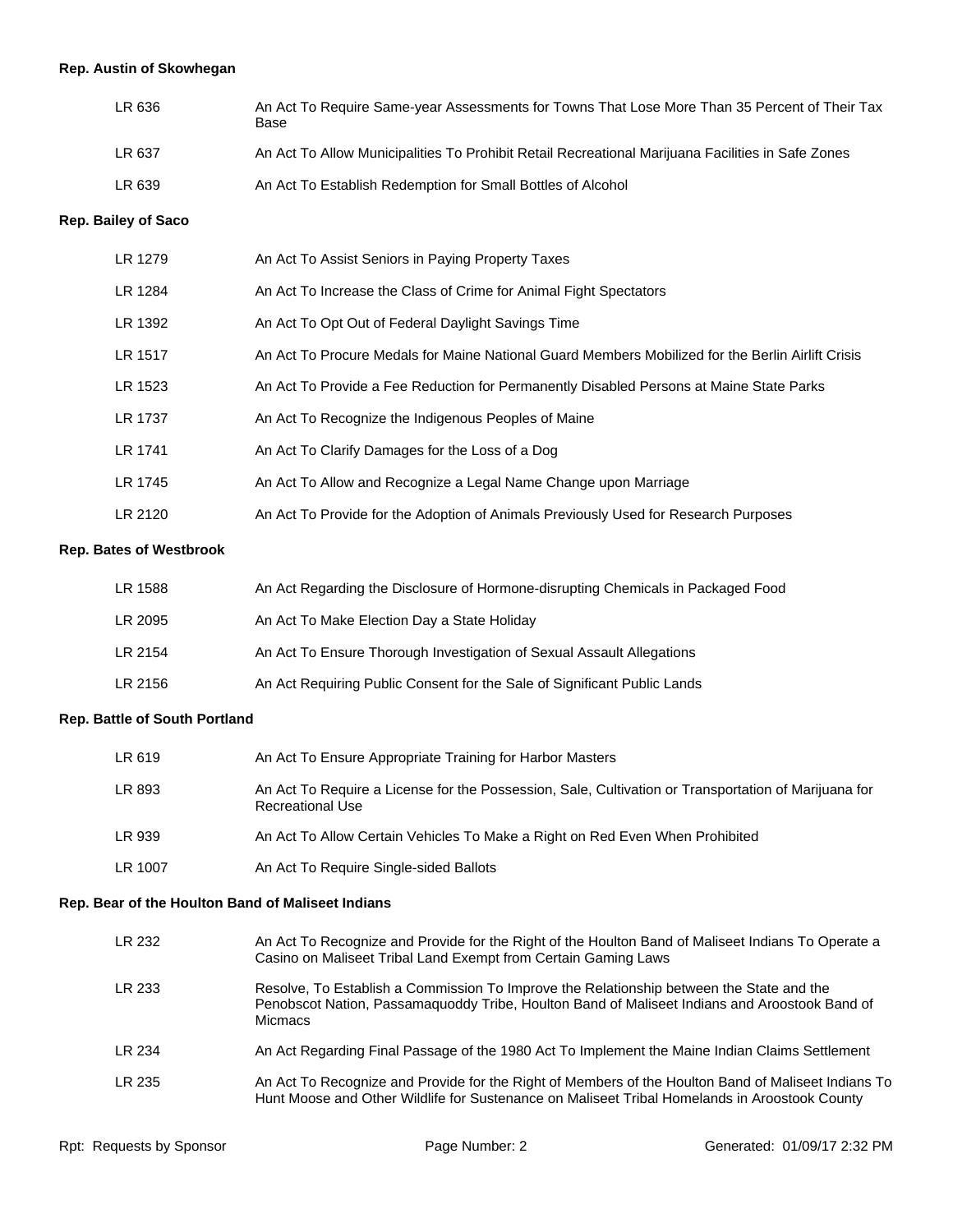# **Rep. Bear of the Houlton Band of Maliseet Indians**

| LR 236        | An Act To Recognize and Provide for the Right of Members of the Houlton Band of Maliseet Indians To<br>Fish for Elvers Exempt from Certain Commercial Fishing Laws                                                                                                                                                                      |
|---------------|-----------------------------------------------------------------------------------------------------------------------------------------------------------------------------------------------------------------------------------------------------------------------------------------------------------------------------------------|
| LR 237        | Resolve, To Recognize the Keneo Band of Maliseet Indians and To Provide for the Transfer of a 500-<br>acre Parcel of State-owned Land at Mount Keneo to the Keneo Band of Maliseet Indians for Their<br><b>Exclusive Use</b>                                                                                                            |
| LR 248        | An Act To Recognize and Provide for the Right of the Maliseet Indians To Exist Free from<br>Environmental, Cultural, Economic, Political and Social Harm and from Trespasses within Their<br>Traditional Tribal Trust Lands and Homelands Comprising the Entire St. John River Watershed,<br>Including Aroostook County                 |
| LR 250        | Resolve, To Establish a Commission To Investigate the Causes and Effects of the Oil Tanker Train<br>Derailment in Lac-Megantic, Quebec, and the Threat That Incident and Such Oil Transports Represent<br>to the Maliseet and Other People of the Entire St. John River Watershed and Those Who Reside along<br>Oil Transport Corridors |
| <b>LR 277</b> | An Act To Authorize Vacating the Convictions of Members of the Houlton Band of Maliseet Indians<br>Convicted under Prior Laws Governing the Possession and Use of Marijuana                                                                                                                                                             |
| LR 983        | Resolve, Apologizing to the Houlton Band of Maliseet Indians for the Improper Removal of Maliseet<br>Children from Maliseet Tribal Communities and Establishing a Commission To Conduct Fact-finding<br>Hearings and To Determine Compensation for Damages                                                                              |
| LR 984        | Resolve, Naming Interstate 95 from Old Town to Houlton the Maliseet Trail                                                                                                                                                                                                                                                               |
| LR 985        | RESOLUTION, Proposing an Amendment to Article X of the Constitution of Maine Regarding the<br>Publication of Maine Indian Treaty Obligations                                                                                                                                                                                            |
| LR 1228       | An Act To Authorize the Aroostook Band of Micmacs To Benefit from the Operation of an Existing<br>Casino                                                                                                                                                                                                                                |
| LR 2161       | An Act To Recognize and Provide for the Right of the Aroostook Band of Micmacs To Operate a<br>Casino on Micmac Tribal Land Exempt from Certain Gaming Laws                                                                                                                                                                             |

# **Rep. Beebe-Center of Rockland**

| LR 1783 | An Act to Support Substance Use Prevention, Treatment and Recovery                                                  |
|---------|---------------------------------------------------------------------------------------------------------------------|
| LR 1931 | An Act To Make the Maine Uniform Building and Energy Code Apply Only to Towns with Populations<br>of 10.000 or More |

#### **Sen. Bellows of Kennebec**

| LR 403  | An Act To Establish Automatic Voter Registration                                               |
|---------|------------------------------------------------------------------------------------------------|
| LR 620  | An Act To Support Lower Property Taxes by Restoring State-Municipal Revenue Sharing            |
| LR 998  | An Act To Eliminate the State Income Tax for Maine Public Employees Retirement System Pensions |
| LR 999  | An Act To Promote Transparency with Respect to Surveillance Technology                         |
| LR 1147 | An Act To Provide Accountability to Taxpayers Regarding State Use of Private Contractors       |
| LR 1305 | An Act To Encourage Broadband Coverage in Rural Maine                                          |
| LR 1389 | An Act To Promote Election Integrity                                                           |
| LR 1650 | An Act To Improve Antihunger Programs in Maine Schools                                         |
| LR 1886 | An Act To Protect Homeowners from Improper Foreclosures                                        |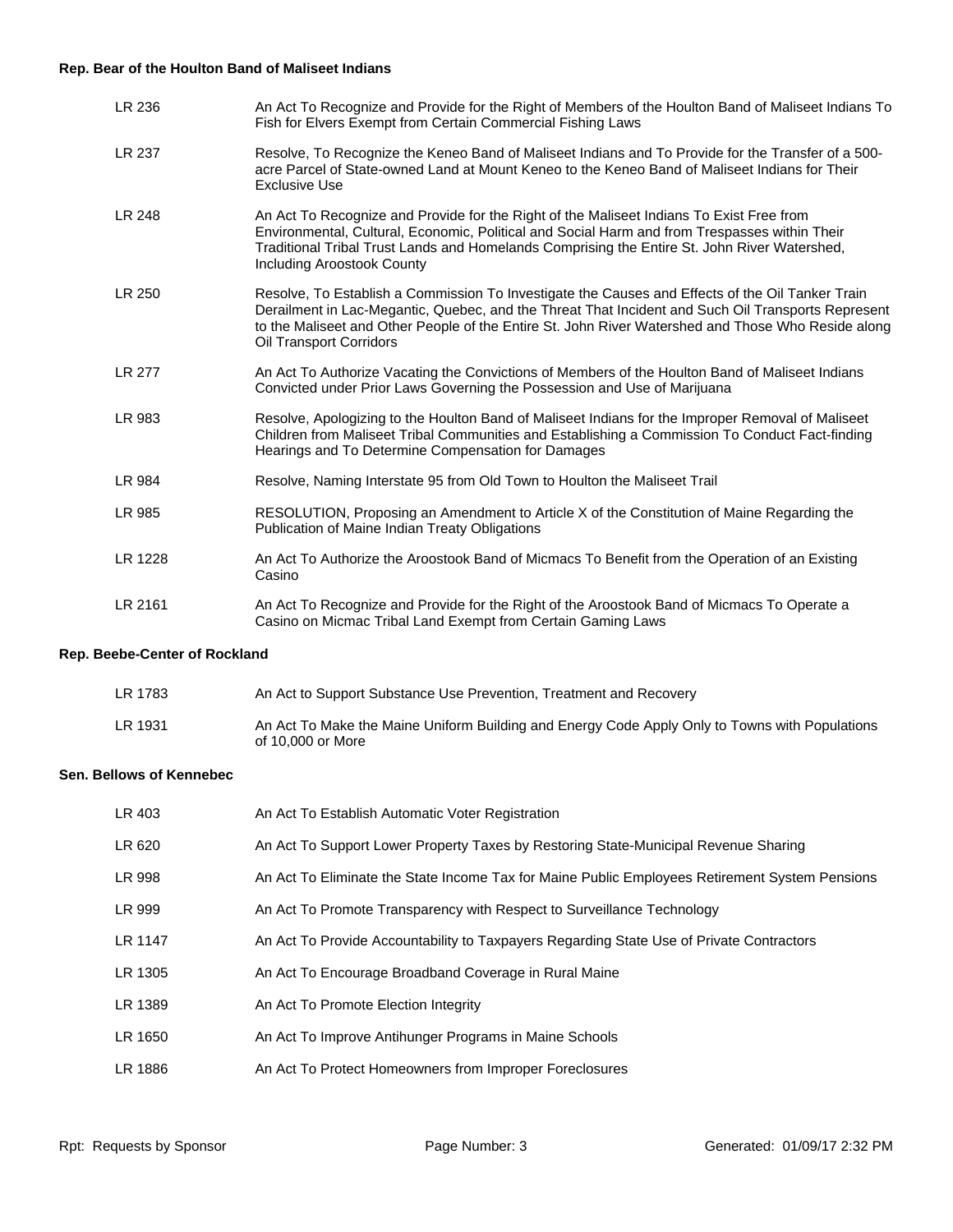#### **Sen. Bellows of Kennebec**

| LR 1965 | An Act To Restore Community Support Services for Adults with Mental Illness                          |
|---------|------------------------------------------------------------------------------------------------------|
| LR 1976 | An Act To Create the Maine Institute of Technology                                                   |
| LR 2025 | An Act To Provide for the Availability and Administration of Emergency Asthma Medications in Schools |

# **Rep. Berry of Bowdoinham**

| LR 255                      | An Act To Facilitate Municipal Permitting for Tiny Homes                                                                                                                                                                                     |
|-----------------------------|----------------------------------------------------------------------------------------------------------------------------------------------------------------------------------------------------------------------------------------------|
| LR 305                      | An Act To Expand Access to Health Security by Expanding MaineCare Coverage                                                                                                                                                                   |
| LR 306                      | An Act To Align the Criteria Used by the Maine Public Employees Retirement System in Determining<br>Veterans' Disability Claims with the Criteria Used by the United States Department of Veterans Affairs                                   |
| LR 868                      | An Act To Require Presidential and Vice-Presidential Candidates To Disclose Their Tax Returns                                                                                                                                                |
| LR 1071                     | An Act To Protect and Expand Access to Solar Power in Maine                                                                                                                                                                                  |
| LR 1072                     | An Act To Award Electors Based on the National Popular Vote                                                                                                                                                                                  |
| LR 1075                     | An Act To Provide 100 Percent Disabled Veterans Antlerless Deer Permits in the Zone of Their Choice                                                                                                                                          |
| LR 1122                     | An Act To Amend the Laws Governing Legislative Political Action Committees                                                                                                                                                                   |
| LR 1263                     | An Act To Authorize a General Fund Bond Issue To Increase Rural Maine's Access to Broadband<br><b>Internet Service</b>                                                                                                                       |
| LR 1441                     | An Act To Pay Legislators Based on the Minimum Wage                                                                                                                                                                                          |
| LR 1538                     | An Act To Promote Maine's Economic Development and Critical Communications for Rural Family<br>Farms, Businesses and Residences by Strategic Public Investments in High-speed Internet                                                       |
| <b>Rep. Black of Wilton</b> |                                                                                                                                                                                                                                              |
| LR 349                      | An Act To Allow Senior Hunters To Shoot Antlerless Deer                                                                                                                                                                                      |
| LR 1451                     | An Act To Educate the Public and Promote Integrated Pest Management Using Existing Resources                                                                                                                                                 |
| LR 1452                     | An Act To Increase Sales of Nonresident Bear Permits                                                                                                                                                                                         |
| LR 1453                     | An Act To Minimize Crop Damage                                                                                                                                                                                                               |
| LR 1454                     | Resolve, Directing the Department of Agriculture, Conservation and Forestry To Establish Tourism-<br>related Concessions within Management Units To Support the Business Operations of Commercial<br>Sporting Camps Located within the Units |
| LR 1642                     | An Act To Extend Fall Fishing Opportunities                                                                                                                                                                                                  |
| LR 1644                     | An Act To Improve Maine's Heritage Fish List and Program                                                                                                                                                                                     |
| LR 1684                     | An Act To Extend Protection to Native and Wild Brook Trout and Arctic Char                                                                                                                                                                   |
| LR 1883                     | An Act To Clarify Baling Twine Sales Tax                                                                                                                                                                                                     |
|                             |                                                                                                                                                                                                                                              |

LR 1932 An Act To Authorize a General Fund Bond Issue To Provide Jobs, Improve Road Infrastructure and Protect Water Resources

#### **Rep. Blume of York Beach**

| LR 72 | An Act To Help Municipalities Prepare for Changes in Sea Level |  |
|-------|----------------------------------------------------------------|--|
|-------|----------------------------------------------------------------|--|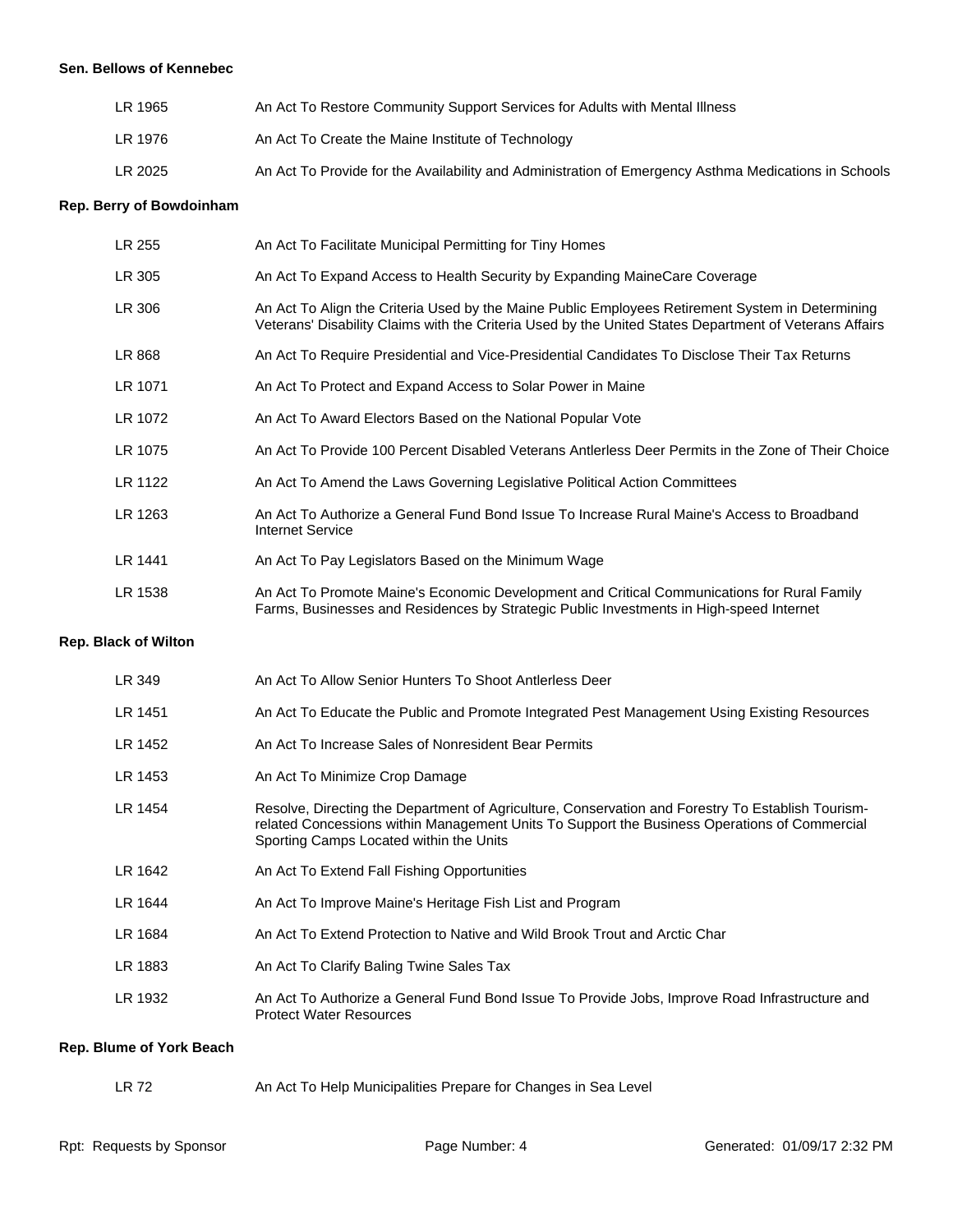# **Rep. Blume of York Beach**

| LR 121  | An Act To Implement an Owner-Operator Requirement in the Scallop and Sea Urchin Fisheries                               |
|---------|-------------------------------------------------------------------------------------------------------------------------|
| LR 420  | Resolve, To Create the Maine Coastal Risk and Hazards Commission                                                        |
| LR 1141 | An Act To Protect Public Health through Septic Tank Inspections                                                         |
| LR 1304 | An Act To Improve Beach Cast Seaweed Management for Health, Ecology and Tourism                                         |
| LR 1781 | An Act To Improve Shoreland Zoning Rules and Enforcement To Support Municipalities                                      |
| LR 1884 | An Act Clarifying Municipal Permitting in Marijuana Laws                                                                |
| LR 2136 | An Act To Create Extended Producer Responsibility for Post-consumer Waste Generated from the Use<br>of Tobacco Products |
| LR 2152 | An Act To Increase Vegetative Buffers in the Shoreland Zone                                                             |

# **Rep. Bradstreet of Vassalboro**

| LR 1916 | An Act To Increase the Availability of Motorcycle Education |  |
|---------|-------------------------------------------------------------|--|
|         |                                                             |  |

# **Sen. Brakey of Androscoggin**

| An Act To Repeal the Service Provider Tax                                                                                       |
|---------------------------------------------------------------------------------------------------------------------------------|
| An Act To Amend the Maine Medical Use of Marijuana Act                                                                          |
| An Act To Strengthen Protections against Civil Asset Forfeiture                                                                 |
| An Act To Repeal Occupational Licensing Requirements for Certain Occupations                                                    |
| An Act To Make Oral Contraception Available over the Counter                                                                    |
| An Act To Authorize Multiparty Candidate Nominations                                                                            |
| An Act To Authorize the Expungement of Records of Nonviolent Crimes                                                             |
| An Act To Guarantee the Right To Work without Paying Union Dues or Membership Fees                                              |
| An Act To Repeal the Provision of Law Requiring Disclosure of the Possession of a Firearm under<br><b>Certain Circumstances</b> |
| An Act To Lower the Age Requirement To Carry a Concealed Handgun                                                                |
| An Act To Adjust the Lifetime Limit for the Receipt of TANF Benefits                                                            |
| An Act To Require That Maine Welfare Dollars Be Used in Maine                                                                   |
| An Act To Promote Equity in Business Opportunity for Tobacco Specialty Stores                                                   |
| An Act To Repeal the Certificate of Need Requirement for Health Care Providers                                                  |
| An Act To Create a 9-month Time Limit on General Assistance Benefits for Certain Persons                                        |
| An Act To Align Time Limits in the State's General Assistance and Temporary Assistance for Needy<br><b>Families Programs</b>    |
| An Act To Prioritize Use of Available Resources in General Assistance Programs                                                  |
| An Act To Establish Unbiased Terminology in Campaign Finance Law                                                                |
| Resolve, To Allow the Unlicensed Ownership of Hedgehogs as Pets                                                                 |
|                                                                                                                                 |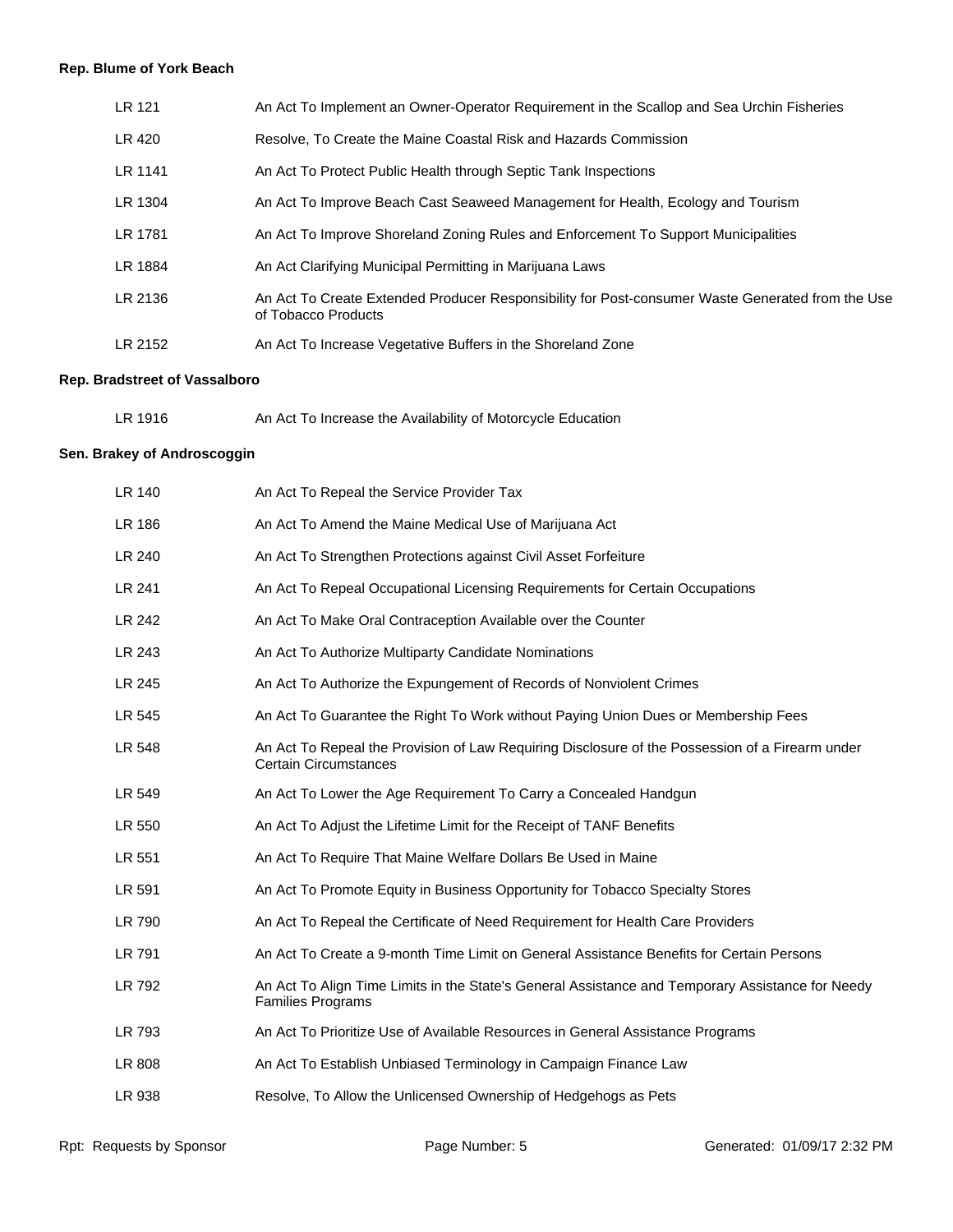# **Sen. Brakey of Androscoggin**

| LR 949                   | RESOLUTION, Proposing an Amendment to the Constitution of Maine To Limit Petitions for Direct<br>Initiatives That Seek To Restrict Rights Expressly Declared in the Constitution |
|--------------------------|----------------------------------------------------------------------------------------------------------------------------------------------------------------------------------|
| LR 1090                  | An Act To Amend the Laws Governing the Burial or Cremation of Certain Persons                                                                                                    |
| LR 1091                  | An Act To Amend the Laws Governing Cooperation in the Administration of the General Assistance<br>Program                                                                        |
| LR 1136                  | An Act To Impose Penalties for Certain Transfers of Assets at Less Than Fair Market Value by<br>Individuals                                                                      |
| LR 1422                  | An Act To Establish a Specialty License Plate for Female Veterans                                                                                                                |
| LR 1558                  | An Act Regarding Sentencing to County Jail                                                                                                                                       |
| LR 1559                  | An Act To Reduce Criminal Justice System Costs by Making Arraignments and Hearings Available by<br>Audiovisual Telecommunication in the Unified Criminal Docket                  |
| LR 1699                  | An Act To Require Clean Election Candidates To Purchase Vendor Services from Maine-based<br>Companies                                                                            |
| LR 1718                  | An Act To Establish a "Choose Life" License Plate                                                                                                                                |
| LR 1720                  | An Act To Authorize the Amending the Records of Criminal Convictions to Reflect Current Laws                                                                                     |
| LR 1728                  | An Act To Add Addiction to or Dependency on Opiates or Prescription Drugs to the List of Qualifying<br>Conditions for Medical Marijuana                                          |
| LR 1738                  | Resolve, To Study the Use of Blockchain Technology for Maine Elections                                                                                                           |
| LR 1896                  | An Act To Exempt the Sale of Gold and Silver Coins and Bullion from Sales Tax                                                                                                    |
| LR 1897                  | An Act To Eliminate Corporate Welfare and Provide Tax Relief                                                                                                                     |
| LR 1898                  | An Act To Provide Relief to Maine Property Tax Payers                                                                                                                            |
| LR 1899                  | An Act To Facilitate Increased Access to Women's Health Care                                                                                                                     |
| LR 1900                  | An Act To Allow Attorneys Employed by the State To Perform Volunteer Legal Services                                                                                              |
| LR 2135                  | An Act To Responsibly Implement an Adult Use Cannabis Program                                                                                                                    |
| Sen. Breen of Cumberland |                                                                                                                                                                                  |
| $1$ D $102$              | An Act To Curb Druple Driving by Probibiting a Person Convicted of Operating Under the Influence                                                                                 |

| LR 103 | An Act To Curb Drunk Driving by Prohibiting a Person Convicted of Operating Under the Influence<br>from Purchasing Alcohol |
|--------|----------------------------------------------------------------------------------------------------------------------------|
| LR 104 | An Act To Establish Pay Equality                                                                                           |
| LR 210 | An Act To Require Screening for Cytomegalovirus in Newborn Infants                                                         |
| LR 212 | An Act To Provide Targeted Property Tax Relief                                                                             |
| LR 213 | An Act To Promote Early Detection of Breast Cancer                                                                         |
| LR 401 | An Act To Promote Social and Emotional Learning and Development in Early Childhood                                         |
| LR 402 | An Act To Promote the Development of Solar Energy in Maine                                                                 |
| LR 898 | An Act To Clarify the Municipal Authority To Adopt and Enforce Land Use Regulation for Marijuana<br><b>Facilities</b>      |
| LR 899 | An Act To Clarify the Laws Governing the Availability of Naloxone                                                          |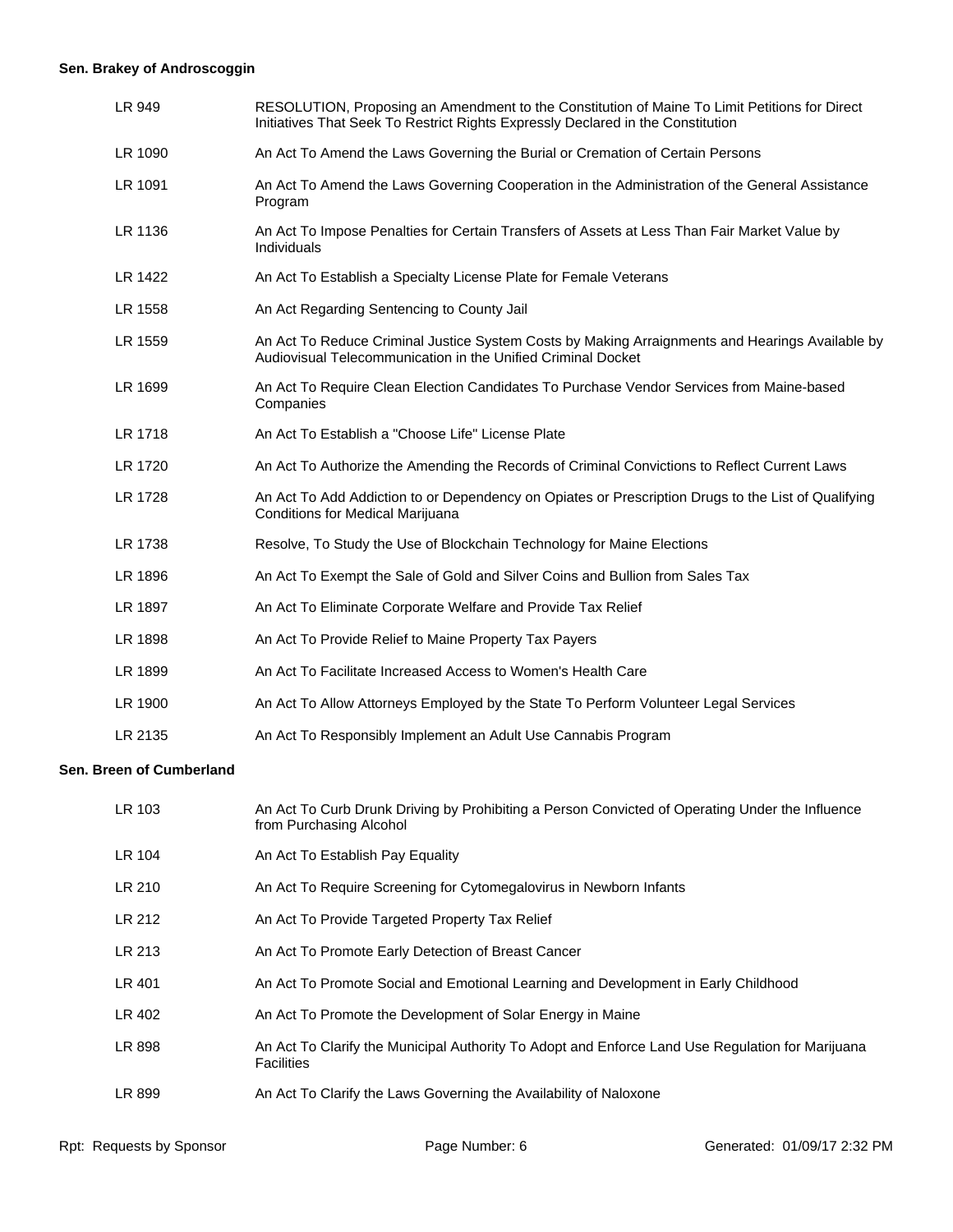#### **Sen. Breen of Cumberland**

| LR 1524 | An Act To Require a Boating Safety Course for New Boat Registrants                                                     |
|---------|------------------------------------------------------------------------------------------------------------------------|
| LR 1526 | An Act To Promote Academic Achievement through Hunger Relief for Maine Children                                        |
| LR 1540 | An Act To Define When a Municipal Land Use Decision Is Considered Final for Purposes of an Appeal<br>to Superior Court |
| LR 1844 | An Act To Promote Medical Care for Visiting Sports Teams                                                               |

#### **Rep. Brooks of Lewiston**

| LR 41   | An Act To Protect Maine School Children from Lead Exposure                                |
|---------|-------------------------------------------------------------------------------------------|
| LR 42   | An Act To Promote Lead Testing of Drinking Water for Maine Families                       |
| LR 1522 | An Act To Protect Maine School Children from Lead Exposure                                |
| LR 1525 | An Act To Promote Lead Testing of Drinking Water for Maine Families                       |
| LR 1533 | An Act Requiring Communication of Mammographic Breast Density Information to Patients     |
| LR 1543 | An Act to Promote Internet Safety                                                         |
| LR 1544 | An Act To Recognize Federally Qualified Health Care Providers                             |
| LR 1545 | An Act To Promote Universal Health Care, including Dental, Vision and Hearing Care        |
| LR 1552 | An Act To Reinstitute the Maine Health Exchange Advisory Committee                        |
| LR 1553 | An Act To Eliminate Insurance Rating Based on Age, Geographic Location or Smoking History |
| LR 1938 | An Act To Allow Access to Medical Records of a Deceased Family Member                     |
| LR 2013 | An Act To Encourage a Progressive Tax Structure                                           |
| LR 2020 | An Act Regarding Palliative Care                                                          |

#### **Rep. Bryant of Windham**

| LR 223  | An Act To Prohibit the State from Asking a Prospective Hire about the Person's Compensation History<br>until after a Job Offer Is Made              |
|---------|-----------------------------------------------------------------------------------------------------------------------------------------------------|
| LR 224  | An Act To Prohibit a Prospective Employer from Asking a Prospective Hire about the Person's<br>Compensation History until after a Job Offer Is Made |
| LR 225  | An Act To Require Vehicle Impound Storage Facilities To Attempt To Contact the Owners of<br>Impounded Vehicles within 48 Hours                      |
| LR 1429 | An Act To Include Additional Corrections Officers under the 1998 Special Plan for Retirement                                                        |
| LR 2018 | An Act To Enhance the Health of Maine Workers                                                                                                       |
| LR 2026 | An Act To Protect Maine Consumers from White-collar Criminals                                                                                       |

# **Rep. Campbell of Orrington**

| LR 8 | An Act To Create a Sustainable Solid Waste Management Program That Focuses on the<br>Encouragement of the Use of Recycled Commodities in Manufacturing |
|------|--------------------------------------------------------------------------------------------------------------------------------------------------------|
| LR 9 | An Act To Exempt Feminine Hygiene Products from Sales Tax                                                                                              |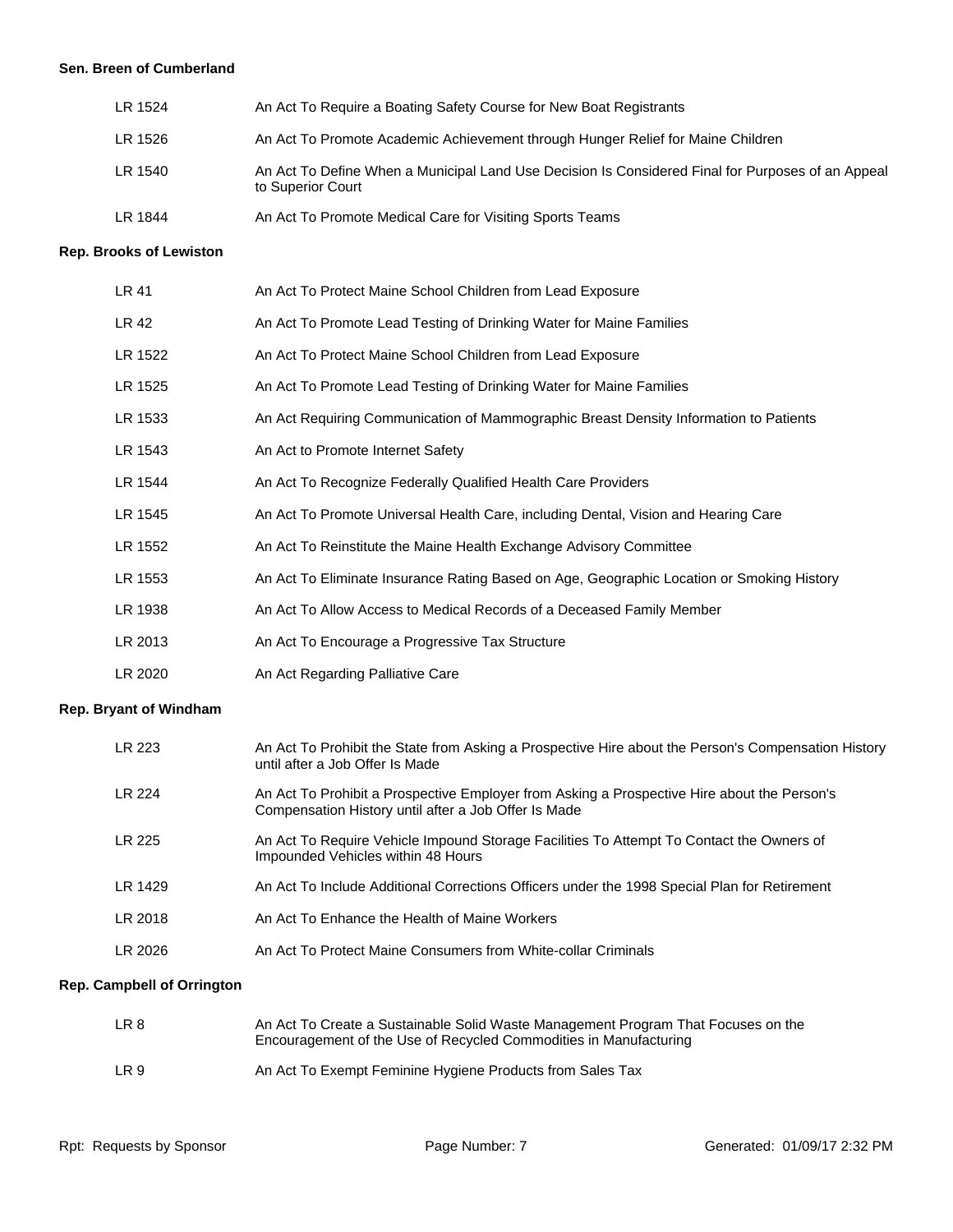# **Rep. Campbell of Orrington**

| LR 10                         | An Act To Increase Funding to Schools by Repealing Unnecessary and Burdensome Regulations                                                                                                                                        |
|-------------------------------|----------------------------------------------------------------------------------------------------------------------------------------------------------------------------------------------------------------------------------|
| LR 12                         | An Act To Allow Overhead Garage Door Installers To Install and Repair Dumbwaiters                                                                                                                                                |
| LR 19                         | An Act To Encourage and Support Solar Energy for Use in the Private and Public Sectors                                                                                                                                           |
| LR 126                        | An Act To Manage Electricity Rates To Lower Consumer Electricity Bills and Increase Utilities' Cash<br>Flow through 3rd-party Management of Smart Meters                                                                         |
| LR 229                        | An Act To Authorize a General Fund Bond Issue To Invest in Facilities and Equipment To Support the<br>Growth of Additive Manufacturing                                                                                           |
| LR 230                        | An Act To Require State-funded Buildings Be Constructed with Dimensional Laminated Wood<br>Products                                                                                                                              |
| LR 279                        | An Act To Increase Penalties against Public Disorder Pertaining to an Election                                                                                                                                                   |
| LR 280                        | An Act To Increase Police Protection                                                                                                                                                                                             |
| LR 318                        | An Act To Maintain the Income Tax Rate on Persons with Taxable Income above \$200,000                                                                                                                                            |
| LR 950                        | An Act To Prohibit Insurance Carriers That Are Not Health Insurance Carriers from Operating as<br><b>Managed Care Organizations</b>                                                                                              |
| LR 1236                       | An Act To Amend the Laws Governing the Granting of a Variance from the Dimensional Standards of a<br>Zoning Ordinance                                                                                                            |
| LR 1361                       | An Act To Provide \$500,000 of Matching Funds over 4 Years through Appropriations and Allocations<br>To Preserve Rural Heritage and Living History Pertaining to Science and Technology in Penobscot and<br><b>York Counties</b> |
| LR 1362                       | An Act To Allow Municipal Governing Boards of 3 Members To Perform Official Duties via Technology                                                                                                                                |
| <b>Rep. Cardone of Bangor</b> |                                                                                                                                                                                                                                  |

| LR 1261 | An Act To Exempt from Criminal Liability Persons Reporting a Drug-related Medical Emergency |
|---------|---------------------------------------------------------------------------------------------|
| LR 1801 | An Act To Repeal the Affirmative Defense for Cruelty to Animals                             |
| LR 1807 | An Act To Enact the Revised Uniform Fiduciary Access to Digital Assets Act                  |

# **Sen. Carpenter of Aroostook**

| LR 836  | An Act To Increase Efficiency in the Enforcement of Restitution and Bail Orders                                                                           |
|---------|-----------------------------------------------------------------------------------------------------------------------------------------------------------|
| LR 837  | An Act To Reduce Methamphetamine Production in Maine                                                                                                      |
| LR 843  | An Act To Amend the Laws Governing Certain Sexual Offenses                                                                                                |
| LR 1749 | An Act To Amend the School Revolving Renovation Fund To Prioritize and Incentivize Regional School<br>Units To Renovate and Repurpose Underutilized Space |
| LR 1767 | An Act To Prioritize the Renovation of Existing Underutilized Schools in Conjunction with the Closing of<br>Nearby Schools Due to Declining Enrollment    |
| LR 1784 | An Act Relating to Marijuana in the Workplace                                                                                                             |
| LR 1792 | An Act To Create the Maine Domestic Trade Center                                                                                                          |
| LR 1795 | An Act To Lower the Price of Drugs Paid for by MaineCare                                                                                                  |
| LR 1808 | An Act To Abolish the 5-year Cap for Retired State Employees Who Return to Work                                                                           |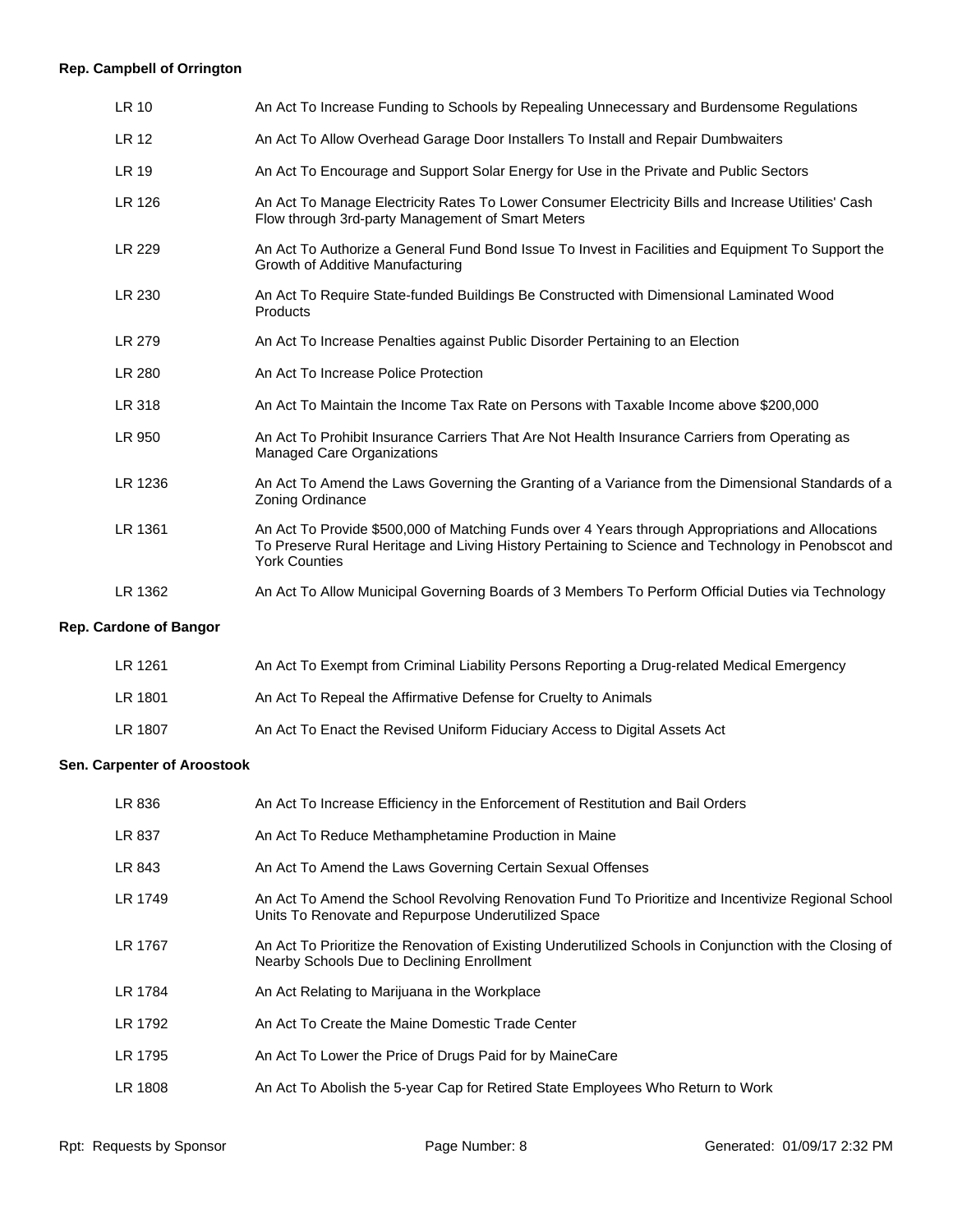# **Sen. Carpenter of Aroostook**

| LR 1839 | Resolve, To Change the Name of Captain Ambrose Bear Stream                                                                                                |
|---------|-----------------------------------------------------------------------------------------------------------------------------------------------------------|
| LR 1857 | An Act To Include a Representative of the Aroostook Band of Micmacs in the House of<br>Representatives                                                    |
| LR 1946 | An Act Relating to Agricultural Fairs                                                                                                                     |
| LR 1947 | An Act To Raise the Debtor's Exemption on Vehicles and To Permit Exemption IRAs Rolled Over from<br>401(b) to 403(b)                                      |
| LR 1948 | An Act Relating to Exempt Equity in a Primary Residence                                                                                                   |
| LR 1955 | An Act To Protect Abused or Neglected Animals                                                                                                             |
| LR 2015 | An Act To Require Mortgage Servicers To Act in Good Faith in Dealings with Homeowners                                                                     |
| LR 2019 | An Act To Protect a Homeowner's Equity of Redemption in a Foreclosure Action                                                                              |
| LR 2028 | An Act To Ensure the Timely and Proper Completion of Residential Foreclosures                                                                             |
| LR 2029 | An Act To Clarify the Application of the Statute of Limitations Related to Actions To Enforce Negotiable<br>Instruments under the Uniform Commercial Code |
| LR 2094 | Resolve, To Update the Animal Welfare Regulations                                                                                                         |
| LR 2106 | An Act To Provide Remedies to Homeowners and Impose Penalties for Misconduct and Abuses by<br><b>Mortgage Servicers</b>                                   |
| LR 2143 | An Act To Require Horse-drawn Carriages and Wagons To Be Equipped with Reflectors                                                                         |

#### **Sen. Carson of Cumberland**

| LR 1245 | An Act To Address the Shortage of Public Health Nurses                    |
|---------|---------------------------------------------------------------------------|
| LR 1442 | An Act To Protect Maine's Clean Water and Taxpayers from Mining Pollution |
| LR 1743 | An Act To Incentivize Private Investment of Lobster Processing in Maine   |
| LR 2039 | An Act To Create a Small Business Health Insurance Ombudsman and Advocate |

# **Rep. Casas of Rockport**

| LR 337  | An Act To Require Background Checks for Sales of Firearms                                                                              |
|---------|----------------------------------------------------------------------------------------------------------------------------------------|
| LR 1081 | An Act To Require Paid Parental Leave for Employees                                                                                    |
| LR 1082 | An Act To Provide Access to Family Burying Grounds on Private Property                                                                 |
| LR 1083 | An Act To Prohibit Candidates for Public Office from Being within 250 Feet of a Polling Place                                          |
| LR 1084 | An Act To Allow for the Purchase of Voter Registration Lists by Persons Other Than Candidates or<br><b>Political Action Committees</b> |
| LR 1476 | RESOLUTION, Proposing an Amendment to the Constitution of Maine To Increase the Length of<br>Terms for Legislators                     |
| LR 1477 | An Act To Establish a State Bank                                                                                                       |
| LR 1478 | An Act To Expand the Authority of Naturopathic Doctors To Prescribe Certain Medications                                                |
| LR 1479 | An Act To Encourage the Hiring of Skilled Immigrants through Flexible Certification                                                    |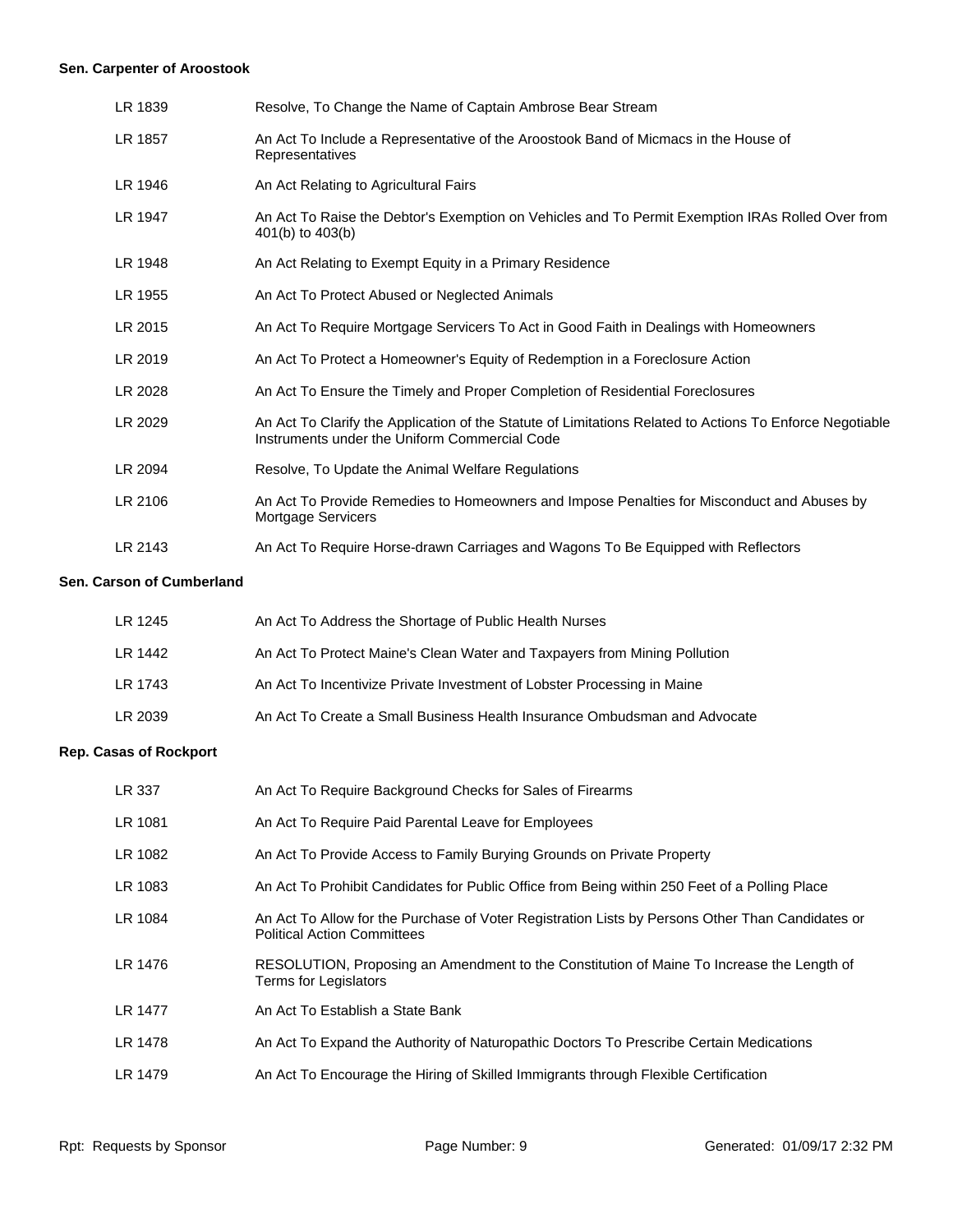# **Rep. Casas of Rockport**

| LR 1521 | Resolve, Directing the Adjutant General To Facilitate Provision of Certain Community Health Services |
|---------|------------------------------------------------------------------------------------------------------|
|         | as Part of National Guard Unit Training Exercises                                                    |

# **Rep. Cebra of Naples**

| LR 596               | An Act To Allow Municipalities a Right To Work Option                                                                                                 |
|----------------------|-------------------------------------------------------------------------------------------------------------------------------------------------------|
| LR 597               | An Act To Ease the Financial Burden on Maine Motorists                                                                                                |
| <b>LR 598</b>        | An Act To Require a State Automobile Inspection Biannually                                                                                            |
| LR 599               | An Act To Reform Maine's State Vehicle Inspection Guidelines                                                                                          |
| LR 600               | An Act To Reduce Penalties for Violations of the Motor Vehicle Inspection Laws                                                                        |
| LR 601               | An Act To Lower the Maine Motor Vehicle Excise Tax                                                                                                    |
| LR 602               | An Act To Require Motor Vehicles To Be Registered on a Biennial Basis                                                                                 |
| LR 633               | An Act To Protect Maine's Lakes                                                                                                                       |
| LR 634               | An Act To Strengthen Maine Citizens' Right to Self Defense                                                                                            |
| LR 635               | An Act To Enhance Safety on College and University Campuses by Allowing Firearms To Be Carried<br>on the Campuses of Public Colleges and Universities |
| LR 824               | An Act To Reduce Property Taxes                                                                                                                       |
| LR 825               | An Act To Allow Municipalities To Opt Out of the Collection and Assessment of Personal Property<br>Taxes                                              |
| LR 826               | An Act To Limit Abortion to the First Trimester of Pregnancy                                                                                          |
| Rep. Chace of Durham |                                                                                                                                                       |
| LR 207               | An Act To Amend the State's Laws To Conform with Federal Standards for State-issued Identification                                                    |
| LR 901               | An Act To Exempt Annuities from Insurance Premium Taxes                                                                                               |
| LR 1117              | An Act To Protect Individual Retirement Accounts from Creditor Collection                                                                             |
| LR 1118              | Resolve, To Establish a Work Group To Update the Maine Pharmacy Act                                                                                   |
| LR 1120              | An Act To Repeal the Laws Establishing the Cumberland County Recreation Center and Transfer<br>Authority to Cumberland County                         |
| LR 1506              | An Act To Improve the Efficacy of the Medical Marijuana Laws                                                                                          |
| LR 1734              | An Act To Increase Access to Vaccinations                                                                                                             |

# LR 1915 An Act Relating to the Provision of Cessation Services by Pharmacists

#### **Rep. Chapman of Brooksville**

| LR 1823 | An Act To Prevent Metallic Mineral Mining                          |
|---------|--------------------------------------------------------------------|
| LR 1828 | An Act To Promote Small Diversified Farms and Small Food Producers |
| LR 1829 | An Act To Limit Agency Expenditures to Influence Elections         |
| LR 1830 | An Act To Improve Public-Private Transportation Partnerships       |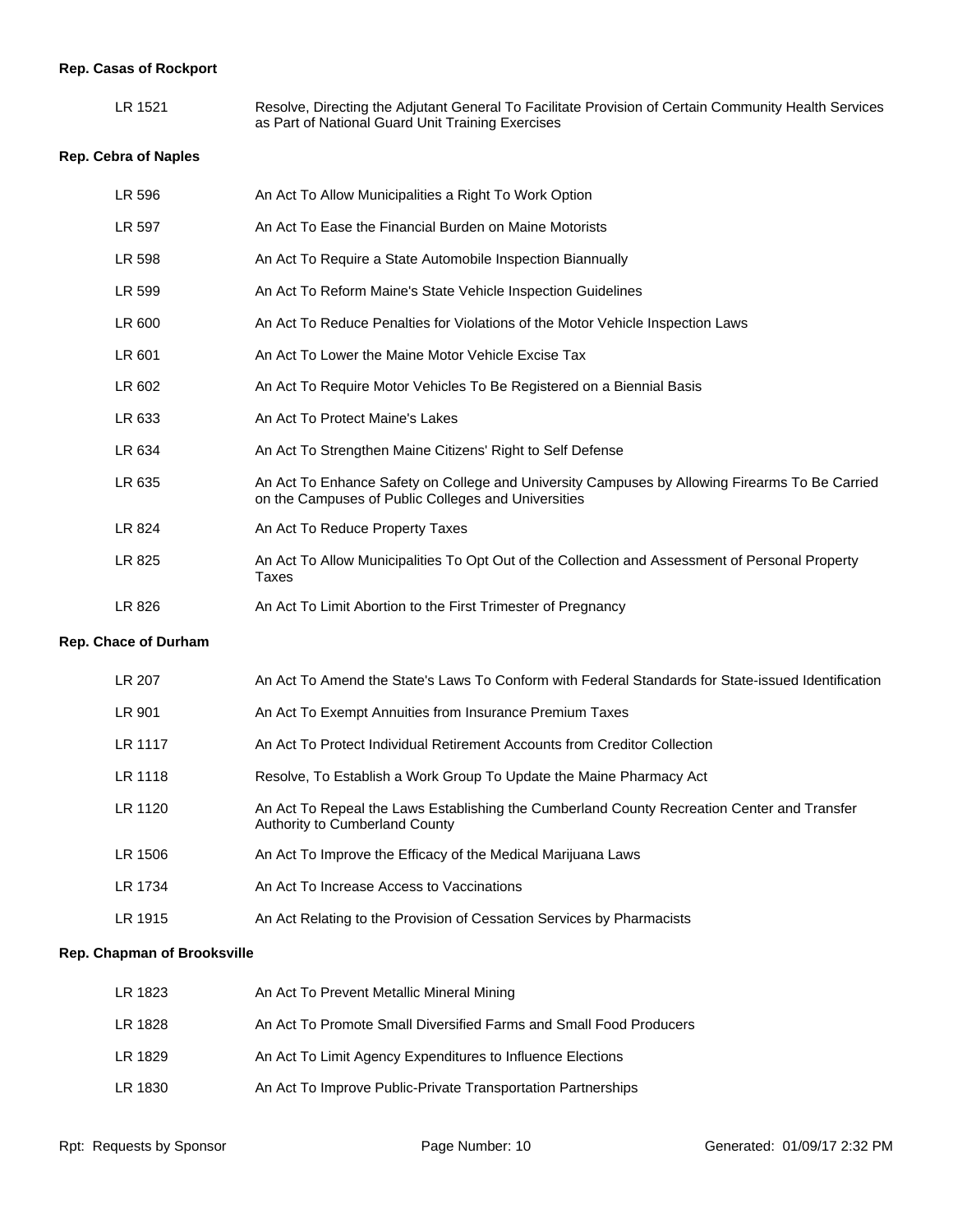# **Rep. Chapman of Brooksville**

| LR 1846 | An Act To Establish a Mining Advisory Panel                                                  |
|---------|----------------------------------------------------------------------------------------------|
| LR 1850 | An Act To Clarify the Use of State Land Designated for Recreational or Conservation Purposes |
| LR 1863 | An Act To Reduce Firefighters' Exposure to Carcinogens                                       |
| LR 1869 | An Act To Declare a Moratorium on Metallic Mineral Mining                                    |
| LR 1904 | An Act To Expand Knowledge of Firefighters' Carcinogenic Exposure                            |
| LR 1926 | An Act To Establish a Task Force To Develop Rules To Implement Ranked-choice Voting          |
| LR 2079 | An Act To Encourage Employee Ownership Structure                                             |
| LR 2096 | An Act To Require Training for School Board Members                                          |
| LR 2109 | An Act To Strengthen Kinship Care Opportunities                                              |
| LR 2153 | An Act To Implement Electric Grid Reliability Recommendations                                |
|         |                                                                                              |

#### **Sen. Chenette of York**

| LR 136  | An Act To Establish a Recall Procedure for Elected Officials                                                                                                        |
|---------|---------------------------------------------------------------------------------------------------------------------------------------------------------------------|
| LR 481  | An Act To Require the Secretary of State To Register Nonregistered People Who Are Qualified To<br>Vote Automatically from Records from Its Bureau of Motor Vehicles |
| LR 487  | An Act To Expand the Prohibition on Accepting Political Contributions                                                                                               |
| LR 883  | An Act To Create a County Jail Drug Rehabilitation and Treatment Facility Grant Program                                                                             |
| LR 1391 | An Act To Allow the Creation of a Local Option Sales Tax by Referendum                                                                                              |
| LR 1651 | An Act To Sustain and Attract Skilled Workers to Maine                                                                                                              |
| LR 1838 | An Act To Promote Downtown Revitalization                                                                                                                           |
| LR 1858 | An Act To Create a Maine Resident Discount for Maine Turnpike Electronic Tolls                                                                                      |
| LR 1861 | An Act To Expand Property Tax Relief for Maine Residents                                                                                                            |
| LR 1885 | An Act To Increase Consumer Protection for Timeshare Owners                                                                                                         |
| LR 1890 | An Act To Create a Minimum Training Wage for Internships                                                                                                            |
| LR 1903 | An Act To Require Nondiscrimination Policies in Providing Health Care Services                                                                                      |
| LR 1964 | An Act To Authorize a General Fund Bond Issue To Recapitalize and Expand the Scope of the<br>Communities for Maine's Future Program                                 |

# **Sen. Chipman of Cumberland**

| LR 105  | An Act To Prevent Oil Spills in Casco Bay                                          |
|---------|------------------------------------------------------------------------------------|
| LR 1821 | An Act To Restrict Predatory Lending                                               |
| LR 1822 | An Act To Continue MaineCare Coverage for Parents during the Reunification Process |
| LR 1824 | An Act To Expand Access to Drug Addiction Treatment                                |
| LR 1827 | An Act To Improve the Maine Clean Election Fund                                    |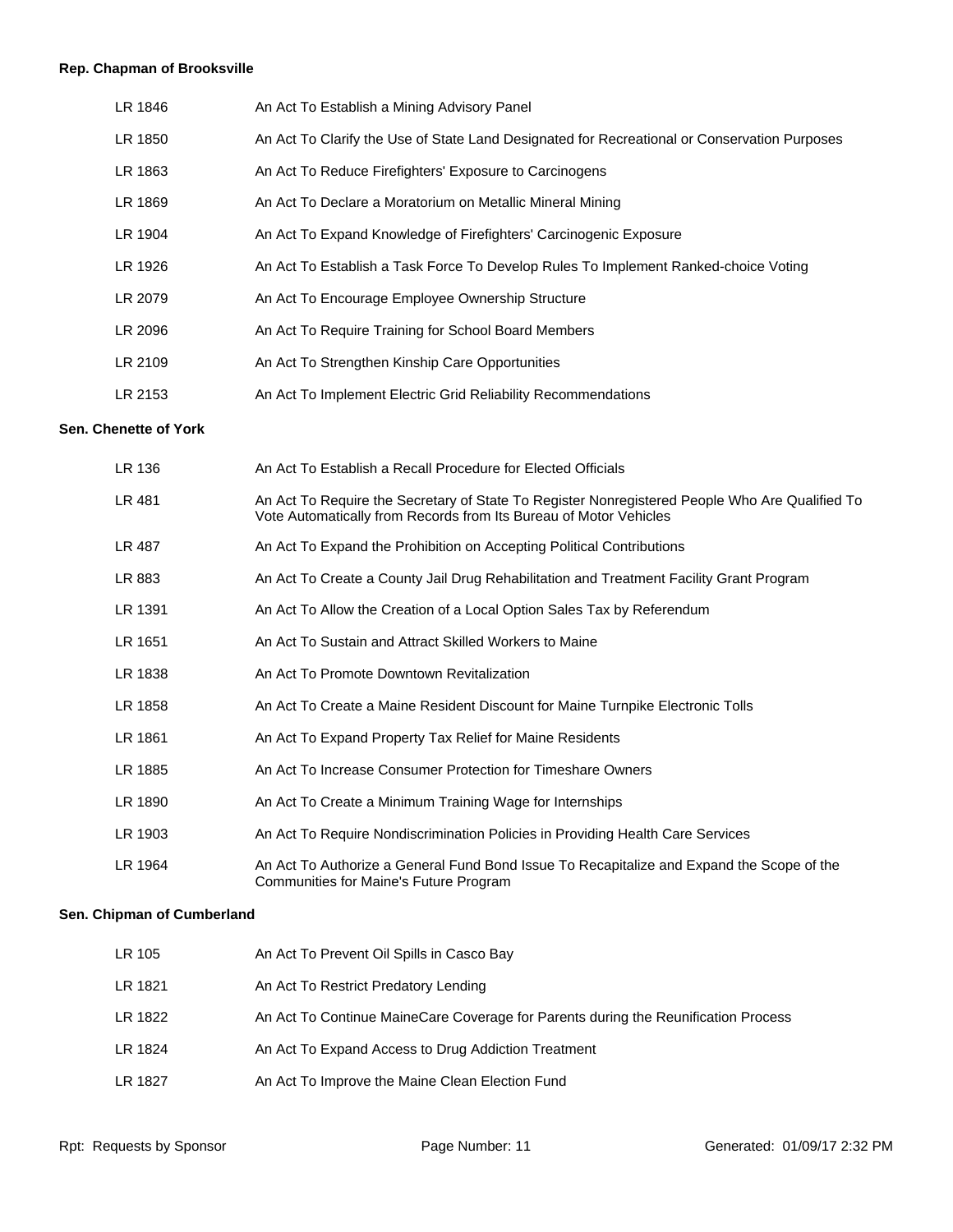# **Sen. Chipman of Cumberland**

| LR 1840 | An Act To Reduce Regulations for Small Nonalcoholic Beverage Producers                                                                                        |
|---------|---------------------------------------------------------------------------------------------------------------------------------------------------------------|
| LR 1841 | An Act To Divest from Companies Associated with the Dakota Access Pipeline Project                                                                            |
| LR 1842 | An Act To Protect a Homeowner's Equity of Redemption in a Foreclosure Action                                                                                  |
| LR 1843 | An Act To Improve General Assistance Reimbursements                                                                                                           |
| LR 1845 | An Act To Provide Sober Living Transitional Assistance                                                                                                        |
| LR 1847 | An Act To Address Maine's Opiate Addiction Crisis                                                                                                             |
| LR 1849 | An Act To Allow Corridor Transit Districts                                                                                                                    |
| LR 1865 | An Act To Increase Integrity in Maine's Prescription Drug Laws and Reduce Addiction by Prohibiting<br>Physicians from Profiting from Pharmaceutical Companies |
| LR 1867 | An Act To Improve Animal Control in Maine                                                                                                                     |
| LR 1868 | An Act To Prohibit Lead Contamination around Bridge Projects                                                                                                  |
| LR 1870 | An Act To Allow Municipalities To Adopt Bus Traffic Ordinances                                                                                                |
| LR 1871 | An Act To Require Annual Education in Maine's Schools To Prevent Drug Addiction                                                                               |
| LR 1892 | An Act To Increase Access to Workforce Development Programs for New Maine Residents                                                                           |
| LR 1893 | An Act To Strengthen Maine's Hate Crimes Laws                                                                                                                 |
| LR 2128 | An Act To Establish a Local Option Marijuana Sales Tax                                                                                                        |
| LR 2129 | An Act To Increase Access to Workforce Development Programs for New Residents of Maine                                                                        |
| LR 2132 | An Act To Improve Public Safety                                                                                                                               |
| LR 2141 | An Act To Reduce the Cost of Statewide Election Recounts                                                                                                      |
| LR 2148 | An Act To Allow a Local Option Lodging Tax                                                                                                                    |
| LR 2158 | An Act To Make the School Funding Formula More Equitable                                                                                                      |
|         |                                                                                                                                                               |

# **Rep. Collings of Portland**

| LR 1216 | An Act To Create Veteran-friendly Workplaces                                                                                   |
|---------|--------------------------------------------------------------------------------------------------------------------------------|
| LR 1217 | An Act To Raise the Minimum Salary for Teachers                                                                                |
| LR 1218 | An Act to Enact the Toxic Chemicals in the Workplace Act                                                                       |
| LR 1990 | An Act To Require That Health Insurance Policies Cover Prescribed Medical Marijuana                                            |
| LR 1991 | An Act To Increase the State Share of the Cost of Health Insurance for Retired Teachers                                        |
| LR 1992 | An Act To Authorize Tribal Gaming                                                                                              |
| LR 2110 | An Act To Require Responsible Contracting with the State                                                                       |
| LR 2111 | An Act To Require Disclosure to Consumers of Referral Fees Paid in Connection with Residential<br><b>Property Transactions</b> |
| LR 2112 | An Act To Expand Medicaid in Maine                                                                                             |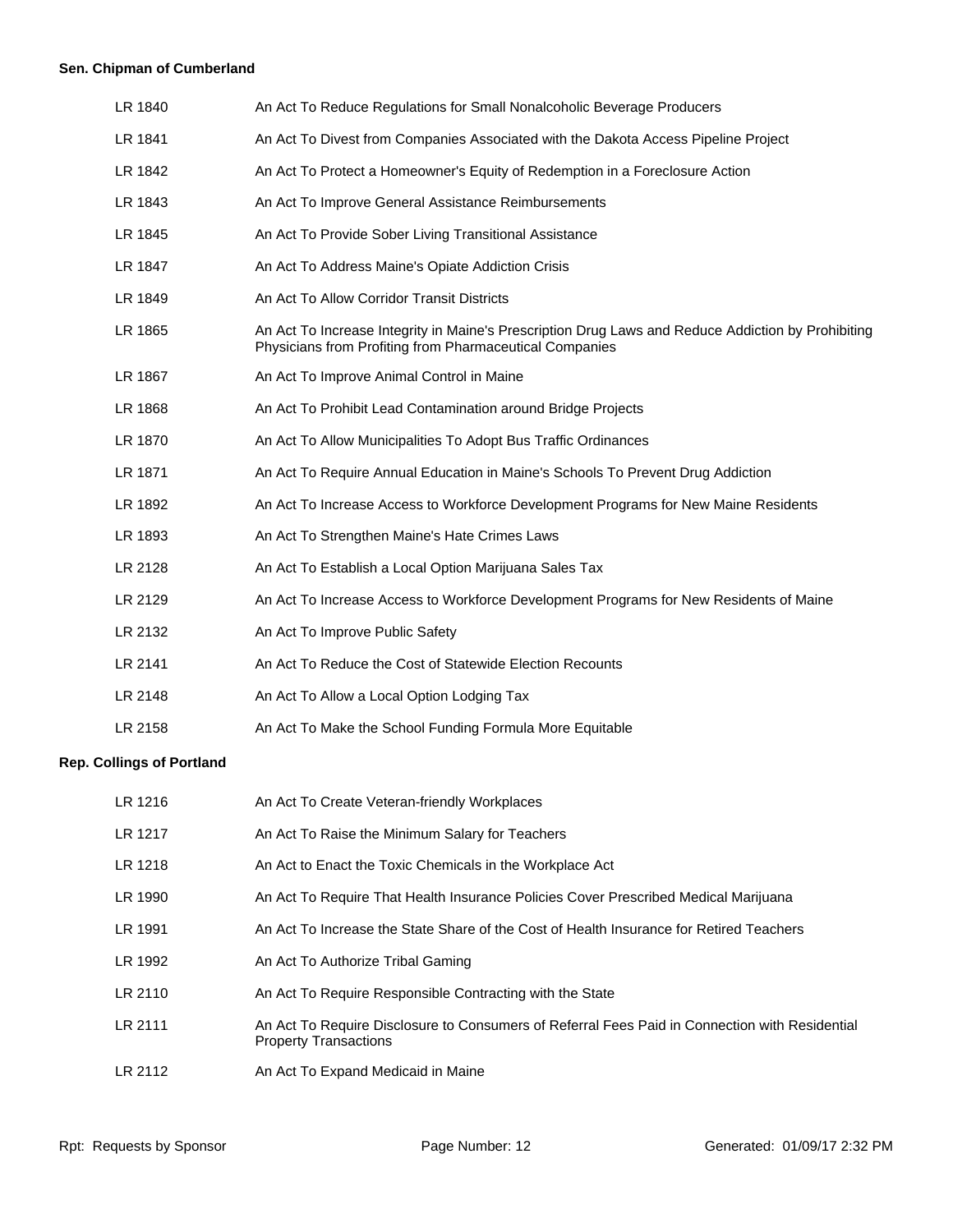#### **Sen. Collins of York**

| LR 499  | An Act Regarding Actions for Failure To Follow Condominium Association Requirements                                                            |
|---------|------------------------------------------------------------------------------------------------------------------------------------------------|
| LR 500  | An Act Regarding the Maine Condominium Act                                                                                                     |
| LR 964  | An Act To Allow Campgrounds To Participate in Certain Seasonal Activities                                                                      |
| LR 1005 | An Act To Exempt Temporary Categorical Signs from the Identification Label Requirement for 6 Weeks<br>Prior to the June and November Elections |
| LR 1292 | An Act To Create a Small Business Fair Tax                                                                                                     |
| LR 1568 | An Act To Prohibit the Consumption or Use of Marijuana in a Motor Vehicle                                                                      |
| LR 1710 | An Act To Reduce Administrative Burdens for State Police Regarding Games of Chance                                                             |
| LR 2033 | An Act To Prohibit Taxpayer-funded Campaign Expenditures from Being Used on Post-election Parties                                              |
| LR 2101 | An Act To Update Campaign Finance Laws                                                                                                         |

# **Rep. Cooper of Yarmouth**

| LR 194  | An Act To Require a Prescription for a Medication That Contains Certain Substances That May Be<br>Used To Make Methamphetamine |
|---------|--------------------------------------------------------------------------------------------------------------------------------|
| LR 1019 | An Act To Ensure Safe Drinking Water for Maine Families                                                                        |
| LR 1020 | An Act To Enact the National Popular Vote Act                                                                                  |
| LR 1021 | An Act To Prevent Abusive Debt Collection Tactics by Debt Buyers                                                               |
| LR 1022 | An Act To Allow the Recall of Elected and Appointed Officials                                                                  |
| LR 1137 | An Act Permitting Expungement of Records of Arrests That Do Not Result in Convictions                                          |
| LR 1594 | An Act To Clarify the Maine Fair Debt Collection Practices Act                                                                 |
| LR 1683 | An Act To Clarify the Application of the Statute of Limitations under Article 3 of the Uniform<br><b>Commercial Code</b>       |

# **Rep. Corey of Windham**

| LR 196        | An Act To Amend the Maine Clean Election Act To Include Citizen Initiatives                                                              |
|---------------|------------------------------------------------------------------------------------------------------------------------------------------|
| <b>LR 197</b> | An Act To Prohibit the Creation of a Firearms Owner Registry                                                                             |
| LR 497        | An Act To Enhance Safety in Public School Buildings                                                                                      |
| LR 498        | An Act To Require Tamper-evident Packaging for Recreational Marijuana Products                                                           |
| LR 1116       | An Act To Promote Highway Safety                                                                                                         |
| LR 1270       | An Act To Promote Highway Safety by Restricting the Use of Marijuana and Possession of an Open<br>Marijuana Container in a Motor Vehicle |
| LR 1736       | An Act To Promote Bicycle Safety                                                                                                         |
|               |                                                                                                                                          |

# **Rep. Craig of Brewer**

| LR 2074 | An Act To Allow Consumers to Shop for Credit without Damaging Their Credit Scores |
|---------|-----------------------------------------------------------------------------------|
|         |                                                                                   |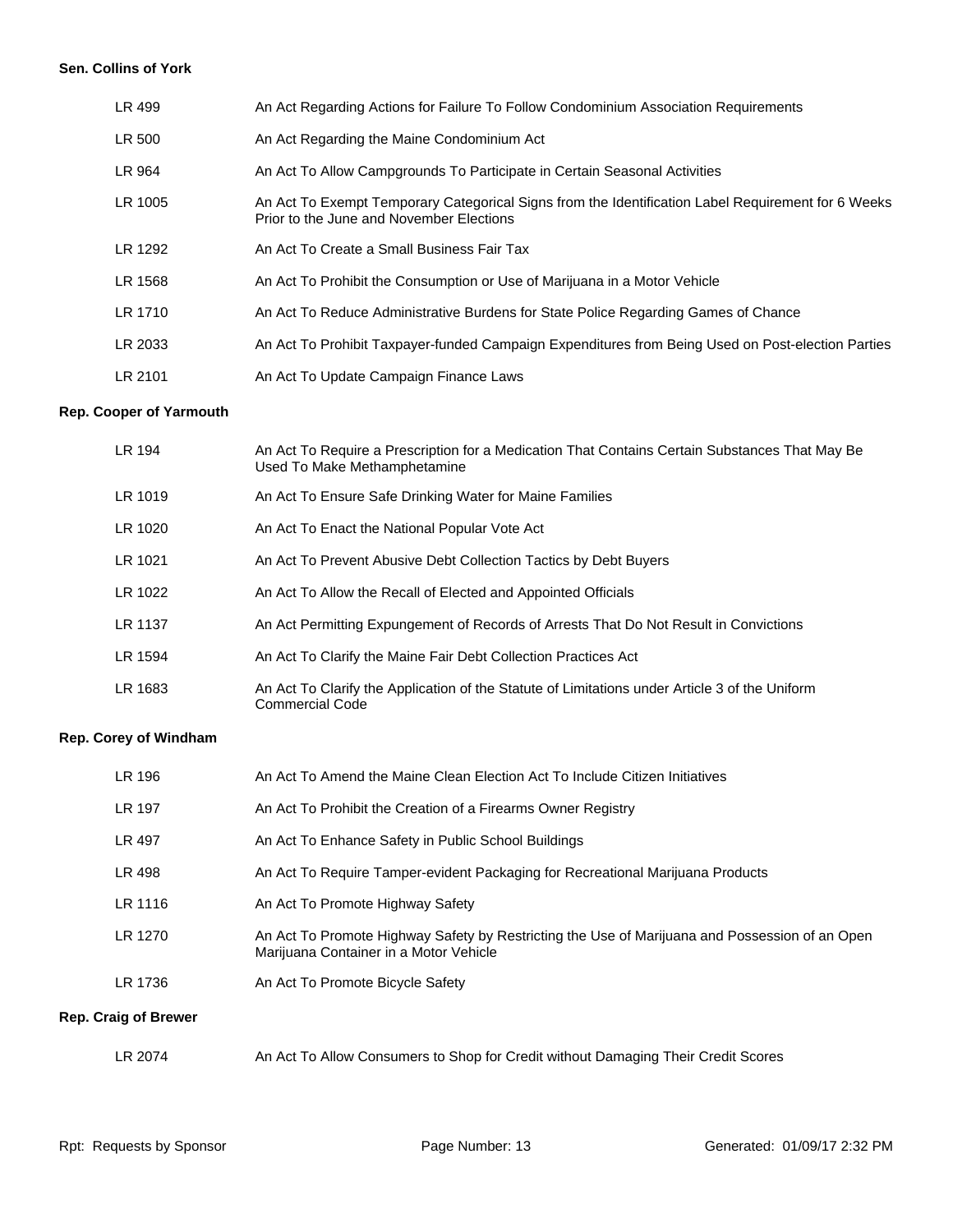# **Rep. Craig of Brewer**

| LR 2093 | RESOLUTION, Proposing an Amendment to the Constitution of Maine To Amend the Citizen Initiative<br><b>Process</b>                                      |
|---------|--------------------------------------------------------------------------------------------------------------------------------------------------------|
| LR 2140 | An Act To Require Voters To Present Identification                                                                                                     |
| LR 2155 | An Act To Dedicate a Portion of the Tax on the Sale of Retail Marijuana to Substance Abuse<br>Prevention and Treatment Safety and Regulatory Oversight |
| LR 2157 | An Act Regarding the Distribution of the Revenue Raised by the 3 Percent Income Tax Surcharge                                                          |

#### **Sen. Cushing of Penobscot**

| LR 459  | An Act To Improve Transparency in the Election Process                                                                  |
|---------|-------------------------------------------------------------------------------------------------------------------------|
| LR 460  | An Act To Clarify the Use of Public Money in the Election Process                                                       |
| LR 461  | An Act To Address the Policies Relating to Substance Use in the Workplace                                               |
| LR 462  | An Act To Better Monitor Solid Waste in State-owned Landfills                                                           |
| LR 463  | An Act To Protect the Rights of Teachers and State Employees                                                            |
| LR 1243 | An Act Regarding Health Care in Rural Maine                                                                             |
| LR 1413 | An Act To Amend the Laws Governing Prior Employees of the Workers' Compensation Board                                   |
| LR 1456 | An Act To Amend the Laws Governing the Maine Uniform Building and Energy Code                                           |
| LR 1472 | Resolve, To Conduct a Comprehensive Study of the Salaries of Executive and Legislative Staff and<br>Legislators         |
| LR 1537 | An Act To Facilitate Consumer and Business Credit in Maine                                                              |
| LR 1602 | An Act To Repeal the Maine Personal Property Tax                                                                        |
| LR 1623 | An Act To Improve Insurance Coverage of Certain Dental Services                                                         |
| LR 2173 | An Act Regarding the Motor Vehicle Inspection Program Requirements for New Rental Vehicles First<br>Registered in Maine |

# **Sen. Cyrway of Kennebec**

| LR <sub>2</sub> | An Act To Require a Person Who Provides Illegal Drugs To Give Medical Aid to Another Person in<br>Medical Distress Due to That Illegal Drug Transaction |
|-----------------|---------------------------------------------------------------------------------------------------------------------------------------------------------|
| <b>LR 173</b>   | An Act To Deter the Dealing of Dangerous Drugs                                                                                                          |
| LR 174          | An Act To Increase the Penalty for Multiple Violations of Protection from Abuse Orders                                                                  |
| LR 263          | An Act To Amend the Laws Governing the Sex Offender Registry                                                                                            |
| LR 432          | An Act To Provide a Source of Funding for Drug Abuse Resistance Education                                                                               |
| LR 449          | An Act Regarding the Eviction Process                                                                                                                   |
| LR 496          | An Act To Require That Information on Administrative Leave or Furlough of Jail Inmates Be Reported<br>to a National Crime Information Center            |
| LR 590          | An Act To Require Permits for Wildlife in Captivity and Notification of the Escape of Wildlife in Captivity                                             |
| LR 937          | An Act To Increase Safety of Motorists on Public Ways                                                                                                   |
|                 |                                                                                                                                                         |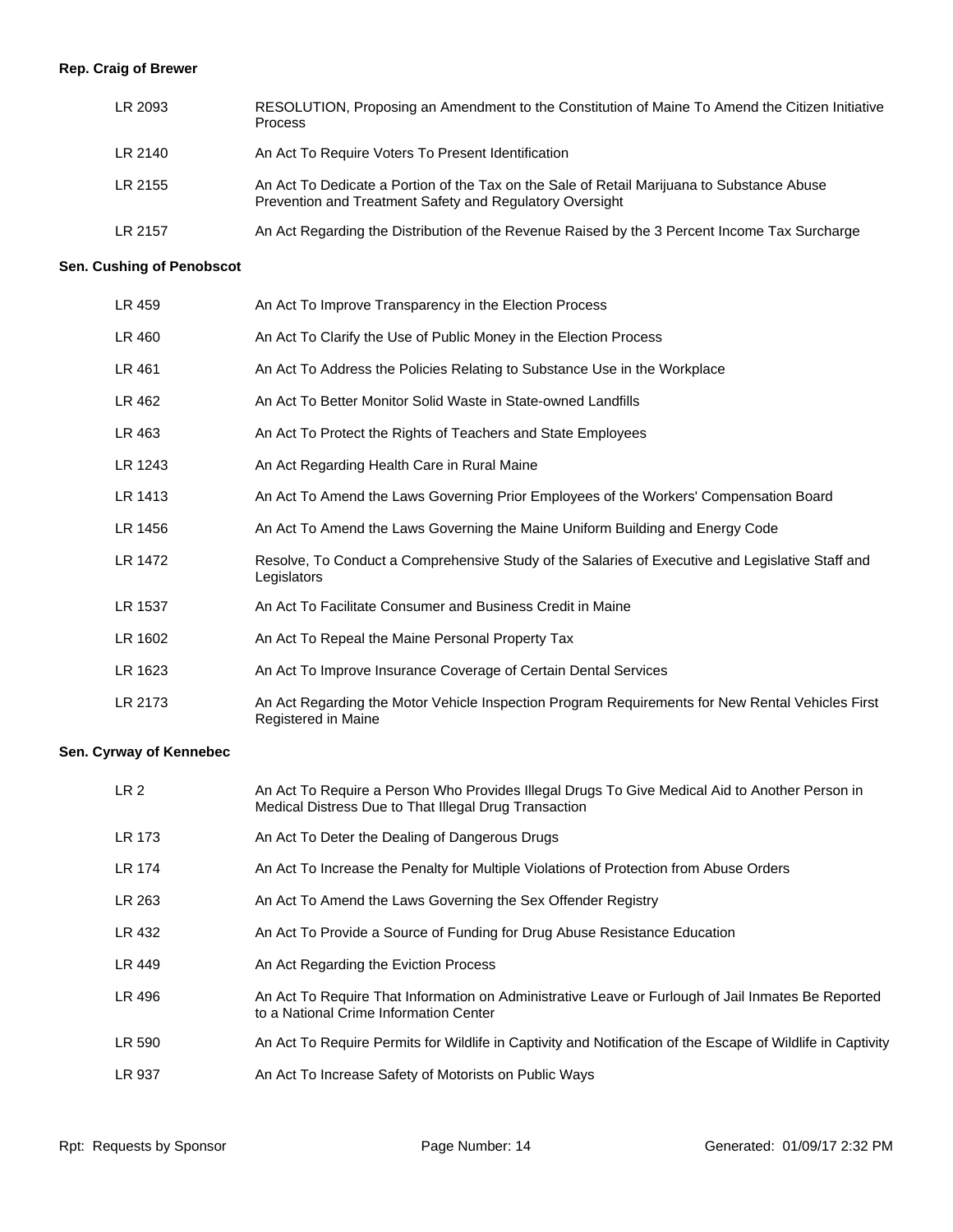# **Sen. Cyrway of Kennebec**

| LR 1012 | An Act To Provide Funding for Respiratory Therapy Training |
|---------|------------------------------------------------------------|
| LR 1719 | An Act To Repeal the Legalization of Marijuana             |
| LR 1796 | An Act Regarding Community Corrections Funds               |

#### **Rep. Dana, II of Passamaquoddy Tribe**

| LR 2036 | An Act To Change the Title of the Penobscot Representative                                                                   |
|---------|------------------------------------------------------------------------------------------------------------------------------|
| LR 2041 | An Act To Create a Permanent Wabanaki Law Enforcement Seat on the Board of Trustees of the<br>Maine Criminal Justice Academy |
| LR 2062 | An Act To Remove Time and Acreage Limits for Placing Land in Trust Status under the Maine Indian<br><b>Claims Settlement</b> |
| LR 2068 | An Act To Change the Name of Columbus Day to Native American Appreciation Day                                                |
| LR 2071 | An Act To Reduce the Fee for Passamaguoddy High-stakes Bingo                                                                 |
| LR 2075 | An Act To Rename the Bridge Between Indian Township and the Town of Princeton                                                |

# **Rep. Daughtry of Brunswick**

| LR 11        | An Act To Provide Justice and Security for Victims of Sexual Assault                                                         |
|--------------|------------------------------------------------------------------------------------------------------------------------------|
| <b>LR 14</b> | An Act To Establish the Maine Paid Family Leave Insurance Program                                                            |
| LR 15        | An Act To Increase Student Learning Time                                                                                     |
| LR 161       | An Act Concerning Pavement Sealing Products                                                                                  |
| LR 162       | An Act Regarding the Regulation of Rabbit Production for Local Consumption                                                   |
| LR 163       | An Act To Limit the Use of Pesticides on School Grounds                                                                      |
| LR 165       | An Act To Provide for a Later Starting Time for High Schools                                                                 |
| LR 166       | An Act Regarding Sexual Activity and Sexual Assault at Secondary and Postsecondary Educational<br>Institutions               |
| LR 167       | An Act To Expand the Maine State Lottery To Fund Early Childhood Education                                                   |
| LR 168       | An Act To Facilitate the Purchase of Textbooks for Low-income College Students                                               |
| LR 169       | An Act To Provide for an Income Tax Credit for Students Returning to College                                                 |
| LR 170       | Resolve, To Establish the Commission To Study Ways To Increase the Degree-completion Rate of<br>Maine College Students       |
| LR 171       | An Act Regarding the Cancellation of Subscription Services                                                                   |
| LR 198       | An Act To Provide Traffic Safety Education in Schools                                                                        |
| LR 274       | An Act To Exempt Veterans with ALS from the Excise Tax on Automobiles                                                        |
| LR 333       | An Act Regarding the State Retirement System                                                                                 |
| LR 1493      | An Act To Strengthen the Right of a Victim of Sexual Assault or Domestic Violence To Take Necessary<br>Leave from Employment |
| LR 1912      | An Act To Assess and Improve the Quality of Physical Education in Kindergarten to Grade 12                                   |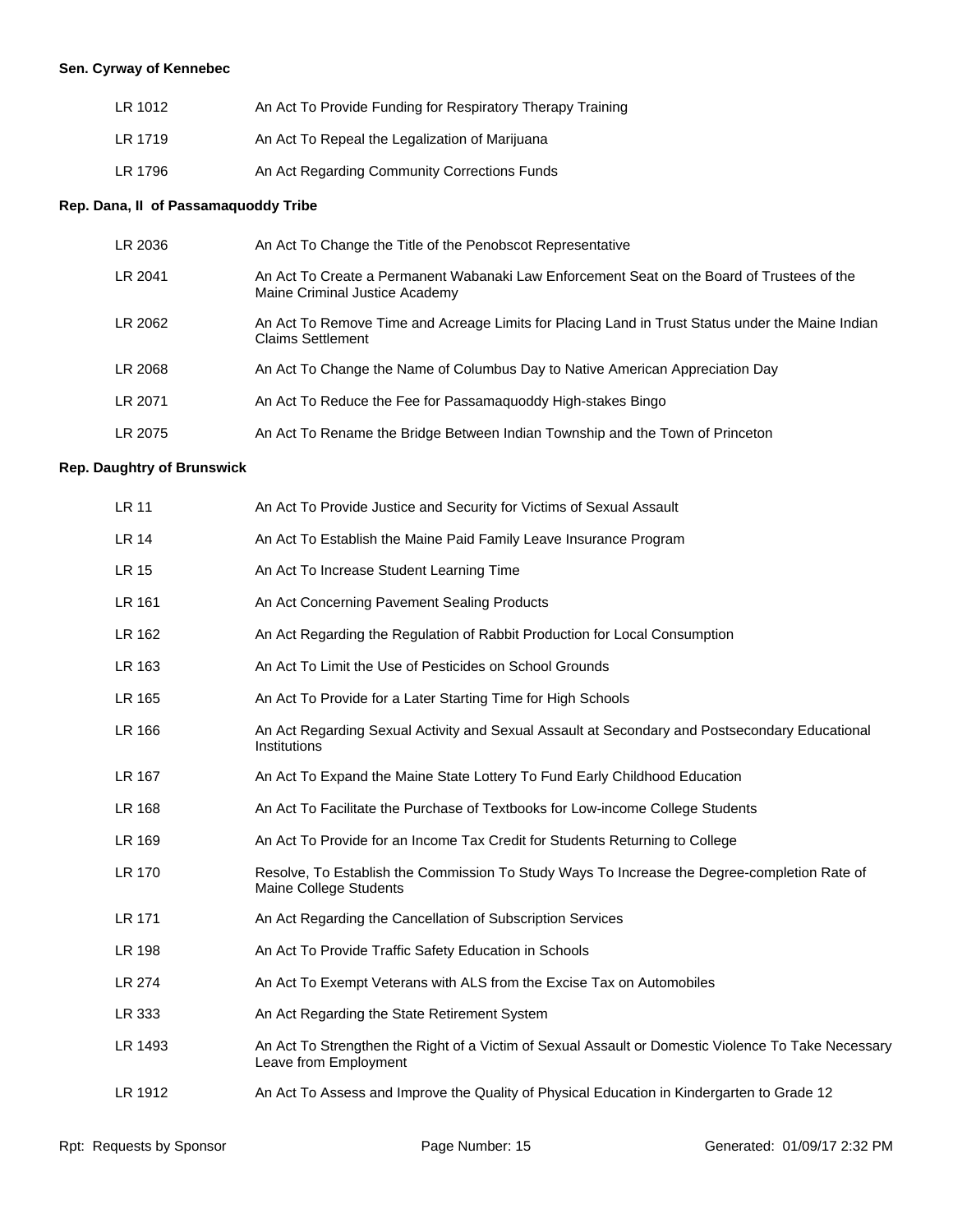# **Sen. Davis, Sr. of Piscataquis**

| LR 49                           | An Act To Protect Law Enforcement Officers                                                                                                            |  |
|---------------------------------|-------------------------------------------------------------------------------------------------------------------------------------------------------|--|
| LR 129                          | An Act To Exempt a Person under 18 Years of Age from the Requirement To Wear a Helmet While on<br>an All-terrain Vehicle in Certain Circumstances     |  |
| LR 327                          | An Act To Allow Municipalities To Regulate the Growing of Marijuana                                                                                   |  |
| LR 381                          | An Act To Establish an Exemption to the 30-day Supply Limitation on Certain Pain Medication                                                           |  |
| LR 434                          | An Act Regarding Maine's Moose Lottery                                                                                                                |  |
| LR 593                          | An Act To Eliminate Permits for Wild Turkey Hunting, Expand the Bag Limits and Expand<br>Opportunities for Registering Wild Turkeys                   |  |
| LR 829                          | An Act Regarding Restrictions on the Purchase of Certain Animals                                                                                      |  |
| LR 875                          | An Act To Allow Mayo Regional Hospital in Dover-Foxcroft and Cary Medical Center in Caribou To<br>Prohibit the Presence of Firearms on Their Campuses |  |
| LR 876                          | An Act To Prohibit the Discharge of a Firearm within 300 Feet of a State-owned Boat Launch Ramp                                                       |  |
| LR 908                          | An Act Concerning Fish Bait                                                                                                                           |  |
| LR 910                          | An Act Regarding Charitable Giving by Law Enforcement Organizations                                                                                   |  |
| LR 918                          | An Act To Create a Caregiver Tax Credit                                                                                                               |  |
| LR 1189                         | An Act To Provide an Income Tax Credit for Retailers Collecting Sales Tax                                                                             |  |
| LR 1204                         | An Act To Reduce Youth Access to Tobacco Products                                                                                                     |  |
| LR 1223                         | An Act To Allocate 10 Percent of the Any-deer Permits Available in Each Wildlife Management District<br>to Hunters 70 Years of Age and Older          |  |
| LR 1271                         | An Act To Determine When the Remains of Deceased Persons May Be Considered Abandoned                                                                  |  |
| LR 1571                         | An Act To Improve Gaming for Veterans' Organizations                                                                                                  |  |
| LR 1631                         | An Act To Ensure That Coordinated Community Services to Seniors Are Not Disrupted                                                                     |  |
| LR 1852                         | An Act Regarding State Retirement and Merit Increases                                                                                                 |  |
| <b>Rep. DeChant of Bath</b>     |                                                                                                                                                       |  |
| <b>LR 123</b>                   | An Act To Exempt from Sales Tax Feminine Hygiene Products                                                                                             |  |
| LR 1589                         | An Act To Increase Employment Opportunity for Those Who Have Been Convicted of Crimes                                                                 |  |
| LR 1611                         | An Act To Encourage Child Support Accountability                                                                                                      |  |
| Rep. Denno of Cumberland Center |                                                                                                                                                       |  |
| LR 528                          | An Act To Modernize Maine's Solar Power Policy and Encourage Economic Development                                                                     |  |
| LR 529                          | An Act To Allow Early Voting                                                                                                                          |  |
| LR 530                          | An Act To Remove the Deprivation Requirement from the Temporary Assistance for Needy Families<br>Program                                              |  |

- LR 869 An Act To Amend the Municipal Subdivision Laws
- LR 1078 An Act To Increase the Tax on Recreational Marijuana To Partially Offset the Income Tax Surcharge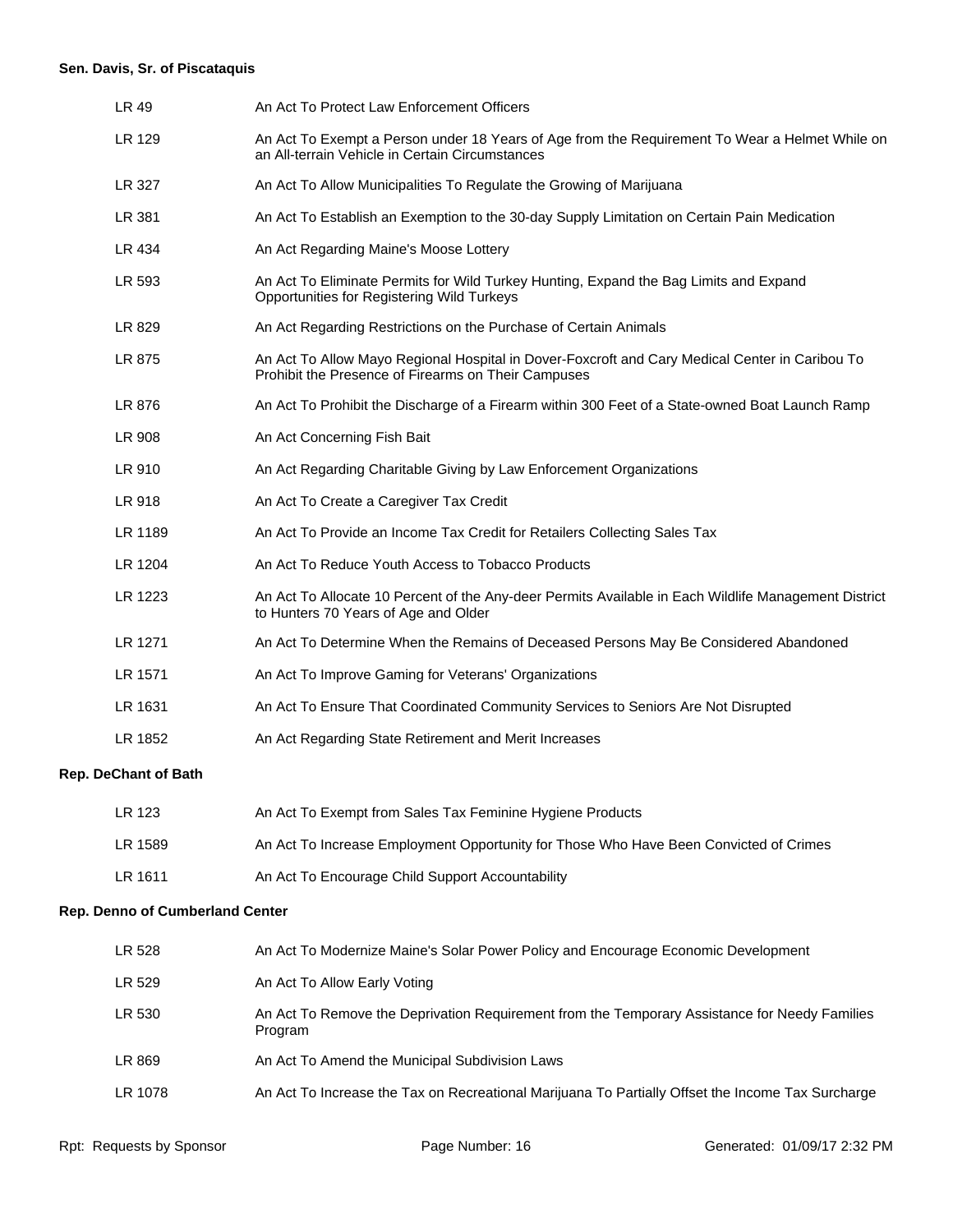# **Rep. Denno of Cumberland Center**

| LR 1437 | An Act To Allow Municipalities To Enable the Operation of Golf Carts on Municipally Owned Streets |
|---------|---------------------------------------------------------------------------------------------------|
| LR 1711 | An Act To Allow Municipalities To Implement a Property Tax Deferral Program                       |

#### **Sen. Deschambault of York**

| LR 821  | An Act To Invest in Maine's Downtowns and Village Centers                                                                    |
|---------|------------------------------------------------------------------------------------------------------------------------------|
| LR 822  | An Act To Ensure Public Safety When Domestic Abusers Are Released from State Custody                                         |
| LR 823  | An Act To Create a Systemic Approach To Stemming Maine's Opiate Addiction Crisis                                             |
| LR 1111 | An Act To Promote Workforce Development and Economic Stimulus for Maine-based Filmmakers and<br><b>Supporting Businesses</b> |
| LR 2104 | An Act To Authorize a General Fund Bond Issue for Riverfront Community Development                                           |

#### **Rep. Devin of Newcastle**

| LR 83   | An Act To Improve Science and Engineering Education for Maine's Students                                                                                         |
|---------|------------------------------------------------------------------------------------------------------------------------------------------------------------------|
| LR 84   | An Act To Prevent Bad Faith Assertions of Patent Infringement                                                                                                    |
| LR 138  | An Act To Grant Plantations the Power To Control Consumer Fireworks                                                                                              |
| LR 201  | An Act To Phase Out the Use of Single-use Plastic Shopping Bags                                                                                                  |
| LR 202  | An Act To Address Costs for Certain Special Education Students                                                                                                   |
| LR 203  | An Act To Improve Insurance Coverage for First Responders Answering a Call to Duty                                                                               |
| LR 204  | An Act To Protect Firefighters by Prohibiting the Sale and Distribution of New Upholstered Furniture<br>Containing Certain Flame-retardant Chemicals             |
| LR 1013 | An Act To Amend the Laws Governing Post-conviction Review in Order To Facilitate the Fair Hearing<br>of All Evidence in Each Case Involving a Claim of Innocence |
| LR 1171 | An Act To Strengthen Maine's Hospitals and Increase Access to Health Care                                                                                        |
| LR 1247 | An Act To Create an Optional Award Program for Maine's Veteran-friendly Workplaces                                                                               |
| LR 1252 | An Act To Authorize a General Fund Bond Issue To Address Changes in Sea Level and Storm Surge                                                                    |
| LR 1268 | An Act To Establish a Generally Applicable Regulatory Standard To Address Impacts of Sea Level<br>Change and Storm Surge                                         |
| LR 1286 | An Act To Protect Pollinators                                                                                                                                    |
| LR 1416 | An Act To Quantitatively Evaluate State Contracts                                                                                                                |
| LR 1417 | An Act To Streamline Licensing Requirements for and Payments from Nonprofit Gaming                                                                               |
| LR 1438 | An Act To Establish a Driver's License Suspension Amnesty Day                                                                                                    |
| LR 1746 | An Act To Address Marine Debris Resulting from Commercial Activities                                                                                             |
| LR 2070 | An Act To Establish the Seaweed Advisory Council and To Enhance the Management of the Seaweed<br>Fishery                                                         |
| LR 2117 | An Act To Enable Municipalities Working with Utilities To Establish Microgrids                                                                                   |
|         |                                                                                                                                                                  |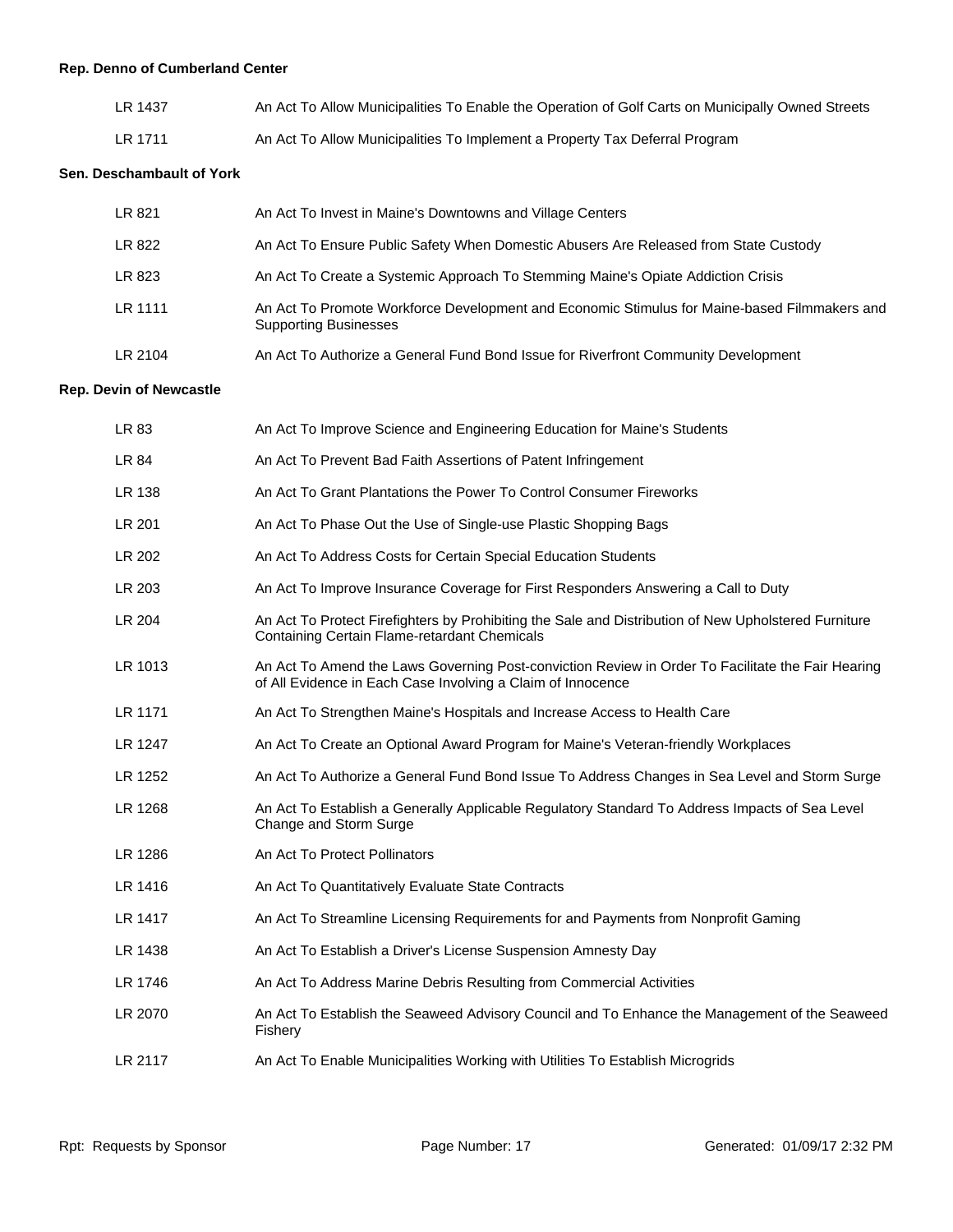#### **Sen. Diamond of Cumberland**

| LR 88   | An Act To Prohibit Charging Maine Seniors Higher Automobile Insurance Premiums Based Solely on<br>Their Age                                                                    |
|---------|--------------------------------------------------------------------------------------------------------------------------------------------------------------------------------|
| LR 124  | An Act To Allow Police Officers To Raise Funds under Certain Circumstances To Benefit Their<br>Communities                                                                     |
| LR 344  | An Act To Exempt Permanently Disabled Veterans from Payment of Property Tax                                                                                                    |
| LR 346  | An Act Regarding the Payment of Back Child Support                                                                                                                             |
| LR 391  | An Act To Prohibit the Use of Handheld Phones and Devices While Driving                                                                                                        |
| LR 830  | An Act To Transfer Operations and Ownership of County Jail Facilities to the State                                                                                             |
| LR 1220 | An Act To Require State Compliance with Federal REAL ID Guidelines                                                                                                             |
| LR 1562 | An Act To Protect the Confidentiality of Victims of Child Sexual Abuse                                                                                                         |
| LR 1769 | An Act To Protect Children from Being Victims of Sex Trafficking                                                                                                               |
| LR 1802 | An Act To Restore to 5 Percent the Municipal Revenue Sharing Distribution and Create a Matching<br>Fund for Local Road and Bridge Construction, Maintenance and Reconstruction |
| LR 1826 | An Act To Provide an Exemption to the 3 Percent Surcharge on Household Incomes Greater Than<br>\$200,000                                                                       |
| LR 1953 | An Act To Authorize a General Fund Bond Issue for a New University of Maine Engineering<br><b>Department Building</b>                                                          |

#### **Sen. Dill of Penobscot**

| LR 192  | An Act To Amend Maine's Prescription Pain Medication Laws                                                                                                                      |
|---------|--------------------------------------------------------------------------------------------------------------------------------------------------------------------------------|
| LR 211  | An Act To Amend Maine's Campaign Sign Laws                                                                                                                                     |
| LR 1509 | An Act To Provide Payments in Lieu of Taxes in the Unorganized Territory                                                                                                       |
| LR 1510 | An Act To Promote Computer Science and Efficient Communication in Proficiency-based Diplomas                                                                                   |
| LR 1511 | An Act To Amend the Laws Governing Domestic Violence and Setting Preconviction Bail                                                                                            |
| LR 1512 | An Act To Promote Lifelong Learning in Maine's High School Students                                                                                                            |
| LR 1513 | An Act To Provide Relief for Significant Reductions in Municipal Property Fiscal Capacity                                                                                      |
| LR 1514 | An Act To Modify the State Valuation of the City of Old Town To Reflect the Loss in Valuation of the<br>Expera Old Town Limited Liability Company Paper Mill for Tax Year 2014 |
| LR 1515 | An Act To Benefit Maine Beer Companies by Localizing the Hops Pelletization Process                                                                                            |
| LR 1516 | An Act To Amend the Laws Governing the Extension of the Funding Period for Landfill Closure Costs                                                                              |
| LR 1800 | An Act To Improve the Ability of Maine Companies To Manufacture and Market Bioplastics                                                                                         |
|         |                                                                                                                                                                                |

# **Rep. Dillingham of Oxford**

| LR 607 | An Act To Allow Emergency Services Communications Centers To Be Reimbursed for Training Costs                                                             |
|--------|-----------------------------------------------------------------------------------------------------------------------------------------------------------|
| LR 609 | Resolve, Directing the Secretary of State To Request That the United States Secretary of<br>Transportation Place Maine in the Atlantic Standard Time Zone |
| LR 613 | An Act To Limit Campaign Independent Expenditures                                                                                                         |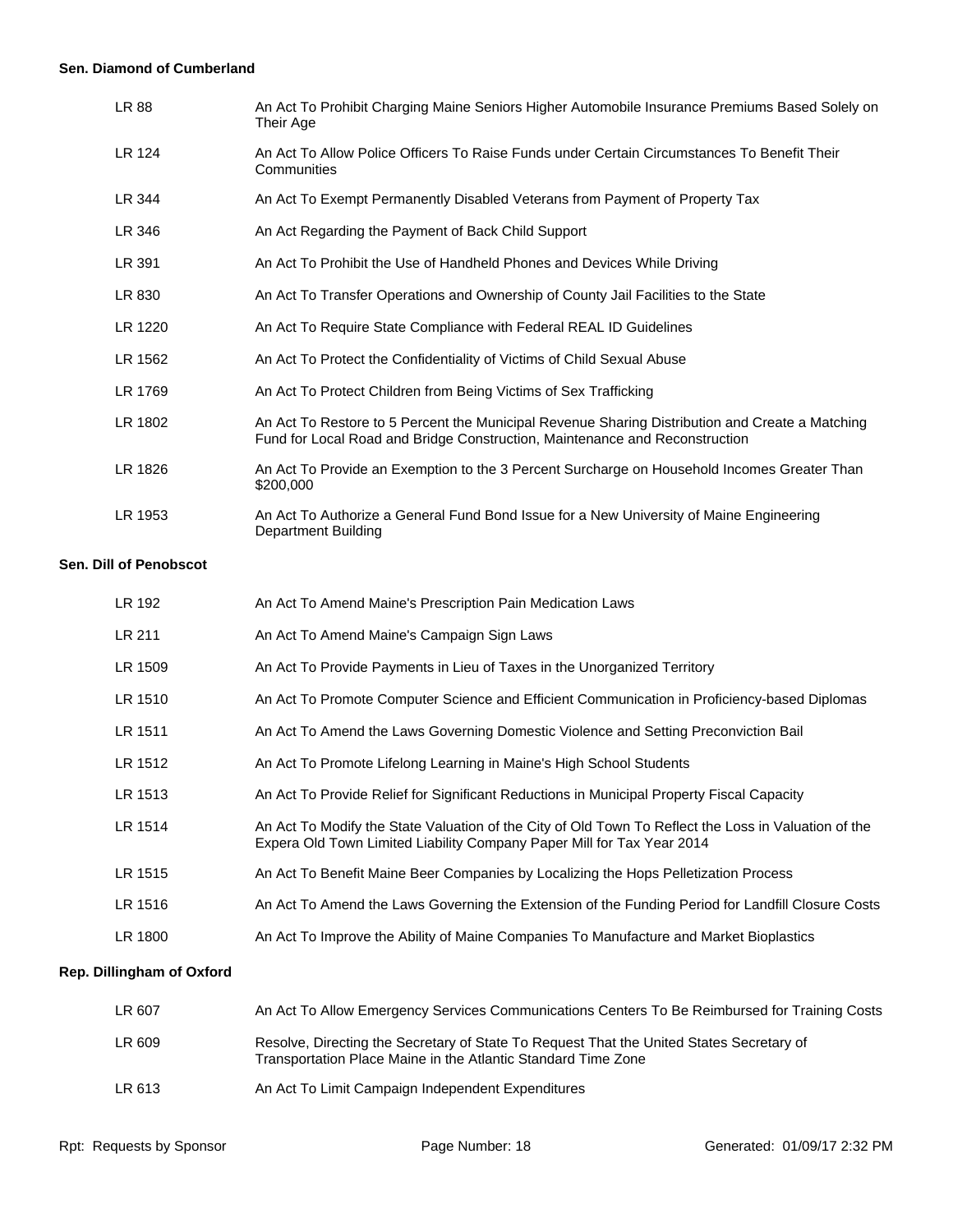# **Rep. Dillingham of Oxford**

| LR 614 | An Act To Limit Political Action Committee Donations                   |
|--------|------------------------------------------------------------------------|
| LR 902 | An Act To Allow for Charitable Donation Toll Stops on Local Roads Only |

# **Sen. Dion of Cumberland**

| LR 290                       | An Act To Clarify the Intent of the Marijuana Legalization Act as Approved by the Voters                                                                |
|------------------------------|---------------------------------------------------------------------------------------------------------------------------------------------------------|
| LR 625                       | An Act To Curb Drug-impaired Driving                                                                                                                    |
| LR 626                       | An Act To Examine the Procedural Rules for the Public Utilities Commission                                                                              |
| LR 627                       | An Act To Expand Heroin Prevention Pilot Programs                                                                                                       |
| LR 935                       | An Act To Reduce the Cost of Pretrial Detention                                                                                                         |
| LR 1409                      | An Act To Enact the Uniform Emergency Volunteer Health Practitioners Act                                                                                |
| LR 1410                      | An Act To Enact the Revised Uniform Unclaimed Property Act                                                                                              |
| LR 1632                      | An Act To Provide Opportunity for Energy Cost Reduction for Maine Businesses and Citizens                                                               |
| LR 1633                      | An Act To Ensure Fairness among Large Consumers of Natural Gas                                                                                          |
| LR 1688                      | An Act To Control Transmission Costs through the Development of Nontransmission Alternatives                                                            |
| LR 1740                      | An Act To Allow for Greater Energy Competition in Maine by Amending the Law Governing Electric<br>Generation or Generation-related Assets by Affiliates |
| LR 1887                      | An Act To Protect Electric Ratepayers under the Maine Wind Energy Act                                                                                   |
| LR 2097                      | An Act To Expand Options for the Prevention of Domestic Violence                                                                                        |
| LR 2105                      | An Act To Allow Interest Paid on Student Loans To Be Deductible                                                                                         |
| LR 2125                      | An Act To Ensure the Safety of Deaf Low-income Maine Residents Who Use Video and Captioned<br>Phones by Providing Equitable Access to the Internet      |
| LR 2126                      | An Act To Reduce the Burden of Student Loans                                                                                                            |
| <b>Rep. Doore of Augusta</b> |                                                                                                                                                         |

| LR 1092 | An Act To Allow Gold Star Parents and Spouses Free Access to the Maine Turnpike                                               |
|---------|-------------------------------------------------------------------------------------------------------------------------------|
| LR 1093 | An Act To Allow the Greater Augusta Utility District and Winthrop Utility District To Form a Regional<br><b>Water Council</b> |
| LR 1096 | An Act To Require Consistent Cost-of-living Increases for Health Care Providers                                               |
| LR 1471 | An Act To Provide Alternative Repayment Methods to Employees Unknowingly Overcompensated<br>through an Employer Error         |

#### **Sen. Dow of Lincoln**

| LR 1192 | An Act Regarding Eminent Domain                                                                            |
|---------|------------------------------------------------------------------------------------------------------------|
| LR 1613 | An Act To Protect Monhegan Island                                                                          |
| LR 1616 | An Act To Delay Implementation of Funding the Fund To Advance Public Kindergarten to Grade 12<br>Education |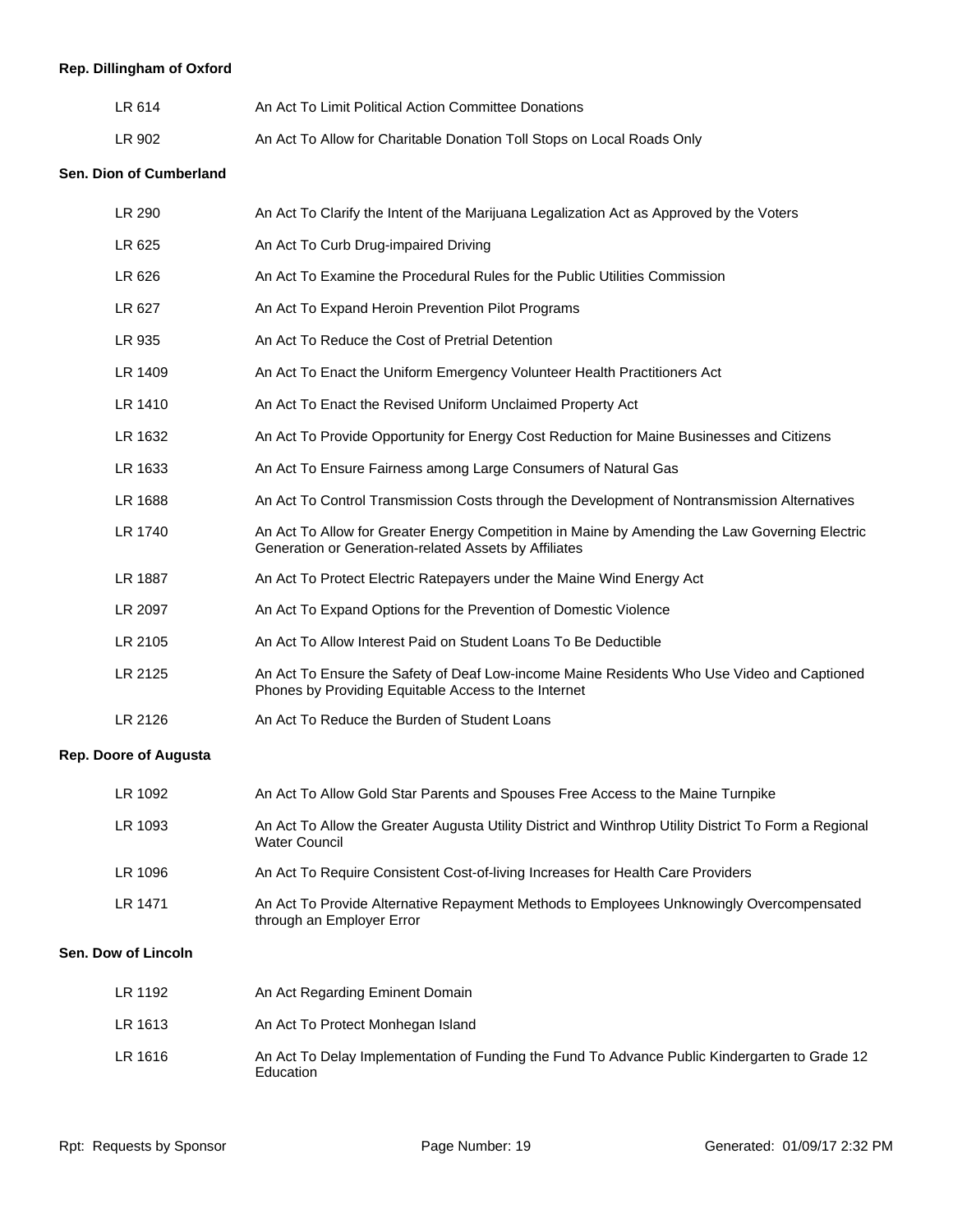#### **Sen. Dow of Lincoln**

| LR 1635 | An Act To Eliminate the 3 Percent Surtax on Certain Income and Provide an Alternative Funding<br>Source for the Fund to Advance Public Kindergarten to Grade 12 Education |
|---------|---------------------------------------------------------------------------------------------------------------------------------------------------------------------------|
| LR 1750 | An Act To Base the Minimum Wage on a New England State Average                                                                                                            |
| LR 1751 | An Act To Amend the Laws Governing the Issuance of Birth Certificates for Adopted Persons Born in<br>Maine                                                                |
| LR 1752 | An Act To Stabilize Educational Funding and Improve Education                                                                                                             |
| LR 1753 | Resolve, To Direct the Department of Education To Form a Study Group To Improve Public Education                                                                          |
| LR 1754 | An Act To Improve School Safety                                                                                                                                           |
| LR 1928 | An Act To Amend the Insurance Laws Governing the Provision of Rebates                                                                                                     |

# **Rep. Duchesne of Hudson**

| LR 521  | Resolve, To Designate a Portion of Route 43 in Corinth the Donald Strout Highway                                                                                                  |
|---------|-----------------------------------------------------------------------------------------------------------------------------------------------------------------------------------|
| LR 1069 | An Act To Prohibit the Mining of Massive Sulfide Ore Deposits under the Maine Metallic Mineral Mining<br>Act                                                                      |
| LR 1074 | An Act To Prohibit the Mining of Massive Sulfide Ore Deposits on State Lands                                                                                                      |
| LR 1132 | An Act To Prevent Sudden Cardiac Arrest                                                                                                                                           |
| LR 1342 | An Act Regarding the Inland Fisheries and Wildlife Laws                                                                                                                           |
| LR 1732 | Resolve, Directing the Department of Agriculture, Conservation and Forestry To Convey Certain Lands<br>to Roosevelt Conference Center Doing Business as Eagle Lake Sporting Camps |

# **Rep. Dunphy of Old Town**

| LR 592  | Resolve, To Establish a Commission To Simplify Maine's Fishing Rules                                 |
|---------|------------------------------------------------------------------------------------------------------|
| LR 1331 | An Act To Protect Maine's Lands                                                                      |
| LR 1332 | An Act To Protect Maine's Agriculture                                                                |
| LR 1480 | Resolve, To Study the Feasibility and Cost of Providing Passenger Rail Service to the City of Bangor |
| LR 1481 | An Act To Prohibit Posing as a Governmental Entity                                                   |
| LR 1590 | An Act To Prohibit the Use of Liquid Deicing Chemicals on Roads                                      |

# **Rep. Espling of New Gloucester**

| LR 74  | An Act To Ensure the Right To Work without Payment of Dues or Fees to a Labor Union as a<br>Condition of Employment                                                       |
|--------|---------------------------------------------------------------------------------------------------------------------------------------------------------------------------|
| LR 79  | An Act To Exempt from Maine Income Tax Income Earned by Members of the Armed Services While<br>on Active Duty                                                             |
| LR 107 | RESOLUTION, Proposing an Amendment to the Constitution of Maine To Require That Signatures on<br>a Direct Initiative of Legislation Come from Each Congressional District |
| LR 141 | An Act Regarding the Display and Content of Political Signs                                                                                                               |
| LR 307 | An Act To Repeal the Law Regulating Reflective and Tinted Glass in Automobiles                                                                                            |
|        |                                                                                                                                                                           |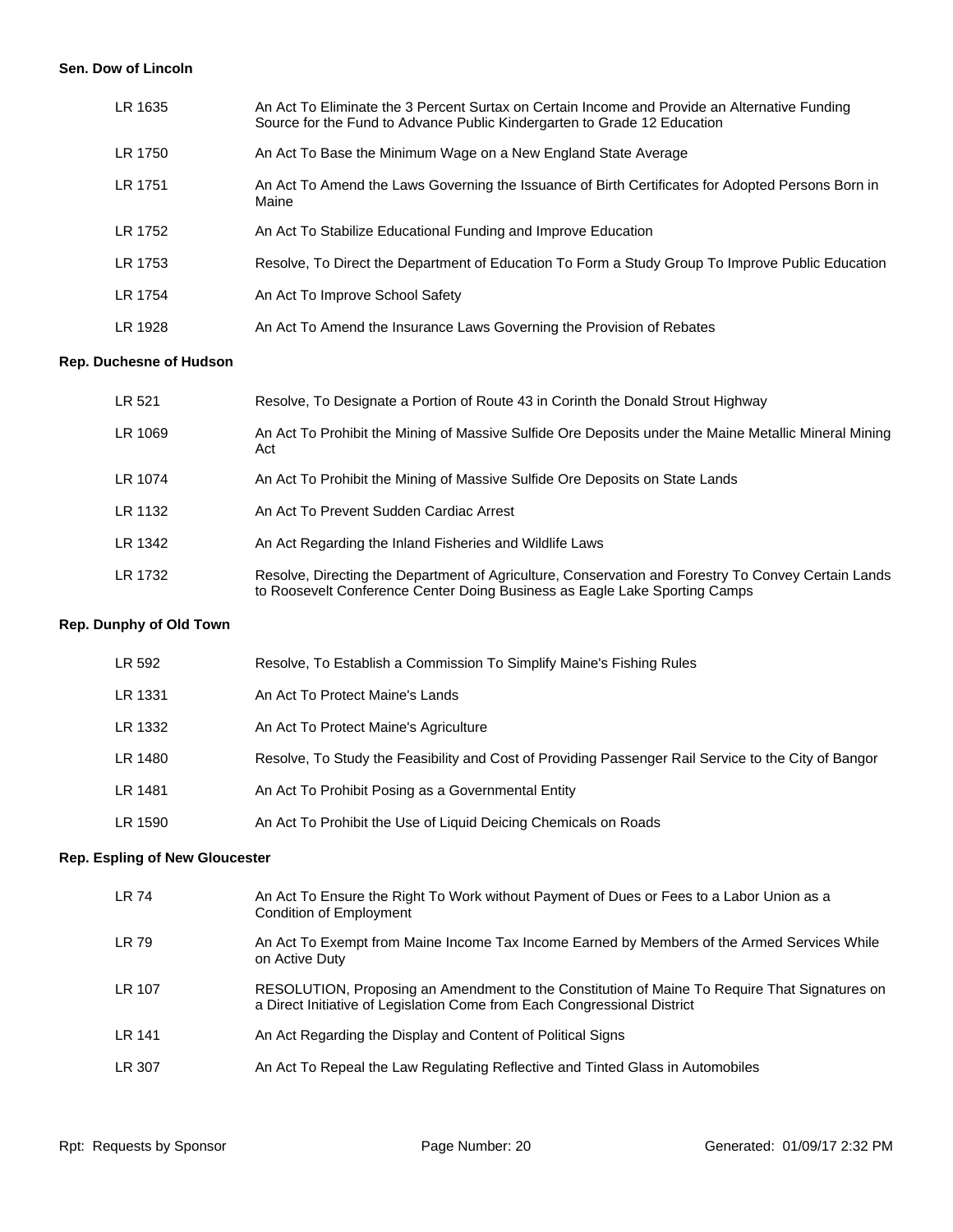# **Rep. Espling of New Gloucester**

| LR 308  | An Act To Allow Municipalities To Opt Not To Enforce the Maine Uniform Building and Energy Code                                                                                               |
|---------|-----------------------------------------------------------------------------------------------------------------------------------------------------------------------------------------------|
| LR 447  | An Act To Require Certain Licensing Boards To Report Cases of Sexual Abuse of a Patient or Client<br>by a Licensee to a Law Enforcement Agency or the Department of Health and Human Services |
| LR 448  | An Act To Promote Access to Child Care                                                                                                                                                        |
| LR 606  | An Act To Remove the Legislative Council from the Capitol Area Development Approval Process                                                                                                   |
| LR 879  | An Act To Restore Cost-of-living Increases for All Maine State Retirees                                                                                                                       |
| LR 997  | An Act To Allow a Wrongful Death Cause of Action for the Death of an Unborn Child                                                                                                             |
| LR 1057 | An Act Regarding Parental Rights                                                                                                                                                              |
| LR 1058 | An Act To Amend the Shoreland Zoning Laws                                                                                                                                                     |
| LR 1119 | Resolve, To Create a Task Force To Address the Drug Epidemic in Maine                                                                                                                         |
| LR 1253 | An Act To Ensure the Continuation of the Landowner Relations Program                                                                                                                          |
| LR 1264 | An Act To Enhance Maine's Response to Domestic Violence                                                                                                                                       |
| LR 1421 | An Act To Authorize In-home Child Care Service Providers To Care for up to 5 Children without State<br>Certification or Regulation                                                            |
| LR 1606 | Resolve, Directing the Department of Health and Human Services To Increase Reimbursement Rates<br>for Home-based and Community-based Services                                                 |
| LR 1610 | An Act To Amend the Law Regarding Road Associations                                                                                                                                           |
| LR 1637 | An Act Regarding the Drug Epidemic in Maine                                                                                                                                                   |
| LR 1647 | An Act Regarding Credit Card Interest Rates                                                                                                                                                   |
| LR 2049 | An Act To Amend the Law Regarding Sand and Gravel Pits                                                                                                                                        |

# **Rep. Farnsworth of Portland**

| LR 1154 | An Act To Provide Funding for Upgrades of Learning Spaces and Other Projects Funded by the School<br><b>Revolving Renovation Fund</b>                          |
|---------|----------------------------------------------------------------------------------------------------------------------------------------------------------------|
| LR 1155 | Resolve, Directing the Department of Health and Human Services To Amend Its Rules Regarding<br>Services Provided to Students                                   |
| LR 1156 | Resolve, Directing the Department of Health and Human Services To Amend Its Rules To Increase<br>Rates Paid to Speech Pathologists                             |
| LR 1463 | An Act To Allocate Funding for Prekindergarten Programs                                                                                                        |
| LR 1464 | An Act To Allow for the Regulation of Transportation Network Companies at Airports by Municipalities                                                           |
| LR 1465 | Resolve, To Require the Department of Health and Human Services To Recalculate the MaineCare<br>Reimbursement Rates for Services for Persons with Disabilities |
| LR 1466 | Resolve, To Study the Development of a Behavioral Health Unit at the Cumberland County Jail                                                                    |

# **Rep. Farrin of Norridgewock**

| LR 289 | An Act To Establish a Military Medics and Corpsmen Program in the State |
|--------|-------------------------------------------------------------------------|
| LR 373 | An Act To Require Photographic Identification to Vote                   |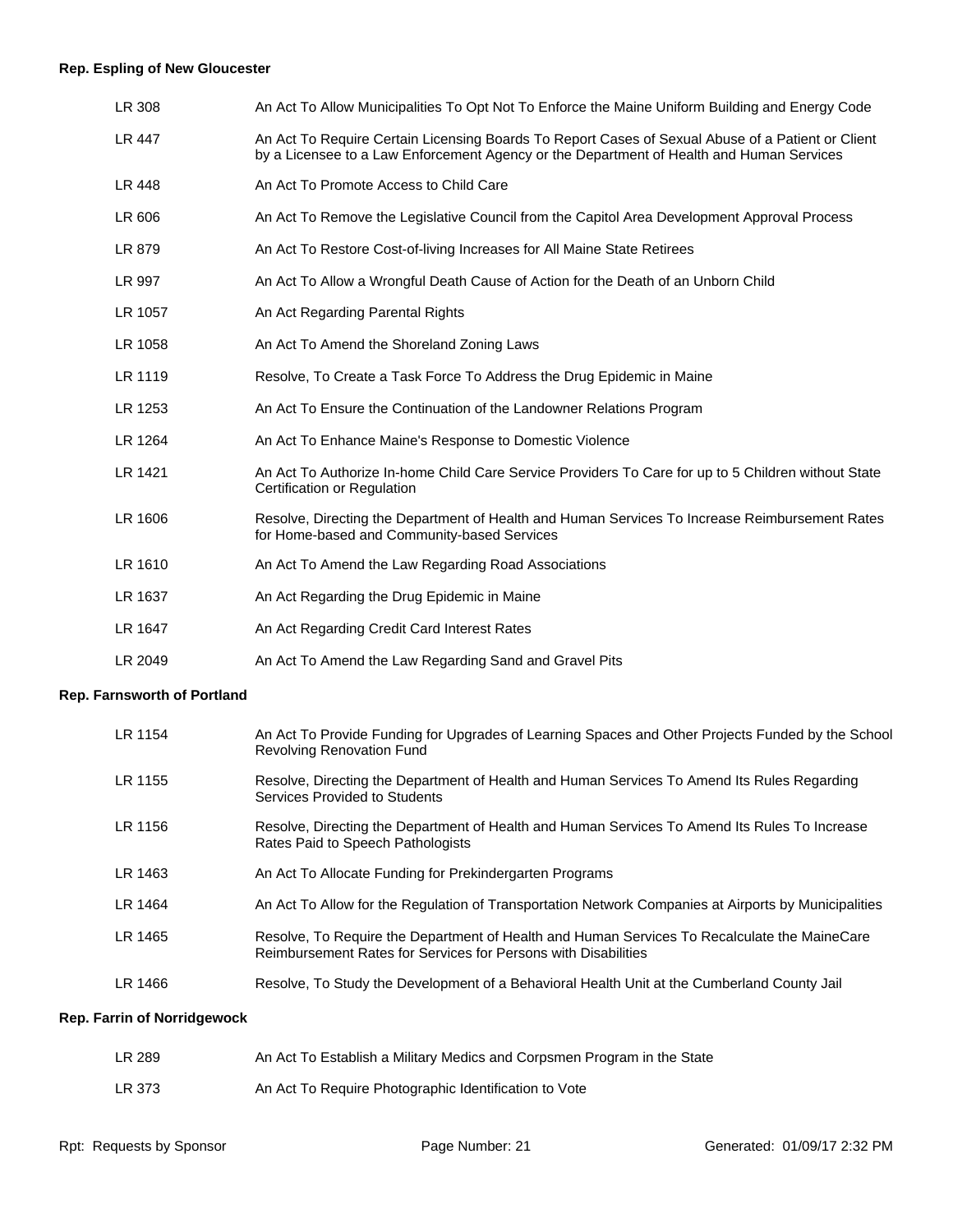# **Rep. Farrin of Norridgewock**

| LR 374  | An Act To Eliminate Retirement Benefits and Paid Health Insurance for Legislators Elected after 2017                        |
|---------|-----------------------------------------------------------------------------------------------------------------------------|
| LR 375  | An Act To Increase the Salary of Legislators upon Reduction in the Size of the Legislature                                  |
| LR 376  | An Act To Increase the Salary of the Governor                                                                               |
| LR 1055 | An Act To Make the Minimum Boarding Rate for Out-of-county Inmates Consistent with the Federal<br><b>Reimbursement Rate</b> |
| LR 1925 | An Act To Amend the Charter of Madison Electric Works                                                                       |

# **Rep. Fay of Raymond**

| LR 566  | An Act To Prohibit the Discharge of Firearms near Childcare Facilities Licensed by the State                                        |
|---------|-------------------------------------------------------------------------------------------------------------------------------------|
| LR 1467 | An Act To Amend the Definition of Abuse To Include Economic Abuse                                                                   |
| LR 1468 | An Act To Create a Penalty for the Discharge of Septic Waste from Watercraft into the Inland Waters                                 |
| LR 1469 | An Act To Regulate Excessive Boat Noise as a Public Nuisance                                                                        |
| LR 1470 | An Act To Direct the Maine Commission on Domestic and Sexual Abuse To Study Economic Abuse<br>and Propose Changes to Law and Policy |
| LR 1782 | An Act To Require Municipalities To Maintain and Plow Municipally Owned Roads with Permanent<br>Nonseasonal Residences              |

#### **Rep. Fecteau of Biddeford**

| LR 67                      | An Act To Authorize a General Fund Bond Issue To Fund Equipment for Career and Technical<br><b>Education Centers</b>                               |
|----------------------------|----------------------------------------------------------------------------------------------------------------------------------------------------|
| LR 68                      | An Act To Ban Conversion Therapy                                                                                                                   |
| <b>LR 70</b>               | An Act To Provide Reciprocal Tuition Rates at Postsecondary Institutions for Maine Students and<br><b>Students from Certain Canadian Provinces</b> |
| LR 804                     | An Act Regarding HIV Testing                                                                                                                       |
| LR 805                     | An Act To Allow a Municipality To Enroll Voters at Their Request To Automatically Receive Annually<br>an Absentee Ballot                           |
| LR 1306                    | An Act To Provide Funding for the Maine Coworking Development Fund                                                                                 |
| LR 1787                    | An Act To Improve Vocational Rehabilitation under the Maine Workers' Compensation Act of 1992                                                      |
| LR 1788                    | An Act To Amend the Laws Governing Worker Advocates in the Maine Workers' Compensation Act of<br>1992                                              |
| LR 1908                    | An Act To Establish Requirements Related to the Practice of Dry Needling                                                                           |
| <b>Rep. Foley of Wells</b> |                                                                                                                                                    |
| LR 515                     | An Act To Exempt Certain Individuals Who Are 70 Years of Age or Older from Maine Income Tax                                                        |
| LR 885                     | An Act Regarding Nonprobate Transfers on Death                                                                                                     |
| LR 886                     | An Act To Allow Owners of 25 Acres or More of Land That Is Open to the Public To Take Any Deer<br>without a Special Permit                         |
| LR 887                     | An Act To Allow Owners of 25 Acres or More of Land That Is Open to the Public To Hunt on That Land<br>on Sunday                                    |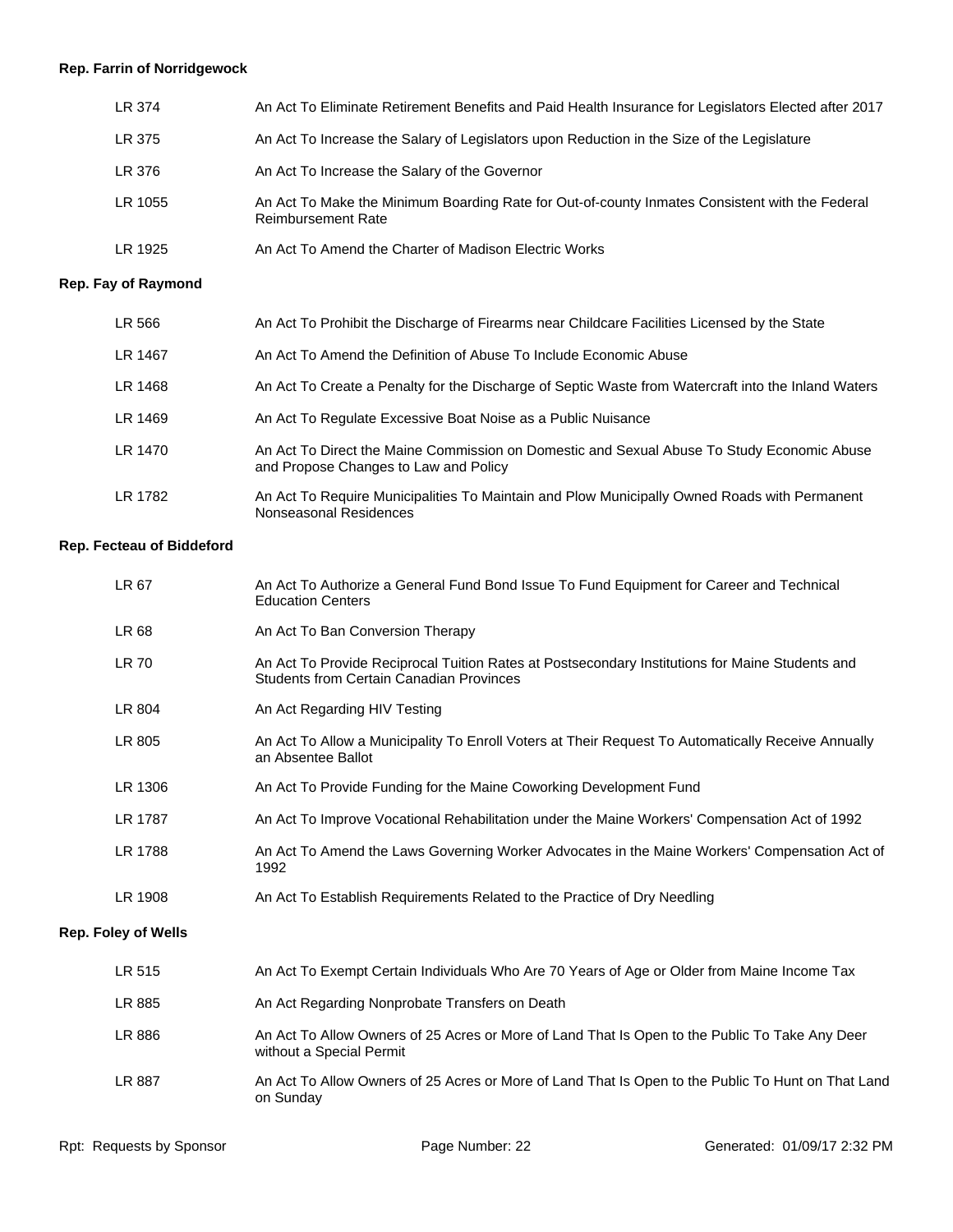# **Rep. Foley of Wells**

| LR 1033 | An Act To Amend the Laws Pertaining to Disability Retirement Benefits Administered by the Maine<br><b>Public Employees Retirement System</b> |
|---------|----------------------------------------------------------------------------------------------------------------------------------------------|
| LR 1077 | An Act To Ensure Fair Compensation for Licensed Health Insurance Agents                                                                      |
| LR 1260 | An Act To Include Tax-exempt, Nonprofit Regional Transportation Providers under the Maine Tort<br>Claims Act                                 |
| LR 1804 | An Act To Amend the Laws Relating to Notice of Insurance Information Practices                                                               |

# **Rep. Fredette of Newport**

| LR 37        | An Act To Create a Bicentennial Commission for Maine's Bicentennial in 2020                                                                                       |
|--------------|-------------------------------------------------------------------------------------------------------------------------------------------------------------------|
| <b>LR 38</b> | An Act To Qualify Short-term and Long-term Treatment of Lyme Disease for Insurance Coverage and<br>Expand Research and Development in Maine To Fight Lyme Disease |
| LR 89        | An Act To Increase Salaries of Legislators and the Chief Executive                                                                                                |
| LR 91        | An Act To Establish an Expedited Temporary Guardianship Process                                                                                                   |
| LR 106       | An Act To Direct the Secretary of State To Initiate the Process To Redesign Maine's Veteran License<br>Plate                                                      |
| LR 155       | An Act To Improve Maine's Road and Bridge Infrastructure                                                                                                          |
| LR 178       | An Act Regarding Renewable Portfolio Standards                                                                                                                    |
| LR 179       | An Act To Enhance the Commercial Development of Solar Energy                                                                                                      |
| LR 256       | An Act To Establish New Monetary Caps for Legislative Candidates under the Maine Clean Election<br>Act                                                            |
| LR 278       | An Act To Enhance Higher Education in Maine through the Creation of a Unified Board of Higher<br>Education                                                        |
| LR 291       | An Act To Protect Voting Integrity by Establishing a Residency Verification Requirement for Purposes<br>of Voting                                                 |
| LR 316       | An Act To Improve Rehabilitation Services for Maine's Mentally III                                                                                                |
| LR 317       | An Act To Update Maine's Real Estate Title Laws                                                                                                                   |
| LR 428       | An Act To Update the Statutes under Which Maine's Credit Unions Are Chartered                                                                                     |
| LR 1211      | An Act To Create the Maine Energy Office                                                                                                                          |
| LR 1508      | An Act To Provide for Affordable Long-term Energy Prices in Maine                                                                                                 |
| LR 1539      | An Act To Expand Use of Electronic Monitoring in Domestic Violence, Sexual Assault and Stalking<br>Cases                                                          |
| LR 1584      | An Act To Require the Fiscal Impact of a Direct Initiative of Legislation To Be Included on the Ballot                                                            |
| LR 1672      | Resolve, To Require Infrastructure Projects Affecting Interstate 295 To Be Expedited                                                                              |
| LR 1673      | An Act To Protect Maine Families by Enhancing Maine's Well Water Regulations                                                                                      |
| LR 1772      | An Act To Sustain Maine's Projected Contribution to the State Employee and Teacher Retirement<br>Program                                                          |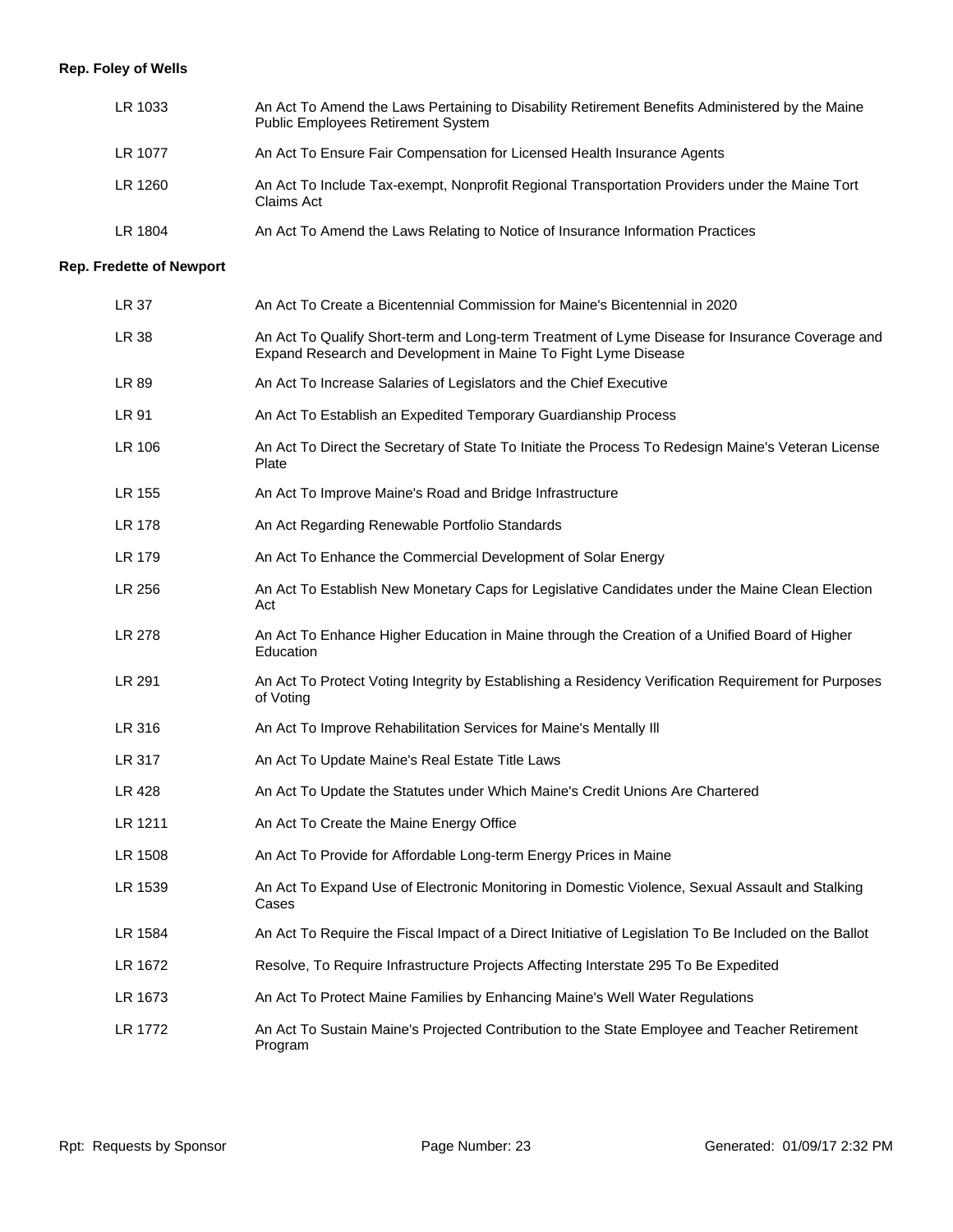# **Rep. Frey of Bangor**

| LR 1970 | An Act To Assess and Improve the Availability of Child Care Services                                                                                               |
|---------|--------------------------------------------------------------------------------------------------------------------------------------------------------------------|
| LR 2012 | Resolve, To Investigate Extending Passenger Rail Services to Central Maine                                                                                         |
| LR 2016 | An Act To Allow the Bureau of General Services To Maintain Interest-bearing Accounts of Privately<br>Donated Funds for the Upkeep of Property Managed by the State |
| LR 2040 | An Act To Provide Wage Parity for Law Enforcement Officers within the Department of Corrections                                                                    |
| LR 2078 | An Act To Amend the Laws Governing Operating after Revocations                                                                                                     |

#### **Rep. Fuller of Lewiston**

| LR 838  | An Act To Reform School Budgeting Procedures                                                             |
|---------|----------------------------------------------------------------------------------------------------------|
| LR 839  | An Act To Reform School Testing Procedures                                                               |
| LR 840  | An Act To Limit Telecommunications Price Increases for Senior Citizens                                   |
| LR 841  | An Act To Improve Teacher Preparation Programs                                                           |
| LR 842  | An Act To Enhance High School Graduation Effectiveness                                                   |
| LR 1443 | An Act To Incentivize Legislative Car-pooling                                                            |
| LR 1444 | An Act To Promote Safety at Petting Zoo Installations                                                    |
| LR 1445 | An Act To Increase Pedestrian Safety                                                                     |
| LR 1652 | Resolve, To Evaluate Teacher Evaluation Effectiveness                                                    |
| LR 1681 | Resolve, Directing the Department of Education To Determine the Impact and Success of Charter<br>Schools |
| LR 1698 | An Act Regarding Special Education Costs                                                                 |

#### **Rep. Gattine of Westbrook**

| LR 1296                        | An Act Making Certain Appropriations and Allocations and Changing Certain Provisions of the Law<br>Necessary to the Proper Operations of State Government          |
|--------------------------------|--------------------------------------------------------------------------------------------------------------------------------------------------------------------|
| LR 1297                        | An Act Making Certain Supplemental Appropriations and Allocations Changing Certain Provisions of<br>the Law Necessary to the Proper Operations of State Government |
| LR 1310                        | An Act To Promote Independent Living for People with Disabilities                                                                                                  |
| LR 1311                        | An Act To Improve Care Provided to Forensic Patients                                                                                                               |
| LR 1312                        | An Act To Improve Peer Support Services                                                                                                                            |
| LR 1396                        | Resolve, To Establish a Moratorium on Rate Changes Related to Certain Community Mental Health<br><b>Services</b>                                                   |
| LR 1794                        | An Act To Support Maine Families through Universal Family Care                                                                                                     |
| <b>Rep. Gerrish of Lebanon</b> |                                                                                                                                                                    |

# LR 1609 An Act To Amend the Laws Governing Crossbow Hunting LR 1603 Resolve, Directing the Department of Health and Human Services To Develop a Resource Guide for Assistance in Substance Abuse Matters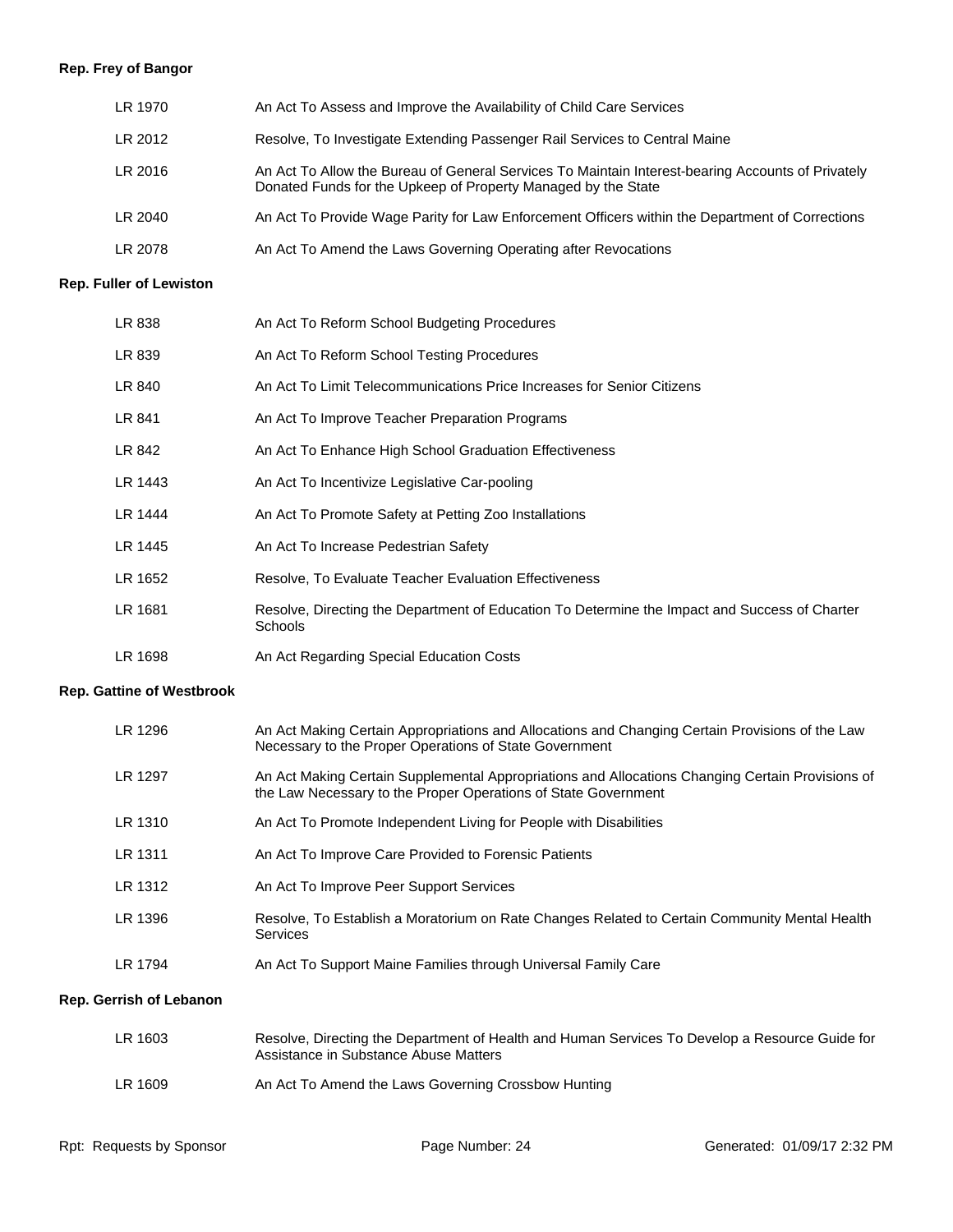# **Rep. Gerrish of Lebanon**

| LR 1653 | An Act To Create Educational Savings Accounts for Maine Student with Special Needs |
|---------|------------------------------------------------------------------------------------|
| LR 1689 | An Act To Amend Maine's Truancy Laws by Specifying Penalties for Noncompliance     |
| LR 1717 | An Act To Create an Electronic Warrant System in Maine                             |

#### **Spkr. Gideon of Freeport**

| LR 34   | An Act To Grow Maine's Economy through Increased Solar Power Generation                   |
|---------|-------------------------------------------------------------------------------------------|
| LR 36   | An Act To Improve Public Safety by Limiting Distracted Driving                            |
| LR 40   | An Act To Reduce Barriers to Voting by Improving Voter Registration                       |
| LR 85   | An Act To Combat Human Trafficking by Creating Prevention Training Opportunities          |
| LR 146  | An Act To Create a Bridge from Drug Rehabilitation to the Workforce                       |
| LR 147  | An Act To Create a Maine Corps Program                                                    |
| LR 148  | An Act To Incentivize Youth Retention and In-migration                                    |
| LR 149  | An Act To Create Career Pathways Exploration                                              |
| LR 150  | An Act To Establish Workforce Retraining Programs                                         |
| LR 151  | An Act To Modernize Maine's Electricity Grid                                              |
| LR 152  | An Act To Establish Energy Policy in Maine                                                |
| LR 153  | An Act To Modernize the Renewable Portfolio Standard                                      |
| LR 183  | An Act To Clarify Property Tax Exemptions for Power-producing Entities                    |
| LR 257  | An Act To Invest in Transportation Infrastructure and Improve I-295                       |
| LR 1207 | An Act Regarding Appraisal Management Companies' Licenses                                 |
| LR 1208 | An Act To Amend and Make Self-updating the Laws Governing the Validation of Title Defects |
| LR 1313 | An Act To Provide Access to Health Care                                                   |
| LR 1314 | An Act To Increase Access to Childcare                                                    |
| LR 1315 | An Act To Reform State Government                                                         |
| LR 1316 | An Act To Reduce Child Poverty by Investing in the Future of Maine Families               |
| LR 1317 | An Act To Adjust Maine Property Taxes                                                     |
| LR 1318 | An Act To Encourage Workforce Development                                                 |
| LR 1319 | An Act To Increase the Availability of Naloxone                                           |
| LR 1320 | An Act To Address Maine's Opioid Epidemic                                                 |
| LR 1321 | An Act To Encourage Rural Economic Development                                            |
| LR 1322 | An Act Regarding College Affordability                                                    |
| LR 1323 | An Act To Protect Access to Health Care                                                   |
|         |                                                                                           |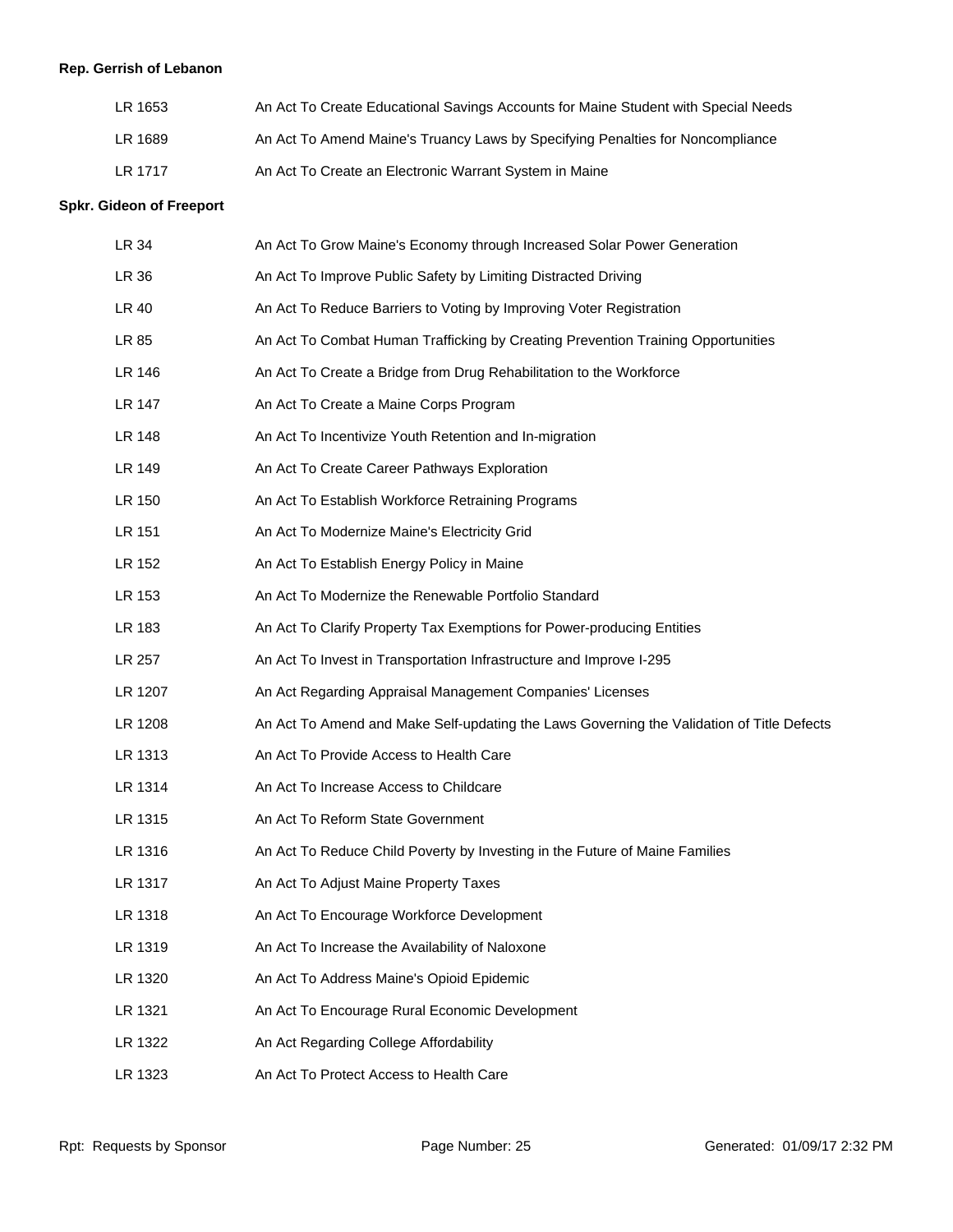# **Spkr. Gideon of Freeport**

| LR 1337 | An Act Regarding State Energy Policy                                                                                  |
|---------|-----------------------------------------------------------------------------------------------------------------------|
| LR 1338 | An Act To Protect Maine Energy Consumers                                                                              |
| LR 1344 | An Act Regarding Maine Courts                                                                                         |
| LR 1353 | An Act Pertaining to the Law Governing the Use of Recreational Marijuana                                              |
| LR 1357 | An Act To Revise the Laws of Maine                                                                                    |
| LR 1359 | An Act To Implement Voter-initiated Bills Ratified at the November 2016 Election                                      |
| LR 1995 | An Act To Increase Access to Naloxone for All First Responders                                                        |
| LR 1996 | An Act To Protect Substance-exposed Infants                                                                           |
| LR 1997 | An Act Regarding Medication-assisted Treatment                                                                        |
| LR 1998 | An Act To Provide Funding for Medication-assisted Treatment                                                           |
| LR 1999 | An Act To Provide Rehabilitation Services within State and County Facilities                                          |
| LR 2000 | An Act To Prevent Erosion of Available Services for Persons with Intellectual Disabilities and Persons<br>with Autism |
| LR 2102 | An Act Regarding Civic Innovation in Maine                                                                            |

# **Rep. Gillway of Searsport**

| LR 1394 | An Act To Allow Municipalities To Vote To Allow Grocery Stores up to 10,000 Square Feet To Open on<br>Thanksgiving, Easter and Christmas |
|---------|------------------------------------------------------------------------------------------------------------------------------------------|
| LR 1855 | Resolve, To Establish a Pilot Program To Install Video Cameras in School Buses                                                           |
| LR 1872 | An Act To Allow the Waldo County Budget Committee To Appoint Replacement Members                                                         |
| LR 2044 | An Act To Make Changes to the Laws Regarding the Maine School for Marine Science, Technology,<br><b>Transportation and Engineering</b>   |

# **Rep. Ginzler of Bridgton**

| LR 180  | An Act To Allow Conveyance of Land Previously Conveyed by the State to the Town of Bridgton                                                        |
|---------|----------------------------------------------------------------------------------------------------------------------------------------------------|
| LR 508  | An Act To Ensure Fair Employment Opportunity for Maine Citizens and Legal Residents                                                                |
| LR 509  | An Act Amending the So-called "Good Samaritan" Laws                                                                                                |
| LR 510  | An Act To Ensure Equity in the Awarding of Compensation for Tort Claims                                                                            |
| LR 511  | An Act To Further Limit the Liability of Landowners Who Permit the Use of Land for Outdoor<br><b>Recreational Activity</b>                         |
| LR 512  | An Act To Promote Small Business in Maine                                                                                                          |
| LR 513  | An Act To Provide Immunity to Medical Professionals Who Provide Free Health Care Services to<br>Uninsured and Underserved Populations of the State |
| LR 1241 | An Act To Protect Maine Lakes and Ponds from Invasive Species                                                                                      |
|         |                                                                                                                                                    |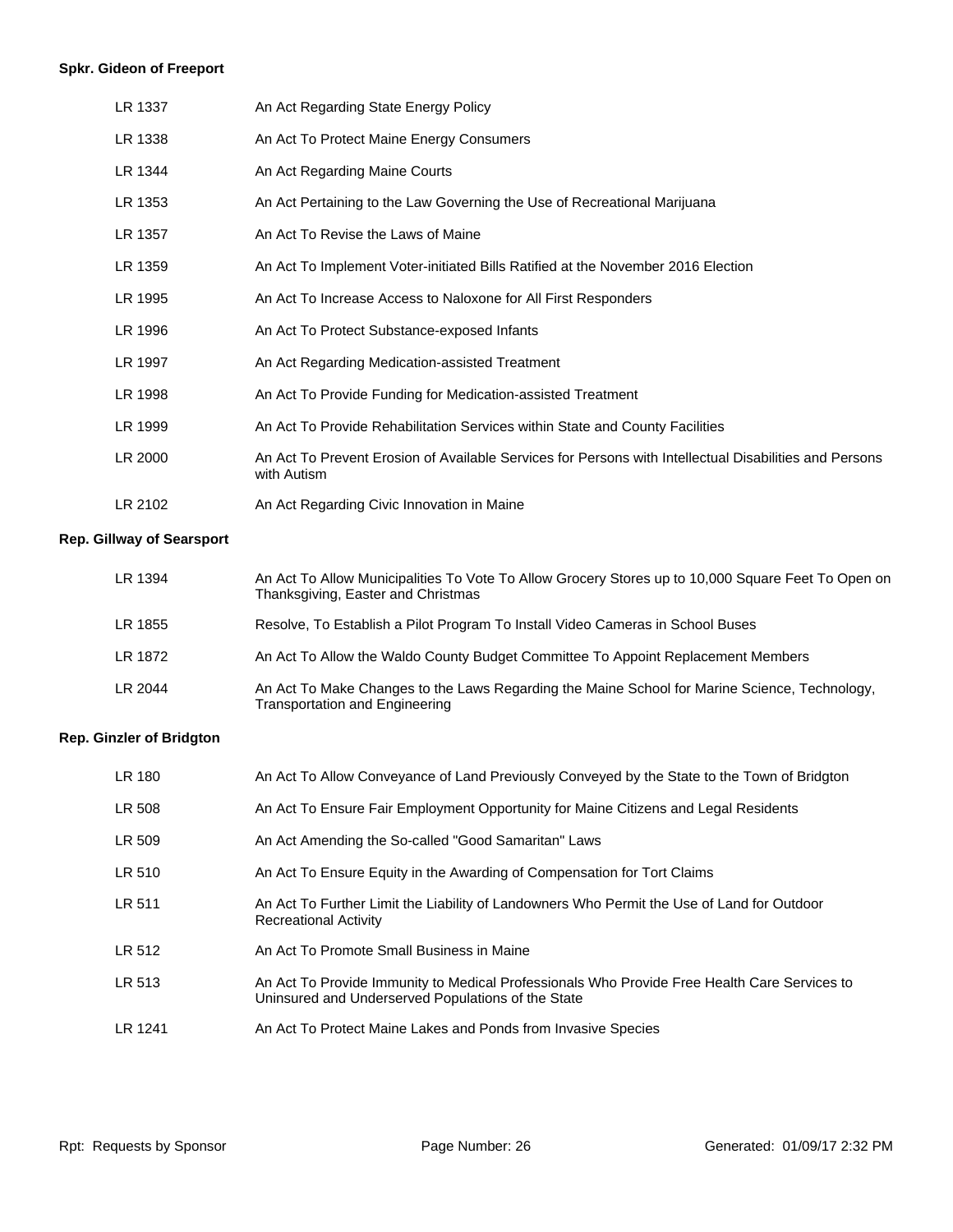# **Rep. Golden of Lewiston**

| LR 113                        | RESOLVE, To Assist Military Veterans' Transition to the Civilian Workforce                                                                           |
|-------------------------------|------------------------------------------------------------------------------------------------------------------------------------------------------|
| LR 115                        | An Act To Prevent Lead Poisoning in Children                                                                                                         |
| LR 117                        | An Act To Create an Automatic Voter Registration System                                                                                              |
| LR 119                        | An Act To Increase Funding for Multimodal Transportation                                                                                             |
| LR 567                        | An Act To Address the Shortfall in the Highway Fund                                                                                                  |
| LR 568                        | An Act To Support Lead Abatement in Older Residential Properties                                                                                     |
| LR 595                        | Resolve, To Create a Commission To Study the Needs, Opportunities and Efficiencies Associated with<br>the Production of Salmonid Sport Fish in Maine |
| LR 1356                       | An Act Regarding Maine Veterans                                                                                                                      |
| LR 1935                       | An Act Relating to Birth Certificate Format in the Case of a Newborn                                                                                 |
| LR 1943                       | An Act To Support Law Enforcement and First Responders Diagnosed with Post-traumatic Stress<br><b>Disorder</b>                                       |
| LR 1971                       | An Act To Increase the Penalties for Wage Theft                                                                                                      |
| LR 1994                       | An Act To Create a Fair Maine Economy                                                                                                                |
| LR 2008                       | An Act To Protect On-Call Workers                                                                                                                    |
| LR 2022                       | An Act To Protect Life Insurance Beneficiaries                                                                                                       |
| LR 2023                       | An Act To Ensure Life Insurance Claims Are Paid                                                                                                      |
| LR 2024                       | An Act Regarding Funds Seized by Law Enforcement as a Result of Civil Forfeiture                                                                     |
| LR 2038                       | An Act To Increase Access to Before-school and After-school Programs                                                                                 |
| LR 2060                       | An Act To Protect Maine Citizens from Aerial Trespass                                                                                                |
| LR 2113                       | An Act To Protect Consumers Who Use Ride-share Applications                                                                                          |
| LR 2114                       | An Act Concerning Self-driving Cars                                                                                                                  |
| LR 2115                       | An Act To Protect the Privacy of Nursing Home Patients                                                                                               |
| LR 2124                       | An Act To Support Pay Equity by Prohibiting Inquiries Regarding Past Salary History                                                                  |
| <b>Rep. Grant of Gardiner</b> |                                                                                                                                                      |
| LR 1755                       | An Act To Expand the Types of Nonprofit Organizations to Which Surplus Property May Be Sold by the<br><b>State</b>                                   |
| LR 1756                       | An Act To Enhance Workforce Development for Behavioral Health and Substance Abuse Workers                                                            |
| LR 1757                       | An Act To Increase Funding for Family Scholarships To Head Start                                                                                     |
| LR 1758                       | An Act To Provide Funds to the Local Government Fund To Encourage Regional Planning and<br>Reorganization                                            |
| LR 1759                       | An Act To Foster a Collaborative Approach To Meeting Maine's Workforce Needs                                                                         |
| LR 1760                       | An Act To Provide Grants to Public High Schools To Provide Postsecondary Planning Assistance to<br>Maine's Students                                  |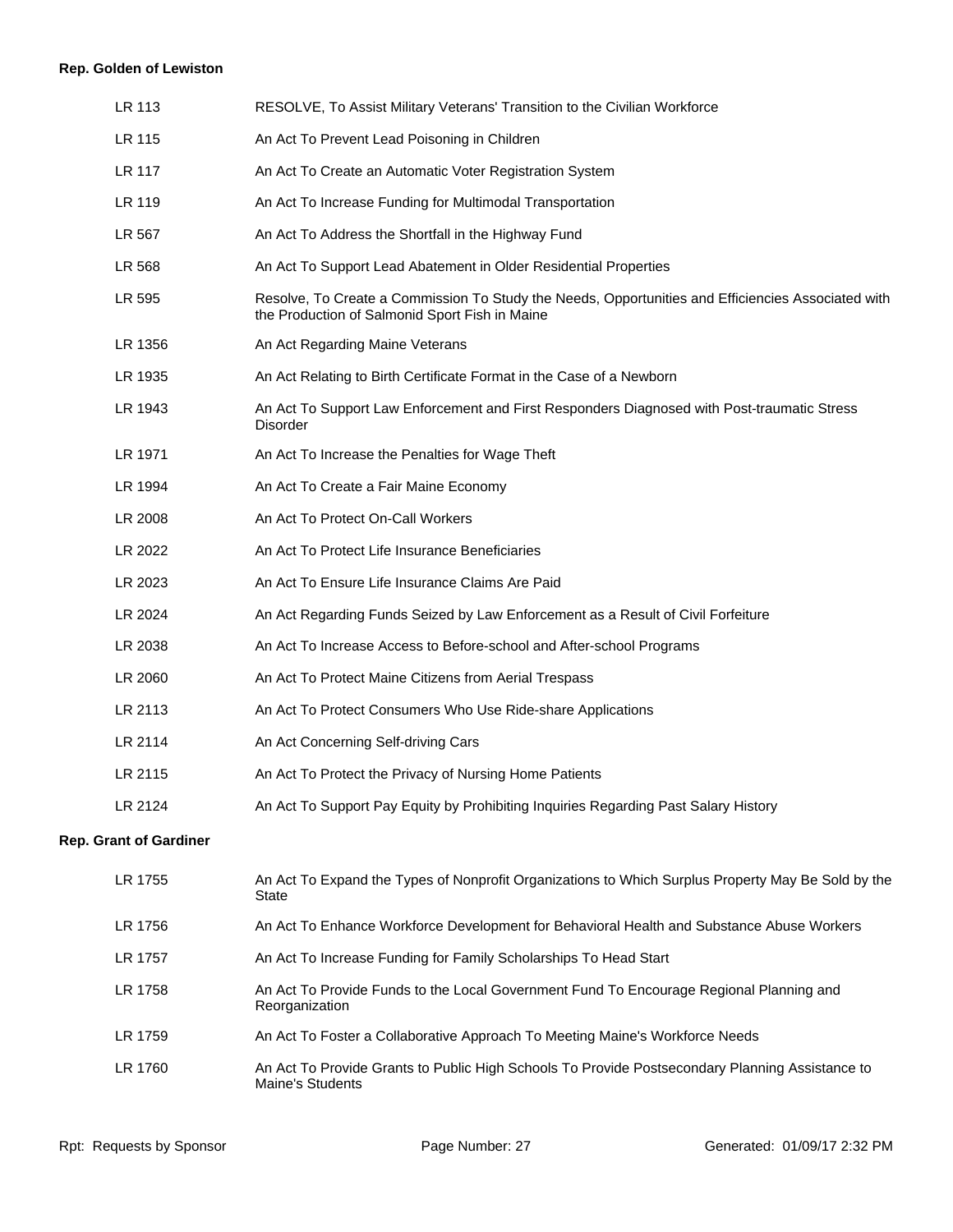#### **Sen. Gratwick of Penobscot**

| LR 142  | Resolve, To Establish a Working Group To Review the Function and Mission of Probation Officers and<br>Establish a Licensing Procedure                                                                                                              |
|---------|----------------------------------------------------------------------------------------------------------------------------------------------------------------------------------------------------------------------------------------------------|
| LR 193  | An Act To Prohibit Insurance Carriers from Retroactively Reducing Payment on Clean Claims<br>Submitted by Pharmacies                                                                                                                               |
| LR 532  | An Act To Adopt the Interstate Medical Licensure Compact                                                                                                                                                                                           |
| LR 533  | An Act Regarding Telehealth                                                                                                                                                                                                                        |
| LR 536  | An Act To Require the Department of Health and Human Services To Disclose Information to the<br>Personal Representative of the Estate of an Incapacitated or Dependent Adult Who Dies While under<br>Public Guardianship or Public Conservatorship |
| LR 652  | An Act To Establish Reasonable and Clinically Appropriate Exceptions to Opioid Medication Prescriber<br>Limits                                                                                                                                     |
| LR 653  | Resolve, To Establish a Commission To Study the Causes of and Solutions to the Epidemic of<br>Childhood Obesity in Maine                                                                                                                           |
| LR 864  | An Act To Ensure the Comprehensive Medical, Dental, Educational and Behavioral Assessment of<br><b>Children Entering State Custody</b>                                                                                                             |
| LR 1166 | An Act To Provide for Oversight of Maine's Recreational Marijuana Laws                                                                                                                                                                             |
| LR 1168 | An Act To Provide Medicare and Medicaid for Incarcerated Persons                                                                                                                                                                                   |
| LR 1169 | Resolve, To Amend the MaineCare Eligibility Manual To Address Nursing Facility and Residential Care<br><b>Facility Issues</b>                                                                                                                      |
| LR 1170 | Resolve, Regarding Insurance Coverage for Alternative Therapies for Addiction and Recovery                                                                                                                                                         |
| LR 1235 | An Act To Amend the Laws Governing the Political Party Representation of Election Clerks                                                                                                                                                           |
| LR 1458 | An Act To Amend the Laws Regarding the Municipality of Responsibility for General Assistance<br>Applicants Released from a State Correctional Facility or County Jail Facility                                                                     |
| LR 1809 | An Act To Facilitate the Implementation of Mobile Vans for Methadone Treatment in Rural Counties in<br>the State                                                                                                                                   |
| LR 1975 | An Act To Amend the Laws Governing the Prescription Monitoring Program                                                                                                                                                                             |
| LR 1981 | An Act To Establish Universal Health Care for Maine                                                                                                                                                                                                |
| LR 1993 | An Act To Ensure Protection of Patients in Medical Review by Health Insurance Carriers and To<br><b>Improve Prior Authorization Processes</b>                                                                                                      |

# **Rep. Grohman of Biddeford**

| LR 99   | An Act To Reduce Roadside Litter                                                                             |
|---------|--------------------------------------------------------------------------------------------------------------|
| LR 182  | An Act To Require Moped Riders under 18 Years of Age To Wear a Helmet                                        |
| LR 1825 | An Act To Establish the Orange Ribbon School Award for Healthy School Hours                                  |
| LR 1836 | An Act To Support Innovation, Entrepreneurship and Maine's Economic Future                                   |
| LR 1837 | An Act To Ensure Continued Availability of High-speed Broadband Internet at Maine's Schools and<br>Libraries |
| LR 1864 | An Act To Protect Maine Consumers from Unexpected Medical Bills                                              |
| LR 2069 | An Act To Create and Sustain Jobs through Cooperative and Employee-owned Business Development                |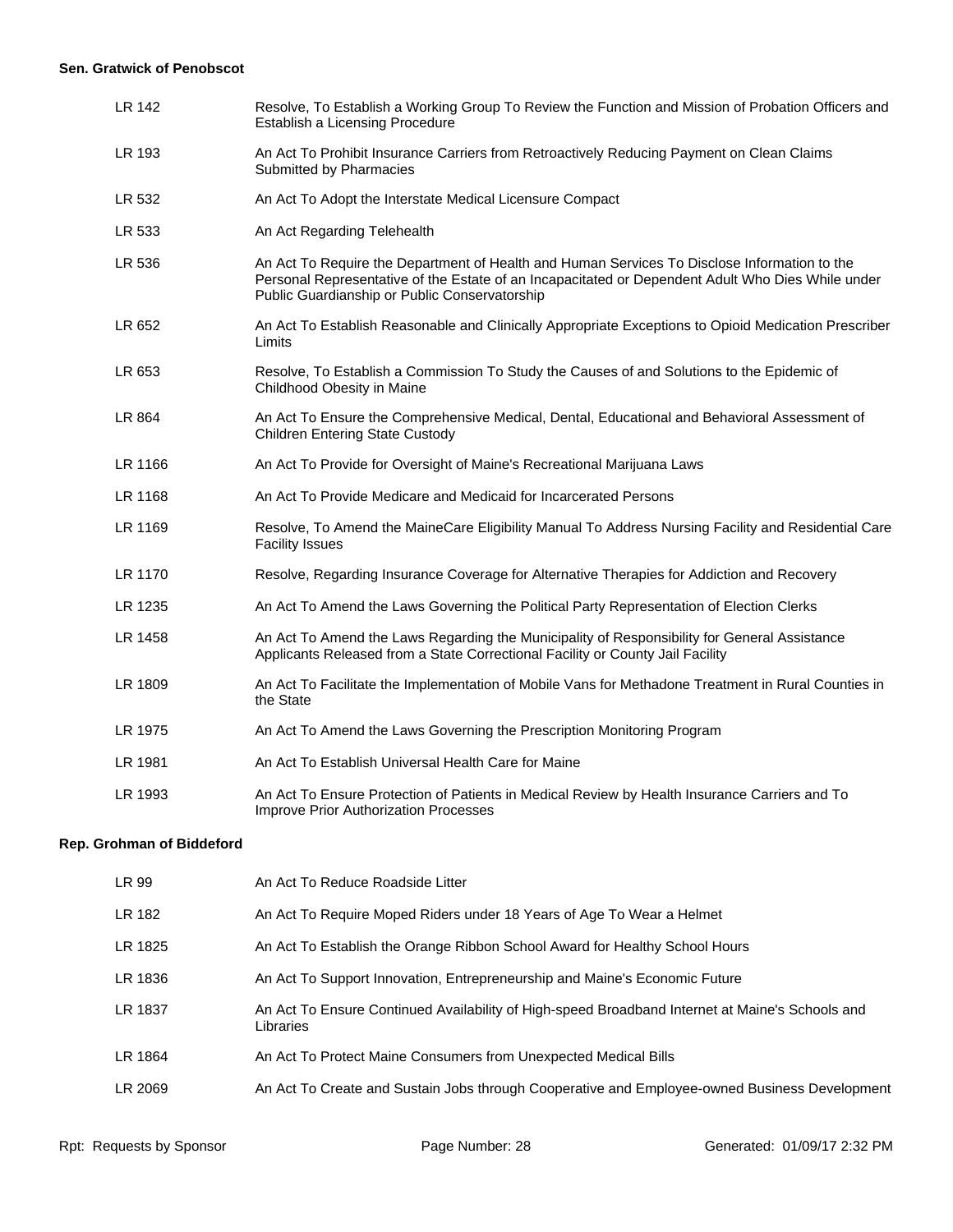# **Rep. Grohman of Biddeford**

LR 2145 An Act To Prevent Clergy Sexual Abuse

**Rep. Guerin of Glenburn**

| LR <sub>7</sub> | RESOLUTION, Proposing an Amendment to the Constitution of Maine To Prohibit Payment Per<br><b>Signature for Citizen Petition Drives</b> |
|-----------------|-----------------------------------------------------------------------------------------------------------------------------------------|
| LR 21           | An Act To Create the Maine Firearm Ban Enforcement Act                                                                                  |
| LR 22           | An Act Regarding Law Enforcement Training for Former Military Police Officers                                                           |
| LR 160          | An Act To Improve Probation Supervision in Maine                                                                                        |
| LR 251          | An Act To Restore the Tip Credit to Maine Employees                                                                                     |
| LR 880          | An Act To Allow Naloxone To Be Administered by Correctional Officers                                                                    |
| LR 881          | An Act To Waive Background Checks for the Parent of a Child Who Is the Subject of an Adoption<br>Proceeding                             |
| LR 1674         | An Act Regarding the Taxation of Flavored Malt Beverages                                                                                |
| LR 1675         | An Act To Increase the Permissible Size of Bed and Breakfasts                                                                           |
| LR 1676         | An Act To Welcome Statewide Economic Investment                                                                                         |
| LR 1677         | An Act To Preserve the Economic Viability of Maine's Historic Properties                                                                |

# **Rep. Haggan of Hampden**

| LR 336  | An Act To Allow Bird Hunting on Sunday in Aroostook County and Unorganized Townships in Western<br>Maine |
|---------|----------------------------------------------------------------------------------------------------------|
| LR 1731 | An Act To Exempt School Resource Officers from Department of Education Fingerprinting<br>Requirements    |

# **Rep. Hamann of South Portland**

| LR 416        | Resolve, To Provide Meals to Homebound Individuals                                                                                                   |
|---------------|------------------------------------------------------------------------------------------------------------------------------------------------------|
| <b>LR 417</b> | An Act To Eliminate Asset Tests for Individuals Applying for Supplemental Nutrition Assistance<br><b>Program Benefits</b>                            |
| LR 418        | An Act To Provide Additional Assistance for the Elderly and Persons with Disabilities Receiving Food<br>Supplement Program Benefits                  |
| LR 611        | An Act To Establish Maine Buy Local Month                                                                                                            |
| LR 612        | An Act To Support Veterans Who Participate in the Supplemental Nutrition Assistance Program                                                          |
| LR 810        | An Act To Establish the Let's Grow Maine Program                                                                                                     |
| LR 941        | An Act To Protect Consumers' Freedom of Choice in Auto Collision Repairs                                                                             |
| LR 1023       | An Act To Move Oversight of the Child and Adult Care Food Program from the Department of Health<br>and Human Services to the Department of Education |
| LR 1324       | An Act To Establish Food Recovery Day                                                                                                                |
| LR 1325       | An Act To Protect Children from Edible Cannabis Products                                                                                             |
|               |                                                                                                                                                      |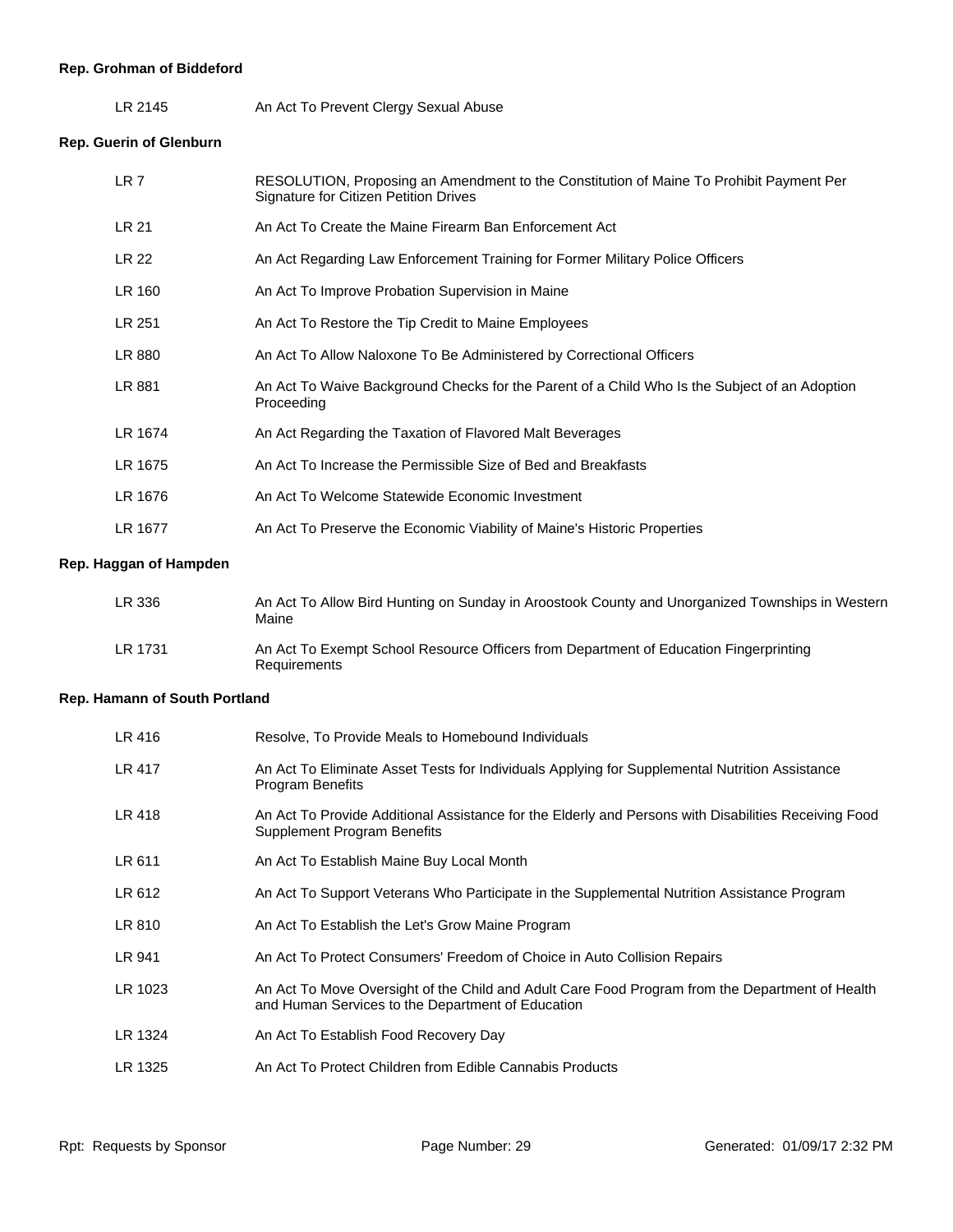# **Rep. Hamann of South Portland**

| LR 1329 | An Act To Modernize Ballot Notices                                                                                           |
|---------|------------------------------------------------------------------------------------------------------------------------------|
| LR 1388 | An Act To Establish the Maine Board of Music Therapists                                                                      |
| LR 1390 | An Act To Establish Indigenous People's Day                                                                                  |
| LR 1393 | An Act To Establish a Cybersecurity Commission                                                                               |
| LR 1395 | An Act to Prohibit Certain Gifts to Health Care Practitioners                                                                |
| LR 1922 | An Act To Ensure Maine's Unorganized Townships and Plantations Maintain Local Control under Laws<br>Legalizing Marijuana     |
| LR 1927 | An Act To Correct Errors and Inconsistencies in the Marijuana Legalization Act as Approved by the<br>Voters                  |
| LR 2021 | An Act To Provide Housing and Resources to Veterans                                                                          |
| LR 2037 | An Act To Align Mandatory Testing Provisions of the Marijuana Legalization Act and the Maine Medical<br>Use of Marijuana Act |
| LR 2042 | An Act To Establish a Youth-in-Care Court                                                                                    |
| LR 2067 | An Act To Ensure Medical Assessments for Youth in Foster Care                                                                |
| LR 2082 | An Act To Clarify Special Juvenile Status                                                                                    |
| LR 2098 | An Act To Protect Maine's Environment                                                                                        |
| LR 2099 | Resolve, To Reduce MaineCare Spending through Targeted Nutrition Interventions                                               |
| LR 2103 | An Act To Clarify the Laws Governing Shoreland Zoning                                                                        |
| LR 2108 | An Act To Address Infant Mortality and Support Families                                                                      |

# **Sen. Hamper of Oxford**

| LR 1138 | Resolve, To Create a Commission To Develop Rules Regarding the Sale, Distribution and Taxation of<br>Marijuana |
|---------|----------------------------------------------------------------------------------------------------------------|
| LR 1175 | An Act To Promote Access to Financial Institutions by Entities That Are Authorized under State Law             |
| LR 1551 | An Act To Increase Transparency in Maine's Electricity Market                                                  |
| LR 1747 | An Act To Remove the Reformulated Gasoline Requirement                                                         |

# **Rep. Handy of Lewiston**

| LR 359 | An Act To Require Insurance Coverage for Hearing Aids                                                                                             |
|--------|---------------------------------------------------------------------------------------------------------------------------------------------------|
| LR 360 | An Act To Stay Implementation of the Marijuana Legalization Act and Create a Commission To<br>Develop a Marijuana Legislation Implementation Plan |
| LR 361 | An Act To Protect Landlords and Tenants from the Deleterious Effects of Marijuana Use                                                             |
| LR 362 | An Act Providing for the Official Observance of the 200th Anniversary of the Formation of the State of<br>Maine                                   |
| LR 363 | An Act To Protect Children from Marijuana Sales by Prohibiting Retail Marijuana Establishments and<br>Social Clubs near Schools                   |
| LR 364 | An Act To Establish a Districtwide Testing Stakeholders Group for Maine School Districts                                                          |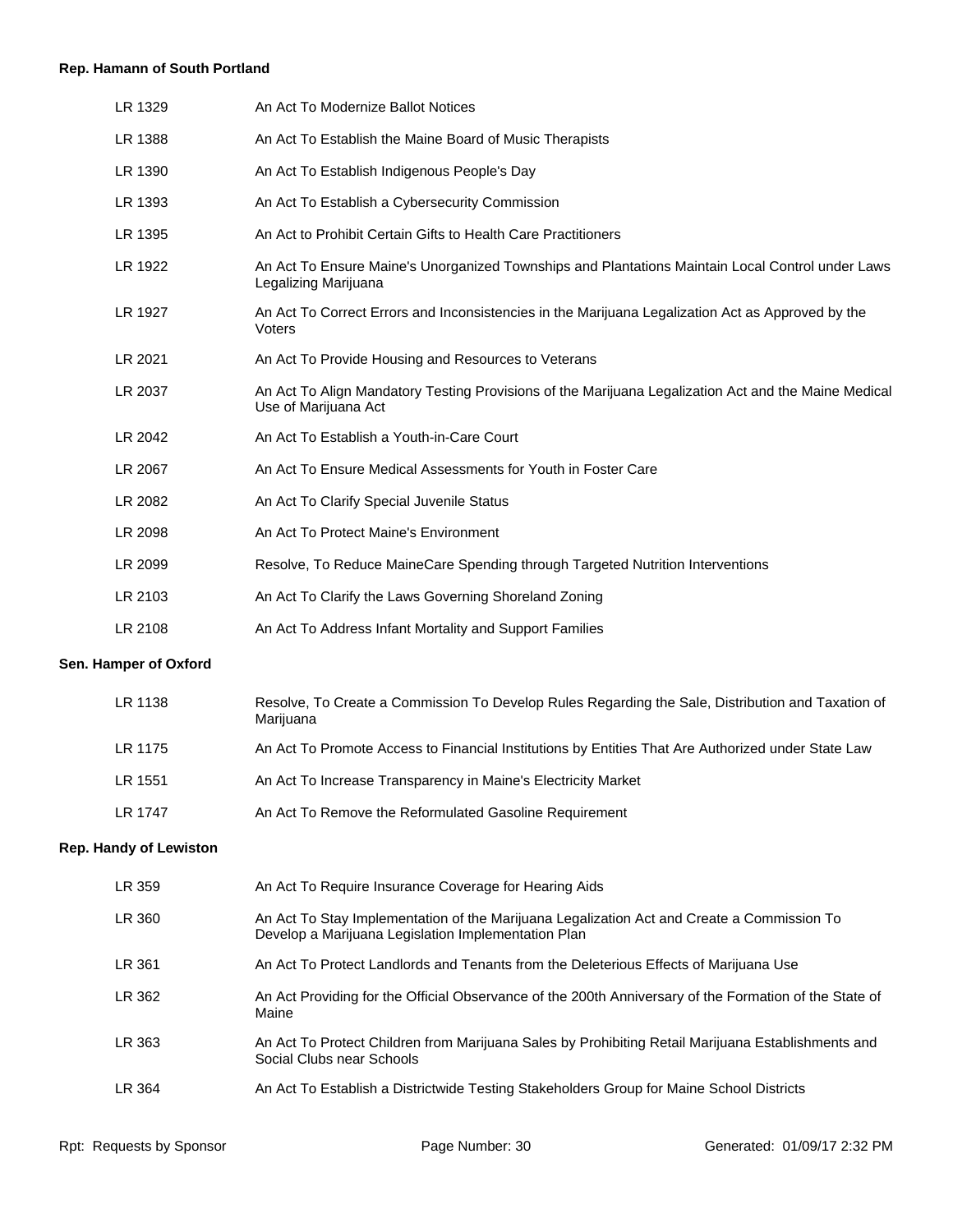#### **Rep. Handy of Lewiston**

| LR 419  | An Act Regarding Youth Access to Marijuana                                                                                                          |
|---------|-----------------------------------------------------------------------------------------------------------------------------------------------------|
| LR 454  | An Act To Prohibit Marijuana on the Campuses of Maine's Public Postsecondary Institutions                                                           |
| LR 486  | An Act To Establish a Data Collection Program To Monitor Effects of Marijuana Regulation                                                            |
| LR 866  | An Act To Give the Public Greater Access to Court Proceedings                                                                                       |
| LR 1070 | An Act To Prohibit the Location of Marijuana Facilities within 2,000 Feet of Any House of Worship or<br>Property Associated with a House of Worship |
| LR 1254 | An Act Concerning the Transporting of Dogs in a Passenger Vehicle                                                                                   |
| LR 2130 | An Act To Prohibit the Location of Marijuana Facilities within 2,000 Feet of a Public or Private School                                             |
| LR 2131 | An Act To Allow Towns To Adopt Zoning or Other Limitations on the Location of Marijuana Facilities                                                  |
|         |                                                                                                                                                     |

#### **Rep. Hanington of Lincoln**

| LR 890  | An Act To Ban Abortion as Soon as a Fetal Heartbeat Can Be Detected                                                      |
|---------|--------------------------------------------------------------------------------------------------------------------------|
| LR 897  | An Act To Expedite Certain Land Titles                                                                                   |
| LR 1519 | An Act To Replace Municipal Property Tax Revenue Lost Due to Land Transactions under the Land for<br>Maine's Future Fund |
| LR 1580 | Resolve, To Name the Bridge over the Penobscot River in the Towns of Enfield and Howland King's<br><b>Bridge</b>         |
| LR 1583 | An Act To Save the State Money in the Production of License Plates                                                       |

#### **Rep. Hanley of Pittston**

| LR 1643                        | An Act To Improve Moose Research and Management                                                    |
|--------------------------------|----------------------------------------------------------------------------------------------------|
| <b>Rep. Harlow of Portland</b> |                                                                                                    |
| LR 1326                        | An Act To Protect Historic Places and Structures on the Federal Aid Highway System                 |
| LR 1202                        | An Act To Prohibit Prescriptive Property Right Claims of Property Owned by Nonprofit Organizations |
| LR 1201                        | An Act To Establish an Education Savings Account                                                   |
| LR 812                         | An Act To Allow Drug Testing Prior to Receiving Welfare Benefits                                   |
| LR 811                         | An Act To Restrict Cash Access for EBT Cards                                                       |
| LR 547                         | An Act To Prohibit Implementation of Certain Rules Regarding Smelt                                 |
| LR 546                         | An Act Concerning the Property Tax Levy Limit                                                      |

| LR 1817 | An Act To Remedy False Information Distributed in a Campaign |
|---------|--------------------------------------------------------------|
|---------|--------------------------------------------------------------|

- LR 1818 An Act To Provide Tax Credits for Adult Day Care and Respite and Hospice Care
- LR 1911 Resolve, Directing the Department of Health and Human Services To Develop and Distribute Dementia -friendly Work Training Packets to Maine Businesses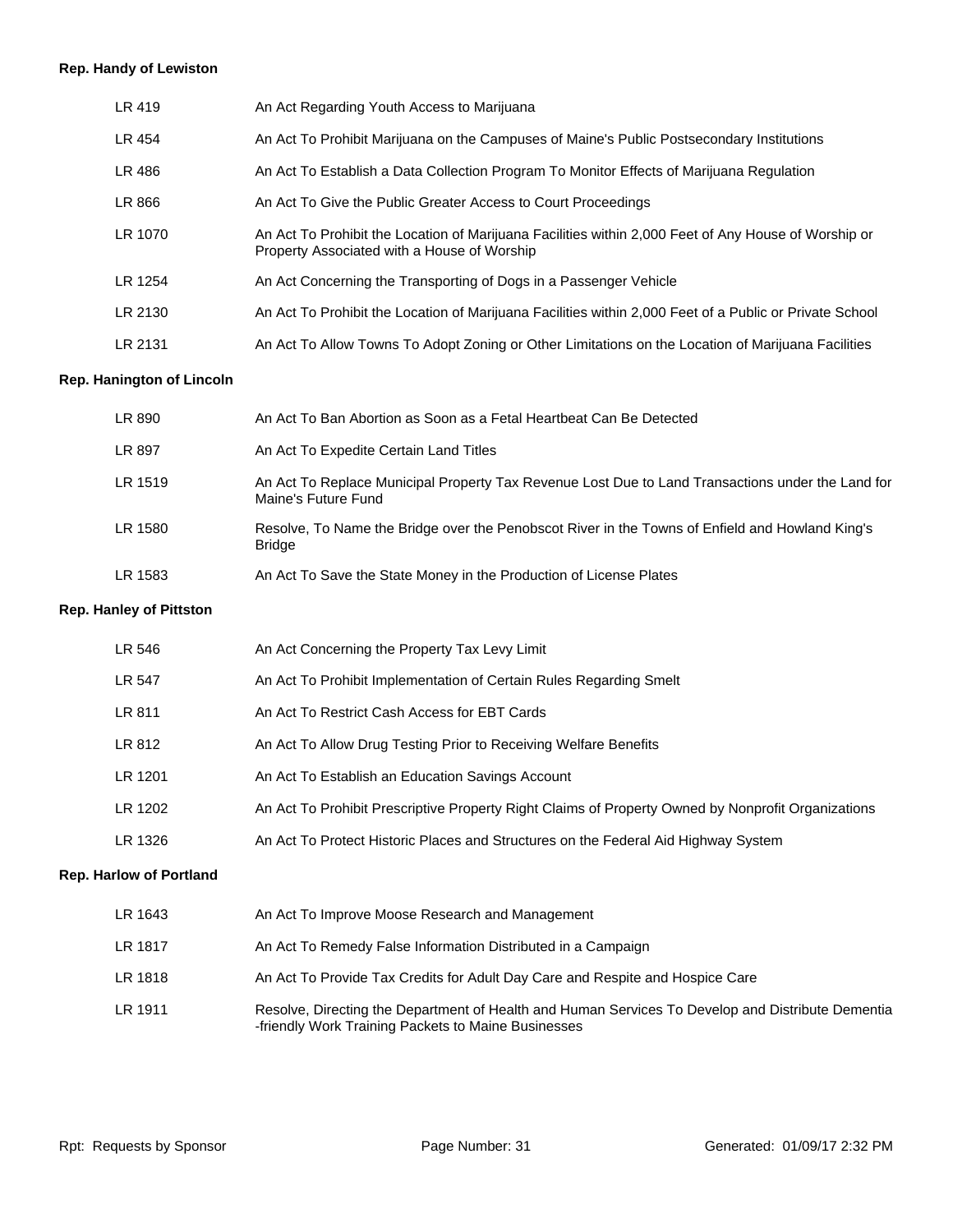# **Rep. Harrington of Sanford**

| LR 877  | An Act To Improve Officer Safety at Roadside Incidents                                                                                                                                              |
|---------|-----------------------------------------------------------------------------------------------------------------------------------------------------------------------------------------------------|
| LR 878  | An Act To Establish a Grant Program for Law Enforcement Agencies To Acquire and Train Drug<br>Detecting Dogs                                                                                        |
| LR 1191 | An Act To Exempt Public Safety Buildings from Historical Society Restrictions                                                                                                                       |
| LR 1608 | An Act To Clarify That the Marijuana Legalization Act Does Not Legalize the Sale of Marijuana to or<br>the Possession or Use of Marijuana by Minors and To Make Other Changes to the Marijuana Laws |
| LR 1811 | An Act To Require That Candidates for the Office of County Sheriff Meet the Basic Law Enforcement<br>Training Standards Set Forth in Statute                                                        |
| LR 1815 | An Act To Require Notification to Law Enforcement Officers of the Presence of a Hypodermic Needle                                                                                                   |

# **Rep. Harvell of Farmington**

| LR 282  | An Act To Allow County Commissioners To Establish or Expand a State Tax Increment Financing<br><b>District</b>                                                               |
|---------|------------------------------------------------------------------------------------------------------------------------------------------------------------------------------|
| LR 284  | RESOLUTION, Proposing an Amendment to the Constitution of Maine To Require That Signatures on<br>a Direct Initiative of Legislation Come from Each State Senatorial District |
| LR 304  | An Act Regarding the Minimum Wage                                                                                                                                            |
| LR 335  | An Act To Expand Bottle Redemption                                                                                                                                           |
| LR 429  | An Act To Prohibit the Feeding of Deer until December 15th                                                                                                                   |
| LR 854  | An Act To Allow for a Special Wage for Disabled Individuals                                                                                                                  |
| LR 857  | An Act To Require Civics Education for High School Graduation                                                                                                                |
| LR 858  | An Act To Index the Minimum Wage To Inflation with Reference to the Consumer Price Index                                                                                     |
| LR 859  | An Act To Prohibit the Minimum Wage from Being above the New England Average                                                                                                 |
| LR 860  | An Act To Adjust the Sales and Lodging Tax                                                                                                                                   |
| LR 1258 | An Act To Repeal Certain Restrictions on the Sale or Purchase of Firearms                                                                                                    |
| LR 1259 | An Act To Clarify the Ability of an Affiliate To Own Power Generation outside of the Affiliated Utility's<br>Territory                                                       |
| LR 1620 | An Act To Help Hemp Growers                                                                                                                                                  |
| LR 1621 | An Act To Ensure Transparency in Marijuana Licensing                                                                                                                         |
| LR 1856 | An Act Regarding Large-scale Community Solar Procurement                                                                                                                     |
| LR 1972 | An Act To Clarify the Intent of Licensing in the Marijuana Legalization Act                                                                                                  |
|         |                                                                                                                                                                              |

# **Rep. Hawke of Boothbay Harbor**

| LR 846  | An Act To Modify the Lincoln County Budget Advisory Committee                  |
|---------|--------------------------------------------------------------------------------|
| LR 847  | An Act To Establish Public Hearings in the Citizen's Initiative Procedure      |
| LR 1160 | An Act To Amend Maine's Motor Vehicle Laws Regarding Exhaust Noise Limitations |
| LR 1917 | An Act To Reduce Restrictions on Wine Shipments                                |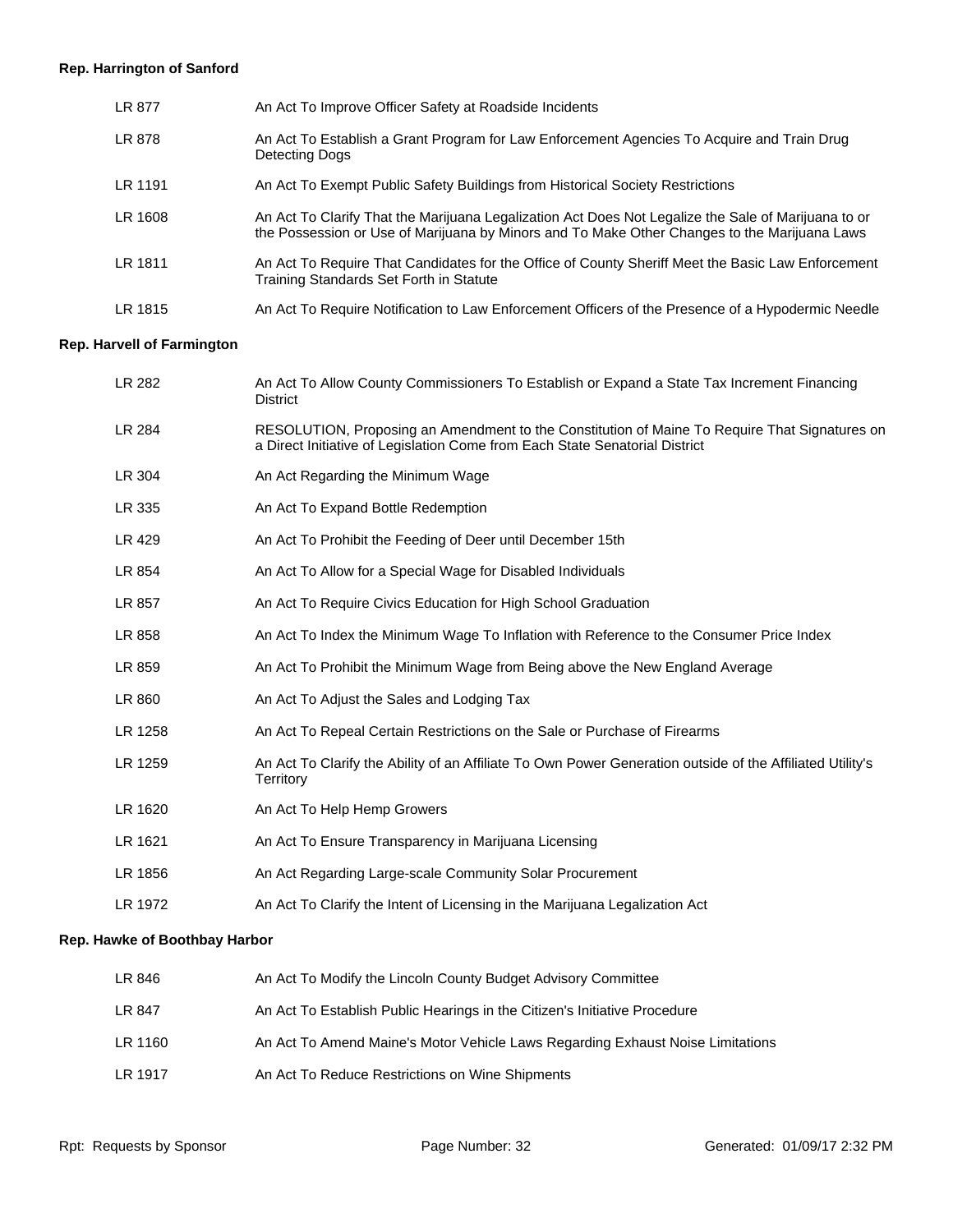# **Rep. Head of Bethel**

| LR 991  | An Act To Prevent Economic Hardship in School Administrative Unit 44                                                   |
|---------|------------------------------------------------------------------------------------------------------------------------|
| LR 1145 | An Act To Include Emergency Medical Service Vehicles in the Firefighter Registration Plate Program                     |
| LR 1158 | An Act To Break the Generational Cycle of Domestic Violence                                                            |
| LR 1980 | An Act To Put Constituents First by Prohibiting Lobbyists from Communicating with Legislators While<br>They Are Voting |

# **Rep. Herbig of Belfast**

| LR 158  | An Act To Provide Economic Security to Maine Families through the Creation of a Paid Family and<br><b>Medical Leave System</b> |
|---------|--------------------------------------------------------------------------------------------------------------------------------|
| LR 455  | An Act To Support the Maine Ocean School                                                                                       |
| LR 961  | An Act To Expand Sustainable Economic Development in Rural Maine                                                               |
| LR 962  | An Act To Provide Support for Sustainable Economic Development in Rural Maine                                                  |
| LR 1275 | An Act To Promote Maine Agriculture and Reduce Food Insecurity                                                                 |
| LR 1345 | An Act Regarding Maine Workers                                                                                                 |
| LR 1346 | An Act To Protect Maine Consumers                                                                                              |
| LR 1347 | An Act Regarding the Labor Laws                                                                                                |
| LR 1358 | An Act To Make Changes to Maine Law                                                                                            |
| LR 1785 | An Act To Ensure Access to Community Services for Intellectually Disabled Persons and Persons with<br>Autism                   |
| LR 1791 | An Act To Protect Earned Pay                                                                                                   |
| LR 1958 | An Act To Support Maine Residents with Significant Commutes                                                                    |
| LR 1959 | An Act To Support Maine Families by Increasing the Dependent Care Credit                                                       |
| LR 1960 | An Act To Create the Maine Family First Employer Award                                                                         |
| LR 1961 | An Act To Increase Broadband Access to Rural Communities                                                                       |
| LR 1983 | An Act To Encourage Family-friendly Businesses through a Tax Credit for Child Care                                             |
| LR 1984 | An Act To Create the Small Communities Tourism Fund                                                                            |
| LR 1985 | An Act To Authorize a General Fund Bond Issue To Support Local Infrastructure                                                  |
| LR 1986 | An Act To Strengthen Local Infrastructure                                                                                      |
| LR 1987 | An Act To Support the Trades through a Tax Credit for Apprentice Programs                                                      |
| LR 1988 | An Act To Support Small Manufacturers in the State                                                                             |
| LR 2009 | An Act To Protect and Promote Public Health                                                                                    |
| LR 2010 | An Act To Expand Retirement Options for Maine Workers                                                                          |
| LR 2118 | An Act To Protect Maine Jobs                                                                                                   |
| LR 2142 | An Act To Protect Homeowners in the Event of a Power Outage                                                                    |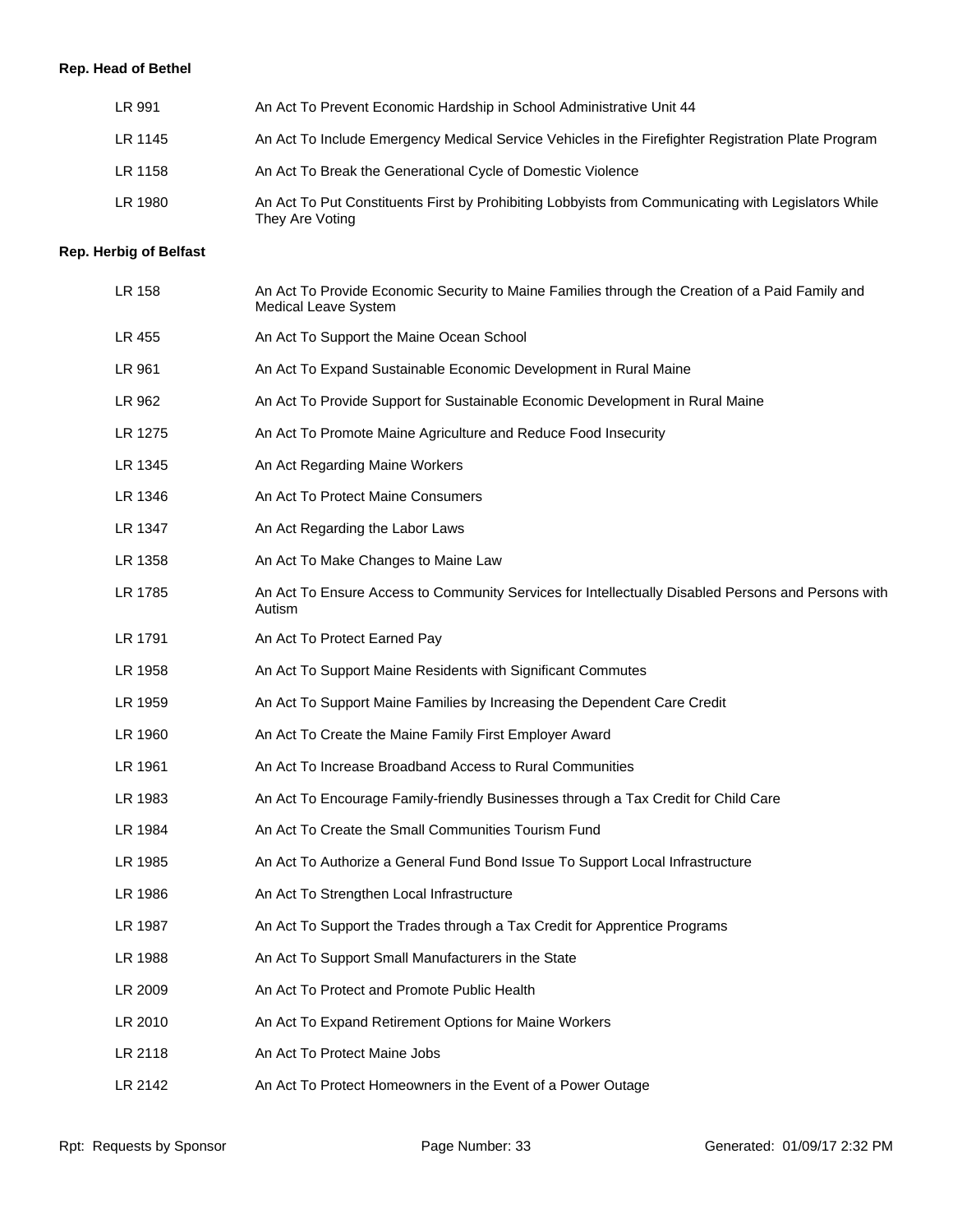# **Rep. Herbig of Belfast**

| LR 2150 | An Act To Equalize Reimbursement for Audiologist Services |
|---------|-----------------------------------------------------------|
| LR 2151 | An Act To Increase Access to Hearing Aids                 |

#### **Rep. Herrick of Paris**

| An Act To Prohibit Possession of Black Powder and Muzzle-loading Firearms by Certain Persons |
|----------------------------------------------------------------------------------------------|
|----------------------------------------------------------------------------------------------|

# **Rep. Hickman of Winthrop**

| LR 1035 | An Act To End Hunger in Maine                                                                                                       |
|---------|-------------------------------------------------------------------------------------------------------------------------------------|
| LR 1037 | An Act To Protect Clean Water                                                                                                       |
| LR 1038 | An Act To Enhance the Veteran-to-Farmer Training Pilot Program                                                                      |
| LR 1041 | An Act To Reduce Poverty in Maine                                                                                                   |
| LR 1042 | An Act To Invest in Food Processing Infrastructure in Targeted Areas of the State                                                   |
| LR 1044 | An Act To Facilitate Job Creation in Rural Maine                                                                                    |
| LR 1046 | An Act To Enhance the Efficacy of the Maine Board of Pesticides Control                                                             |
| LR 1048 | An Act Regarding the Commercial Forestry Excise Tax                                                                                 |
| LR 1049 | An Act To Increase Transparency in Cooperative Agreements within the Department of Agriculture,<br><b>Conservation and Forestry</b> |
| LR 1050 | An Act To Amend the Penalties for Failure To Pay Child Support                                                                      |
| LR 1053 | An Act To Clarify Membership within a Regional Water Council                                                                        |
| LR 2034 | An Act To Address Hunger, Support Maine Farms and Reduce Waste                                                                      |

#### **Rep. Higgins of Dover-Foxcroft**

| LR 101            | An Act To Provide for Fairness in the Transfer of Students                                                                                                                                                                                                                            |
|-------------------|---------------------------------------------------------------------------------------------------------------------------------------------------------------------------------------------------------------------------------------------------------------------------------------|
| LR 435            | An Act To Allow Secondary Students To Transfer for Academic Purposes                                                                                                                                                                                                                  |
| LR 437            | An Act To Withdraw the Town of Atkinson from School Administrative District No. 41                                                                                                                                                                                                    |
| LR 649            | An Act To Authorize a General Fund Bond Issue To Support Entrepreneurial Activity, Attract Business<br>and Enhance Demographic In-migration by Investing in High-speed Broadband Infrastructure and To<br>Amend the Law Governing the Municipal Gigabit Broadband Network Access Fund |
| LR 952            | An Act To Limit Rates Charged by Competitive Electricity Providers                                                                                                                                                                                                                    |
| LR 953            | An Act To Provide Funding for a Therapeutic Adult Day Service Center                                                                                                                                                                                                                  |
| LR 1489           | An Act To Allow the Sale of Saltwater Smelt for Bait                                                                                                                                                                                                                                  |
| LR 1851           | An Act To Create a Pilot Project To Reduce the Use of Opiates among Youth in Piscataquis County To<br>Be Used as a Model for All Maine Communities                                                                                                                                    |
| Sen. Hill of York |                                                                                                                                                                                                                                                                                       |
| LR 1854           | An Act To Promote Retention and Recruitment of Judicial Marshals                                                                                                                                                                                                                      |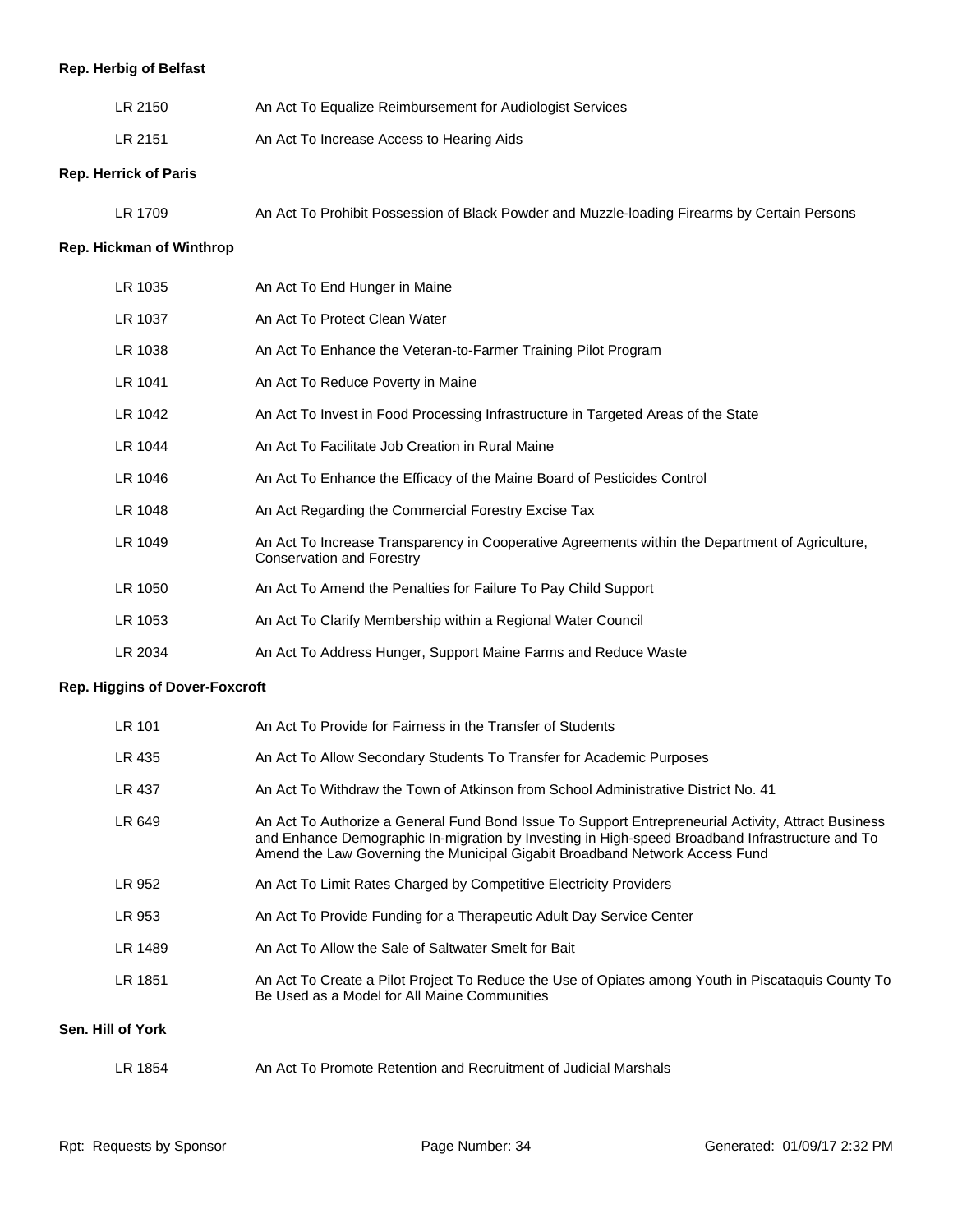#### **Sen. Hill of York**

LR 1934 An Act To Protect Elders and Ensure the Efficient Use of Litigation Resources for the State

# **Rep. Hilliard of Belgrade**

| LR 453  | An Act To Improve Moose Hunting                                                              |
|---------|----------------------------------------------------------------------------------------------|
| LR 1176 | An Act To Amend the Law on the Open Training Season for Hunting Dogs                         |
| LR 1645 | An Act To Establish 2 Comprehensive Licenses for Hunting and Hunting and Fishing             |
| LR 1646 | An Act To Revoke the Hunting License of a Person Charged with Defacing Properly Posted Signs |
| LR 1977 | An Act To Standardize the Law Concerning Property Transfers and To Protect Water Quality     |
| LR 1978 | An Act To Enhance the Safety of Schoolchildren                                               |
| LR 1979 | An Act To Provide Equity in Property Tax                                                     |

# **Rep. Hogan of Old Orchard Beach**

| LR 175 | An Act To Expand Absentee Balloting to Certain Residents in Independent Living Facilities |  |  |
|--------|-------------------------------------------------------------------------------------------|--|--|
|        |                                                                                           |  |  |

#### **Rep. Hubbell of Bar Harbor**

| LR 300                | An Act To Create the Bar Harbor Regional Transportation, Conservation, and Economic<br><b>Redevelopment Authority</b> |
|-----------------------|-----------------------------------------------------------------------------------------------------------------------|
| LR 407                | An Act Regarding Patient-directed Care at the End of Life                                                             |
| LR 411                | An Act To Ensure Consistent Access to Limited Entry Lobster Zones                                                     |
| LR 450                | An Act To Clarify the Uses of the Fund To Advance Public Kindergarten to Grade 12 Education                           |
| LR 489                | An Act To Amend the Review Cycle for the Department of Education's System of Learning Results                         |
| LR 516                | An Act To Amend the Essential Programs and Services School Funding Model                                              |
| LR 1251               | An Act To Allow Municipalities To Offer Tax Rebates for Renewable Energy Installations                                |
| LR 1262               | An Act To Allow a Local Option Sales Tax on Meals and Lodging                                                         |
| LR 1266               | An Act Regarding Management and Stocking of Inland Fisheries                                                          |
| LR 1495               | An Act To Remove Barriers to School Unit Collaboration, Cooperation and Innovation                                    |
| LR 1680               | An Act To Authorize a General Fund Bond Issue for Maine's Community Colleges                                          |
| LR 1687               | An Act To Provide Additional Management for Limited-entry Lobster Zones                                               |
| LR 2031               | An Act To Provide a Supplementary Allocation to the Maine Maritime Academy                                            |
| Rep. Hymanson of York |                                                                                                                       |
| LR 122                | An Act To Improve Condominium Governance                                                                              |
| LR 501                | An Act To Rescue and Redispense Donated Prescription Drugs                                                            |
| LR 522                | An Act Regarding the Taxation of Out-of-state Pensions                                                                |
| LR 523                | An Act To Assist People Suffering from Opiate Addition                                                                |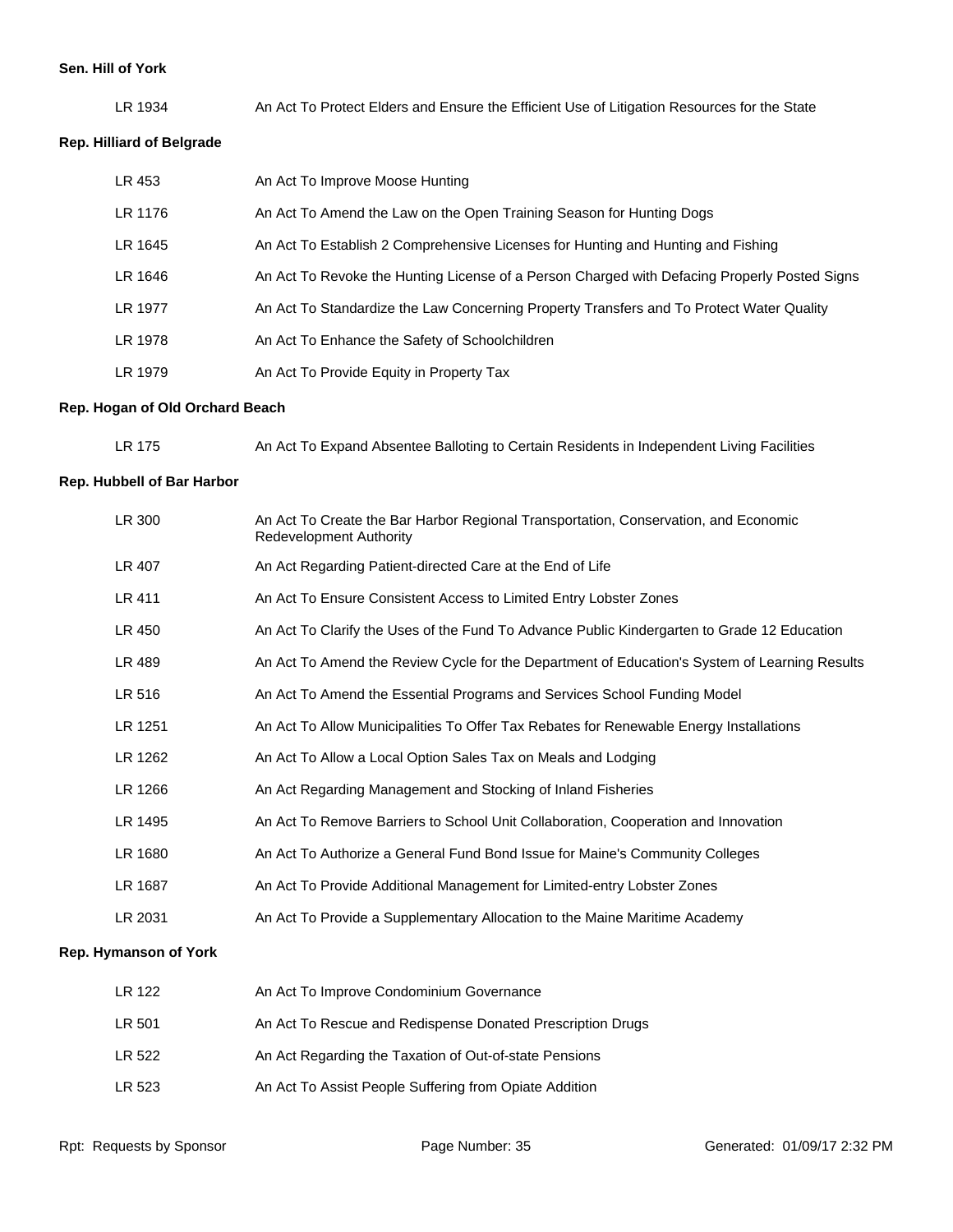# **Rep. Hymanson of York**

| LR 524  | An Act To Create a Centralized Authority To Combat Opiate Addiction in Maine   |
|---------|--------------------------------------------------------------------------------|
| LR 525  | An Act To Increase the Effectiveness of Opioid Addiction Therapy               |
| LR 992  | An Act To Provide MaineCare Coverage to Low-income Maine Citizens              |
| LR 993  | An Act To Lower Property Taxes                                                 |
| LR 1219 | An Act Requiring Meningococcal Meningitis Vaccinations for Teenagers           |
| LR 1340 | An Act Concerning the Department of Health and Human Services                  |
| LR 1341 | An Act To Amend the Laws Governing the Department of Health and Human Services |
| LR 1848 | An Act Relating To the Licensure of Physicians and Surgeons                    |
| LR 1866 | An Act To Add an Exception to Prescription Monitoring Program Requirements     |

# **Sen. Jackson of Aroostook**

| An Act To Establish the Maine Buy America Act                                                                                                                                 |
|-------------------------------------------------------------------------------------------------------------------------------------------------------------------------------|
| An Act Concerning the Ownership of a Causeway on Long Lake near St. Agatha                                                                                                    |
| An Act To Establish Speed Limits at Loring Commerce Centre and Brunswick Landing                                                                                              |
| An Act To Authorize a General Fund Bond Issue To Support the Biomass Industry                                                                                                 |
| An Act Regarding the Exemption from the Motor Vehicle Excise Tax for Disabled Veterans                                                                                        |
| Resolve, Directing the Department of Agriculture, Conservation and Forestry To Work with All-terrain<br>Vehicle Clubs To Develop All-terrain Vehicle Trails in Northern Maine |
| An Act Regarding Unemployment Compensation for Workers Involved in Seasonal Occupations                                                                                       |
| An Act To Improve the Unemployment Compensation System                                                                                                                        |
| Resolve, Directing the Department of Transportation To Install a Caution Light in New Sweden                                                                                  |
| An Act To Authorize a General Fund Bond Issue To Support Human Health Research in Maine                                                                                       |
| An Act To Authorize the Town of Lyndon to Secede from the City of Caribou                                                                                                     |
| An Act To Enact the Taxpayer Accountability Act                                                                                                                               |
| An Act To Allow Seniors To Age with Dignity in Their Homes                                                                                                                    |
| An Act To Allow Nonviolent Felons To Have Their Right To Bear Firearms Restored                                                                                               |
| An Act To Encourage Development in the Logging Industry                                                                                                                       |
| An Act To Create a Pilot Project To Stimulate Economic Development in Northern Maine                                                                                          |
| An Act To Require the Department of Transportation To Use Independent 3rd-party Certified<br><b>Examiners for Lead Inspections</b>                                            |
| An Act To Require All Personnel on a Bridge Painting Project To Be Certified                                                                                                  |
| An Act Regarding Food Sovereignty                                                                                                                                             |
| An Act To Require Notification When a Protection-from-abuse Order Is Rescinded                                                                                                |
|                                                                                                                                                                               |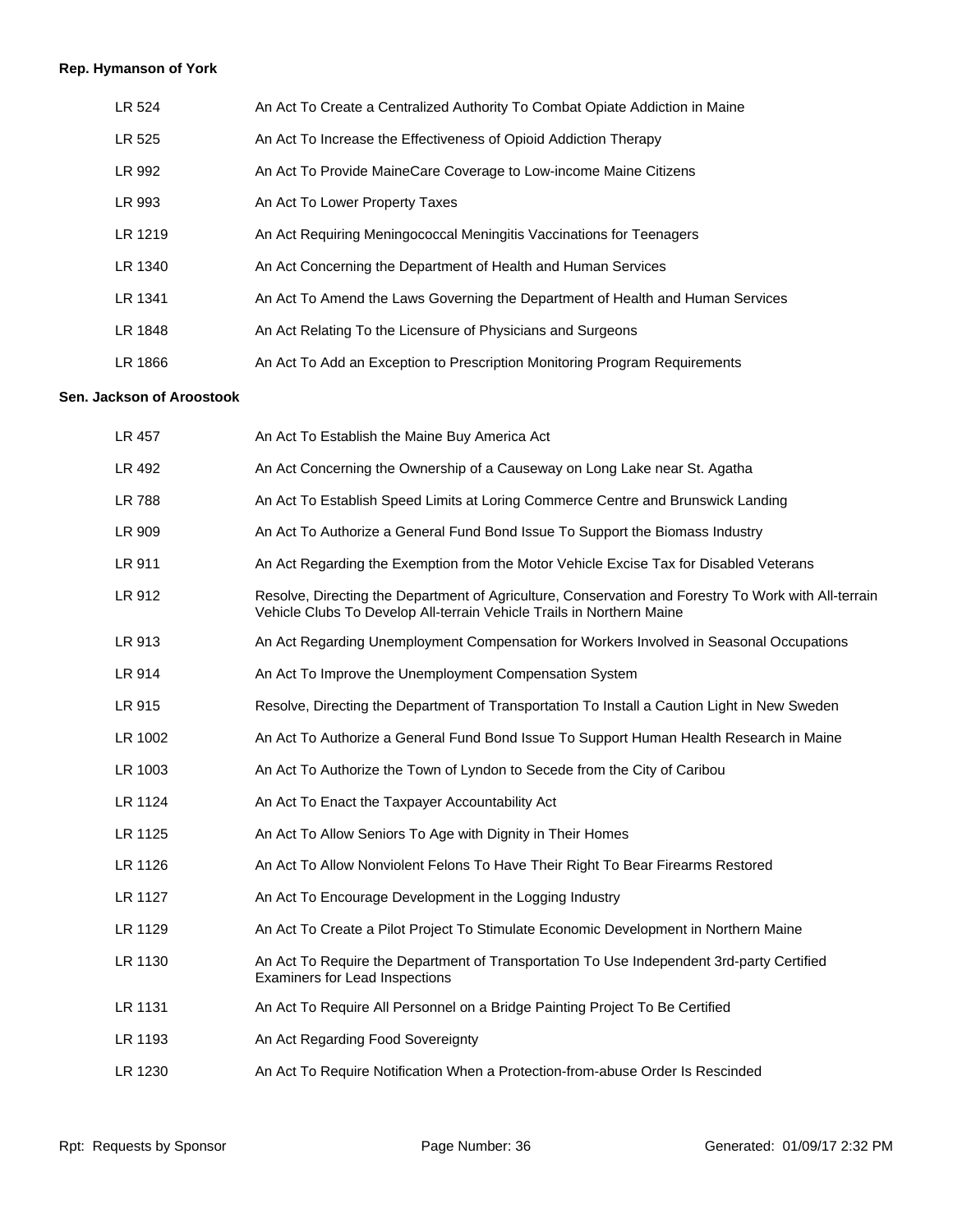#### **Sen. Jackson of Aroostook**

| LR 1231                     | An Act Regarding Imposition of an Automatic Life Sentence in the Case of Domestic Abuse Resulting<br>in Murder                                                                                    |
|-----------------------------|---------------------------------------------------------------------------------------------------------------------------------------------------------------------------------------------------|
| LR 1232                     | An Act Regarding Generic Drug Pricing and Drug Patents                                                                                                                                            |
| LR 1273                     | An Act Regarding the Chain of Custody in Crematories                                                                                                                                              |
| LR 1387                     | An Act To Address Severe and Ongoing Shortfalls in the Funding of Direct Care Workers in Long-term<br>Care Settings and To Develop and Implement Recruiting and Work Force Development Strategies |
| LR 1487                     | An Act To Ensure Patient Protections in the Health Insurance Laws                                                                                                                                 |
| LR 1639                     | An Act To Fund Animal Control Officers and Animal Shelters                                                                                                                                        |
| LR 1640                     | An Act To Strengthen Efforts To Recruit and Retain Primary Medical and Dental Professionals in Rural<br>and Underserved Areas of the State                                                        |
| LR 1641                     | An Act To Restore Maine's Leadership by Enhancing and Stimulating Economic Development<br>throughout the State                                                                                    |
| LR 1712                     | An Act To Fund Research on Cancer in Firefighters                                                                                                                                                 |
| LR 1764                     | An Act To Alleviate Child Hunger in Rural Maine by Amending the Food Supplement Program                                                                                                           |
| LR 1765                     | An Act To Increase Affordability and Access to Heat Pumps for Maine Homeowners                                                                                                                    |
| LR 1770                     | An Act To Provide Drug Price Relief for Maine People                                                                                                                                              |
| LR 1775                     | An Act To Improve Public Sector Labor Relations                                                                                                                                                   |
| LR 1777                     | An Act To Retain Jobs in Maine                                                                                                                                                                    |
| LR 1778                     | An Act Regarding Drug Testing in the Transportation Sector                                                                                                                                        |
| LR 1779                     | An Act Regarding Payroll Deductions                                                                                                                                                               |
| LR 1780                     | An Act To Improve the Lives of Working Families                                                                                                                                                   |
| LR 1941                     | An Act To Protect Employees from Abusive Work Environments                                                                                                                                        |
| LR 1989                     | An Act To Authorize a General Fund Bond Issue To Invest in Maine's Rail Infrastructure                                                                                                            |
| LR 2006                     | An Act To Better Regulate Marijuana                                                                                                                                                               |
| LR 2061                     | An Act To Improve the Cost-efficiency of the Maine Clean Election Act                                                                                                                             |
| LR 2090                     | An Act Related to Amending the Minimum Wage Laws                                                                                                                                                  |
| LR 2091                     | An Act To Improve the Quality of Life in the City of Caribou                                                                                                                                      |
| Rep. Johansen of Monticello |                                                                                                                                                                                                   |

| LR 440  | An Act To Allow a Truck Carrying Perishable Products To Operate on a Posted Road without a Permit                                 |
|---------|-----------------------------------------------------------------------------------------------------------------------------------|
| LR 441  | An Act To Require the County Commissioners To Adjust the Assessed Value of a Municipality When<br>They Grant an Abatement Request |
| LR 1014 | An Act Concerning Screening of Newborns for Lysosomal Storage Disorders                                                           |
| LR 1267 | An Act To Require the Reporting of Animal Cruelty or Neglect                                                                      |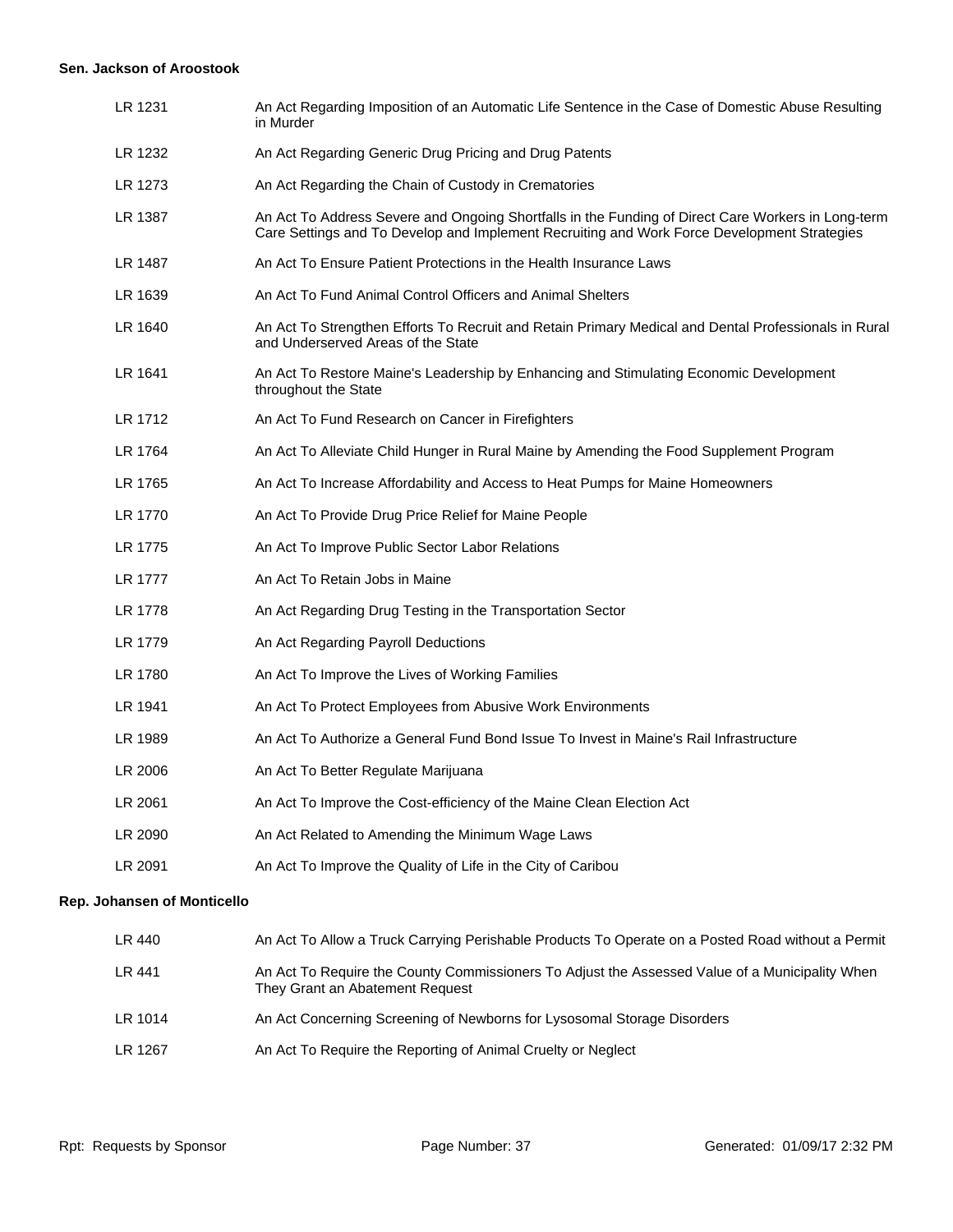# **Rep. Jorgensen of Portland**

| LR 1494 | An Act To End Homelessness by Expanding Housing Support Services                                                                                        |
|---------|---------------------------------------------------------------------------------------------------------------------------------------------------------|
| LR 1496 | An Act To Amend the Laws Governing the Review of Subdivisions                                                                                           |
| LR 1498 | An Act To Ensure Transparency in the Distribution of Federal Block Grant Funds                                                                          |
| LR 1499 | An Act To Provide Supplemental Appropriations for the Operations of State Government                                                                    |
| LR 1505 | An Act To Build Maine's Workforce Development Capacity by Modernizing and Improving the Facilities<br>and Infrastructure of Maine's Public Universities |
| LR 1939 | An Act To Provide Funding for Maine Public                                                                                                              |
| LR 1956 | Resolve, To Support Home Health Services                                                                                                                |

# **Sen. Katz of Kennebec**

| LR 26        | An Act To Encourage the Attraction and Retention of Immigrants                                                                                         |
|--------------|--------------------------------------------------------------------------------------------------------------------------------------------------------|
| <b>LR 27</b> | An Act To Support Death with Dignity                                                                                                                   |
| LR 28        | An Act To Spur Attraction of Investment to Distressed Areas of Maine                                                                                   |
| LR 29        | An Act To Reduce the Size of the Legislature                                                                                                           |
| LR 30        | An Act To Regulate and Tax Sports Fantasy League Activities in Maine                                                                                   |
| LR 31        | An Act To Ban Ticket-buying Software                                                                                                                   |
| LR 32        | An Act To Restore Full Funding for Revenue Sharing                                                                                                     |
| LR 39        | An Act To Ban the Use of Handheld Devices While Operating a Motor Vehicle                                                                              |
| LR 73        | An Act To Mandate the Reporting of a Planned Act of Terrorism by One with Knowledge of That Plan                                                       |
| LR 80        | An Act To Improve the Safety of Towing Operations in Maine                                                                                             |
| LR 93        | An Act To Amend the Laws Governing the Issuance of Bonds and To Effectuate the Issuance of Bonds<br>To Support Maine's Natural Resources-based Economy |
| LR 102       | An Act To Ensure That Women and Men Receive Equal Pay for Equal Work                                                                                   |
| LR 176       | An Act To Make Abuse of Corpse a Class C Crime                                                                                                         |
| LR 177       | An Act To Reduce Prescription Drug Prices                                                                                                              |
| LR 252       | An Act To Restore the Tip-Credit to Maine's Minimum Wage Law                                                                                           |
| LR 483       | An Act To Carry Out the Will of the People of the State of Maine by Ensuring the Issuance of Bonds To<br>Support the Independence of Maine's Seniors   |
| LR 903       | An Act To Amend the Laws Governing Eligibility for Disability Retirement Benefits                                                                      |
| LR 940       | An Act To Create More Transparency in the Setting of Normal Teacher Retirement Costs                                                                   |
| LR 974       | An Act To Continue To Improve Services at the State's Two Mental Health Hospitals, Riverview<br>Psychiatric Center and Dorothea Dix Psychiatric Center |
| LR 1205      | An Act To Allow for Accurate Credit for License Suspensions for Operating under the Influence                                                          |
| LR 1206      | An Act To Allow for Consistent Application of Credit for Driver's License Suspensions Imposed by the<br>Court                                          |
|              |                                                                                                                                                        |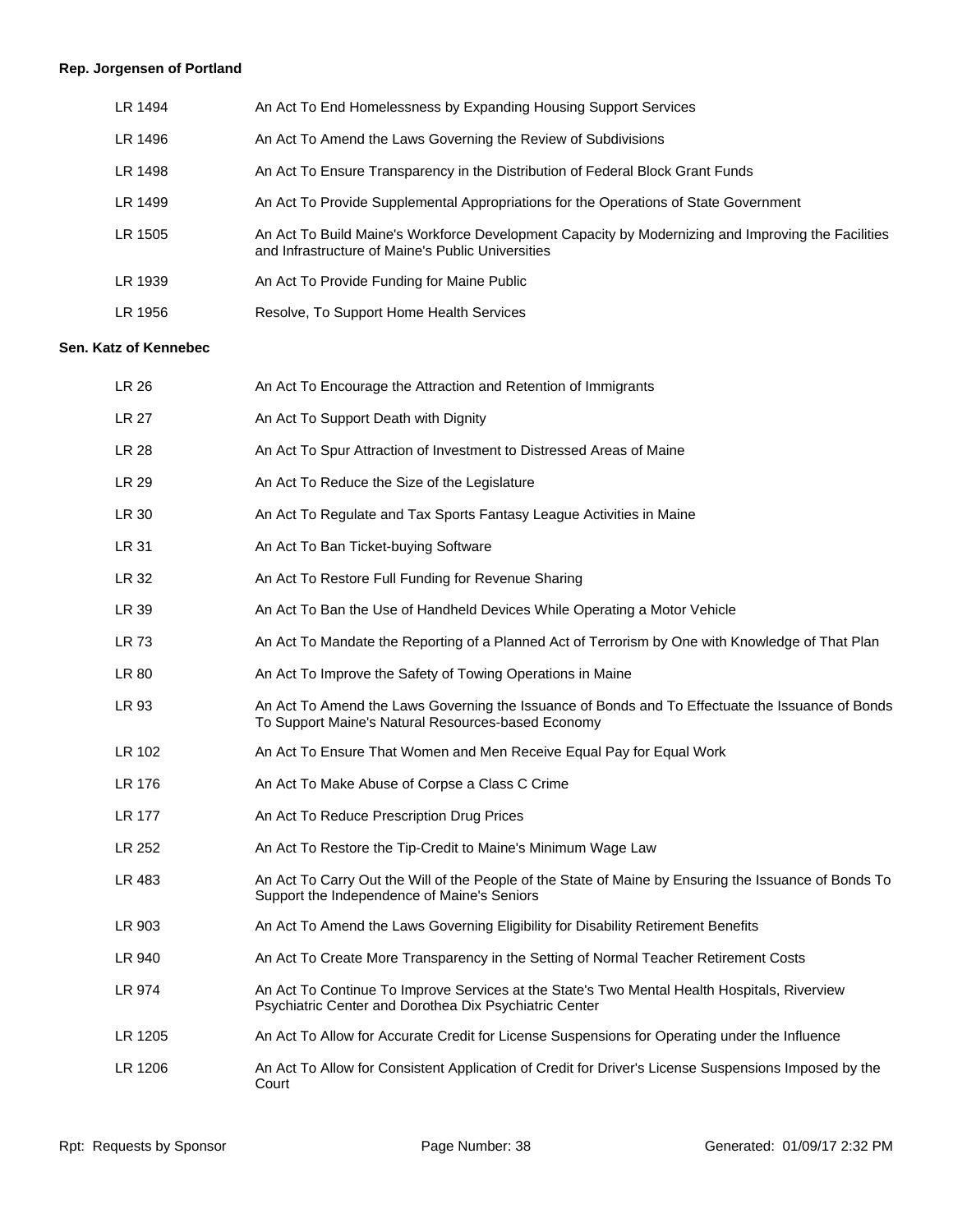#### **Sen. Katz of Kennebec**

| LR 1237                    | An Act To Amend the Definition of Eligible Business Equipment for Purposes of the Tax Exemption<br>Program                                                                |
|----------------------------|---------------------------------------------------------------------------------------------------------------------------------------------------------------------------|
| LR 1240                    | An Act To Authorize a General Fund Bond Issue To Upgrade and Replace Infrastructure of the Maine<br><b>Public Broadcasting Corporation</b>                                |
| LR 1291                    | An Act To Provide For Safety, Quality and Transparency in the Retail Marijuana Industry                                                                                   |
| LR 1705                    | An Act To Provide Lung Cancer Screening for MaineCare Recipients                                                                                                          |
| LR 1708                    | An Act To Improve Access to High-quality Child Care                                                                                                                       |
| LR 1762                    | An Act To Address the Unmet Workforce Needs of Employers and To Improve the Economic Future of<br>Workers                                                                 |
| LR 1812                    | An Act To Promote Impartiality in the Probate Court                                                                                                                       |
| LR 1813                    | Resolve, To Establish a Commission To Create a Plan for the Establishment of a Probate Court<br>System with Full-time Judges                                              |
| LR 1814                    | An Act To Continue the Doctors for Maine's Future Scholarship Program                                                                                                     |
| LR 1919                    | An Act Regarding Uninsured Vehicle Coverage                                                                                                                               |
| Keim of Oxford             |                                                                                                                                                                           |
| LR 262                     | An Act To Amend the Charter of the Rumford Water District                                                                                                                 |
| LR 1197                    | An Act To Reduce Maternal, Fetal and Infant Mortality                                                                                                                     |
| LR 1497                    | An Act To Enhance Maine's Rural Economy and Protect Utility Ratepayers                                                                                                    |
| LR 1789                    | An Act Regarding Guardianships                                                                                                                                            |
| <b>Kinney of Limington</b> |                                                                                                                                                                           |
| LR 208                     | An Act To Update Maine's Veteran Benefits Eligibility Requirements                                                                                                        |
| LR 209                     | An Act To Lower Maine's Income Tax Rates                                                                                                                                  |
| LR 226                     | An Act To Amend the Licensing Requirements for Beano Halls Leased by Veterans' Organizations                                                                              |
| LR 328                     | RESOLUTION, Proposing an Amendment to the Constitution of Maine To Require That Signatures<br>Come from Each Congressional District on a Direct Initiative of Legislation |
| LR 329                     | An Act To Strengthen the Citizen Initiative Process                                                                                                                       |
| LR 581                     | An Act To Limit Radio Frequency Interference from Certain Grow Light Ballasts                                                                                             |
| LR 807                     | An Act To Support Disabled Veteran Sportsmen in Maine                                                                                                                     |
| LR 1666                    | An Act Regarding the Exclusive Use of Tax Exempt Property                                                                                                                 |
|                            |                                                                                                                                                                           |

- LR 1667 An Act To Allow Ice Fishing in Baker Lake and in Third, Fourth and Fifth St. John Ponds
- LR 1668 An Act To Allow Manufacturers or Suppliers of Spirits To Offer Mail-in Rebates or Coupons

#### **Rep. Kinney of Knox**

**Rep.** 

Sen.

LR 813 An Act To Revise the Laws Governing Intermediate Driver's Licenses and Driver Education Textbook Requirements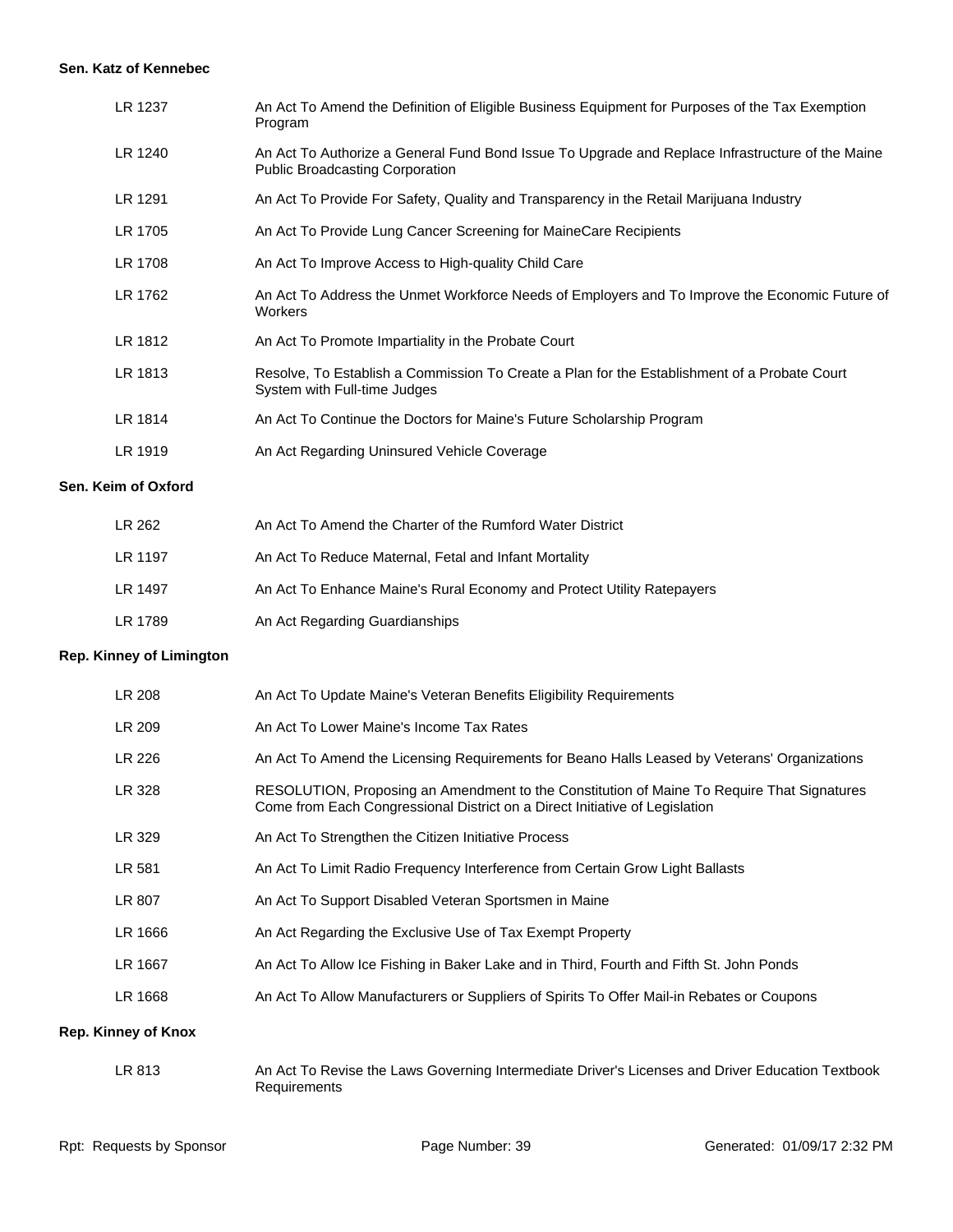# **Rep. Kinney of Knox**

| LR 814 | An Act Relating To Firearms Exclusions in Certain Locations                                                |
|--------|------------------------------------------------------------------------------------------------------------|
| LR 815 | An Act Regarding the State Education Funding Mandate                                                       |
| LR 816 | An Act To Expand the Property Tax Exemption for Certain Agricultural Machinery                             |
| LR 817 | Resolve, To Establish a Commission To Study Siting of a Drug Treatment Facility in Northern Maine          |
| LR 818 | An Act To Add Trucks Hauling Animal Bedding to Those Exempt from Posted Road Restrictions                  |
| LR 819 | An Act To Repeal Changes to the Tip Credit                                                                 |
| LR 987 | RESOLUTION, Proposing an Amendment to the Constitution of Maine To Provide 4-year Terms for<br>Legislators |

# **Rep. Kornfield of Bangor**

| LR 787  | Resolve, To Identify Special Education Cost Drivers and Innovative Approaches to Services                      |
|---------|----------------------------------------------------------------------------------------------------------------|
| LR 988  | An Act To Provide an Income Tax Credit for Employer Contributions to Section 529 Qualified Tuition<br>Programs |
| LR 989  | An Act To Reduce Absenteeism in Students from Prekindergarten to Third Grade                                   |
| LR 1336 | An Act Regarding Schools, Teachers and Students                                                                |

# **Rep. Kumiega, III of Deer Isle**

| LR 412  | An Act To Protect Firefighters by Prohibiting the Sale and Distribution of New Upholstered Furniture<br>Containing Certain Flame-retardant Chemicals |
|---------|------------------------------------------------------------------------------------------------------------------------------------------------------|
| LR 413  | An Act To Extend the Legal Hours for Harvesting Lobster                                                                                              |
| LR 1348 | An Act To Amend the Laws Regarding Marine Resources                                                                                                  |
| LR 1415 | An Act To Amend the Charter of the Southwest Harbor Water and Sewer District                                                                         |
| LR 1418 | An Act To Provide Flexibility in the Purchase of Lobster Trap Tags                                                                                   |
| LR 1419 | An Act To Protect Victims of Sexual Abuse                                                                                                            |
| LR 1600 | An Act To Authorize a General Fund Bond Issue To Strengthen Maine's Groundfish Permit Bank                                                           |

# **Sen. Langley of Hancock**

| LR 228  | An Act To Allow Critical Incident Response Attorneys To Use Emergency Lights while Traveling to a<br>Scene That Involved Deadly Force |
|---------|---------------------------------------------------------------------------------------------------------------------------------------|
| LR 388  | An Act To Create the Bar Harbor Port Authority                                                                                        |
| LR 552  | An Act To Provide a Sales Tax Exemption for Career and Technical Student Organizations                                                |
| LR 628  | An Act To Provide Flexibility to Innovative Schools                                                                                   |
| LR 629  | An Act To Amend the Mathematics Requirements for High School Graduation                                                               |
| LR 1140 | An Act To Clarify Laws Regarding Maine's Community Colleges                                                                           |
| LR 1300 | An Act To Establish Regional School Leadership Academies                                                                              |
| LR 1561 | An Act To Improve Enforcement of Maine's Lobster Laws                                                                                 |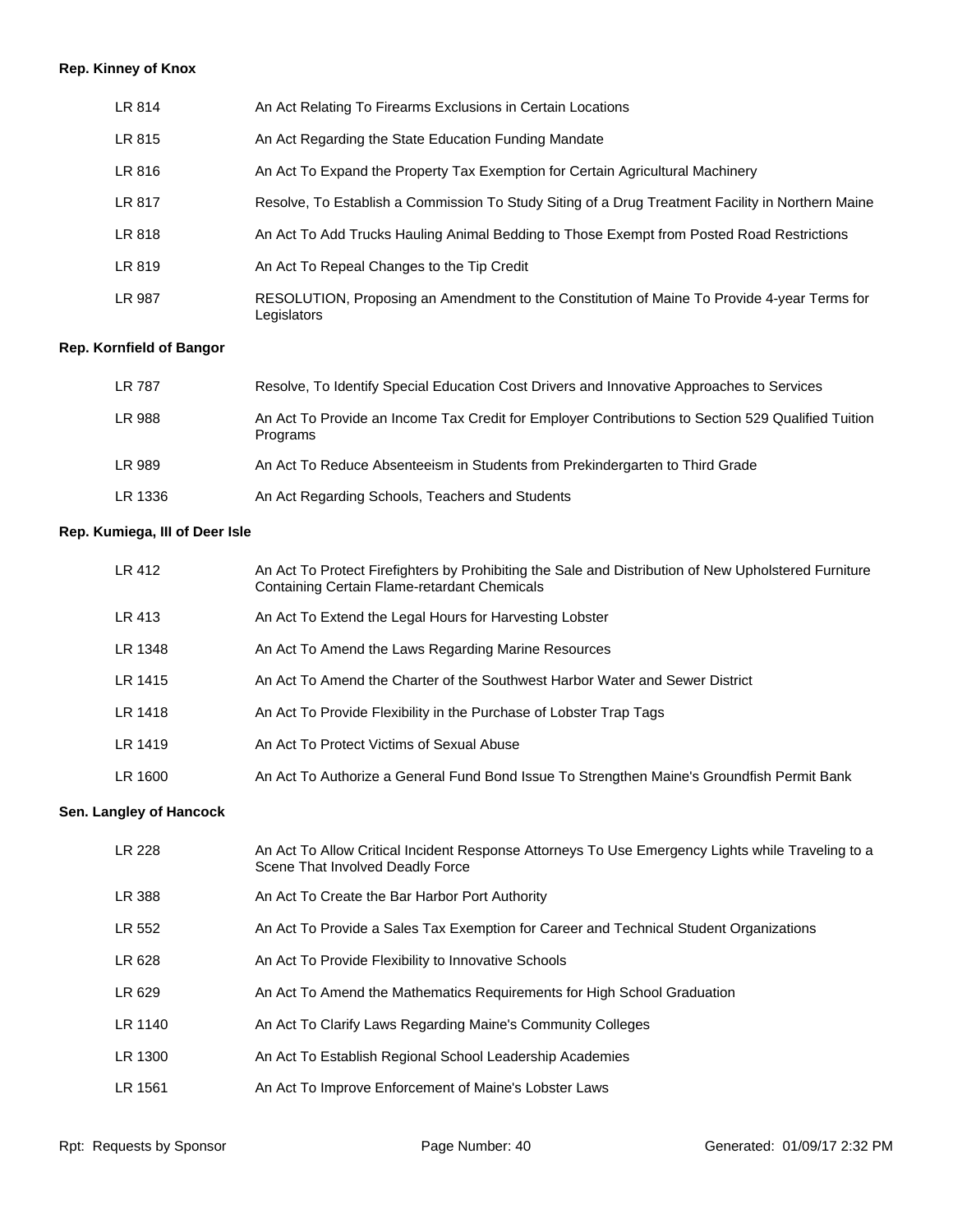# **Sen. Langley of Hancock**

| An Act To Address Administrative Shortages in Maine Schools                   |
|-------------------------------------------------------------------------------|
| An Act To Support the Professional Development of Principals in Maine Schools |
| An Act To Update Maine's Liquor Laws                                          |
| An Act To Amend Maine's School Funding Formula                                |
| An Act To Protect Consumers during Residential Construction                   |
|                                                                               |

# **Rep. Lawrence of Augusta**

| LR 1343 | An Act Regarding Insurance and Financial Services   |
|---------|-----------------------------------------------------|
| LR 1924 | An Act Regulating Employee Benefit Excess Insurance |

# **Sen. Libby of Androscoggin**

| LR 143        | Resolve, Directing the Department of Transportation To Apply for Funds for Rail Improvements                                           |
|---------------|----------------------------------------------------------------------------------------------------------------------------------------|
| LR 145        | An Act To Allow Persons Working in the State To Transfer Student Loans to the State and Make<br><b>Reduced Payments</b>                |
| <b>LR 188</b> | An Act To Adequately Fund Mental Health Services in County Jails                                                                       |
| LR 319        | An Act To Provide Tax Fairness and To Lower Medical Expenses for Patients under the Maine Medical<br>Use of Marijuana Act              |
| LR 320        | An Act To Improve Attendance at Public Elementary Schools                                                                              |
| LR 321        | An Act To Provide Consistency among Medical Professionals with Regard to Jury Duty Exemption                                           |
| LR 322        | An Act To Reduce the Incidence of Obesity and Chronic Disease in Maine                                                                 |
| LR 323        | An Act To Improve Transparency in the Electricity Supply Market                                                                        |
| LR 324        | An Act To Create Fairness in Gaming Fees for Small Nonprofits                                                                          |
| LR 325        | An Act To Provide Maine Care Coverage for Chiropractic Therapy                                                                         |
| LR 583        | An Act To Assist Veterans in Their Applications for Service-related Benefits                                                           |
| LR 584        | An Act To Provide Student Loan Debt Relief to Maine Teachers                                                                           |
| LR 585        | An Act To Increase Reimbursement for Child Care Services                                                                               |
| LR 586        | An Act To Amend Certain Laws Governing Child Care Providers                                                                            |
| LR 587        | An Act To Create a Fund for Municipalities To Improve Pedestrian Safety                                                                |
| LR 624        | An Act To Provide a Method for a Student To Be Excused from Standardized Testing                                                       |
| LR 631        | An Act To Require Certification under the United States Environmental Protection Agency's Lead<br>Renovation, Repair and Painting Rule |
| LR 874        | An Act To Improve the Tax Appeal Process for Maine Businesses and Consumers                                                            |
| LR 966        | An Act To Restore Maine's Public Health Program and Reduce Incidence of Communicable Disease                                           |
| LR 967        | An Act To Amend the Laws Governing the State's Rail Authority                                                                          |
| LR 1000       | Resolve, To Audit Standardized Testing in Maine's Schools                                                                              |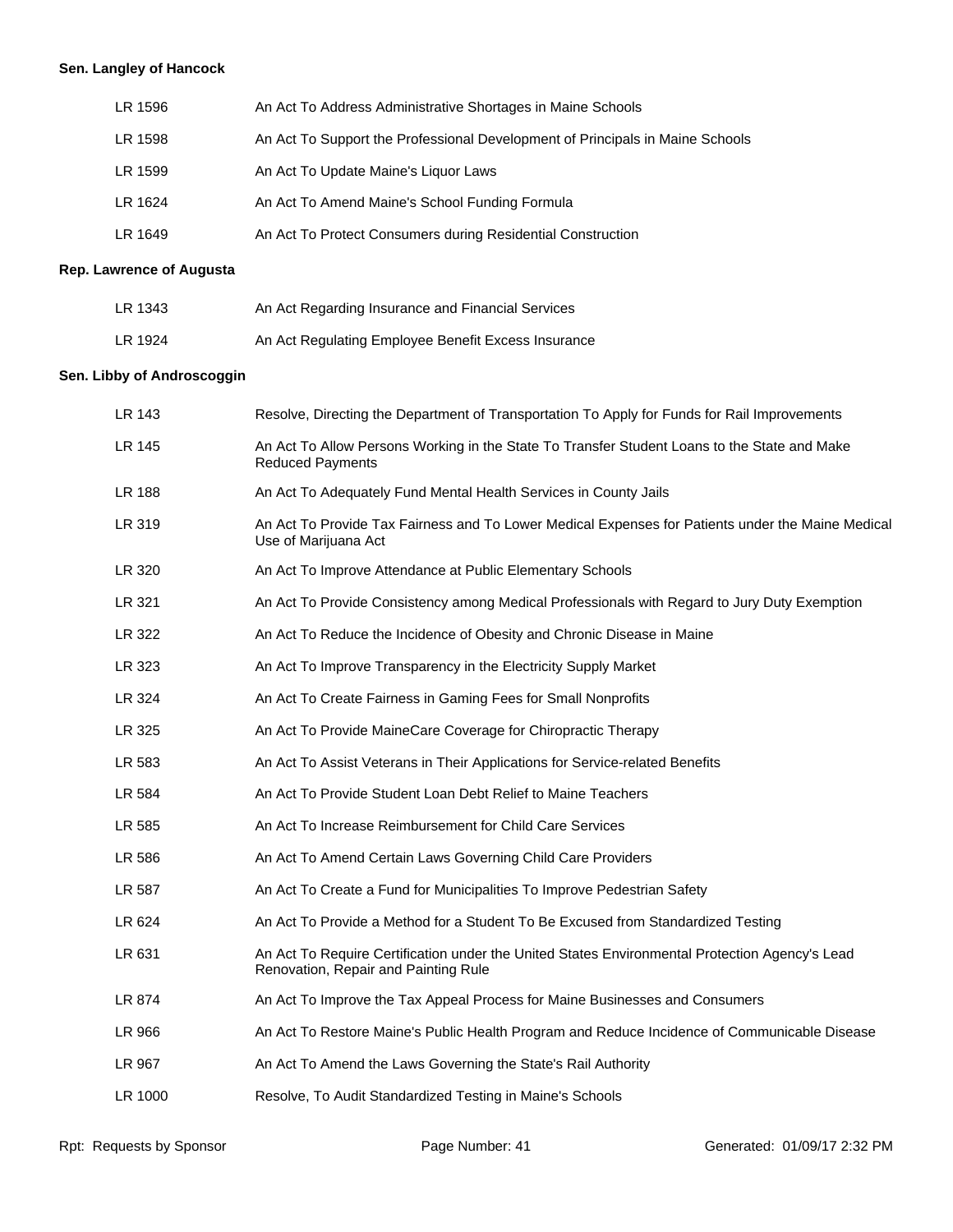# **Sen. Libby of Androscoggin**

| LR 1001        | An Act To Ensure Federal Title I Funding Is Directed to Classroom Learning                     |
|----------------|------------------------------------------------------------------------------------------------|
| LR 1238        | An Act To Streamline the Review Process When Dividing a Building into 3 or More Dwelling Units |
| LR 1518        | An Act To Create a State Procurement Oversight Commission                                      |
| LR 1569        | An Act To Create a State Welfare Oversight Commission                                          |
| LR 1682        | An Act To Create Fairness in Home-based Care Fees for Service                                  |
| LR 1691        | An Act To Provide for Adequate Staffing in Memory Care Facilities                              |
| <b>LR 1727</b> | An Act To Protect the Public from Dangerous Buildings                                          |
| LR 1735        | Resolve, To Study the Adequacy of Housing Safety Laws                                          |

#### **Rep. Lockman of Amherst**

| LR 63         | An Act To Ensure the Right To Work without Payment of Dues or Fees to a Labor Union as a<br>Condition of Employment              |
|---------------|----------------------------------------------------------------------------------------------------------------------------------|
| <b>LR 71</b>  | An Act To Prohibit Public Employers from Acting as Collection Agents for Labor Unions                                            |
| LR 266        | An Act To Ensure Compliance with Federal Immigration Law by State and Local Governmental Entities                                |
| <b>LR 297</b> | An Act To Protect Political Speech and Prevent Climate Change Profiling                                                          |
| LR 580        | An Act To Enact the Drug Trafficking Offender Registration and Notification Act                                                  |
| LR 1439       | Resolve, To Require the State To Bring Suit against the Federal Government for Failure To Comply<br>with the Refugee Act of 1980 |
| LR 1440       | An Act To Hold Refugee Resettlement Agencies Accountable to Maine People                                                         |

# **Rep. Longstaff of Waterville**

| LR 3    | An Act To Make Creating a Police Standoff a Class E Crime  |
|---------|------------------------------------------------------------|
| LR 4    | An Act Regarding Refusing To Submit to Arrest or Detention |
| LR 1744 | An Act To Help Prevent Financial Elder Abuse               |

#### **Rep. Luchini of Ellsworth**

| <b>LR 75</b> | An Act Regarding Political Action Committee Expenditures                                 |
|--------------|------------------------------------------------------------------------------------------|
| LR 139       | An Act To Allow Alternate Flashing Headlights on a School Bus                            |
| LR 1209      | An Act To Clarify the Laws Governing Alcohol Manufacturer Licenses                       |
| LR 1226      | An Act Regarding Licensing of Certain Games of Chance                                    |
| LR 1354      | An Act Regarding Maine Election Law                                                      |
| LR 1355      | An Act Regarding Maine Campaign Finance                                                  |
| LR 1520      | An Act Regarding the Laws Governing Cribbage Tournaments                                 |
| LR 1572      | An Act To Delay the Implementation of Certain Portions of the Marijuana Legalization Act |
| LR 1573      | An Act Regarding Contribution Limits to Unenrolled Candidates                            |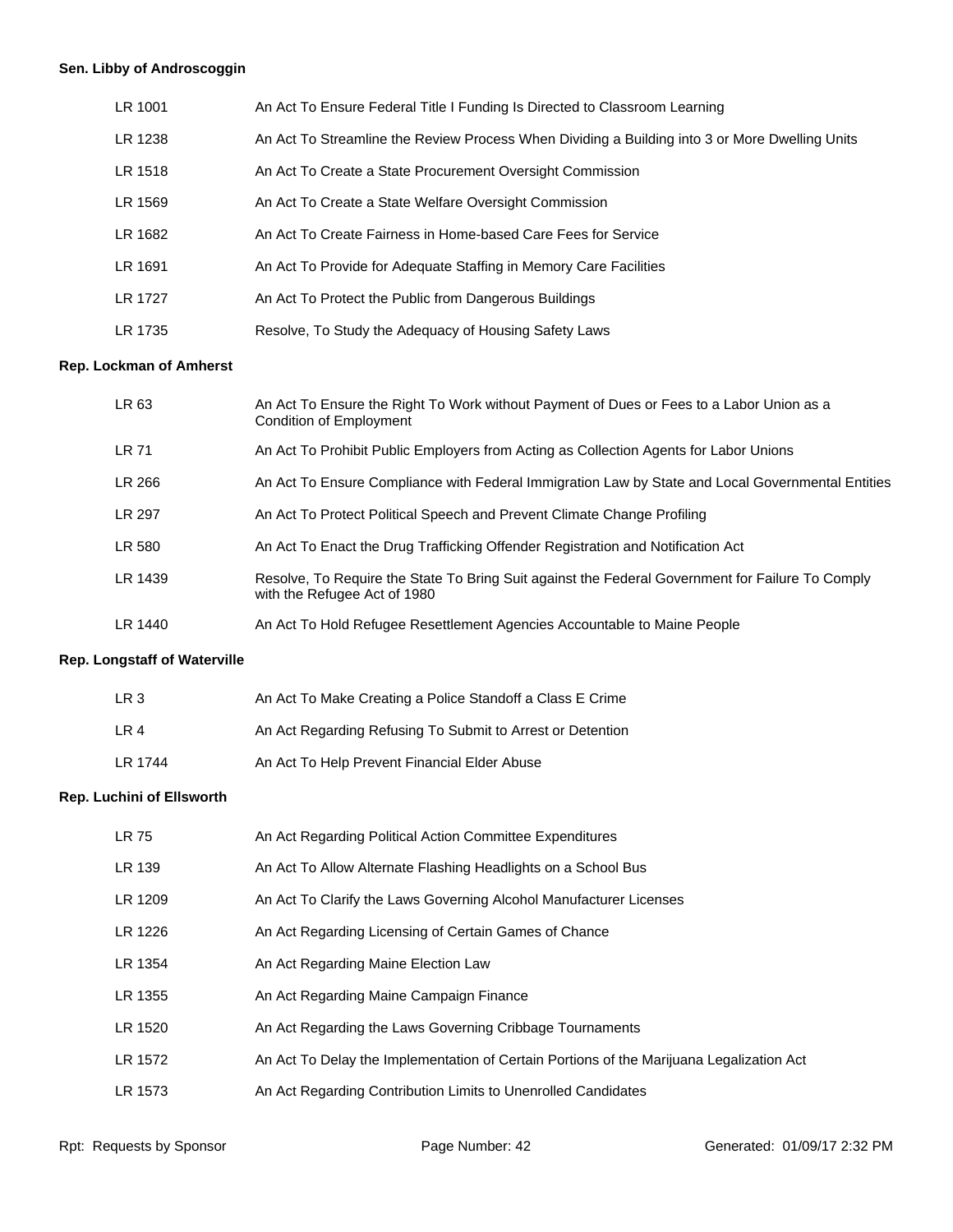# **Rep. Luchini of Ellsworth**

| LR 1574 | An Act To Allow Beano at Campgrounds                               |
|---------|--------------------------------------------------------------------|
| LR 1793 | An Act To Improve the Administration of Election Recounts          |
| LR 1973 | An Act To Prohibit Personal Watercraft on Third Pond in Blue Hill  |
| LR 2072 | An Act To Streamline the Laws Regarding Transportation             |
| LR 2089 | An Act To Amend the Citizen Initiative Signature Gathering Process |

# **Rep. Lyford of Eddington**

| LR 20   | An Act Regarding Transportation of Methadone Patients                                                         |
|---------|---------------------------------------------------------------------------------------------------------------|
| LR 944  | An Act To Allow Fishing for Smelt on King Pond in Hancock County                                              |
| LR 948  | An Act To Remove the Prohibition on Baiting Deer                                                              |
| LR 1901 | An Act To Extend the Germinating Testing Period for Grass Seed from 9 to 15 Months                            |
| LR 1957 | An Act To Add .17 HMR Cartridges to the Caliber of Rimfire Cartridges Acceptable for Deer Hunting             |
| LR 2147 | An Act To Dedicate All Money Raised from the Moose Lottery and Permits to Research and<br>Management of Moose |

#### **Rep. Madigan of Waterville**

| LR 355  | An Act To Support Sexual Assault Survivors                                                                             |
|---------|------------------------------------------------------------------------------------------------------------------------|
| LR 357  | An Act Regarding Emergency Room Visits under MaineCare                                                                 |
| LR 409  | An Act To Increase the Number of Suboxone Prescribers                                                                  |
| LR 410  | An Act To Increase Workforce Participation in Temporary Assistance for Needy Families and Other<br>Assistance Programs |
| LR 1595 | An Act To Exempt United States Military Recruiters from Paying the Fees for Criminal Background<br>Checks              |

# **Rep. Madigan of Rumford**

| LR 558  | An Act To Provide Matching Funds for Federal Community Development Block Grants |
|---------|---------------------------------------------------------------------------------|
| LR 1436 | An Act To Amend the Retirement Laws Pertaining to Participating Local Districts |

# **Sen. Maker of Washington**

| LR 433  | An Act To Amend the Laws Governing Youth Deer Hunting Day                                                                                  |
|---------|--------------------------------------------------------------------------------------------------------------------------------------------|
| LR 884  | An Act To Authorize Moving the Town Line between Baileyville and Baring Plantation                                                         |
| LR 958  | An Act To Coordinate Services and Support Workforce Development for Substance Use Disorder<br><b>Prevention and Peer Recovery Services</b> |
| LR 975  | Resolve, To Amend Principles of Reimbursement for Nursing Facilities and for Residential Care<br><b>Private Nonmedical Institutions</b>    |
| LR 1061 | An Act To Amend the Laws on Gross Sexual Assault                                                                                           |
| LR 1194 | An Act To End Student Hunger with Breakfast after the Bell                                                                                 |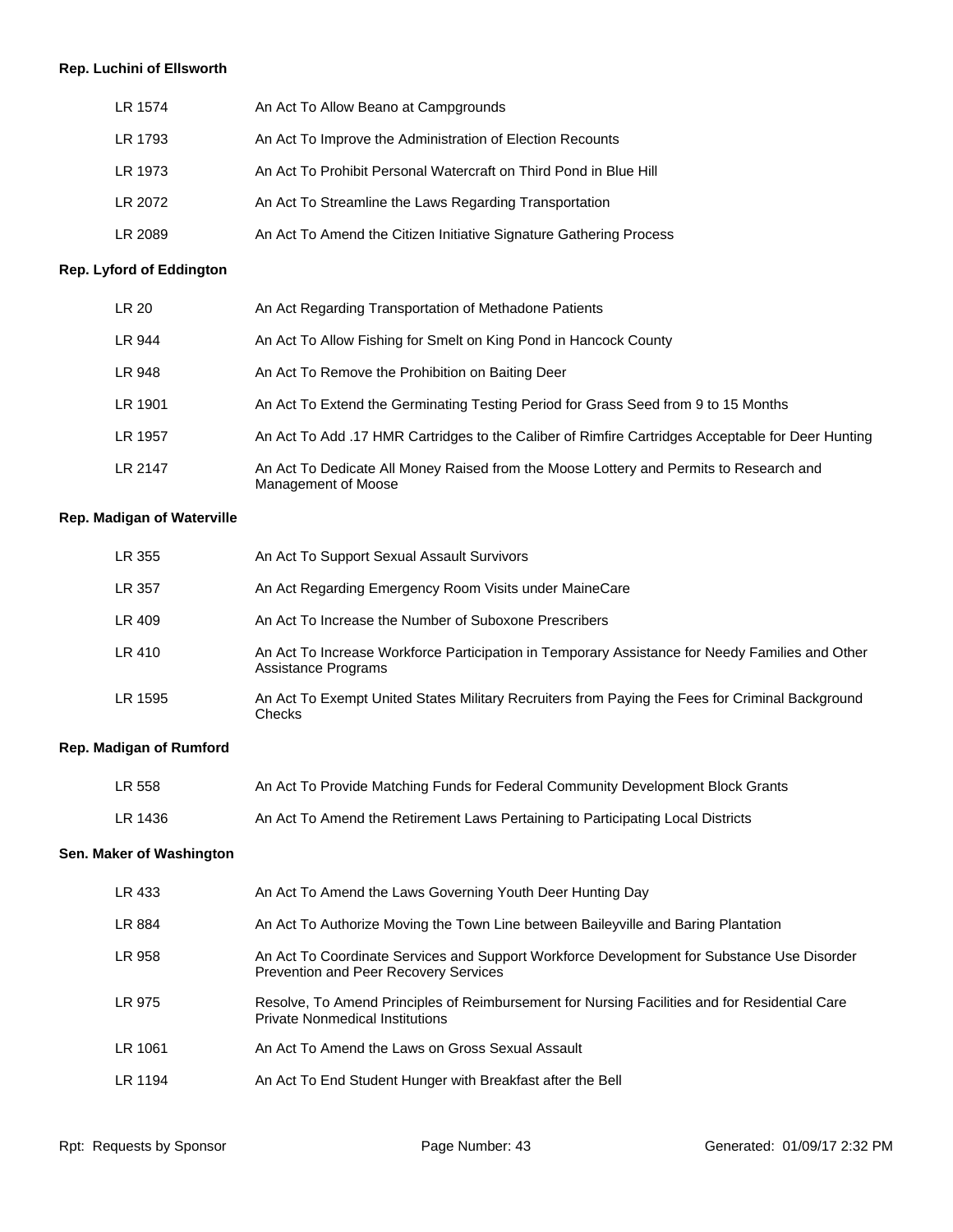# **Sen. Maker of Washington**

| LR 1246 | An Act To Protect Young Bucks in Northern, Eastern and Western Maine                                  |
|---------|-------------------------------------------------------------------------------------------------------|
| LR 1447 | An Act To Require the Use of Personal Flotation Devices in Canoes                                     |
| LR 1448 | An Act To Increase Affordability of Safe Drinking Water for Maine Families                            |
| LR 1460 | An Act To Allow Funeral Homes To Own and Operate Crematories                                          |
| LR 1461 | An Act Regarding Continuing Education for Funeral Practitioners                                       |
| LR 1859 | An Act To Save Lives and Support People in Recovery from Opiate Use Disorders in Washington<br>County |

#### **Rep. Malaby of Hancock**

| LR 281                       | An Act Regarding Clean Elections Act Advertisements                                                                                                                            |
|------------------------------|--------------------------------------------------------------------------------------------------------------------------------------------------------------------------------|
| LR 421                       | An Act To Establish a Pilot Project for Medicaid Reimbursement for Acupuncture Treatment of<br>Substance Abuse Disorders                                                       |
| LR 423                       | An Act To Ensure the 3 Percent Tax on Incomes over \$200,000 Is Distributed Proportionally Based on<br><b>Student Counts</b>                                                   |
| LR 424                       | An Act To Protect Personal Information of Participants in a Community Well-being Check Program                                                                                 |
| LR 425                       | An Act To Enact the Uniform Real Property Transfer on Death Act                                                                                                                |
| LR 917                       | An Act To Allow Hospitals To More Efficiently Monitor the Prescribing of Controlled Substances by<br>Amending the Laws Governing Access to Prescription Monitoring Information |
| LR 959                       | An Act To Reimburse Nursing Homes for the Loss of Coinsurance and Deductibles for Skilled Nursing<br>Beds under Rules Adopted by the Department of Health and Human Services   |
| LR 960                       | An Act To Facilitate MaineCare Assisted Living by Providing a Cost-of-living Adjustment to Private<br>Nonmedical Institutions and Adult Family Care Homes                      |
| LR 1173                      | An Act To Create Access to Neurobehavioral Services                                                                                                                            |
| LR 1174                      | An Act To Create Access to Brain Injury Waiver Services                                                                                                                        |
| LR 1199                      | An Act To Increase Access to Evidence-based Psychosocial Treatment for Children on MaineCare                                                                                   |
| LR 1200                      | An Act To Support Family-directed Housing Initiatives and Alternative Programming for Individuals with<br>Disabilities in Underserved Areas                                    |
| LR 1257                      | An Act To Amend the Child Protective Services Statutes                                                                                                                         |
| LR 1771                      | An Act To Fully Fund the Waiting List for MaineCare Housing Assistance                                                                                                         |
| LR 1799                      | An Act To Enhance Pretrial Justice through Risk-based Decision Making with Enhanced Diversion,<br>Release and Treatment Options for Eligible Defendants                        |
| LR 2063                      | An Act To Create Mental Health Liaison Positions in Each County Jail                                                                                                           |
| <b>Rep. Marean of Hollis</b> |                                                                                                                                                                                |

of Agriculture, Conservation and Forestry

LR 865 An Act To Restructure and Promote Harness Racing Using Existing Resources within the Department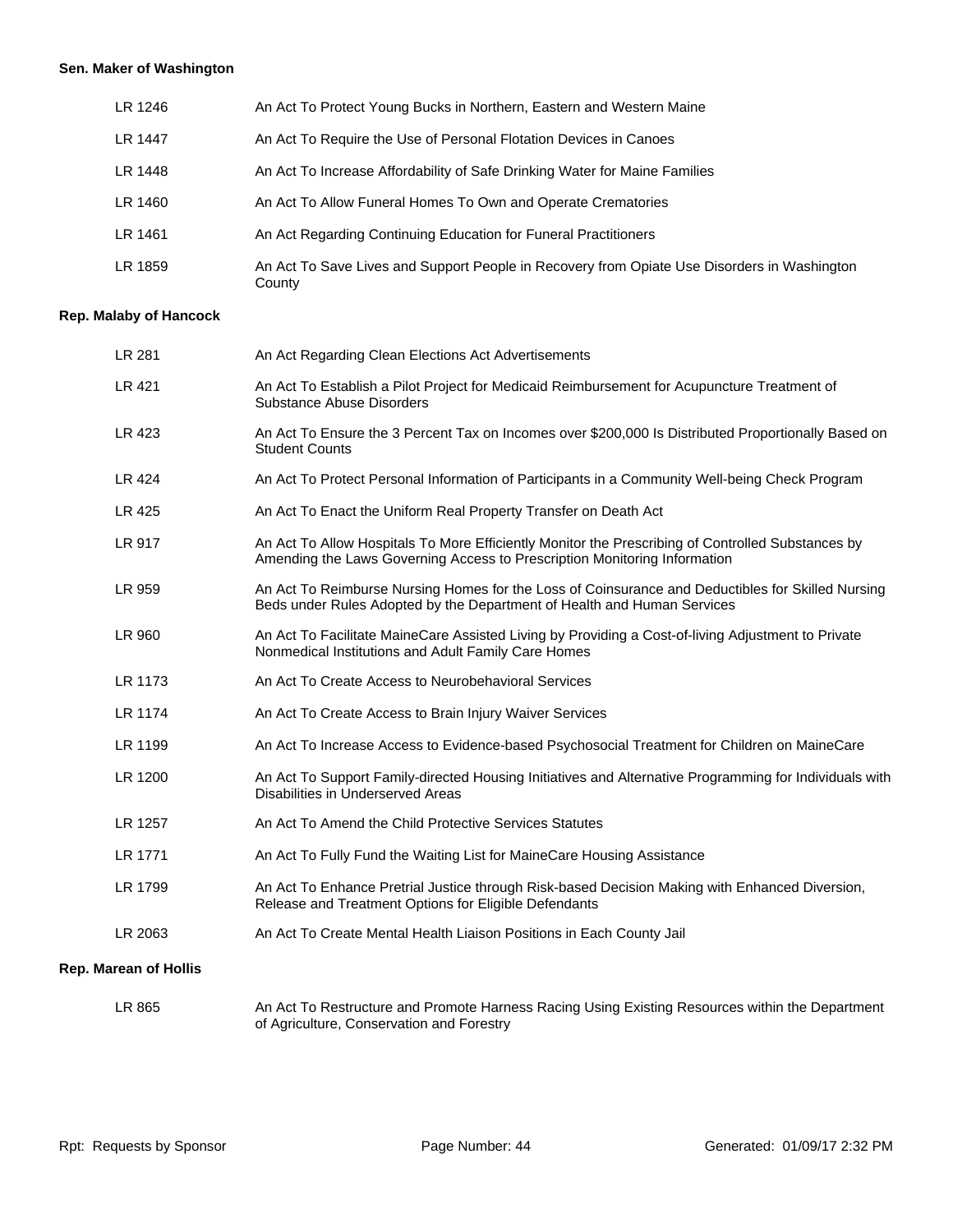# **Rep. Martin of Eagle Lake**

| LR 81   | An Act To Eliminate the Authority of Game Wardens To Violate the Hunting and Fishing Laws When<br>Carrying Out the Duties of the Department of Inland Fisheries and Wildlife |
|---------|------------------------------------------------------------------------------------------------------------------------------------------------------------------------------|
| LR 82   | An Act To Establish a Bureau of Internal Affairs within the Department of Inland Fisheries and Wildlife                                                                      |
| LR 990  | Resolve, To Increase Certain Chiropractic Reimbursement Rates under the MaineCare Program                                                                                    |
| LR 1106 | An Act To Make Changes in the Potato Marketing Improvement Fund                                                                                                              |
| LR 1107 | An Act To Increase the Salaries of the Governor and Legislators                                                                                                              |
| LR 1108 | An Act To Abolish School Administrative District 27 and To Create a Community High School District                                                                           |
| LR 1109 | An Act To Change the Law Regarding the Withdrawal of Towns from School Districts                                                                                             |
| LR 1690 | An Act To Improve Access to Preventive, Cost-saving Dental Services                                                                                                          |
| LR 1703 | An Act To Outlaw Fracking in Maine To Prevent Threats to Maine's Drinking Water                                                                                              |
| LR 1761 | An Act To Create a Commission To Set the Salaries of the Governor, Legislators and Judges                                                                                    |
| LR 1763 | An Act To Abolish Term Limits for Elected Officials                                                                                                                          |
| LR 2003 | An Act To Provide Property Tax Relief for Elderly Maine Residents                                                                                                            |
| LR 2004 | An Act To Create a Tax Increment Financing District of All of Aroostook County                                                                                               |
|         |                                                                                                                                                                              |

# **Rep. Martin of Sinclair**

| An Act To Authorize 3-day All-terrain Vehicle Registration Reciprocity with the Provinces of New<br><b>Brunswick and Quebec</b> |
|---------------------------------------------------------------------------------------------------------------------------------|
| Resolve, To Authorize the Transfer of State-owned Property to the Town of St. Agatha                                            |
| An Act To Amend the Laws Governing Fees for All-terrain Vehicle Registrations                                                   |
| An Act To Increase the Salaries of the Governor and Legislators                                                                 |
| An Act To Change the Name of Township 17, Range 4, WELS, in the Unorganized Territory to Sinclair                               |
| An Act To Strengthen Intragovernment Communication                                                                              |
| An Act Regarding Street-legal All-terrain Vehicles                                                                              |
| An Act To Clarify the Status of a Certain Section of the Pelletier Road in the Town of Frenchville as a<br>Town Way             |
| An Act To Allow Moose Permit Winners To Swap Their Tags                                                                         |
| An Act To Increase the Number of Moose Auction Tags to 20                                                                       |
| An Act To Reserve for County Government One Percent of the Excise Tax Revenue from the Sale of<br>Recreational Marijuana        |
| An Act To Improve the Funding of County Jails                                                                                   |
| An Act Regarding Issues Concerning Maine's State and Local Governments                                                          |
| An Act Concerning the Law Governing the Statewide Repository for Legal Notices                                                  |
| An Act To Promote Efficiency and Accountability to Taxpayers in Personal Services Contracting                                   |
|                                                                                                                                 |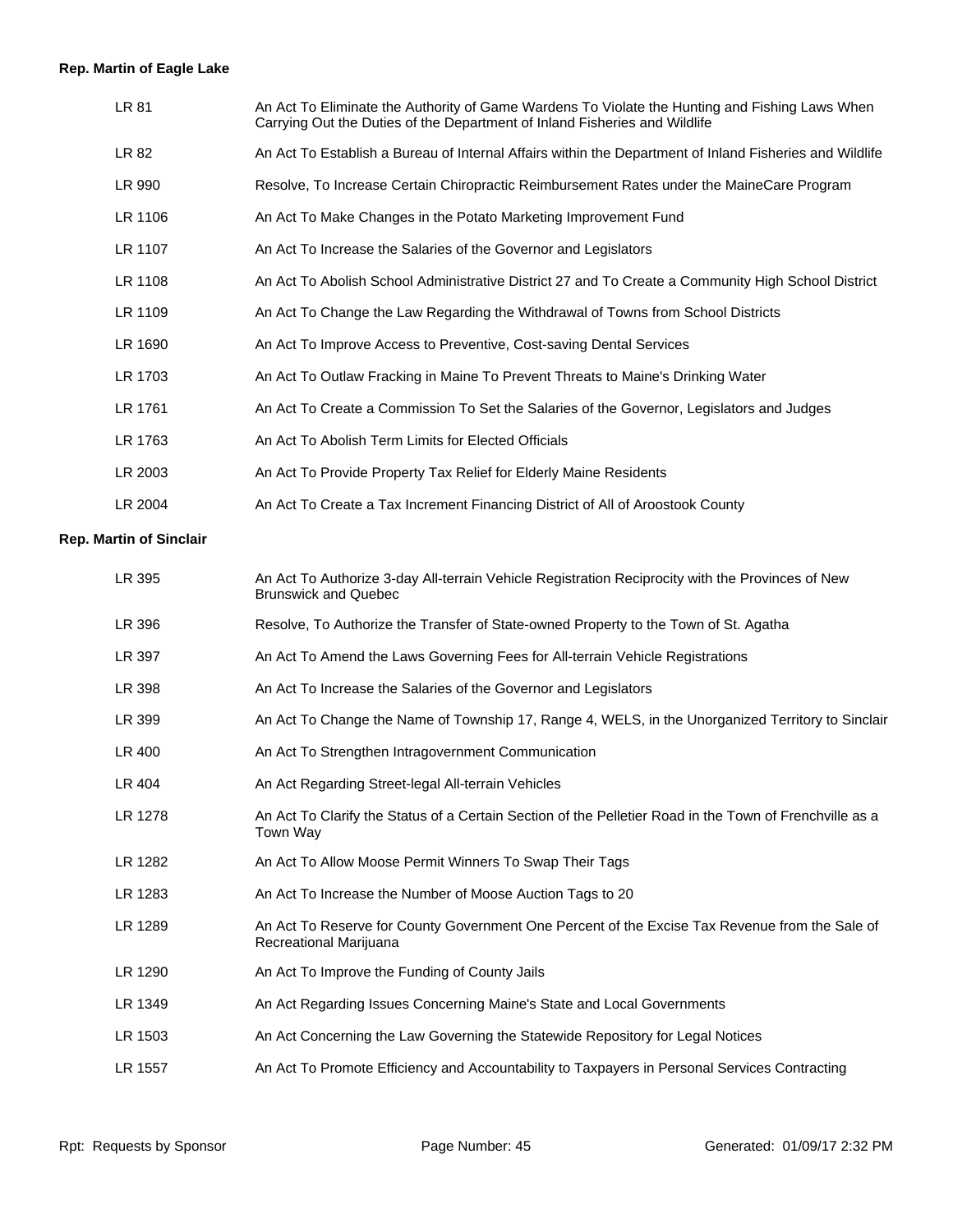# **Sen. Mason of Androscoggin**

| LR 1177 | An Act To Address Mandated Overtime for Hospital Professionals                                                              |
|---------|-----------------------------------------------------------------------------------------------------------------------------|
| LR 1179 | An Act Prohibiting Public Entities from Contracting with and Investing in Companies That Boycott Israel                     |
| LR 1302 | An Act To Reinstate the Tip Credit                                                                                          |
| LR 1455 | An Act To Authorize Auxiliary Licenses at Disc Golf Courses                                                                 |
| LR 1586 | An Act To Modify the Amount of Product Samples That Manufacturers of Malt Liquor or Wine May<br>Provide to Retail Licensees |
| LR 1587 | An Act To Eliminate the 24-hour Reporting Requirement under the Election Laws                                               |
| LR 1591 | An Act To Provide All Public Schools with Access to State Funds for Capital Expenses                                        |
| LR 1593 | An Act To Amend Maine's Concealed Weapons Laws                                                                              |
| LR 1617 | An Act Regarding Towed Vehicle Charges and Lienholder Notification                                                          |
| LR 1920 | An Act To Assist Student Achievement                                                                                        |

# **Rep. Mastraccio of Sanford**

| LR 95   | An Act To Include 50 Milliliter and Smaller Liquor Bottles in the Laws Governing Returnable Containers                                                     |
|---------|------------------------------------------------------------------------------------------------------------------------------------------------------------|
| LR 109  | An Act To Increase the Percentage of Revenue Sharing to Towns                                                                                              |
| LR 472  | An Act To Provide Funding for Career and Technical Education Centers Based on Projected<br>Enrollment                                                      |
| LR 473  | An Act To Increase the Homestead Property Tax Exemption for Certain Persons Who Are at Least 75<br>Years of Age                                            |
| LR 474  | An Act To Realign the State-Municipal Revenue Sharing Distribution                                                                                         |
| LR 617  | An Act To Amend the Licensing Rules for Foster Care Homes                                                                                                  |
| LR 1702 | Resolve, To Develop a Disposition Plan for Future Surplus State Property in York County                                                                    |
| LR 1721 | Resolve, To Direct the Board of Examiners in Physical Therapy To Allow a Physical Therapist To<br>Administer Certain Coagulation Tests in a Patient's Home |
| LR 2005 | An Act To Improve Access to Dental Care                                                                                                                    |

# **Rep. Mccrea of Fort Fairfield**

| LR 339  | An Act To Allow Bird Hunting on Sundays by Licensed Hunters Using a Shotgun                                                                                                   |
|---------|-------------------------------------------------------------------------------------------------------------------------------------------------------------------------------|
| LR 943  | An Act To Amend Teacher Evaluation Requirements                                                                                                                               |
| LR 1004 | An Act To Promote Economic Development and Critical Communications for Rural Family Farms,<br>Businesses and Residences by Strategic Public Investment in High-speed Internet |
| LR 1121 | An Act To Make Changes to the Potato Marketing Improvement Fund                                                                                                               |
| LR 1229 | An Act To Improve the Certification and Evaluation of New Educators and Administrators by<br>Consolidating Standards                                                          |
| LR 1694 | An Act To Allow Hunters Whose Religion Prohibits Wearing Hunter Orange Clothing To Instead Wear<br>Red                                                                        |
| LR 2001 | An Act To Create the Rural Fuel Tax Credit                                                                                                                                    |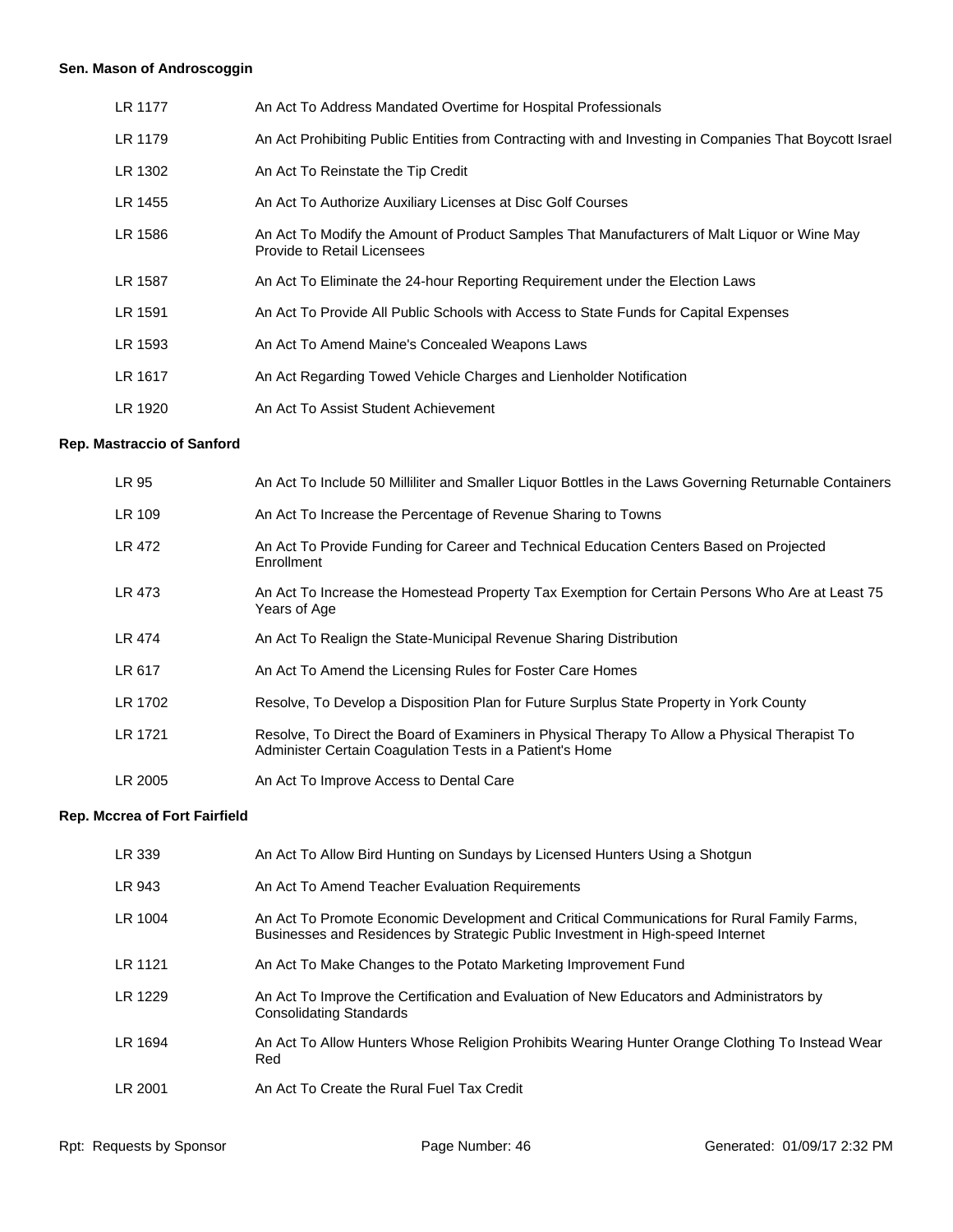LR 2002 An Act To Promote Fairness for Rural Maine Residents Regarding Gasoline Prices

# **Rep. McCreight of Harpswell**

| LR 108  | An Act To Expand Health Care for Eligible Maine Citizens                                                                                                                                                       |
|---------|----------------------------------------------------------------------------------------------------------------------------------------------------------------------------------------------------------------|
| LR 130  | Resolve, To Direct the State Fire Marshal To Develop a Procedure for the Collection and Disposal of<br><b>Expired Marine Flares</b>                                                                            |
| LR 227  | An Act To Ensure Participation and Equity in the Shellfish Depuration Certification and Compensation<br><b>Process for Municipalities</b>                                                                      |
| LR 365  | An Act To Allow Municipalities To Prohibit Harvest of Marine Organisms in Designated Conservation<br>Areas                                                                                                     |
| LR 488  | An Act To Establish an Enhanced Driver's License for Qualified Maine Citizens To Facilitate Travel<br>across Certain International Borders                                                                     |
| LR 491  | An Act To Establish a New Minimum and a Maximum Size Allowed for Harvesting<br>Soft-<br><b>Shell Clams</b>                                                                                                     |
| LR 871  | Resolve, Directing the Department of Health and Human Services To Amend Its Rules Governing<br>Access to Appropriate Residential Services for Individuals Being Discharged from Psychiatric<br>Hospitalization |
| LR 1015 | An Act To Provide Youth Mental Health First Aid Training to Secondary School Educators                                                                                                                         |
| LR 1159 | An Act To Implement Decibel Limits for Mechanical Rockweed Harvesters                                                                                                                                          |
| LR 1182 | An Act To Protect the Confidentiality of Local Government Employees' Private Information                                                                                                                       |
| LR 1256 | An Act To Ensure Continued Coverage of Women's Health Care                                                                                                                                                     |
| LR 1832 | An Act To Reduce Barriers Regarding Reproductive Health Care                                                                                                                                                   |
| LR 1860 | An Act To Reduce the Burden of Tobacco-related Illness                                                                                                                                                         |
|         |                                                                                                                                                                                                                |

# **Rep. McLean of Gorham**

| LR 861  | An Act To Authorize the Construction of the Gorham Spur of the Maine Turnpike |
|---------|-------------------------------------------------------------------------------|
| LR 862  | An Act To Fix and Rebuild Maine's Infrastructure                              |
| LR 863  | An Act To Encourage Voters To Participate in Elections                        |
| LR 870  | An Act To Exempt Certain Disabled Veterans from the Motor Vehicle Excise Tax  |
| LR 1351 | An Act Concerning Maine's Transportation Infrastructure                       |
| LR 1352 | An Act Regarding the Department of Transportation                             |
| LR 1486 | An Act To Lower the Costs of Broadband Service                                |
| LR 1541 | An Act To Improve Public Transportation in Maine                              |
| LR 1555 | An Act To Establish a Road Usage Fee Pilot Program                            |
| LR 1556 | An Act To Authorize a General Fund Bond Issue for Transportation Projects     |
| LR 2077 | An Act To Increase the Homestead Exemption                                    |
| LR 2085 | An Act To Correct the Car Impounding Process                                  |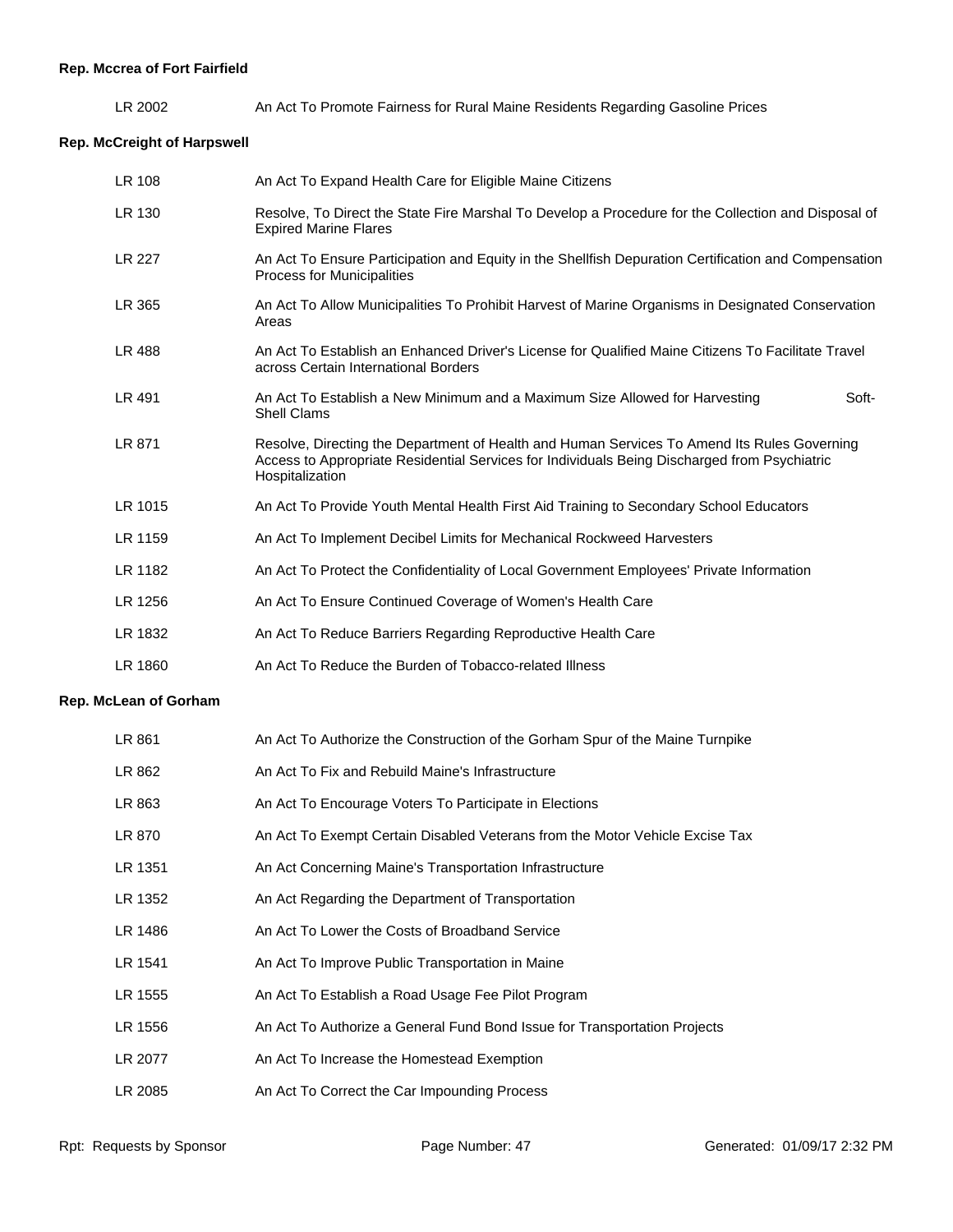# **Rep. McLean of Gorham**

| LR 2086 | An Act To Reduce the Incidence of Cancer                                               |
|---------|----------------------------------------------------------------------------------------|
| LR 2087 | An Act To Authorize a General Fund Bond Issue To Build a Convention Center in Portland |
| LR 2088 | Resolve, To Support the Gorham Connector to the Maine Turnpike                         |

#### **Rep. Melaragno of Auburn**

| LR 293  | An Act To Tax the Extraction of Water for Certain Commercial Purposes |
|---------|-----------------------------------------------------------------------|
| LR 831  | An Act To Provide Stability in Funding for Educational Programming    |
| LR 1330 | An Act To Promote Fiscal Responsibility in the Purchasing of Debt     |
| LR 1546 | An Act To Stimulate the Maine Economy and Alleviate Child Poverty     |

#### **Sen. Millett of Cumberland**

| LR 132                | An Act To Strengthen Requirements for Water Testing for Schools                                                                     |
|-----------------------|-------------------------------------------------------------------------------------------------------------------------------------|
| LR 156                | An Act To Improve the Quality of Teachers                                                                                           |
| LR 157                | An Act To Strengthen the Maine Children's Growth Council                                                                            |
| LR 189                | Resolve, To Establish the Task Force To Study Higher Education Attainment and Completion Goals                                      |
| LR 246                | An Act To Increase the Size of Grants under the Maine State Grant Program                                                           |
| LR 271                | An Act for Maine Healthy Workplaces and Healthy Families                                                                            |
| <b>LR 422</b>         | An Act To Improve Science and Engineering Education for Maine's Students                                                            |
| LR 535                | An Act To Increase Driver Safety on Interstate 295 from Portland to Brunswick by Lowering the<br>Maximum Speed to 60 Miles per Hour |
| LR 621                | An Act To Provide a Career and Technical Education Training Option for Plumbers                                                     |
| LR 900                | An Act To Implement the Federal Every Student Succeeds Act in Maine                                                                 |
| LR 916                | An Act To Promote Physical Activity for School Children                                                                             |
| LR 1065               | An Act To Improve Background Checks for School Employees                                                                            |
| LR 1287               | An Act To Increase Access to Head Start                                                                                             |
| LR 1570               | An Act To Increase Access to Child Care                                                                                             |
| LR 1607               | An Act To Allow Delivery Vehicles To Have Lit Signs on Their Roofs                                                                  |
| LR 1686               | An Act To Strengthen Maine Children's Mental Health                                                                                 |
| LR 1889               | An Act To Establish Parity for Child Development Educators and Staff                                                                |
| LR 1945               | An Act To Provide Stability and Continuity in the Department of Education                                                           |
| Sen. Miramant of Knox |                                                                                                                                     |
| <b>LR 16</b>          | An Act To Protect Farmers Who Choose To Grow Hemp and To Bring Maine Law into Compliance<br>with Federal Law                        |

LR 17 An Act To Improve the Maine Clean Election Act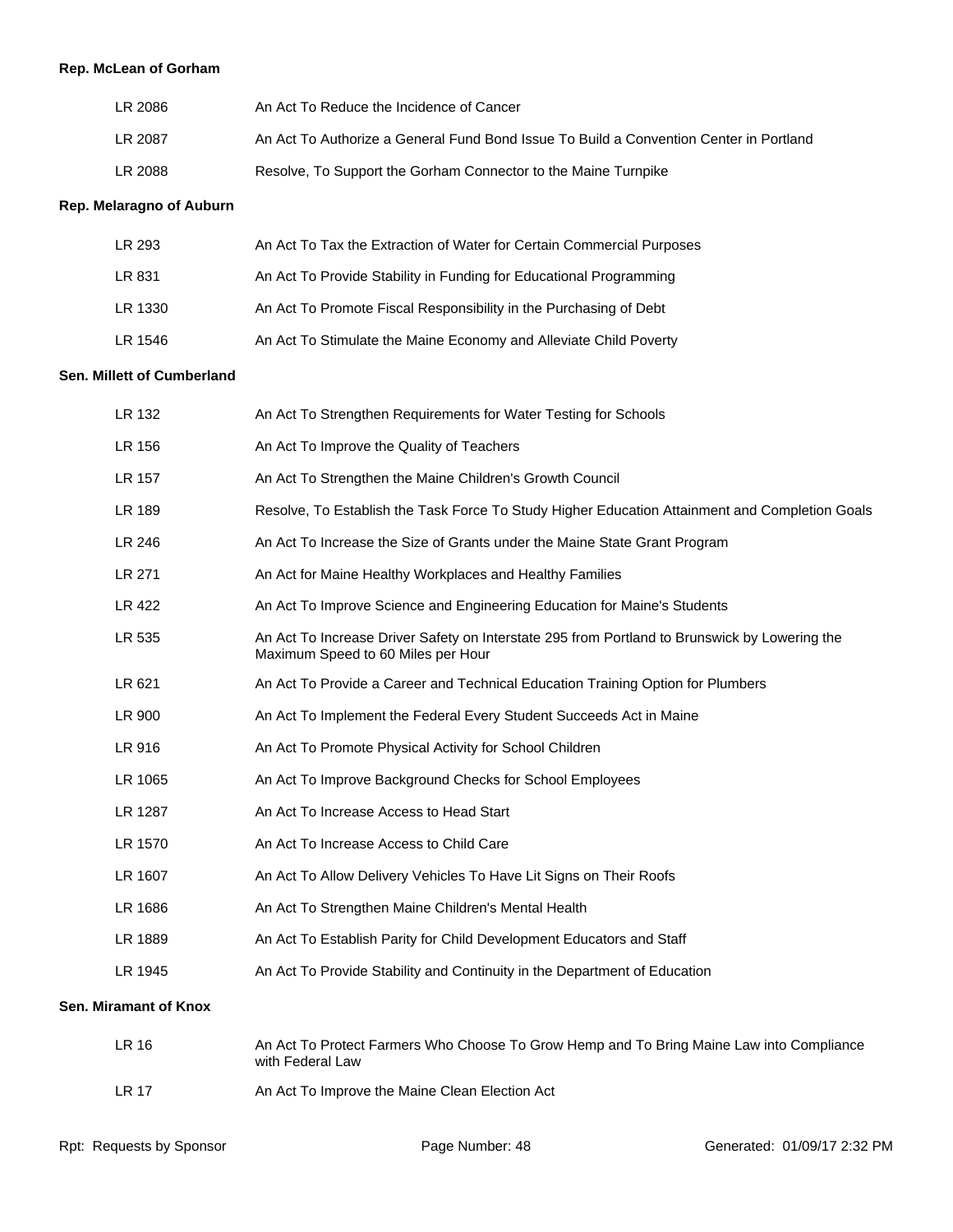#### **Sen. Miramant of Knox**

| <b>LR 18</b> | An Act To Allow Wine Tastings at Farmers Markets                                                                                                                                  |
|--------------|-----------------------------------------------------------------------------------------------------------------------------------------------------------------------------------|
| LR 52        | An Act To Allow Wineries To Provide Sample Tastings                                                                                                                               |
| LR 53        | An Act To Amend the Laws Governing Grandparents' Visitation Rights                                                                                                                |
| LR 54        | An Act To Clarify the Contracts Used for Automobile Sales                                                                                                                         |
| LR 55        | An Act To Protect Worker Wages and Benefits                                                                                                                                       |
| LR 57        | An Act To Reduce Fuel Costs to State and Local Government                                                                                                                         |
| LR 58        | An Act To Increase Firearm Safety                                                                                                                                                 |
| LR 59        | An Act To Establish a Public Service Berthing Vessel License for the Sale of Liquor                                                                                               |
| LR 61        | An Act To Prevent Online Stalking and Harassment                                                                                                                                  |
| LR 330       | An Act Regarding Changing the Designation of a Parent on the Birth Certificate of an Adult                                                                                        |
| LR 338       | An Act To Require Background Checks on All Private Sales of Firearms                                                                                                              |
| LR 414       | An Act To Facilitate the Return of Unclaimed Property                                                                                                                             |
| LR 471       | An Act To Protect Real Estate Property Values                                                                                                                                     |
| LR 667       | An Act To Prohibit an Electric Utility from Charging a Customer a Fee for Using an Electromechanical<br>Meter                                                                     |
| LR 834       | An Act To Establish a State Bank                                                                                                                                                  |
| LR 835       | An Act To Join the National Popular Vote Interstate Compact                                                                                                                       |
| LR 1152      | An Act To Adopt a System of Automatic Voter Registration                                                                                                                          |
| LR 1501      | An Act To Allow All Students To Participate Comparably in Public School Cocurricular and<br><b>Extracurricular Activities</b>                                                     |
| LR 1502      | An Act To Support Enrollment Options for Certain Students                                                                                                                         |
| LR 1531      | An Act To Authorize a General Fund Bond Issue To Improve Highways, Bridges and Multimodal<br><b>Facilities</b>                                                                    |
| LR 1679      | An Act To Restrict Pharmaceutical Companies from Marketing Addictive Opioids                                                                                                      |
| LR 1696      | An Act To Fund Department of Transportation Personnel for Transportation Bond Projects                                                                                            |
| LR 1891      | An Act Directing That the Volkswagen Settlement Funds Be Used To Increase the Use of Zero<br>Emission Vehicles and the Infrastructure To Support Zero Emission Vehicle Transition |
| LR 2083      | An Act To Authorize a General Fund Bond Issue for Railways                                                                                                                        |
|              |                                                                                                                                                                                   |

# **Rep. Monaghan of Cape Elizabeth**

| LR 1739 | An Act To Clarify Appeals of Municipal Land Use Decisions              |
|---------|------------------------------------------------------------------------|
| LR 1966 | An Act To Amend the Maine Liquor Liability Act                         |
| LR 1967 | An Act To Address Substance Use and Opioid Addiction in County Jails   |
| LR 1969 | An Act To Prohibit Participation of Elephants in Traveling Animal Acts |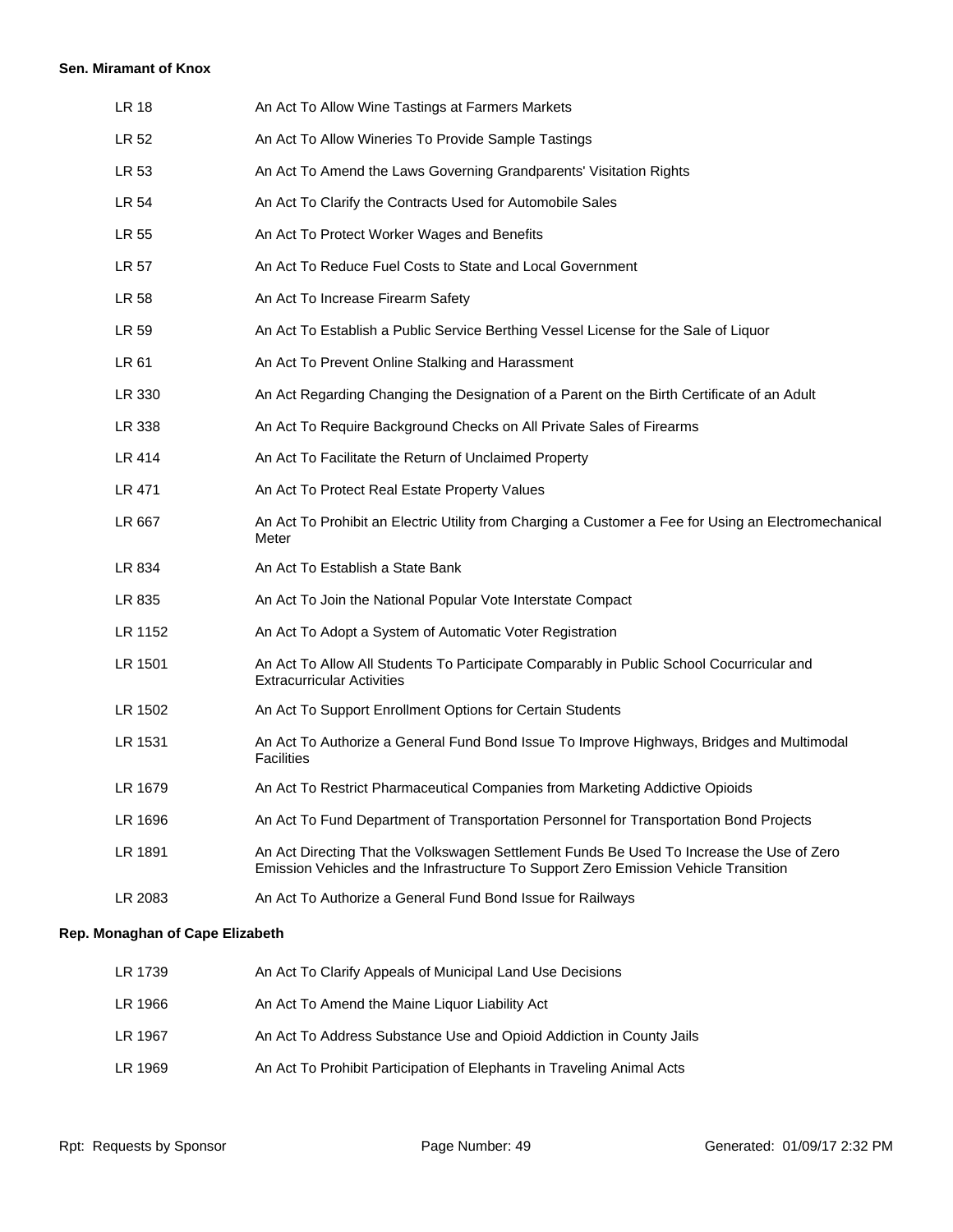# **Rep. Monaghan of Cape Elizabeth**

| LR 2121 | An Act To Clarify the Process for Appeals of Municipal Land Use Decisions |
|---------|---------------------------------------------------------------------------|
|---------|---------------------------------------------------------------------------|

# **Rep. Moonen of Portland**

| LR 904  | An Act Regarding Collateral Consequences of the Suspension of a Driver's License |
|---------|----------------------------------------------------------------------------------|
| LR 1188 | An Act To Amend Certain Laws Affecting the Judicial Branch                       |
| LR 1937 | An Act To Repeal the Sunset Date on the Children's Guardian ad Litem Law         |
| LR 2032 | An Act To Enact the Consumer and Employee Justice Enforcement Act                |
| LR 2043 | An Act To Protect Homeowners from Workers' Compensation Claims                   |
| LR 2073 | An Act To Allow Municipalities To Include Itemized Fees on Property Tax Bills    |

#### **Rep. Nadeau of Winslow**

| LR 283  | An Act To Strengthen the Law Regarding Dangerous Dogs                                                                                                                                |
|---------|--------------------------------------------------------------------------------------------------------------------------------------------------------------------------------------|
| LR 285  | An Act To Incorporate Protections for Living Donors into Maine Law                                                                                                                   |
| LR 286  | An Act To Allow Schools To Operate Nonprofit Bingo Events for Children and Families                                                                                                  |
| LR 287  | An Act To Require the State To Meet the Mandatory 55% Contribution to Schools                                                                                                        |
| LR 288  | An Act To Increase the State's Obligation for Municipal Revenue Sharing to the Mandatory 5 Percent                                                                                   |
| LR 442  | An Act To Expand the 1998 Special Retirement Plan To Include Detectives in the Office of the Attorney<br>General                                                                     |
| LR 443  | An Act To Expand the 1998 Special Retirement Plan To Include Detectives in the Office of<br>Investigations within the Department of the Secretary of State, Bureau of Motor Vehicles |
| LR 789  | An Act To Expand Child Care Options for Children Placed with Older Kinship Guardians                                                                                                 |
| LR 1500 | An Act To Provide Wage Parity for Certain State Law Enforcement Personnel                                                                                                            |
| LR 2007 | An Act To Support Individuals with Disabilities by Exempting Certain Wages from Consideration for<br>MaineCare                                                                       |

#### **Rep. O'Connor of Berwick**

| LR 253  | An Act To Restore the Tip Credit                                                                                         |
|---------|--------------------------------------------------------------------------------------------------------------------------|
| LR 687  | An Act To Make Exposing a Law Enforcement Officer to a Disorienting Substance a Crime                                    |
| LR 1068 | An Act To Clarify the Financial Authority of Sewer and Sanitary Districts                                                |
| LR 1605 | An Act To Remove the 100-megawatt Limit on Hydropower under the Renewable Resources Laws                                 |
| LR 1733 | An Act To Establish the Vaccine Consumer Protection Program within the Department of Health and<br><b>Human Services</b> |

# **Rep. O'neil of Saco**

| LR 302  | An Act To Clarify the Procedure for Breaking Ties in Gubernatorial Elections |
|---------|------------------------------------------------------------------------------|
| LR 1790 | An Act To Provide for Automatic Voter Registration                           |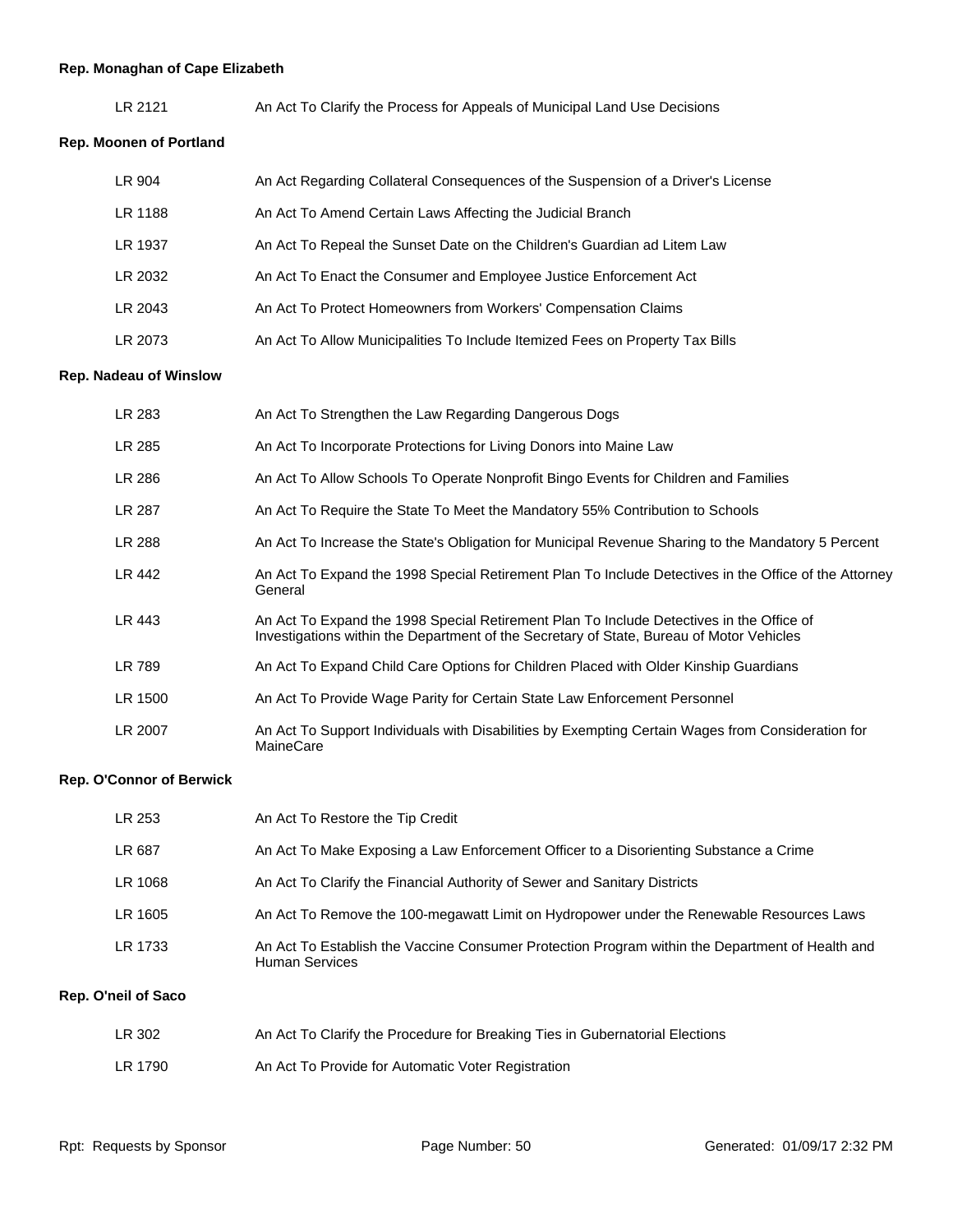# **Rep. Ordway of Standish**

| LR 784  | An Act To Allow Spearfishing for Northern Pike in Sebago Lake                             |
|---------|-------------------------------------------------------------------------------------------|
| LR 785  | An Act To Reintroduce Civics to High School Graduation Requirements                       |
| LR 786  | An Act To Protect Landlords from Lawsuits for Damage or Harm Caused by Assistance Animals |
| LR 1280 | An Act To Exempt Olympic, World and National Championship Winners from Maine Income Tax   |
| LR 1281 | An Act To Protect Homeowners from Debt Collectors                                         |
| LR 1685 | An Act Regarding the Vehicle Excise Tax                                                   |

# **Rep. Parker of South Berwick**

| LR 294 | An Act To Ensure Timely Expenditure of Federal Funds in the Department of Health and Human<br><b>Services</b> |
|--------|---------------------------------------------------------------------------------------------------------------|
| LR 564 | An Act To Promote Life with Dignity                                                                           |
| LR 565 | An Act To Eliminate the Use of Plastic Bags in Retail Stores                                                  |

# **Rep. Parry of Arundel**

| LR 931                         | An Act To Allow Municipalities To Adjust Times of Operation for Establishments That Serve Alcohol                                                                                                                    |  |
|--------------------------------|----------------------------------------------------------------------------------------------------------------------------------------------------------------------------------------------------------------------|--|
| LR 932                         | An Act To Adjust the Timing for Recounts in Certain Municipal and Local School Elections                                                                                                                             |  |
| LR 1031                        | An Act Regarding the Contents of a Commercial Vehicle Towed without the Consent of the Vehicle's<br>Owner                                                                                                            |  |
| LR 1184                        | An Act To Give the Department of Marine Resources Flexibility with Licensing in the Herring Fishery                                                                                                                  |  |
| LR 1185                        | RESOLUTION, Proposing an Amendment to the Constitution of Maine To Dedicate All Sales Taxes<br>from All Vehicle Sales and Any Vehicle-related Sales to the Highway Fund for Roads and Bridge<br>Capital Improvements |  |
| LR 1186                        | An Act To Improve Reporting Requirements to the Commission on Governmental Ethics and Election<br>Practices                                                                                                          |  |
| LR 1227                        | An Act To Give Flexibility to Employees and Employers for Temporary Layoffs                                                                                                                                          |  |
| LR 1488                        | An Act To Amend the Laws Governing Temporary Sign Usage                                                                                                                                                              |  |
| LR 1542                        | An Act To Fund the Maine Solid Waste Diversion Grant Program                                                                                                                                                         |  |
| <b>Rep. Perkins of Oakland</b> |                                                                                                                                                                                                                      |  |
| LR 1482                        | An Act To Protect Crime Victims from Harassment                                                                                                                                                                      |  |
| <b>Rep. Perry of Calais</b>    |                                                                                                                                                                                                                      |  |

| LR 965  | An Act To Allow Advanced Practice Registered Nurses Who Have Attained the Terminal Title of DNP<br>or Ph.D. To Use the Title of Doctor |
|---------|----------------------------------------------------------------------------------------------------------------------------------------|
| LR 1180 | An Act To Support Public Health Nursing                                                                                                |
| LR 1618 | An Act To Ensure Access to Behavioral Health Services                                                                                  |
| LR 1952 | An Act To Remove the Treasurer of State from the Maine Vaccine Board                                                                   |
| LR 1974 | An Act To Ensure Safety, Quality and Transparency in the Medical Marijuana Market                                                      |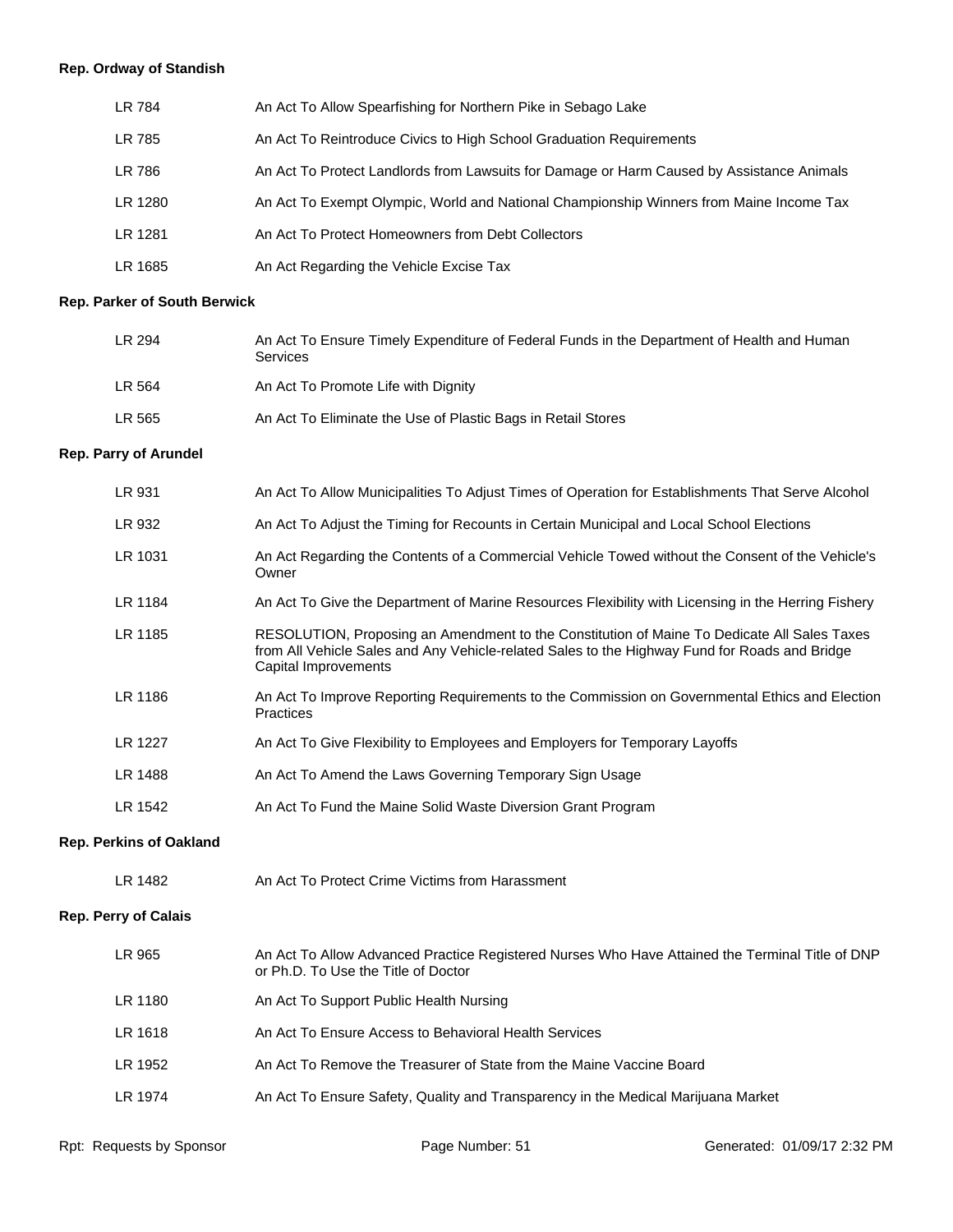#### **Rep. Picchiotti of Fairfield**

| LR 348                          | An Act To Amend the Laws Governing Teacher Certification                                                                                                                              |
|---------------------------------|---------------------------------------------------------------------------------------------------------------------------------------------------------------------------------------|
| LR 382                          | An Act To Define Abandonment for Kinship Cases                                                                                                                                        |
| LR 383                          | An Act To Ensure Complete Investigations by Guardians Ad Litem                                                                                                                        |
| LR 384                          | An Act To Establish a Kinship Care and Relative Placement Administrator Position in the Department<br>of Health and Human Services                                                    |
| LR 385                          | Resolve, Directing the Department of Health and Human Services To Prepare for Implementation of<br>the Federal Family First Prevention Services Act                                   |
| LR 386                          | An Act To Make Victimized Children Living with a Custodial Relative Caregiver Eligible for Pro Bono<br><b>Legal Services</b>                                                          |
| LR 387                          | An Act To Allow Custodial Relative Caregivers Standing in Court                                                                                                                       |
| LR 426                          | An Act Requiring a Dynamic Fiscal Analysis of Changes to Visual Media Production Tax Credits and<br>Reimbursements                                                                    |
| LR 542                          | An Act To Amend the Maine Parentage Act                                                                                                                                               |
| LR 544                          | An Act To Establish a Statewide Sexual Assault Forensic Examination Kit Tracking System                                                                                               |
| LR 668                          | An Act Concerning Guardians Ad Litem and Determinations Regarding the Best Interests of a Child in<br><b>Custodial Relative Caregiver Cases</b>                                       |
| LR 896                          | An Act To Build Greater Accountability into the General Assistance Program by Increasing the Penalty<br>for Falsely Representing Information on an Application for General Assistance |
| LR 980                          | An Act To Limit Tax Increases on Off-track Betting Sites                                                                                                                              |
| LR 981                          | An Act To Amend the Natural Resources Protection Act                                                                                                                                  |
| LR 1909                         | Resolve, Directing the Secretary of State To Review and Update the Maine Motorcycle Driver<br><b>Education System</b>                                                                 |
| <b>Rep. Pickett of Dixfield</b> |                                                                                                                                                                                       |
| LR 504                          | An Act To Give Certain Landowners First Priority for Antlerless Deer Permits                                                                                                          |
| LR 505                          | RESOLUTION, Proposing an Amendment to the Constitution of Maine To Provide 4-year Terms for<br>Legislators                                                                            |
| LR 506                          | An Act To Amend the Maine Clean Election Act                                                                                                                                          |
| <b>Rep. Pierce of Falmouth</b>  |                                                                                                                                                                                       |
| LR 50                           | An Act To Require the Secretary of State To Automatically Register Nonregistered Persons Who Are<br>Qualified To Vote through Records of the Bureau of Motor Vehicles                 |
| LR 96                           | An Act To Establish the Summer Success Program Fund                                                                                                                                   |

- LR 111 An Act Regarding Early Voting in Person
- LR 112 An Act To Add the Air Medal as an Option for a Special Commemorative Decal on Special Veterans Registration Plates
- LR 216 Resolve, To Create a Working Group To Plan Maine's 200th Anniversary
- LR 217 An Act To Require Consent To Place a Political Sign near a Private Home or Business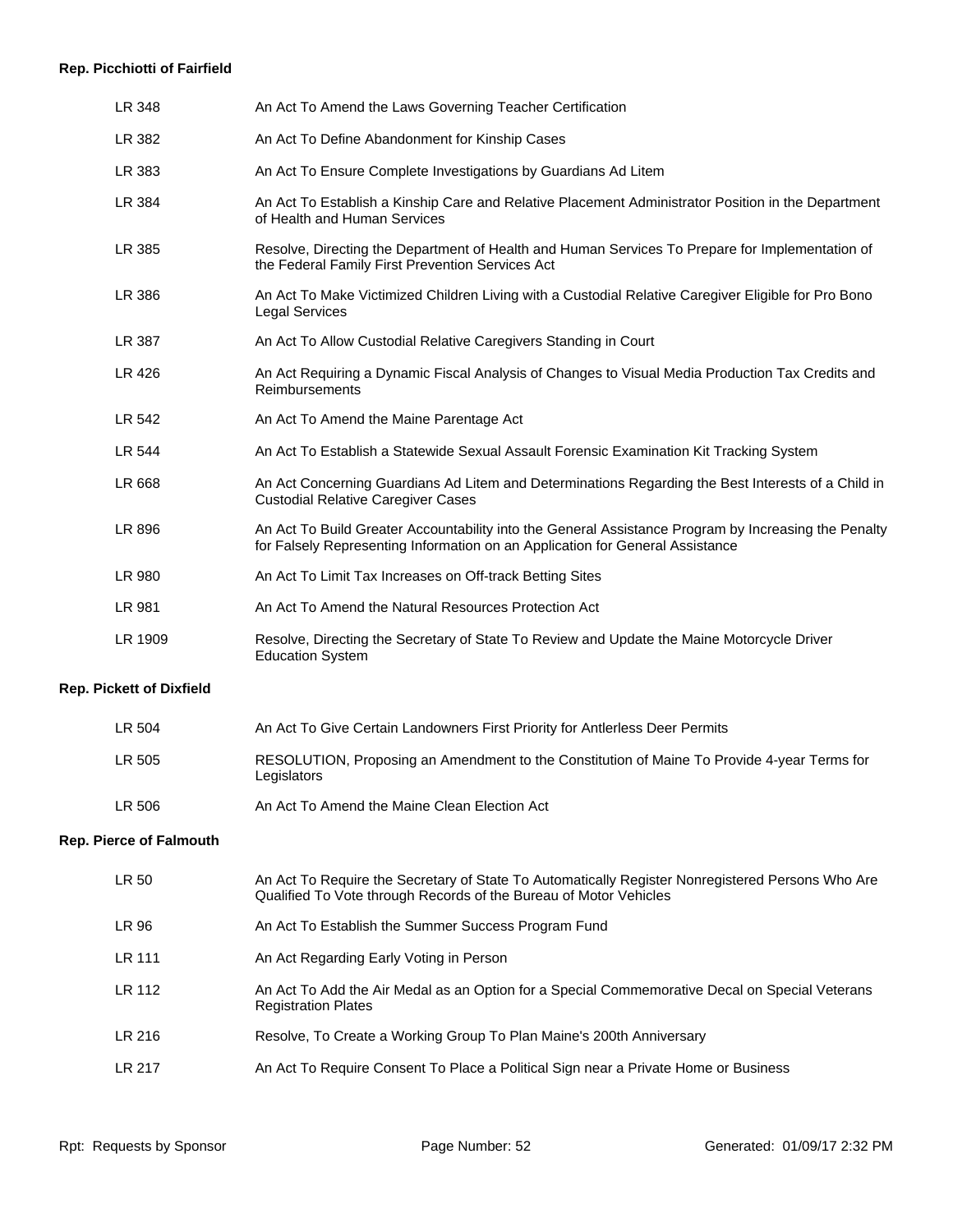# **Rep. Pierce of Falmouth**

| LR 218  | An Act To Allow Nonprofits To Return Unused Alcohol to the Distributor                                          |
|---------|-----------------------------------------------------------------------------------------------------------------|
| LR 615  | An Act To Improve Public Safety by Reducing the Speed Limit on Interstate 295 between Falmouth<br>and Brunswick |
| LR 616  | An Act To Prohibit the Use of a Mobile Telephone Except in Hands-free Mode When Operating a<br>Motor Vehicle    |
| LR 1483 | An Act To Increase Voter Participation                                                                          |
| LR 1484 | An Act To Improve Absentee Balloting                                                                            |
| LR 1485 | An Act To Ban Corporal Punishment in Schools                                                                    |
| LR 1895 | An Act To Require at Least a 30-minute Lunch Period for Students                                                |
| LR 1933 | An Act To Expand Access to Student Loans at the Postsecondary Level                                             |
|         |                                                                                                                 |

# **Rep. Pierce of Dresden**

| LR 630  | An Act To Require Mediation within 90 Days of a Homeowner's Receipt of a Foreclosure Notice |
|---------|---------------------------------------------------------------------------------------------|
| LR 945  | An Act To Extend the Big Game Season in Southern Zones                                      |
| LR 946  | An Act To Allow Federal Migratory Species To Be Hunted on Sundays in Maine                  |
| LR 947  | An Act To Require Notification for Depuration Permits                                       |
| LR 1079 | An Act To Amend the Charter of the Richmond Utilities District                              |
| LR 1713 | An Act To Increase Investment and Regulatory Stability                                      |
| LR 1714 | An Act To Improve Fish Passage into Sheepscot Pond                                          |
| LR 1715 | Resolve, Establishing a Commission To Study and Assess Maine's Regulatory Environment       |
| LR 1716 | An Act To Allow Tobacco Shops To Serve Alcohol                                              |

# **Rep. Pouliot of Augusta**

| LR 127  | An Act To Increase the Number of Commission Authorized Charter Schools                     |
|---------|--------------------------------------------------------------------------------------------|
| LR 128  | An Act To Establish a Statewide Contract for Secondary School Teachers                     |
| LR 562  | An Act Regarding Referendum Recounts                                                       |
| LR 640  | An Act To Allow Promotional Allowances by Public Utilities                                 |
| LR 799  | An Act To Create a Consistent Statewide Kindergarten Entry Assessment                      |
| LR 801  | An Act To Allow Minors over 14 Years of Age To Consent to Mental Health Services           |
| LR 889  | An Act To Adopt the Next Generation Science Standards in Maine                             |
| LR 891  | An Act To Clarify the Tax Laws for Title to Real Estate by Releasing Inheritance Tax Liens |
| LR 1010 | An Act To Set Standards for Learning Results on Financial Literacy in the State            |
| LR 1054 | An Act To Remove Restrictions on the Membership of Regional Water Councils                 |
| LR 1087 | An Act To Restore the Tax Deduction for Contributions to College Savings Accounts          |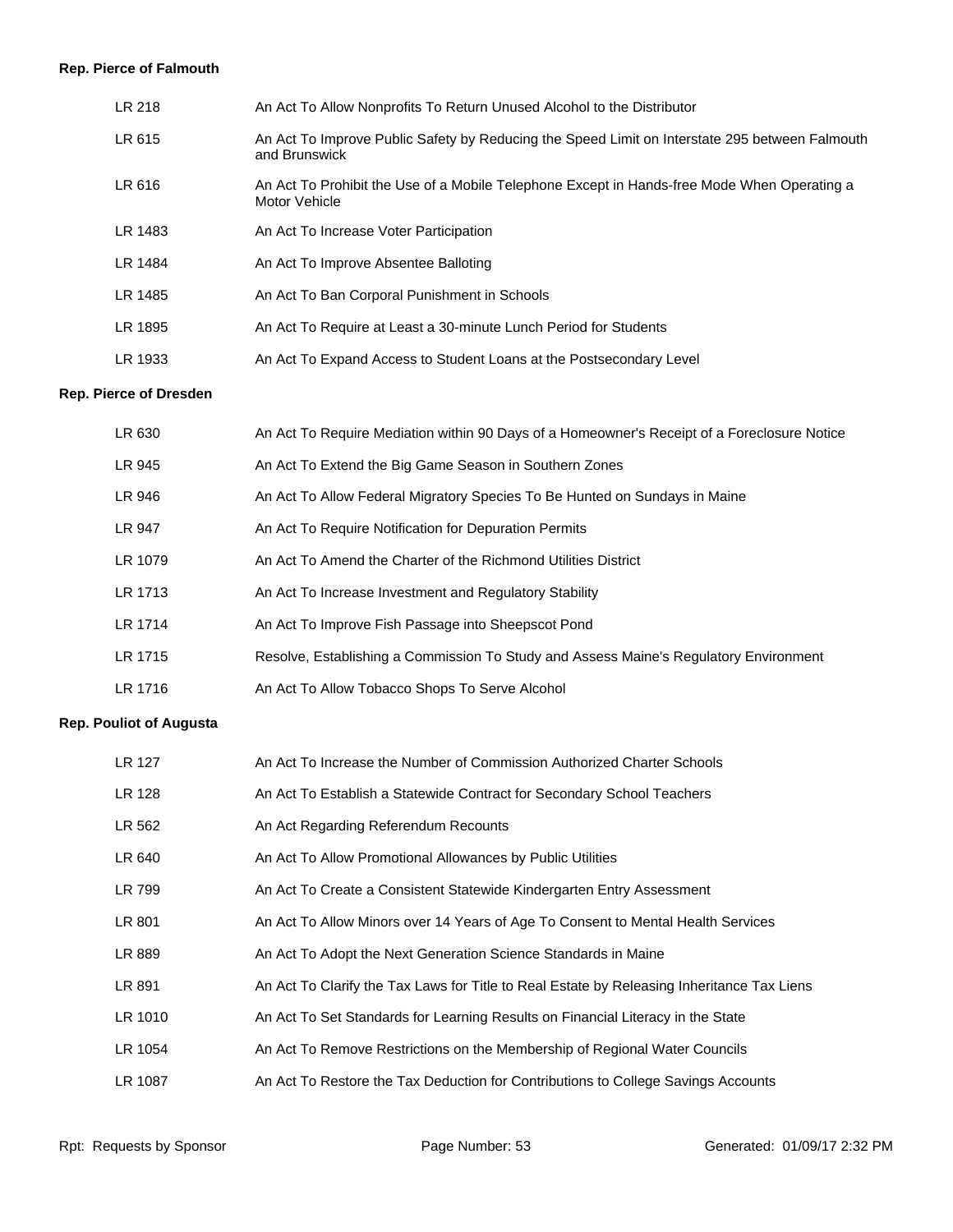# **Rep. Pouliot of Augusta**

| LR 1308 | An Act To Amend the Laws Governing the Membership of the Advisory Committee on College Savings |
|---------|------------------------------------------------------------------------------------------------|
| LR 1612 | An Act To Close the Gap in Children's Health Care Coverage in Maine                            |
| LR 1614 | An Act To Encourage Maine Public Schools To Offer Residential Options                          |
| LR 1905 | An Act To Address the Need for Anesthesia Care in Rural Maine                                  |
| LR 1914 | An Act To Increase State Funding to Maine Public Charter Schools                               |
| LR 2045 | An Act To Ensure That All Maine Students Have Access to Extracurricular Activities             |

# **Rep. Reckitt of South Portland**

| LR 340            | An Act To Honor the Wishes of a Deceased Person Regarding the Disposition of That Person's Body<br>after Death                                                              |
|-------------------|-----------------------------------------------------------------------------------------------------------------------------------------------------------------------------|
| LR 341            | Resolve, To Establish a Commission To Study the Treatment of Domestic Violence as an Incident-<br>based Crime                                                               |
| LR 554            | Resolve, To Establish a Commission To Study the Laws Governing Domestic Violence                                                                                            |
| LR 556            | RESOLUTION, Proposing an Amendment to the Constitution of Maine To Explicitly Protect Against<br>Sex Discrimination                                                         |
| LR 794            | An Act To Ensure That the Laws Prohibiting Hate Crimes Serve To Protect All Maine Residents                                                                                 |
| LR 1149           | An Act To Adopt the National Popular Vote Interstate Compact                                                                                                                |
| LR 1150           | An Act To Require an Ontario Domestic Assault Risk Assessment Prior To Setting Bail in Domestic<br>Violence Arrests in Which the Alleged Abuser has been Taken into Custody |
| LR 1151           | An Act To Require the Interstate Identification Index Background Check for Certain Crimes                                                                                   |
| LR 1244           | An Act To Amend the Laws on Domestic Violence                                                                                                                               |
| Rep. Riley of Jay |                                                                                                                                                                             |
| LR 1024           | An Act To Ensure That Handicapped Parking Is Properly Enforced                                                                                                              |
| LR 1025           | An Act To Protect the Privacy of Families of Children with Severe Disabilities                                                                                              |
| LR 1026           | An Act To Protect Students from Identity Theft                                                                                                                              |
| LR 1027           | An Act To Protect Job Applicants from Identity Theft                                                                                                                        |
| LR 1028           | An Act To Ensure Appropriate Funding for School Districts by Not Offsetting Certain Additional Federal<br>Funding                                                           |
| LR 1029           | An Act To Provide to Certain Benefit Recipients Information Regarding Personal Finance Planning and<br>To Distribute Benefits More Frequently                               |
| LR 1030           | An Act To Amend the Process for Distributing Any-deer Permits                                                                                                               |
| LR 1692           | An Act To Provide Training To Law Enforcement Officers for Responding To Incidents Involving<br>Persons with Mental Illness                                                 |
| LR 1693           | An Act To Enhance the Rights of Families of Missing Persons and Homicide Victims                                                                                            |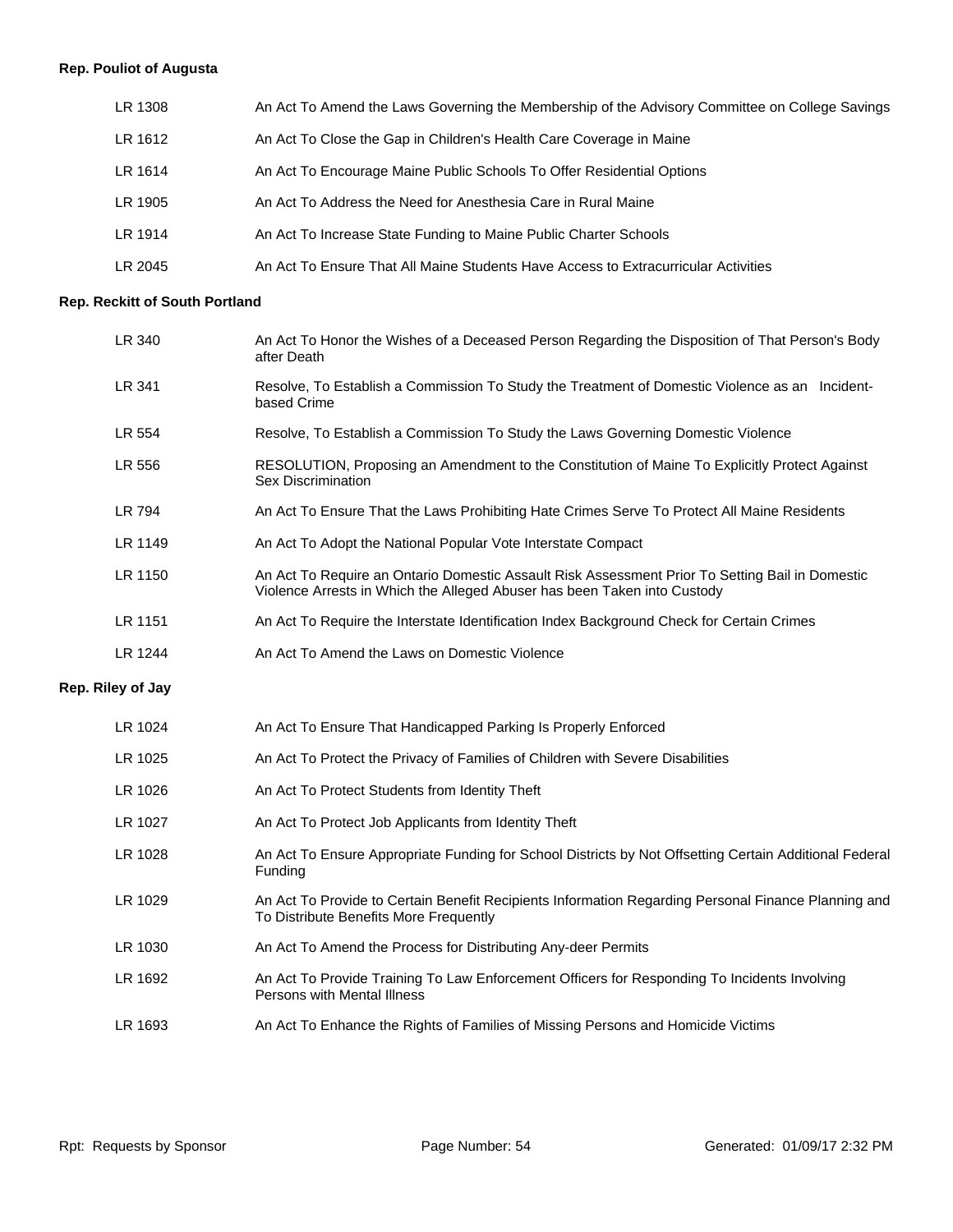#### **Sen. Rosen of Hancock**

| LR 6    | An Act Regarding Batterers Intervention Programs                                                                       |
|---------|------------------------------------------------------------------------------------------------------------------------|
| LR 137  | An Act To Amend the Grandparents Visitation Act                                                                        |
| LR 882  | An Act To Amend the Laws Governing Eluding an Officer                                                                  |
| LR 996  | An Act To Provide Emergency Repair Funding for the Restoration of the Official State Vessel, the<br>Schooner Bowdoin   |
| LR 1195 | An Act Regarding Prescription Drug Step Therapy                                                                        |
| LR 1462 | Resolve, Directing the Department of Transportation To Erect a Sign on Interstate 95 Directing<br>Motorists to Lincoln |

# **Rep. Rykerson of Kittery**

| LR 292                        | An Act To Increase Voter Registration                                                                                         |
|-------------------------------|-------------------------------------------------------------------------------------------------------------------------------|
| LR 295                        | An Act To Allow Intermediate Driver's License Holders To Drive between Midnight and 5:00 a.m. for<br><b>School Activities</b> |
| LR 296                        | An Act To Protect Consumers from Closure of Inactive Bank Accounts                                                            |
| LR 298                        | An Act To Restrict Advertising of and Improve Fairness for State Lottery Games                                                |
| LR 309                        | An Act To Implement the National Popular Vote for President                                                                   |
| LR 310                        | An Act To Establish a Nonpartisan Primary Election System for State and Federal Candidates                                    |
| LR 538                        | An Act To Expand the Availability of Electric Vehicle Charging Stations in Maine                                              |
| LR 539                        | An Act To Require Gun Locks with New Firearm Sales                                                                            |
| LR 844                        | An Act To Change the Time and Location of the Annual Meeting of the Board of Trustees of the Kittery<br><b>Water District</b> |
| LR 986                        | An Act To Amend the Requirements for Licensure as an Independent Practice Dental Hygienist                                    |
| LR 1059                       | An Act To Increase Railroad Freight Safety                                                                                    |
| LR 1225                       | An Act To Ensure Use of Funds for Maine as a Beneficiary of the Volkswagen Mitigation Trust<br>Agreement                      |
| LR 1285                       | An Act To Allow Municipalities To Apply a Local Sales Tax to the Sale of Marijuana                                            |
| LR 1397                       | An Act To Support Resiliency of the Maine Electric Grid                                                                       |
| <b>Rep. Sampson of Alfred</b> |                                                                                                                               |
| LR 1874                       | An Act To Specify Parental Rights                                                                                             |
| LR 1875                       | An Act To Support Seasonal Workers                                                                                            |
| LR 1876                       | An Act To Modify the Minimum Wage                                                                                             |
| LR 1877                       | An Act To Modify the Guiding Principles in the System of Learning Results                                                     |
| LR 1878                       | An Act To Protect Families                                                                                                    |

LR 1880 An Act To Ensure Student Privacy in the Digital Age

LR 1879 An Act Regarding Families of Victims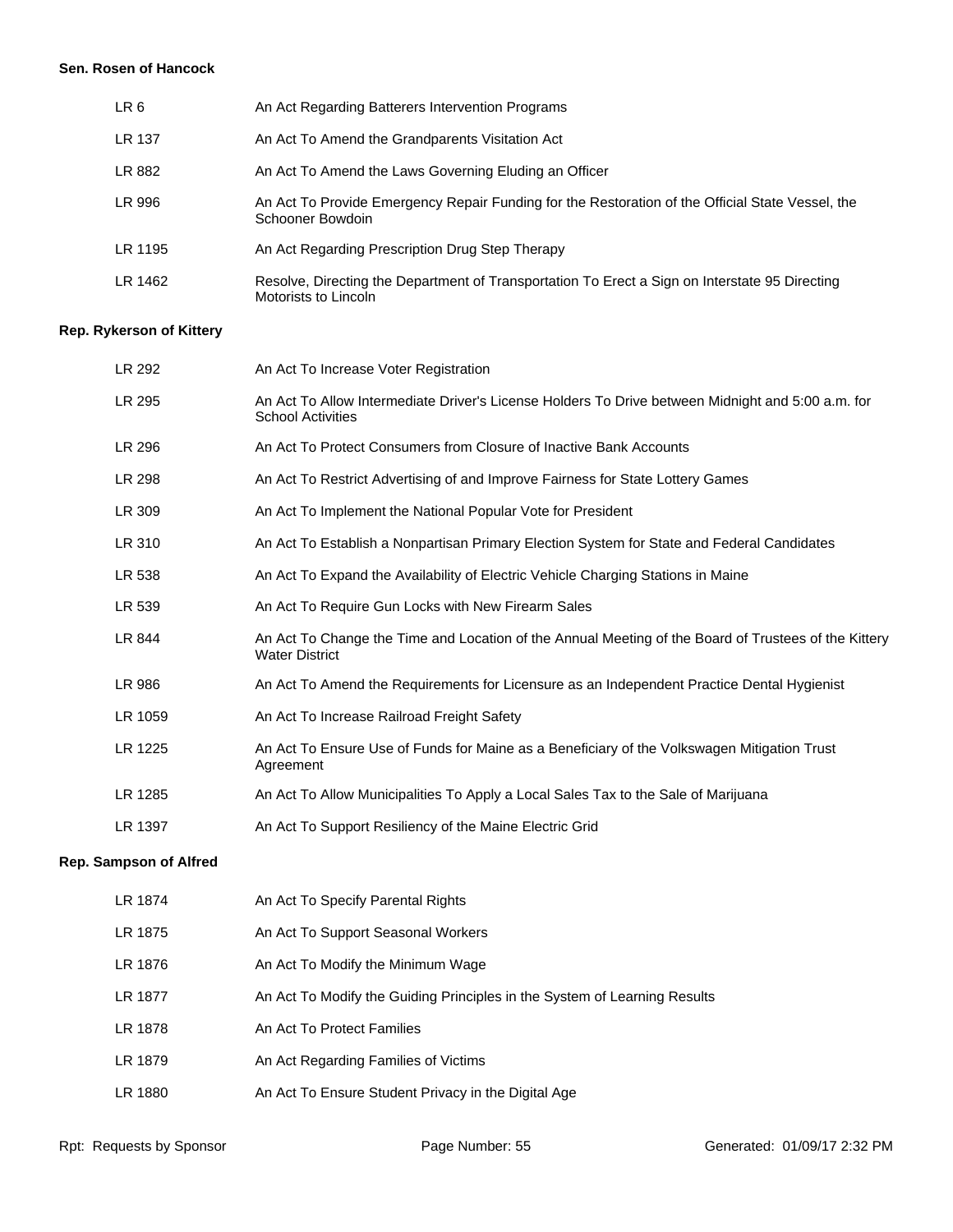# **Rep. Sampson of Alfred**

| LR 1881 | An Act To Let Teachers Teach and Students Learn                                                                              |
|---------|------------------------------------------------------------------------------------------------------------------------------|
| LR 1882 | An Act To Protect Rights and Privileges Granted under the United States Constitution and the<br><b>Constitution of Maine</b> |
| LR 1918 | An Act To Restore Small Farmers' Rights                                                                                      |

#### **Rep. Sanborn of Portland**

| LR 1288 | An Act To Support Maine's Working Families through Universal Childcare |  |  |  |
|---------|------------------------------------------------------------------------|--|--|--|
|---------|------------------------------------------------------------------------|--|--|--|

#### **Rep. Sanderson of Chelsea**

| An Act To Repeal the Maine Certificate of Need Act of 2002                                                                   |
|------------------------------------------------------------------------------------------------------------------------------|
| RESOLUTION, Proposing an Amendment to the Constitution of Maine Regarding the Election of<br>Legislators                     |
| An Act To Prohibit the Exclusion of a Patient from Eligibility for an Organ Transplant Based on Medical<br>Marijuana Use     |
| An Act To Amend the Law Regarding the Execution of Temporary Powers of Attorney                                              |
| An Act To Prevent Long-term Welfare Dependency                                                                               |
| An Act To Strengthen Work Participation in the Temporary Assistance for Needy Families Program                               |
| An Act To Prioritize Access by Maine's Most Vulnerable Citizens to Welfare Resources                                         |
| An Act To Assist Residents of Nursing Homes To Return to Their Communities                                                   |
| An Act To Inform Patients of the Dangers of Addicting Opioids                                                                |
| An Act To Amend Maine's Medical Marijuana Law                                                                                |
| An Act To Adequately Pay for Emergency Medical Services                                                                      |
| Resolve, To Require the Department of Health and Human Services To Conduct a Study of<br><b>Ambulance Services</b>           |
| An Act To Allow a Percentage of Funds from the Medical Marijuana Program To Fund Health Care<br>Research                     |
| An Act To Provide a Sales Tax Exemption for Certain Veterans Facilities                                                      |
| An Act To Ensure Reasonable Accommodations for Children with Disabilities for Whom Medical<br>Marijuana Has Been Recommended |
|                                                                                                                              |
| An Act To Protect and Improve the Health of Maine Citizens and the Economy of Maine                                          |
| An Act To Implement the Recommendations of the Commission To Study the Public Reserved Lands<br>Management Fund              |
| An Act To Clarify Landowners' Liability Regarding Public Access                                                              |
|                                                                                                                              |

- LR 47 An Act To Establish a Stewardship Program for Certain Rechargeable Batteries
- LR 444 An Act To Establish a Carpet Stewardship Program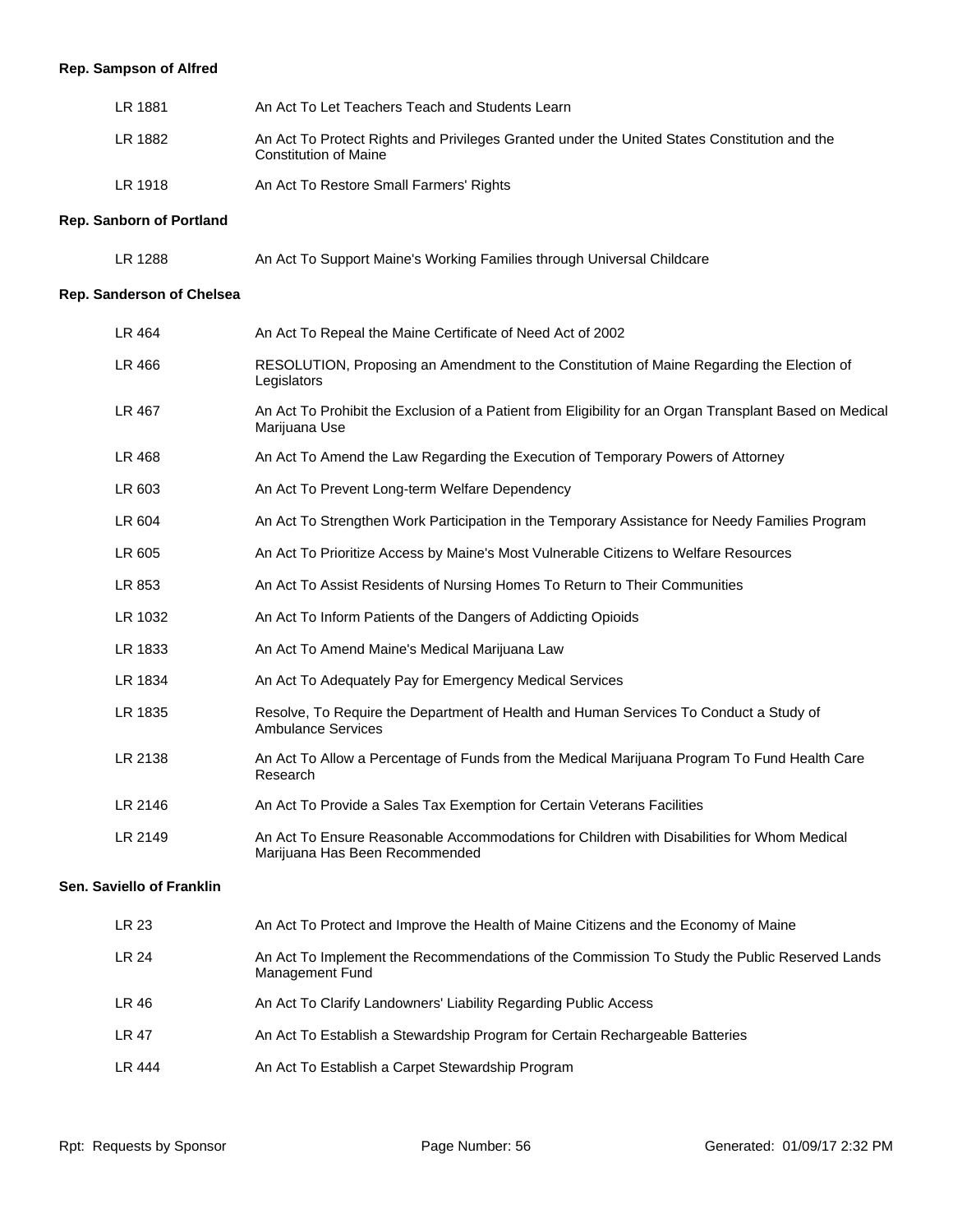#### **Sen. Saviello of Franklin**

| LR 445  | An Act To Establish a Mattress Stewardship Program                                                                                                                        |
|---------|---------------------------------------------------------------------------------------------------------------------------------------------------------------------------|
| LR 589  | An Act To Prohibit Foraging on Private Land without Permission                                                                                                            |
| LR 594  | An Act To Allow Fees To Be Charged for Wild Game Dinners and Other Events                                                                                                 |
| LR 873  | An Act To Exclude Cardboard Beverage Containers from the Laws Governing Returnable Beverage<br>Containers                                                                 |
| LR 1363 | An Act To Increase Funding for the Youth Conservation Corps                                                                                                               |
| LR 1364 | An Act Regarding Septic Systems                                                                                                                                           |
| LR 1365 | An Act To Better Understand and Control Milfoil                                                                                                                           |
| LR 1366 | RESOLUTION, Proposing an Amendment to the Constitution of Maine To Require That Signatures on<br>a Direct Initiative of Legislation Come from Each Congressional District |
| LR 1367 | An Act Regarding Solar Power for Farms and Businesses                                                                                                                     |
| LR 1368 | An Act To Modify Property Abatements                                                                                                                                      |
| LR 1369 | An Act To Authorize Municipalities To Impose Service Charges on Tax-exempt Property Owned by<br>Certain Nonprofit Organizations                                           |
| LR 1370 | An Act Regarding the Sale of Alcohol by a Manufacturer with an On-premises Retail License                                                                                 |
| LR 1371 | An Act Regarding Brewery Transfers                                                                                                                                        |
| LR 1372 | An Act Regarding the Taxation of Certain Nonprofit Organizations                                                                                                          |
| LR 1373 | An Act To Improve Maine's Solid Waste Laws                                                                                                                                |
| LR 1374 | An Act To Exempt Small Bottlers from the Bottling Plant Requirements                                                                                                      |
| LR 1375 | An Act To Help Maine Manufacturing                                                                                                                                        |
| LR 1376 | An Act To Increase Funding for Programs That Support the Mission of the Department of Inland<br><b>Fisheries and Wildlife</b>                                             |
| LR 1377 | An Act To Modify the Mining Laws                                                                                                                                          |
| LR 1378 | An Act To Improve Soil Fertility and Profits for Maine Farms                                                                                                              |
| LR 1379 | An Act To Improve and Protect Maine Organic Milk Producers                                                                                                                |
| LR 1380 | An Act To Protect the Biomass Industry                                                                                                                                    |
| LR 1381 | An Act To Modernize the Mining Excise Tax                                                                                                                                 |
| LR 1382 | An Act To Establish a Minimum Payment for Signatures Gathered by Maine Citizens for Referendums                                                                           |
| LR 1383 | An Act To Modify the State Climate Action Plan                                                                                                                            |
| LR 1384 | An Act To Modify the Definition of General Use Pesticides                                                                                                                 |
| LR 1385 | An Act To Modify the Divorce Laws to Recognize the Perpetrators of Domestic Violence                                                                                      |
| LR 1398 | An Act To Allow Stepparents To Sign the Application for a Driver's License for a Minor                                                                                    |
| LR 1399 | An Act To Increase Reporting on Recyclables                                                                                                                               |
| LR 1400 | An Act To Increase Wastewater Management Responsibility                                                                                                                   |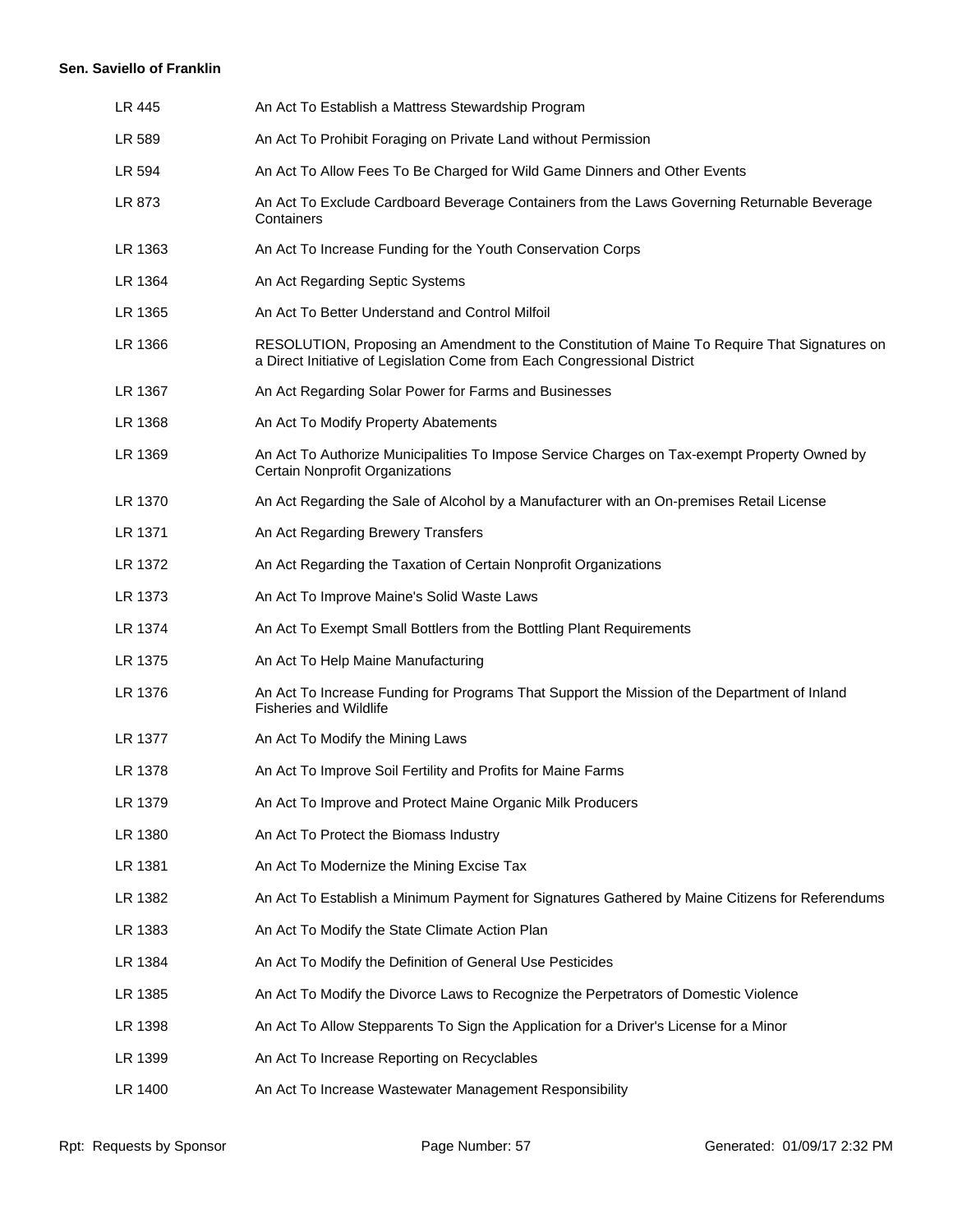#### **Sen. Saviello of Franklin**

| LR 1401 | An Act To Tax Political Expenditures during an Election                                                                                                  |
|---------|----------------------------------------------------------------------------------------------------------------------------------------------------------|
| LR 1402 | An Act To Provide Enhanced Environmental Impact Regulation for Recreational Gold Prospecting                                                             |
| LR 1403 | An Act To Require the Completion of One Semester of Home Economics and One Semester of<br>Industrial Arts Education Prior to Graduation from High School |
| LR 1404 | An Act To Streamline the Evaluation and Appeals Process for Taxation of Property Used in<br>Manufacturing                                                |
| LR 1405 | An Act To Create the Maine Forest Resources Council                                                                                                      |
| LR 1406 | An Act To Authorize a General Fund Bond Issue for Geospatial Mapping                                                                                     |
| LR 1407 | An Act To Amend the Laws Regarding Dealers in Secondhand Precious Metals                                                                                 |
| LR 1408 | An Act Regarding Zero-emissions Vehicles                                                                                                                 |
|         |                                                                                                                                                          |

# **Rep. Schneck of Bangor**

| LR 378  | An Act To Promote Keeping Workers in Maine                                 |
|---------|----------------------------------------------------------------------------|
| LR 1165 | An Act To Allow Learner's Permits To Be Issued by Driver Education Schools |

# **Rep. Seavey of Kennebunkport**

| LR 1293 | RESOLUTION, Proposing an Amendment to the Constitution of Maine To Increase the Number of<br>Signatures Required for a Direct Initiative of Legislation |
|---------|---------------------------------------------------------------------------------------------------------------------------------------------------------|
| LR 1294 | An Act To Improve Citizen Access to Legal Representation                                                                                                |
| LR 1295 | An Act To Ensure Firefighters Receive Cancer Treatment Pursuant to the Maine Revised Statutes.<br>Title 39-A                                            |

# **Rep. Sheats of Auburn**

| LR 350  | An Act To Establish a Veterans Treatment Court in Androscoggin County                                                           |
|---------|---------------------------------------------------------------------------------------------------------------------------------|
| LR 537  | An Act To Prohibit Any Inquiry Regarding Criminal History on State Employment Applications                                      |
| LR 1088 | An Act To Provide Gold Star Families Free Entry to State Parks                                                                  |
| LR 1089 | An Act To Provide Veterans and Gold Star Families Free Entry to the Maine State Museum                                          |
| LR 1940 | An Act To Authorize Funding for Female Veterans and Family of Female Veterans Transitional<br>Housing                           |
| LR 1942 | An Act To Authorize a General Fund Bond Issue To Promote and Improve an Intermodal<br>Transportation System in Maine            |
| LR 1944 | An Act To Address Solar Power in Maine                                                                                          |
| LR 1963 | An Act To Ensure That the Existence of an Individual's Prior Military Service Becomes Part of That<br>Individual's Health Forms |
| LR 2035 | An Act To Authorize a General Fund Bond Issue To Invest in Maine's Rail Infrastructure and Expand<br>Passenger Rail Service     |
| LR 2134 | An Act To Protect the Safety of Emergency Medical Services Personnel and Their Patients                                         |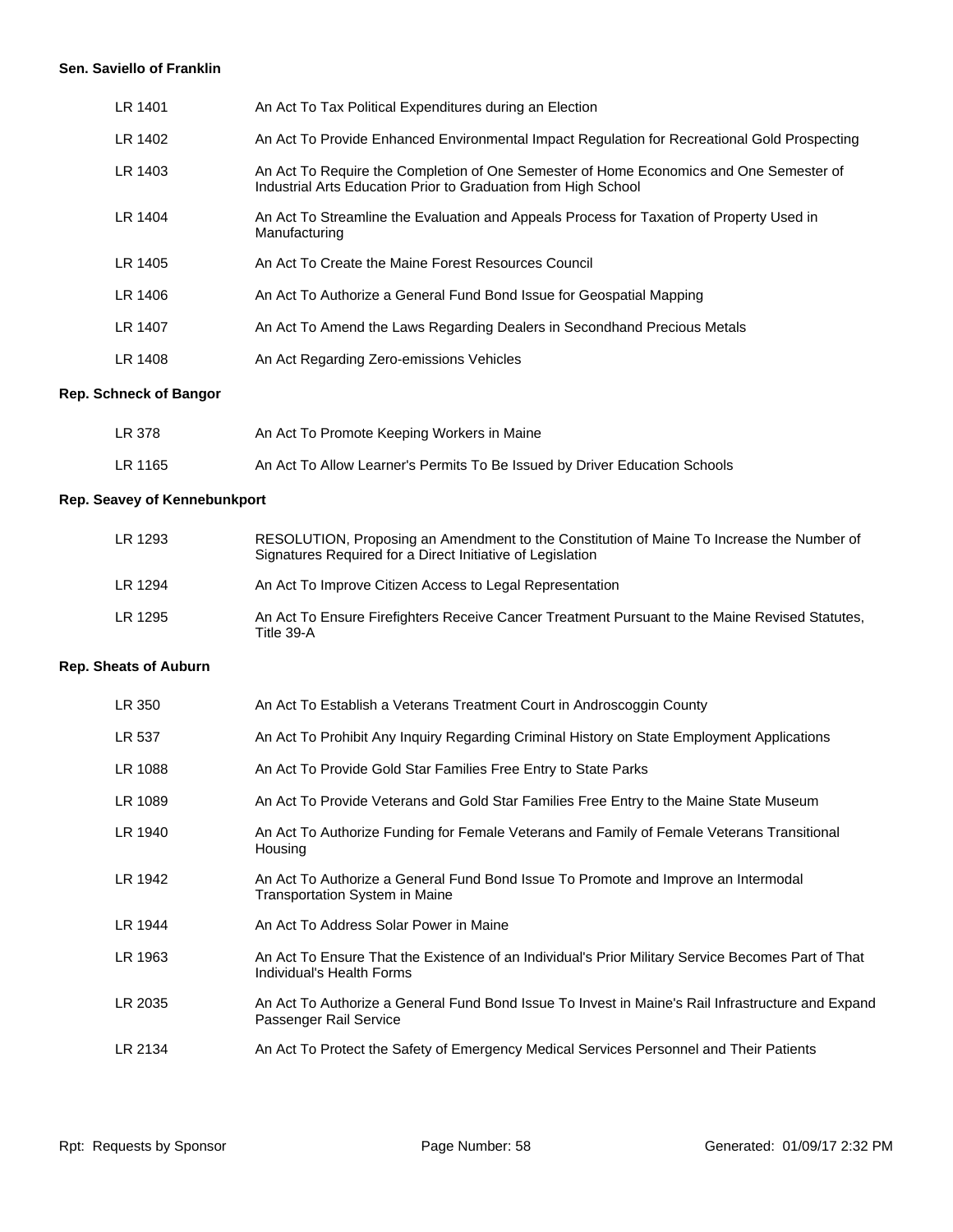# **Rep. Sherman of Hodgdon**

| LR 1298 | An Act Authorizing the Deorganization of Cary Plantation           |
|---------|--------------------------------------------------------------------|
| LR 1299 | An Act To Provide Additional Funding for Persons with Disabilities |
| LR 1670 | An Act To Fund and Enhance the Maine Diversion Alert Program       |
| LR 1907 | An Act To Strengthen the Independence of the Public Advocate       |

# **Rep. Simmons of Waldoboro**

| LR 354  | An Act To Allow Certain Municipal Shellfish Conservation Wardens To Seize and Sell Marine<br>Organisms Taken in Violation of a Shellfish Conservation Ordinance |
|---------|-----------------------------------------------------------------------------------------------------------------------------------------------------------------|
| LR 664  | An Act To Create a 3-year Rotation for Freshwater Smelt Fishing Areas                                                                                           |
| LR 665  | An Act To Abolish Municipal Shellfish Ordinances                                                                                                                |
| LR 1062 | An Act To Increase the Quota for Smelts for Commercial Pelagic and Anadromous Fishing License<br><b>Holders</b>                                                 |
| LR 1063 | An Act To Give Veterans Priority in the Issuance of Any-deer Permits                                                                                            |
| LR 1064 | An Act To Promote and Encourage the Sustainability of the Elver Fishery                                                                                         |

# **Rep. Sirocki of Scarborough**

| LR 43        | An Act To Require a Person To Be Placed under Oath When Testifying before a Committee of the<br>Legislature                                                |
|--------------|------------------------------------------------------------------------------------------------------------------------------------------------------------|
| <b>LR 44</b> | An Act To Conform Maine Law to the Requirements of the American Dental Association Commission<br>on Dental Accreditation                                   |
| LR 303       | An Act To Repeal and Subject to Referendum in 2018 the Fund To Advance Public Kindergarten to<br>Grade 12 Education and the 3 Percent Income Tax Surcharge |
| LR 456       | An Act To Prohibit Female Genital Mutilation                                                                                                               |
| LR 855       | An Act To Clarify Dental Hygiene Practice Settings                                                                                                         |
| LR 1008      | An Act To Require Reimbursement to Hospitals for Patients Awaiting Placement in Nursing Facilities                                                         |
| LR 2169      | An Act To Repeal the Requirement That Child Care Facility Workers and Family Child Care Providers<br>Submit To Criminal Background Checks                  |
| LR 2170      | An Act To Safeguard the Rights of Private Child Care Businesses                                                                                            |

# **Rep. Spear of South Thomaston**

| LR 1097 | An Act To Allow Municipalities with Clam Management Plans To Establish Conservation Areas                                                               |
|---------|---------------------------------------------------------------------------------------------------------------------------------------------------------|
| LR 1098 | An Act To Expand MaineCare                                                                                                                              |
| LR 1099 | An Act To Provide a Sales Tax Exemption for Materials and Equipment That Enable Older Persons<br>and Persons with Disabilities To Remain in Their Homes |
| LR 1100 | An Act To Extend to One Year the Probationary Period for Certain Municipal Employee Positions                                                           |
| LR 1101 | An Act To Require That Certain Applicant Information for Certain Local Government and School<br>Administrative Positions Be Public upon Application     |
| LR 1102 | An Act To Coordinate Information Regarding Residence Provided through Property Tax Filings and<br>Income Tax Filings                                    |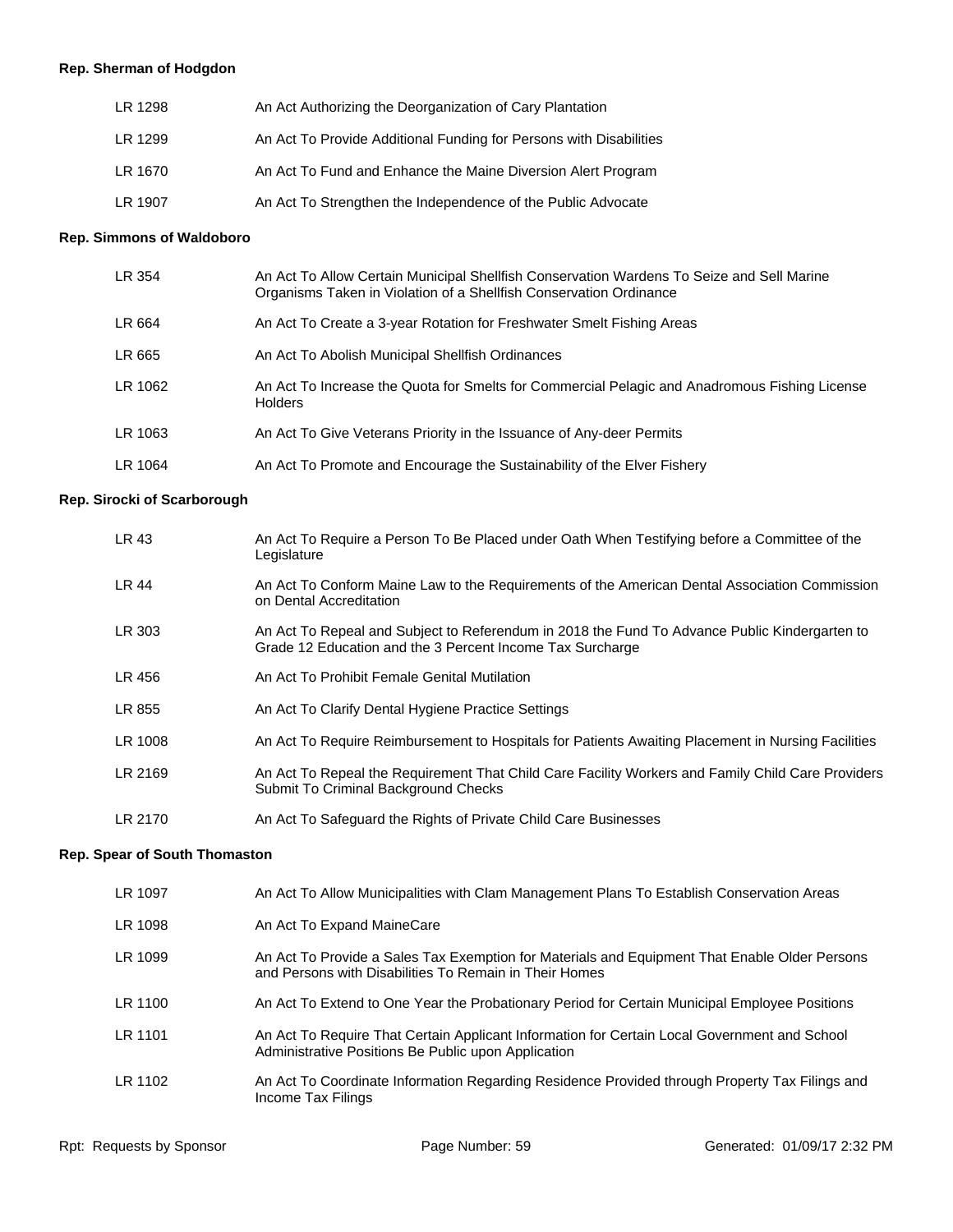# **Rep. Spear of South Thomaston**

| LR 1103 | An Act To Index For Inflation Local Road Block Grants                                                                        |
|---------|------------------------------------------------------------------------------------------------------------------------------|
| LR 1104 | An Act To Allow Municipalities To Prohibit Weapons at Municipal Public Proceedings and Polling<br><b>Places</b>              |
| LR 1527 | An Act To Increase the Jurisdictional Limits for Small Claims                                                                |
| LR 1528 | An Act To Facilitate the Ability of Nonprofit Organizations To Pursue Claims in Court                                        |
| LR 1529 | An Act To Amend the Laws Governing the Deduction for MaineCare Payments from a School<br>Administrative Unit's State Subsidy |

# **Rep. Stanley of Medway**

| LR 185  | An Act To Extend the Veteran Property Tax Exemption to Veterans Who Have Served on Active Duty                                                     |
|---------|----------------------------------------------------------------------------------------------------------------------------------------------------|
| LR 641  | An Act To Provide Training for the Parents of Children with Autism and Related Disorders                                                           |
| LR 642  | An Act To Allow Extra Lights on the Front of a Motorcycle                                                                                          |
| LR 643  | An Act To Impose a Three-month Loss of a Driver's License for Driving While Texting                                                                |
| LR 644  | An Act To Allow an Immediate Family Member of a School Board Member To Be Employed in a<br>Prohibited Job on a Two-thirds Vote of the School Board |
| LR 645  | An Act To Require Pedestrians To Wear Reflective Vests on Public Ways after Sunset                                                                 |
| LR 646  | An Act To Allow Camper Trailers To Remain on Campgrounds Year-round                                                                                |
| LR 647  | An Act To Allow the Child of a Veteran Enrolled in an Out-of-state College or University To Take a<br>Course in Maine for Free                     |
| LR 648  | An Act To Allow Persons 70 Years of Age and Older To Opt Out of Jury Duty                                                                          |
| LR 832  | An Act To Require Horse-drawn Carriages and Wagons To Be Equipped with Reflectors                                                                  |
| LR 1233 | An Act Regarding the Payment of Funeral Expenses                                                                                                   |
| LR 1490 | An Act To Provide Landowners a Property Tax Exemption for Certain Trails                                                                           |
| LR 1491 | An Act To Adjust the Formula for Calculating the Allocation of Moose Permits for Hunting Lodges                                                    |
| LR 1634 | An Act To Modernize and Improve Maine's Property Tax System                                                                                        |

# **Rep. Stearns of Guilford**

| LR 259  | An Act To Clarify Riparian Right-of-way Limitations                                                                                   |
|---------|---------------------------------------------------------------------------------------------------------------------------------------|
| LR 260  | An Act To Provide Equity in Education Funding                                                                                         |
| LR 268  | An Act To Create a Tax on the Production of Electricity from Wind Resources                                                           |
| LR 275  | An Act To Stabilize Maine's Educational Leadership and Vision                                                                         |
| LR 892  | An Act To Require an Operator of an All-terrain Vehicle Driven on Certain Roads To Have a Driver's<br>License and Liability Insurance |
| LR 894  | An Act Regarding the Use of Helmets by Minors Riding in an All-terrain Vehicle with an Adult                                          |
| LR 895  | An Act To Remove the Income Restrictions Imposed on Retired Educators Who Return to Work                                              |
| LR 1073 | An Act To Improve the Student Transfer Process                                                                                        |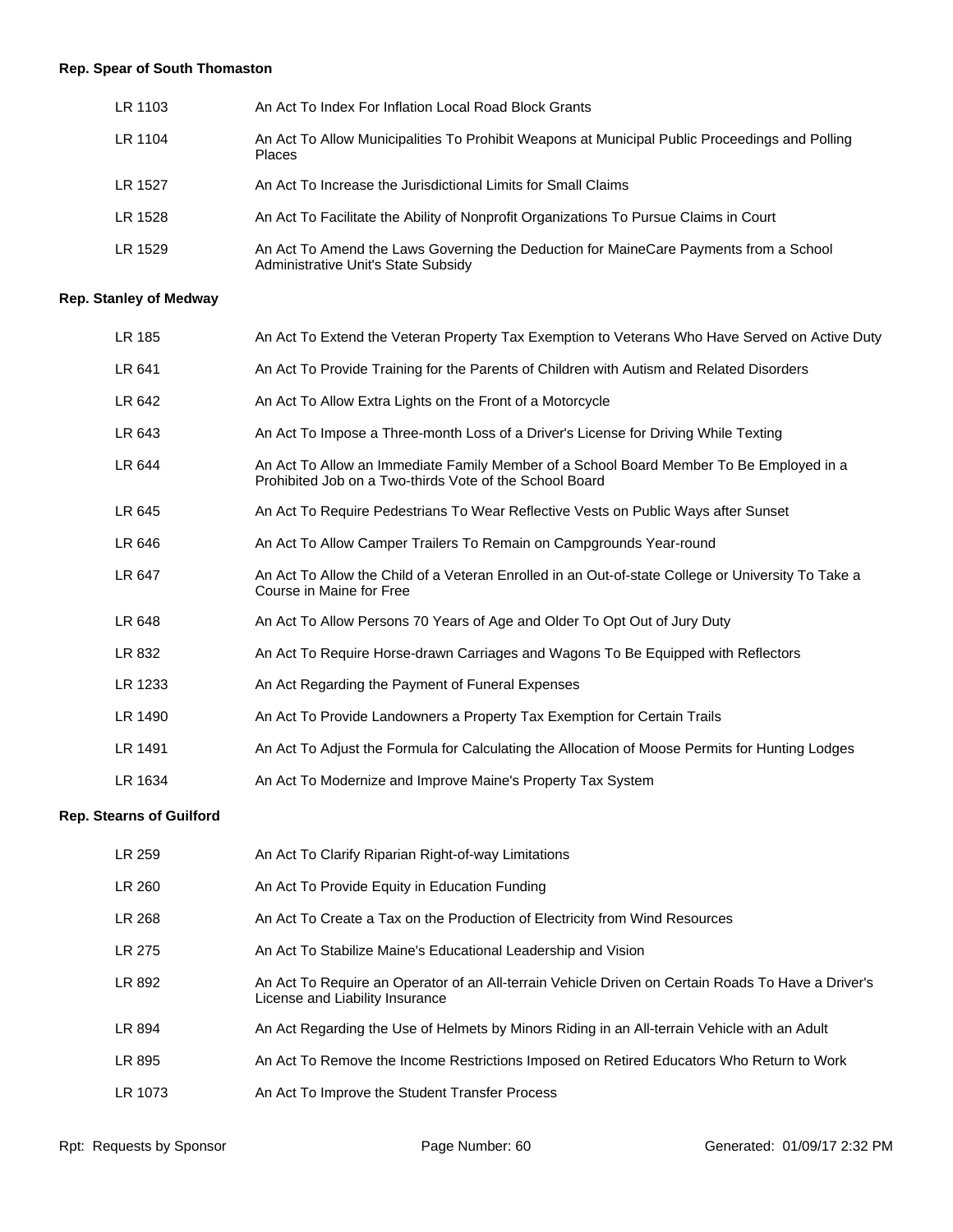# **Rep. Stearns of Guilford**

| LR 1076 | An Act To Protect the Personal Information of Employees                        |
|---------|--------------------------------------------------------------------------------|
| LR 1143 | An Act To Improve State General Purpose Aid Funding Equity                     |
| LR 1144 | An Act To Improve the State Motor Vehicle Inspection Requirements              |
| LR 1196 | An Act To Recognize Computer Science in the Path to Proficiency                |
| LR 1729 | An Act To Allow Public Schools To Reserve Funds Designated for Personnel Costs |
| LR 1730 | An Act To Return the Normal Cost of Teacher Retirement to the State            |
| LR 1742 | An Act To Improve the Equity of State Aid to Schools                           |

# **Rep. Stetkis of Canaan**

| LR 800  | An Act To Protect Jobs and the Maine Economy by Eliminating the 3% Income Tax Surcharge<br>Imposed on Certain Mainers and the Fund To Advance Public Kindergarten to Grade 12 Education |
|---------|-----------------------------------------------------------------------------------------------------------------------------------------------------------------------------------------|
| LR 1056 | An Act To Provide Funding for County Jails from Annual Sales Tax Collected from the Sale of<br>Marijuana                                                                                |
| LR 1431 | An Act To Amend the Maine Clean Election Act                                                                                                                                            |
| LR 1432 | An Act To Protect the Tax Base of Municipalities by Removing the Property Tax Exemption for Land<br>Held for Conservation or Public Access Purposes                                     |
| LR 1433 | An Act To Allow the Interception of Income Tax Refunds To Satisfy Judgments                                                                                                             |
| LR 1434 | An Act To Clarify the Laws Governing Hunting from a Vehicle                                                                                                                             |
| LR 1435 | An Act To Amend the Labor Laws Pertaining to Minors                                                                                                                                     |

# **Rep. Stewart of Presque Isle**

| An Act To Legalize Sunday Hunting on Private Property                                                                                  |
|----------------------------------------------------------------------------------------------------------------------------------------|
| An Act Regarding Minimum Wage Increases                                                                                                |
| An Act To Amend the Process for Qualifying a Referendum Question on the Statewide Ballot                                               |
| An Act To Provide a Travel Stipend to Members of the Maine National Guard                                                              |
| An Act To Make a Person Convicted of a Crime Liable for Payment of Investigative and Prosecutorial<br>Costs                            |
| An Act To Increase Funding for Drug Addiction Treatment in Northern Maine                                                              |
| An Act To Establish an Organization To Provide Marketing Services for Businesses and Other Entities<br>in Northern Maine               |
| An Act To Allow a Law Enforcement Agency That Treats a Person with Naloxone Hydrochloride To Bill<br>That Person for That Treatment    |
| An Act To Require a Person Who Has Been Treated by a Law Enforcement Officer with Naloxone To<br><b>Attend Rehabilitation Services</b> |
| An Act To Increase the Penalty for Aggravated Sex Trafficking                                                                          |
| An Act Regarding the Restriction on Passengers for New Drivers                                                                         |
| An Act Regarding the Transportation of Prisoners to County Jails                                                                       |
|                                                                                                                                        |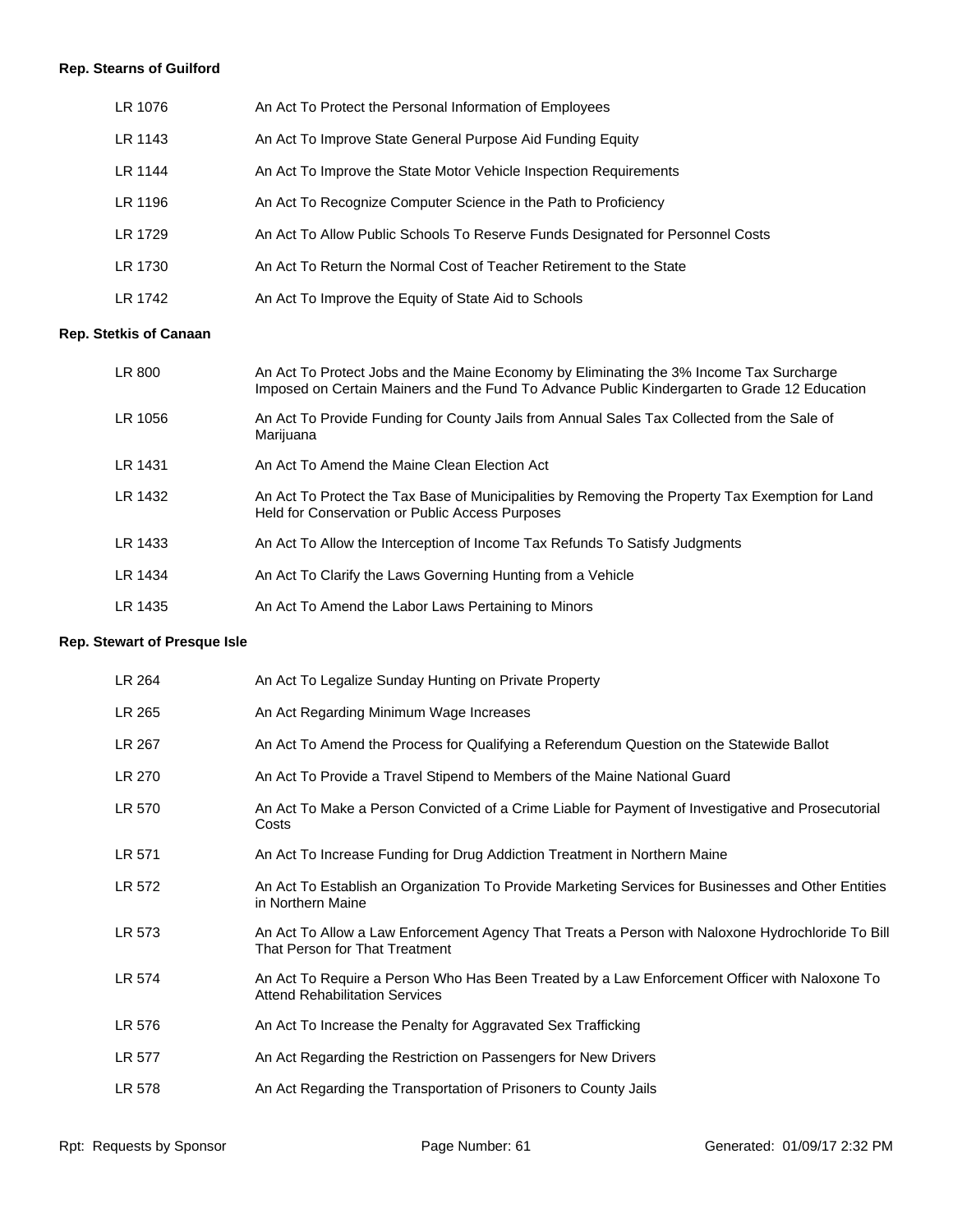# **Rep. Stewart of Presque Isle**

| LR 579  | An Act Regarding a Definition for Child Abuse in the Maine Criminal Code                                                                                                          |
|---------|-----------------------------------------------------------------------------------------------------------------------------------------------------------------------------------|
| LR 951  | Resolve, To Amend Nursing Facility Licensing Regulations To Permit Nurse Practitioners, Clinical<br>Nurse Specialists and Physician Assistants To Perform Certain Physician Tasks |
| LR 1110 | An Act Regarding the Rural Veterans Homeless and Transition Program                                                                                                               |
| LR 1112 | An Act Regarding the Corporate Income Tax                                                                                                                                         |
| LR 1113 | An Act Regarding Emergency Lights on Personal Vehicles of Firefighters Used When Responding to<br><b>Emergency Calls</b>                                                          |
| LR 1114 | An Act To Eliminate the Regional Salary Adjustment for Public School Systems                                                                                                      |
| LR 1115 | An Act Regarding Certain Persons Convicted of Nonviolent Felonies                                                                                                                 |
| LR 1134 | An Act To Promote Workforce Participation                                                                                                                                         |
| LR 1135 | An Act To Support Working Families                                                                                                                                                |
| LR 1968 | An Act Regarding Investments by the Maine Public Employees Retirement System                                                                                                      |
| .       |                                                                                                                                                                                   |

#### **Rep. Strom of Pittsfield**

| LR 1265 | An Act To Allow Sunday Hunting by Landowners and Those with Landowner Permission |
|---------|----------------------------------------------------------------------------------|
|---------|----------------------------------------------------------------------------------|

# **Rep. Sutton of Warren**

| LR 925        | An Act To Amend the Laws Governing the Income Tax Checkoff Program for the Maine Clean Election<br>Fund                                                                      |
|---------------|------------------------------------------------------------------------------------------------------------------------------------------------------------------------------|
| LR 926        | RESOLUTION, Proposing an Amendment to the Constitution of Maine To Require, for a Direct<br>Initiative of Legislation, That Signatures Come from Each Congressional District |
| <b>LR 927</b> | An Act To Establish a Training Wage To Ensure Access To Employment for Workers Seeking Their<br>First Job                                                                    |
| LR 928        | An Act To Establish Unbiased Terminology in Campaign Finance Law                                                                                                             |
| LR 929        | An Act To Increase Voter Knowledge by Placing the Amount of the Total Current Bond Debt on Each<br><b>Ballot That Contains a Bond Issue</b>                                  |
| LR 930        | An Act To Preserve Funding for the Maine Clean Election Act Program by Removing Gubernatorial<br>Candidates from Eligibility                                                 |
| LR 2014       | An Act To Amend the Procedure To Determine the Wording of Summaries for Citizen Initiatives                                                                                  |

#### **Rep. Sylvester of Peaks Island**

| LR 553  | An Act To Create the Maine Water Trust To Regulate and Protect Maine's Water Supply and Ensure<br>the Quantity and Quality of Maine's Drinking Water |
|---------|------------------------------------------------------------------------------------------------------------------------------------------------------|
| LR 559  | An Act To Expand the Rights of Public Employees under the Maine Labor Relations Act                                                                  |
| LR 569  | An Act To Authorize a Local Option Sales Tax                                                                                                         |
| LR 1307 | An Act To Clarify Collective Bargaining in School Districts                                                                                          |
| LR 1309 | An Act To Clarify That Involuntary Transfer Is Subject To Collective Bargaining                                                                      |
| LR 1748 | An Act To Clarify Arbitration Privacy                                                                                                                |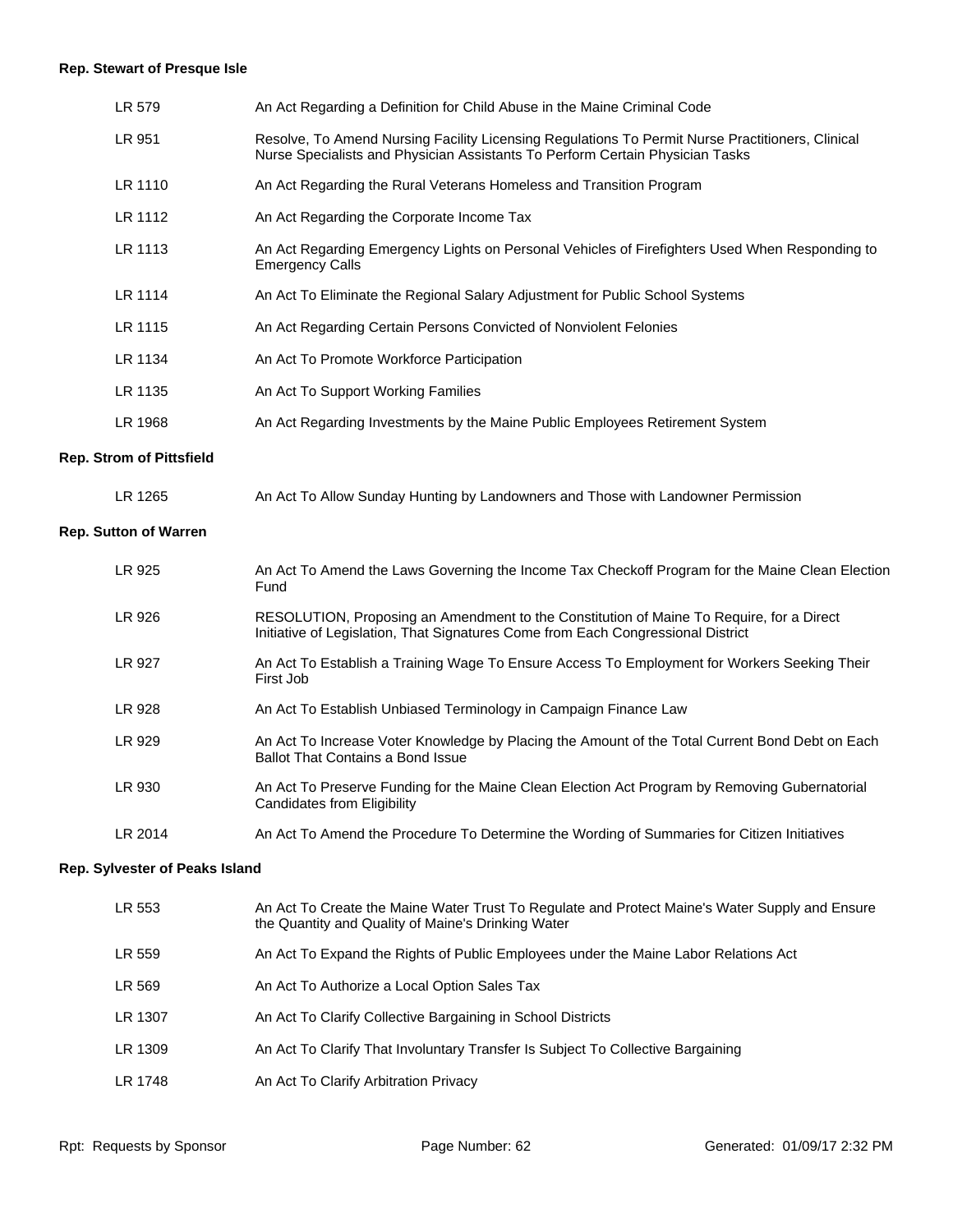# **Rep. Sylvester of Peaks Island**

| LR 1888 | An Act To Prevent Overdose Deaths and Infectious Diseases by Establishing Safer Drug Use Facilities |
|---------|-----------------------------------------------------------------------------------------------------|
| LR 2011 | An Act Regarding Bringing Certain Criminal Charges                                                  |

#### **Rep. Talbot Ross of Portland**

| LR 560  | An Act To Create a Maine Race, Ethnicity and Cultural Studies Educational Component                          |
|---------|--------------------------------------------------------------------------------------------------------------|
| LR 561  | An Act To Enact the Maine Fair Chance Employment Act                                                         |
| LR 563  | An Act To Create the Office of Minority Business and Workforce Development                                   |
| LR 2051 | An Act To Enhance Maine's Coordinated Response to Mental Health Crises                                       |
| LR 2052 | An Act To Fund Railroad Infrastructure and Operators                                                         |
| LR 2053 | An Act To Establish the Task Force on Civics Education                                                       |
| LR 2054 | An Act Regarding Testing for Teacher Certification                                                           |
| LR 2055 | An Act To Ensure the Availability of In-person Visitation in County Jails                                    |
| LR 2056 | An Act Regarding Mental Health First Aid Training for Corrections Personnel                                  |
| LR 2057 | An Act Regarding Housing Security                                                                            |
| LR 2058 | An Act To Provide Additional Good Time for Completion of Rehabilitative Education and Vocational<br>Programs |
| LR 2059 | An Act To Establish the Permanent Commission on the Status of Racial and Ethnic Minority<br>Communities      |
| LR 2127 | An Act To Establish Community Lending Circles                                                                |

# **Rep. Tepler of Topsham**

| LR 48   | An Act To Provide a Sales Tax Exemption for Feminine Hygiene Products                                                                         |
|---------|-----------------------------------------------------------------------------------------------------------------------------------------------|
| LR 64   | An Act To Restore Revenue Sharing                                                                                                             |
| LR 65   | An Act To Provide MaineCare Coverage for Dental Services to Adults with Intellectual Disabilities or<br>Autistic Disorder                     |
| LR 133  | An Act To Exempt Diapering Products from the Sales Tax                                                                                        |
| LR 1148 | An Act To Require Notification of Long-term Care Policy Increases                                                                             |
| LR 1153 | An Act To Provide Funding to Municipalities Severely Infested by Brown-tail Moth Caterpillars                                                 |
| LR 1473 | An Act To Limit Overdraft Fees to Protect Maine Consumers                                                                                     |
| LR 1474 | An Act To Establish a Commission To Develop a Strategic, Regionally Focused Economic<br>Development Plan for Maine                            |
| LR 1475 | An Act To Require Maine Governmental Departments That Affect Citizen Health and Safety To Staff at<br>Least 75 Percent of Available Positions |
|         |                                                                                                                                               |

# **Rep. Terry of Gorham**

| LR 555 | An Act To Prohibit Corporal Punishment in Schools |
|--------|---------------------------------------------------|
|--------|---------------------------------------------------|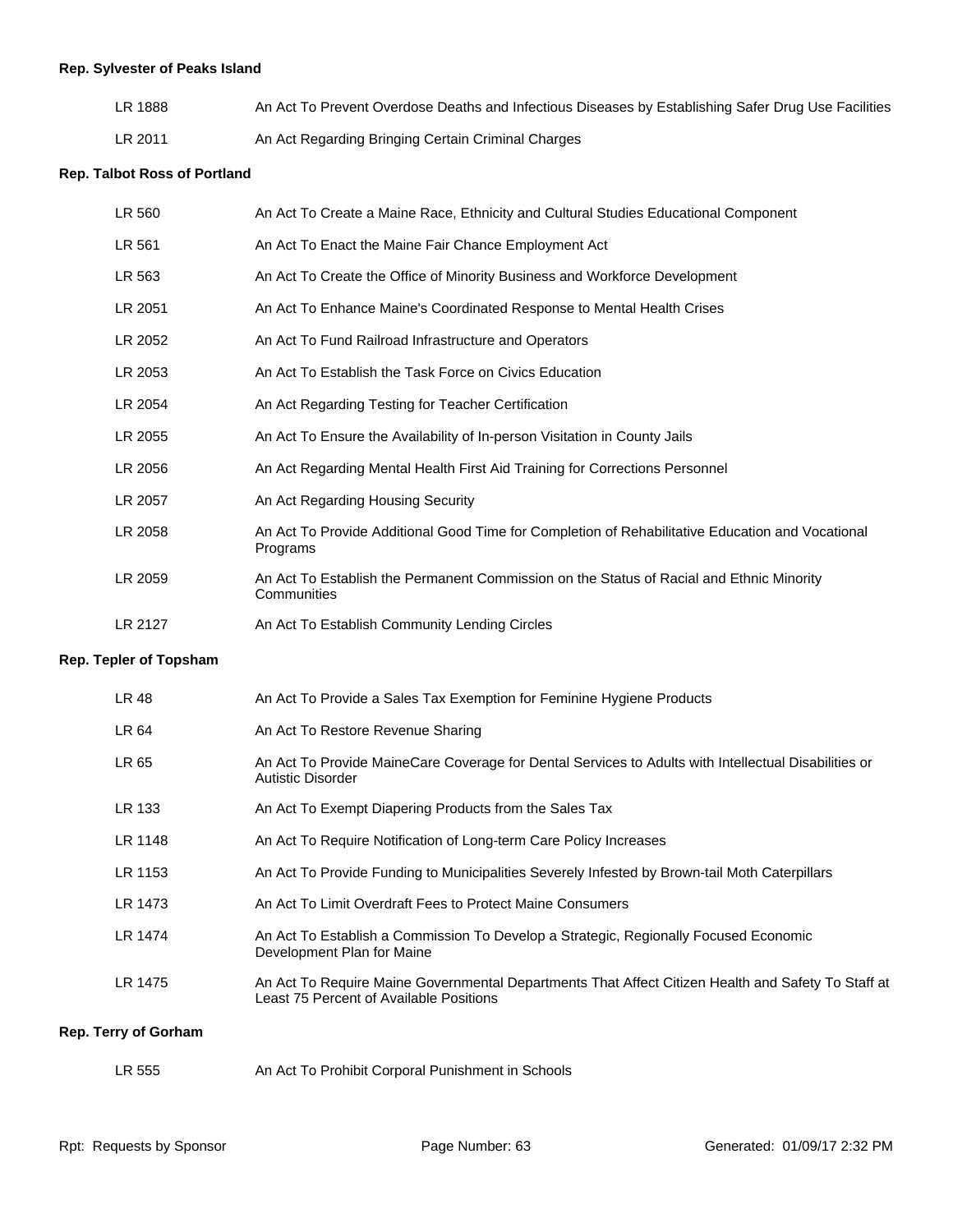# **Rep. Terry of Gorham**

| LR 806  | An Act To Expand Wine and Beer Tastings at Retail Establishments                      |
|---------|---------------------------------------------------------------------------------------|
| LR 1954 | An Act To Provide a Healthy Learning Environment in Early Care and Education Settings |

# **Rep. Theriault of China**

| LR 954  | An Act To Remove Certain Exemptions to the Laws Concerning Tree Specialists                                                       |
|---------|-----------------------------------------------------------------------------------------------------------------------------------|
| LR 955  | An Act Regarding the Funding of Volunteer Fire Departments                                                                        |
| LR 1428 | An Act Regarding Game That Is Confiscated in Connection with an Alleged Violation of Inland<br><b>Fisheries and Wildlife Laws</b> |
| LR 1430 | An Act To Provide Funding for the Restoration of China Lake                                                                       |
| LR 1936 | An Act To Allow a Motorist To Make a Left Turn at a Red Light under Certain Conditions                                            |

# **Pres. Thibodeau of Waldo**

| LR 438  | An Act To Repeal the Laws Governing Truck Camper Registration                                                                                  |
|---------|------------------------------------------------------------------------------------------------------------------------------------------------|
| LR 1161 | An Act To Support Employers and Employees                                                                                                      |
| LR 1162 | An Act To Protect Voting Integrity                                                                                                             |
| LR 1163 | An Act To Establish a Primary System in Maine                                                                                                  |
| LR 1212 | An Act To Protect Maine Children by Clarifying the Laws Governing Recreational Marijuana                                                       |
| LR 1214 | An Act To Increase the Maximum Registered Vehicle Weight Allowed for Special Veterans Plates                                                   |
| LR 1215 | An Act Regarding the Legalization of Marijuana                                                                                                 |
| LR 1221 | An Act To Expand the Maine State Housing Authority's Home Repair Program                                                                       |
| LR 1222 | An Act To Simplify the Licensing Process for Off-site Catering                                                                                 |
| LR 1457 | An Act To Minimize Hardship by Prohibiting the State from Reducing the Wages of a State Employee<br>To Recoup Payments the State Made in Error |
| LR 1534 | An Act To Facilitate the Functioning of First Responders and Community Responders in Rural Areas                                               |
| LR 1535 | An Act To Establish the Maine Crime Victims' Bill of Rights                                                                                    |
| LR 1566 | An Act To Implement Wage Adjustments in the Department of Corrections                                                                          |
| LR 1577 | An Act To Promote Products Made in Maine                                                                                                       |
| LR 1615 | An Act To Eliminate the Welfare Cliff                                                                                                          |
| LR 1803 | An Act To Identify Funding Sources for Kindergarten to Grade 12 Education                                                                      |
| LR 2122 | An Act To Place a Short-term Moratorium on Recreational Marijuana                                                                              |
|         |                                                                                                                                                |

# **Rep. Timberlake of Turner**

| LR 469 | An Act Requiring the State To Be Responsible for Paying Teachers      |
|--------|-----------------------------------------------------------------------|
| LR 684 | An Act Regarding the Collection of Signatures for a Direct Initiative |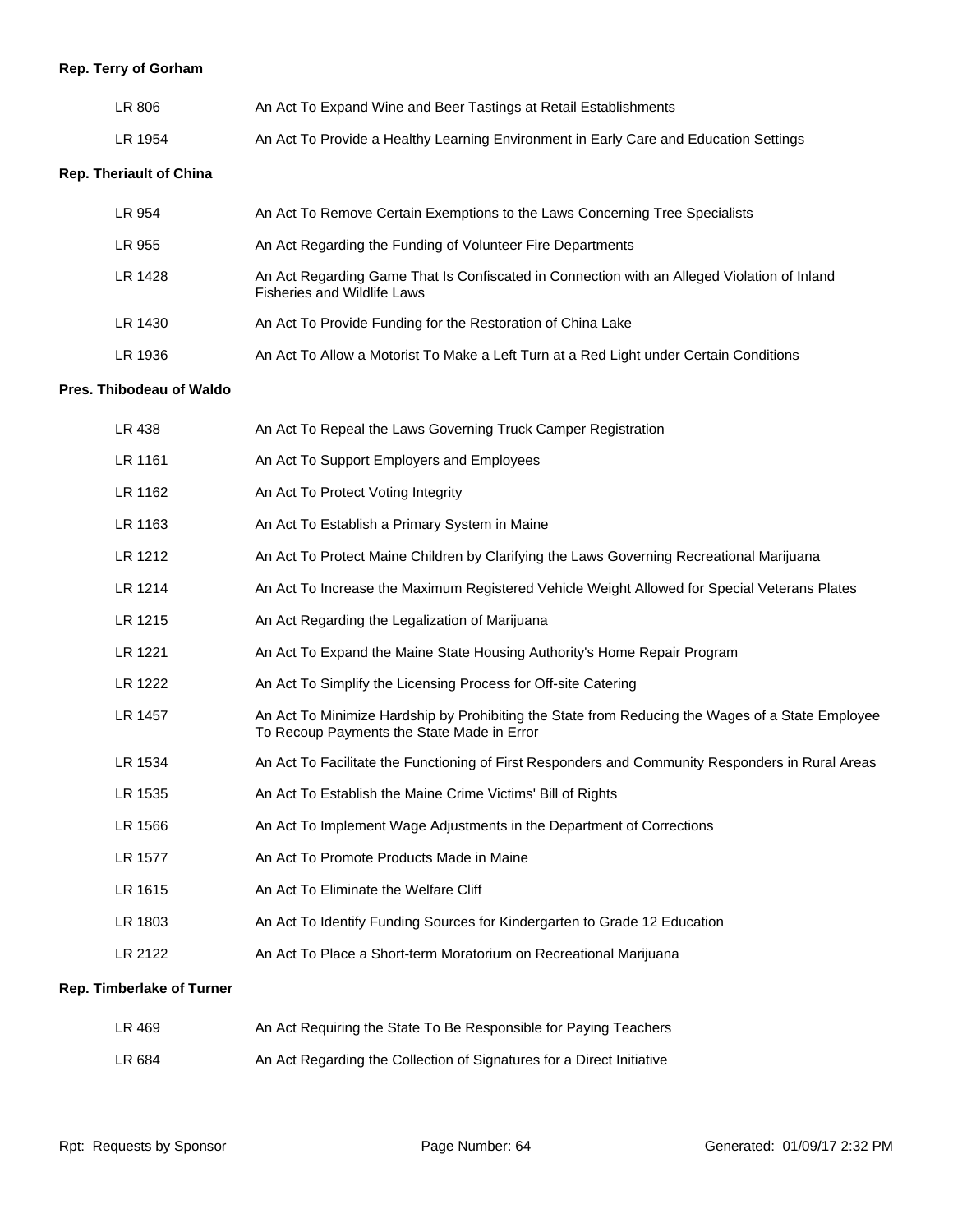# **Rep. Timberlake of Turner**

| LR 685  | An Act Regarding Absentee Voting by Residents of Nursing Homes and Other Residential Care<br><b>Facilities</b> |
|---------|----------------------------------------------------------------------------------------------------------------|
| LR 686  | An Act To Require the Text of a Direct Initiative To Be Printed on the Ballot                                  |
| LR 1450 | An Act To Improve Enforcement of Snowmobile Noise Levels                                                       |
| LR 1629 | An Act To Amend the Definition of General Use Pesticide                                                        |
| LR 1630 | An Act To Create a Training Wage                                                                               |

# **Rep. Tipping-Spitz of Orono**

| LR 343  | An Act To Prevent Tax Haven Abuse                                                                                                                       |
|---------|---------------------------------------------------------------------------------------------------------------------------------------------------------|
| LR 872  | An Act To Allow Corrections Officers To Administer Naloxone                                                                                             |
| LR 968  | An Act To Provide Additional Oversight and Protections to the Maine New Markets Capital Investment<br>Program and New Markets Capital Investment Credit |
| LR 969  | An Act To Ensure the Effectiveness of Tax Expenditures                                                                                                  |
| LR 970  | An Act To Increase Transparency in Maine's Income Tax Code                                                                                              |
| LR 971  | An Act To Improve the Maine Driver's License                                                                                                            |
| LR 972  | An Act To Improve Safety and Traffic Efficiency near School Grounds                                                                                     |
| LR 973  | An Act To Protect Freedom of Speech                                                                                                                     |
| LR 1350 | An Act Regarding Maine's Tax Code                                                                                                                       |
| LR 2100 | An Act To Ensure Sufficient Funding for Regulation and Enforcement of the Retail Marijuana Industry                                                     |
| LR 2107 | An Act To Require Adherence to Maine's Treaties                                                                                                         |
| LR 2133 | An Act To Ensure Equitable Enforcement of Drug Laws                                                                                                     |
| LR 2139 | An Act To Ensure Proper Care for Citizens of the State Who Are Suffering from Drug Addiction                                                            |
| LR 2144 | An Act To Improve the Working Relationship between the State of Maine and the Sovereign Nations<br>within the State's Borders                           |

# **Rep. Tucker of Brunswick**

| LR 849  | An Act Concerning Determinations of Impairment Caused by Infectious Disease for Corrections<br><b>Employees</b>                                                    |
|---------|--------------------------------------------------------------------------------------------------------------------------------------------------------------------|
| LR 850  | An Act To Provide Compensation to a Corrections Officer Injured by a Patient or Prisoner                                                                           |
| LR 851  | An Act To Establish a Presumption of Impairment in the Line of Duty for Corrections Officers under the<br><b>Workers' Compensation Laws</b>                        |
| LR 852  | An Act To Remove the Philosophical Exemption from the Immunization Requirements for School<br>Students and Employees of Nursery Schools and Health Care Facilities |
| LR 1006 | An Act To Update the Regional Greenhouse Gas Initiative                                                                                                            |
| LR 1339 | An Act To Revise Maine's Environmental Laws                                                                                                                        |
| LR 1414 | An Act To Strengthen the Enforcement of Maine's Labor Laws                                                                                                         |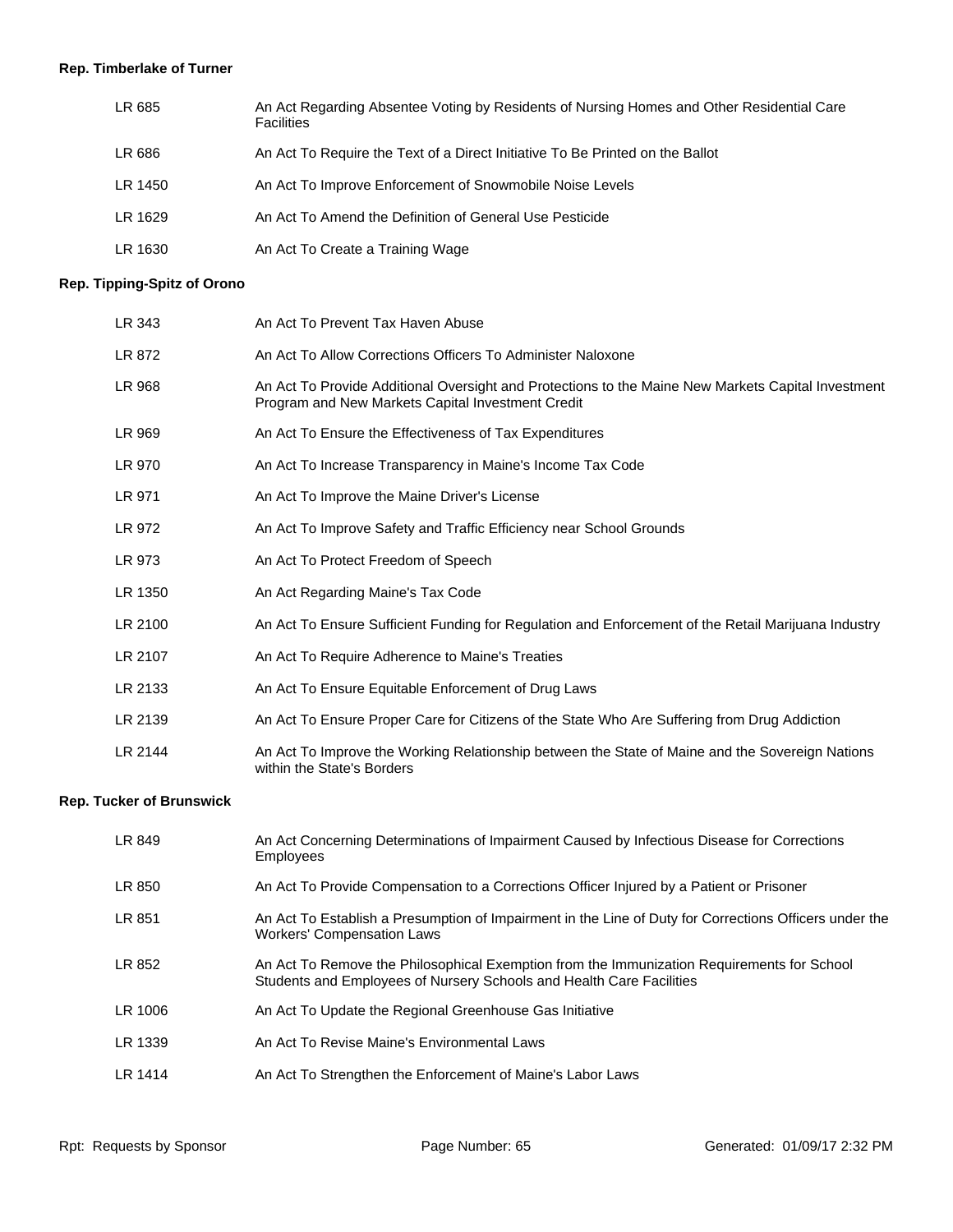# **Rep. Tucker of Brunswick**

| LR 1575 | An Act To Establish a Conditional Presumption of Compensability for Corrections Employees in Cases<br>of Impairment from Hypertension or Heart Disease |
|---------|--------------------------------------------------------------------------------------------------------------------------------------------------------|
| LR 1810 | An Act To Require Mortgage Servicers To Act in Good Faith in Dealings with Homeowners                                                                  |

#### **Rep. Tuell of East Machias**

| LR 77   | An Act To Clarify the Laws Regarding Education in the Unorganized Territories                                       |
|---------|---------------------------------------------------------------------------------------------------------------------|
| LR 78   | An Act To Expand Educational Opportunities in the Unorganized Territories                                           |
| LR 276  | An Act To Establish a Protocol for Review of State Education Content Standards of the System of<br>Learning Results |
| LR 372  | An Act To Protect Maine's Forest Rangers                                                                            |
| LR 517  | An Act To Address the Shortage of School Administrative Professionals                                               |
| LR 518  | An Act To Simplify the Professional Development Requirement in Education                                            |
| LR 519  | An Act To Adjust the Essential Programs and Services School Funding Formula                                         |
| LR 934  | An Act To Increase Efficiency in Enforcement of the Maine Human Rights Act                                          |
| LR 956  | An Act Regarding Legal Lobster Haul Times outside of the 3-mile Line                                                |
| LR 957  | An Act To Allow Alewife Harvesting for Educational Purposes in the Main Branch of the East Machias<br>River         |
| LR 1133 | Resolve, To Designate the Norman E. Bagley Memorial Bridge in East Machias                                          |
| LR 1250 | An Act To Increase the Penalties for Hunting Deer over Bait                                                         |
| LR 2030 | An Act To Create a Local Option Sales Tax on Recreational Marijuana                                                 |

#### **Rep. Turner of Burlington**

| LR 451  | An Act To Allow an Order Not To Resuscitate To Be Presented in the Form of an Indelible Mark                                                                            |
|---------|-------------------------------------------------------------------------------------------------------------------------------------------------------------------------|
| LR 480  | An Act Regarding Dancing on the Premises of Certain Liquor Licensees                                                                                                    |
| LR 502  | An Act Regarding the Withdrawal of a Single Municipality from a Regional School Unit                                                                                    |
| LR 503  | An Act To Exempt Sales to Parent-Teacher Organizations from the Sales Tax                                                                                               |
| LR 920  | An Act To Repeal the Requirement That Municipalities License Roller-skating Rinks                                                                                       |
| LR 933  | An Act To Amend the Laws Governing Shoreland Zoning                                                                                                                     |
| LR 936  | An Act Regarding the Taxation of Out-of-state Pensions                                                                                                                  |
| LR 942  | An Act To Reguire Center Line Markings on All State and State Aid Highways                                                                                              |
| LR 1248 | An Act To Extend the Allowed Time for the Interchange of Government Employees                                                                                           |
| LR 1272 | An Act To Require an Opinion of the Supreme Judicial Court on Direct Initiatives of Legislation                                                                         |
| LR 1276 | An Act To Require Ballots To List Candidates as Unenrolled If Not Registered with a Recognized Party                                                                    |
| LR 1277 | Resolution, Proposing an Amendment to the Constitution of Maine To Require That 10 Percent of<br>Signatures on a Direct Initiative of Legislation Come from Each County |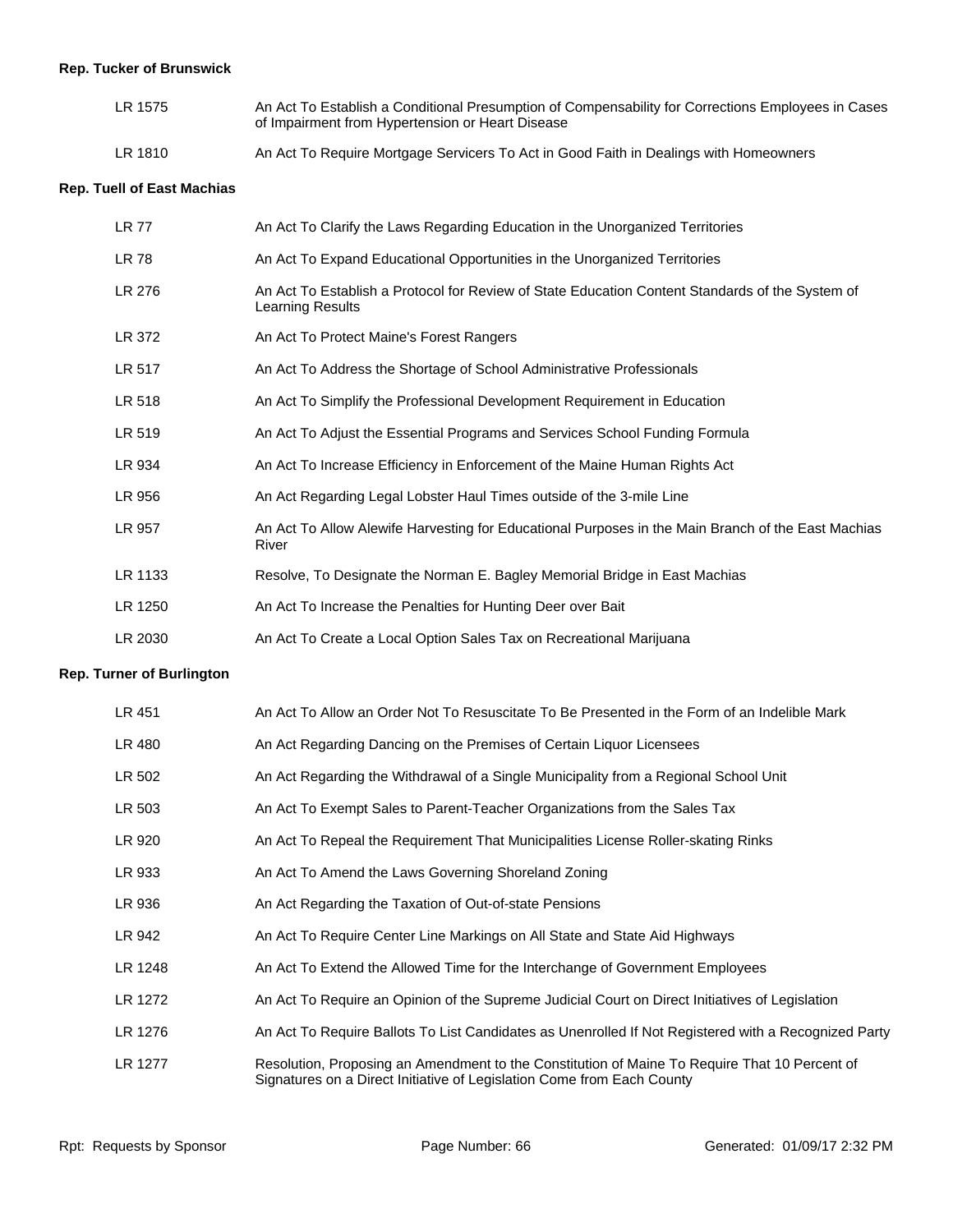# **Rep. Vachon of Scarborough**

| LR 1274 | An Act Requiring the Use of the Electronic Death Registration System                                                                 |
|---------|--------------------------------------------------------------------------------------------------------------------------------------|
| LR 1578 | An Act To Encourage Living Kidney Donation in Maine                                                                                  |
| LR 1579 | An Act To Reduce Morbidity and Mortality Related to Opioid Misuse                                                                    |
| LR 1604 | An Act Regarding Funding of the Collaborative School                                                                                 |
| LR 1638 | An Act To Support Evidence-based Treatment for Opioid Use Disorder                                                                   |
| LR 1700 | An Act To Ensure Safe Drinking Water for Maine Families                                                                              |
| LR 1701 | An Act To Develop a Statewide Hub-and-spoke Model To Improve Access, Treatment and Recovery<br>for Those with Substance Use Disorder |

# **Sen. Vitelli of Sagadahoc**

| LR 976  | An Act To Inform Employees of Potential Eligibility for the Earned Income Tax Credit                      |
|---------|-----------------------------------------------------------------------------------------------------------|
| LR 994  | An Act To Promote Prescription Drug Transparency and Control Prescription Prices for Maine<br>Consumers   |
| LR 1016 | An Act To Expand Competitive Skills Scholarships and Strengthen Maine's Workforce Development<br>Programs |
| LR 1017 | An Act To Establish the Tuition Integrity Act                                                             |
| LR 1018 | An Act To Establish a Student Loan Bill of Rights                                                         |
| LR 1507 | An Act To Increase Success for Maine Small Businesses                                                     |
| LR 1678 | An Act To Expand the Local Foods Economy                                                                  |

#### **Sen. Volk of Cumberland**

| LR 269 | An Act To Eliminate Income Tax on Civil Service Retirement Benefits                                                                                           |
|--------|---------------------------------------------------------------------------------------------------------------------------------------------------------------|
| LR 272 | An Act To Include Locally Funded School Construction Projects in the School Funding Formula                                                                   |
| LR 334 | An Act To Protect Minors from Sex Trafficking                                                                                                                 |
| LR 347 | An Act To Clear a Path to Employment                                                                                                                          |
| LR 431 | An Act To Deregulate the In-state Production, Extraction and Sale of Raw Honey                                                                                |
| LR 475 | An Act To Amend the Laws Governing the Maine State Housing Authority                                                                                          |
| LR 479 | An Act To Reclassify Certain Offenses and Increase the Efficiency of the Criminal Justice System                                                              |
| LR 622 | An Act To Authorize Podiatrists To Perform Certain Routine Procedures                                                                                         |
| LR 623 | An Act To Cap the Tipped Wage                                                                                                                                 |
| LR 905 | An Act To Support Workforce Development by Increasing Engineering Capacity                                                                                    |
| LR 977 | An Act To Conform the State Workforce Board and Workforce Development Programs to the Federal<br>Workforce Innovation and Opportunity Act of 2014             |
| LR 978 | An Act To Modernize the Operations of the Bureau of Rehabilitation Services and To Conform to the<br>Federal Workforce Innovation and Opportunity Act of 2014 |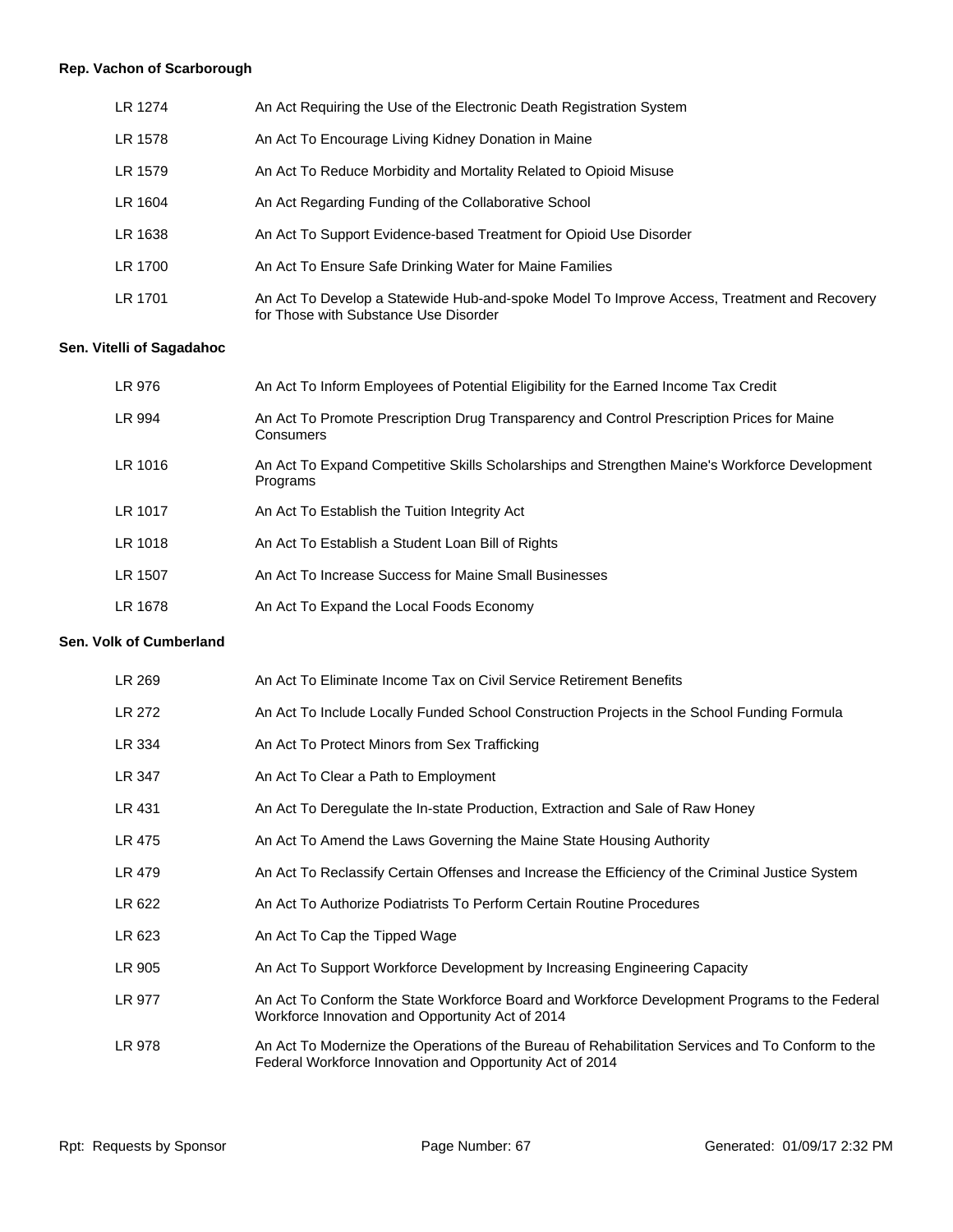#### **Sen. Volk of Cumberland**

| LR 979                  | An Act To Reform the Special Appointment Program in State Hiring and Retention for People with<br><b>Disabilities</b>                                        |  |
|-------------------------|--------------------------------------------------------------------------------------------------------------------------------------------------------------|--|
| LR 982                  | An Act To Give the Courts Sentencing Discretion When a Person with a Developmental Disability Has<br>Been Convicted of a Crime                               |  |
| LR 1009                 | An Act To Restore Judicial Discretion                                                                                                                        |  |
| LR 1105                 | An Act To Allow Maine Drivers To Use Bioptic or Telescopic Spectacles When Driving Class C Motor<br>Vehicles and When Testing for a Class C Driver's License |  |
| LR 1139                 | An Act To Reduce Youth Cancer Risk by Prohibiting the Use of Tanning Facilities by Persons under 18<br>Years of Age                                          |  |
| LR 1183                 | An Act To Provide Funding for Costs Associated with Requiring the Licensing of Midwives                                                                      |  |
| LR 1234                 | An Act To Adopt the Interstate Nurse Licensure Compact                                                                                                       |  |
| LR 1239                 | An Act Relating to Guidelines for Sentencing Juvenile Offenders                                                                                              |  |
| LR 1242                 | An Act To Use Technology To Facilitate Transportation for People with Disabilities                                                                           |  |
| LR 1420                 | An Act To Adopt the Uniform Act on Prevention of and Remedies for Human Trafficking                                                                          |  |
| LR 1504                 | An Act To Authorize a General Fund Bond Issue To Support the Independence of Maine's Seniors and<br>To Support Access to Safe Well Water                     |  |
| LR 1536                 | An Act Concerning Emergency Lights on Police Vehicles                                                                                                        |  |
| LR 1576                 | An Act To Ensure Access to Child Care for Working Families by Creating an Appeals Process for<br><b>Home Care Providers</b>                                  |  |
| LR 1619                 | An Act To Encourage the Construction of Affordable Housing                                                                                                   |  |
| LR 1797                 | An Act To Allow a Horticulture Business 3 Years To Sell Inventory of Plants That Are Determined To<br>Be Invasive                                            |  |
| LR 1805                 | An Act To Amend the Laws Relating to Motor Vehicle Dealers                                                                                                   |  |
| LR 1819                 | An Act To Amend the Laws Governing the Practice of Pharmacy                                                                                                  |  |
| LR 1820                 | RESOLUTION, Proposing an Amendment to the Constitution of Maine To Value Property Based on<br><b>Current Use</b>                                             |  |
| LR 1921                 | An Act To Improve Access to Cost-effective Health Care Services                                                                                              |  |
| LR 1923                 | An Act To Promote Biosecurity and Better Regulate the Importation, Possession and Use of Aquatic<br><b>Species</b>                                           |  |
| LR 2076                 | An Act To Support Evaluation of Project Hope Diversion Efforts                                                                                               |  |
| Rep. Wadsworth of Hiram |                                                                                                                                                              |  |
| LR 963                  | An Act To Amend Lien Recordings on Statutory Road Associations                                                                                               |  |
| LR 1146                 | An Act To Amend School Enrollment Age Eligibility                                                                                                            |  |
| LR 1181                 | An Act To Exempt Chiropractic Assistants from Being Required To Hold Licenses as Radiographers,<br>Nuclear Medicine Technologists or Radiation Therapists    |  |
| LR 1203                 | An Act To Provide Road Association Exemptions for Nonprimary Access Routes                                                                                   |  |

LR 1327 An Act To Promote Deer Hunting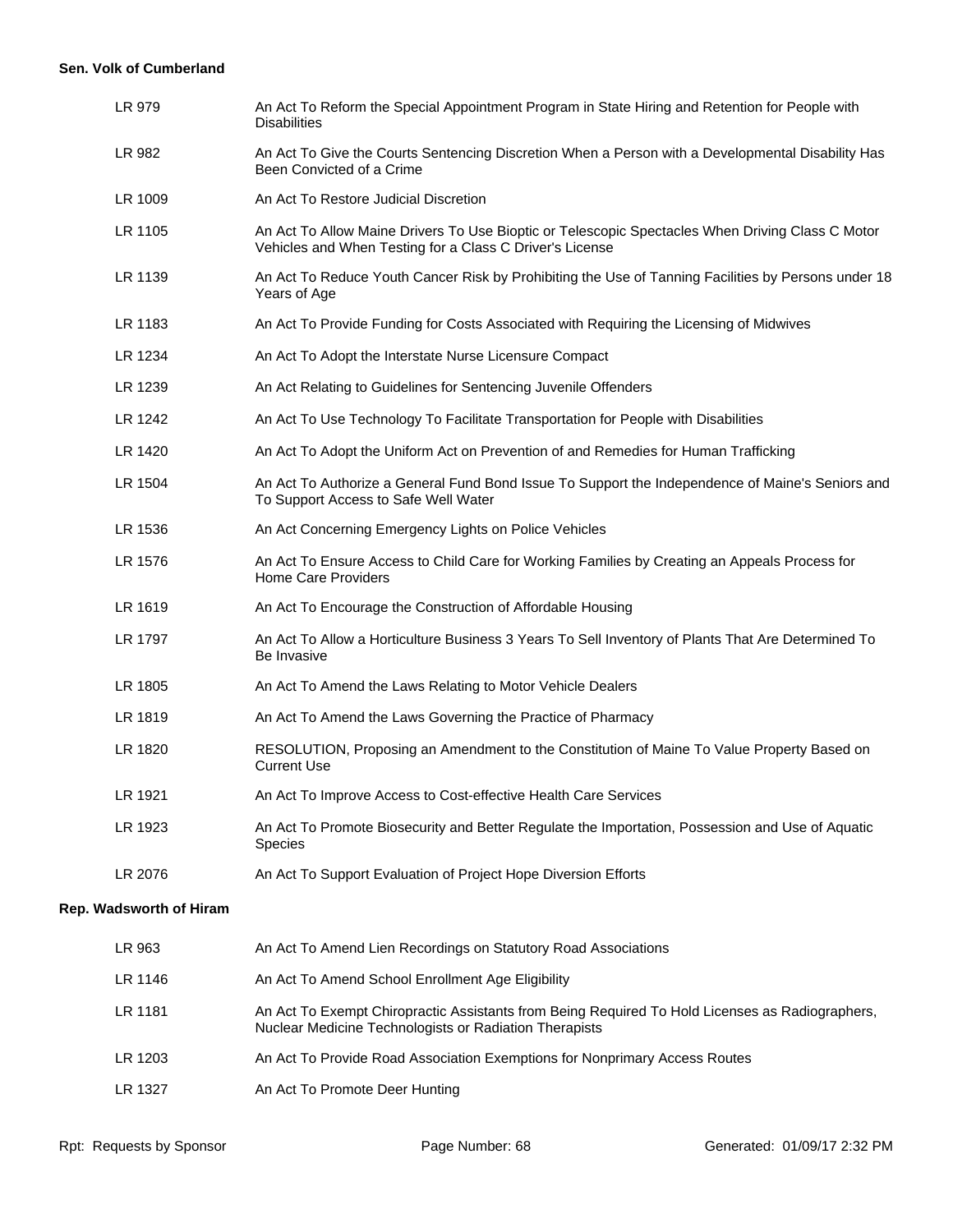# **Rep. Wadsworth of Hiram**

| LR 1360 | An Act To Protect the Right To Farm                                   |
|---------|-----------------------------------------------------------------------|
| LR 1547 | An Act To Ensure Transparency in Public Union Negotiations            |
| LR 1548 | An Act To Increase Efficiency in State Boards and Commissions         |
| LR 1549 | An Act To Discourage Tenants from Damaging Rental Property            |
| LR 1550 | An Act To Encourage Broadband Development through Private Investment  |
| LR 1626 | An Act To Make Maine's Casinos More Competitive                       |
| LR 1706 | An Act To Protect Scenic Resources of State and National Significance |
| LR 1707 | An Act To Designate a Maine Cleanup Day                               |
| LR 2047 | An Act To Reduce Electric Rates for Maine Businesses                  |

#### **Rep. Wallace of Dexter**

| LR 526 | An Act To Allow Disabled Veterans To Have More Than One Set of Disabled Veteran License Plates |
|--------|------------------------------------------------------------------------------------------------|
| LR 527 | An Act To Exempt Certain Veterans from Hunter Safety Courses                                   |

# **Rep. Ward of Dedham**

| LR 1655                         | An Act To Repeal the Personal Property Tax Law                                                                            |
|---------------------------------|---------------------------------------------------------------------------------------------------------------------------|
| LR 1656                         | RESOLUTION, Proposing an Amendment to the Constitution of Maine To Guarantee Citizens the<br>Right To Hunt, Fish and Trap |
| LR 1657                         | Resolve, To Establish a Commission To Study the Roles and Rights of Grandparents in Raising<br>Children                   |
| LR 1658                         | An Act To Protect Tipped Wage Workers                                                                                     |
| LR 1659                         | An Act To Prohibit the Harboring of Illegal Aliens                                                                        |
| LR 1660                         | An Act To Ensure the Integrity of the Election Process by Requiring Photo Identification                                  |
| LR 1661                         | An Act To Ensure the Right to Self-defense                                                                                |
| LR 1662                         | An Act To Prevent Violence against Emergency Responders                                                                   |
| LR 1663                         | An Act To Allow Corrections Personnel To Administer Life-saving Medication                                                |
| LR 1664                         | An Act To Reduce Restrictions on the Disposal of Batteries                                                                |
| LR 1665                         | An Act To Eliminate Drug Use among Welfare Recipients                                                                     |
| LR 2084                         | An Act To Allow Cemetery Corporations Greater Financial Flexibility                                                       |
| <b>Rep. Warren of Hallowell</b> |                                                                                                                           |

| LR 1335 | An Act Regarding Maine's Criminal Code                                        |
|---------|-------------------------------------------------------------------------------|
| LR 1722 | An Act To Support Temporarily Laid-off Workers                                |
| LR 1723 | An Act To Ensure the Cost-efficiency of Contracting Out Services by the State |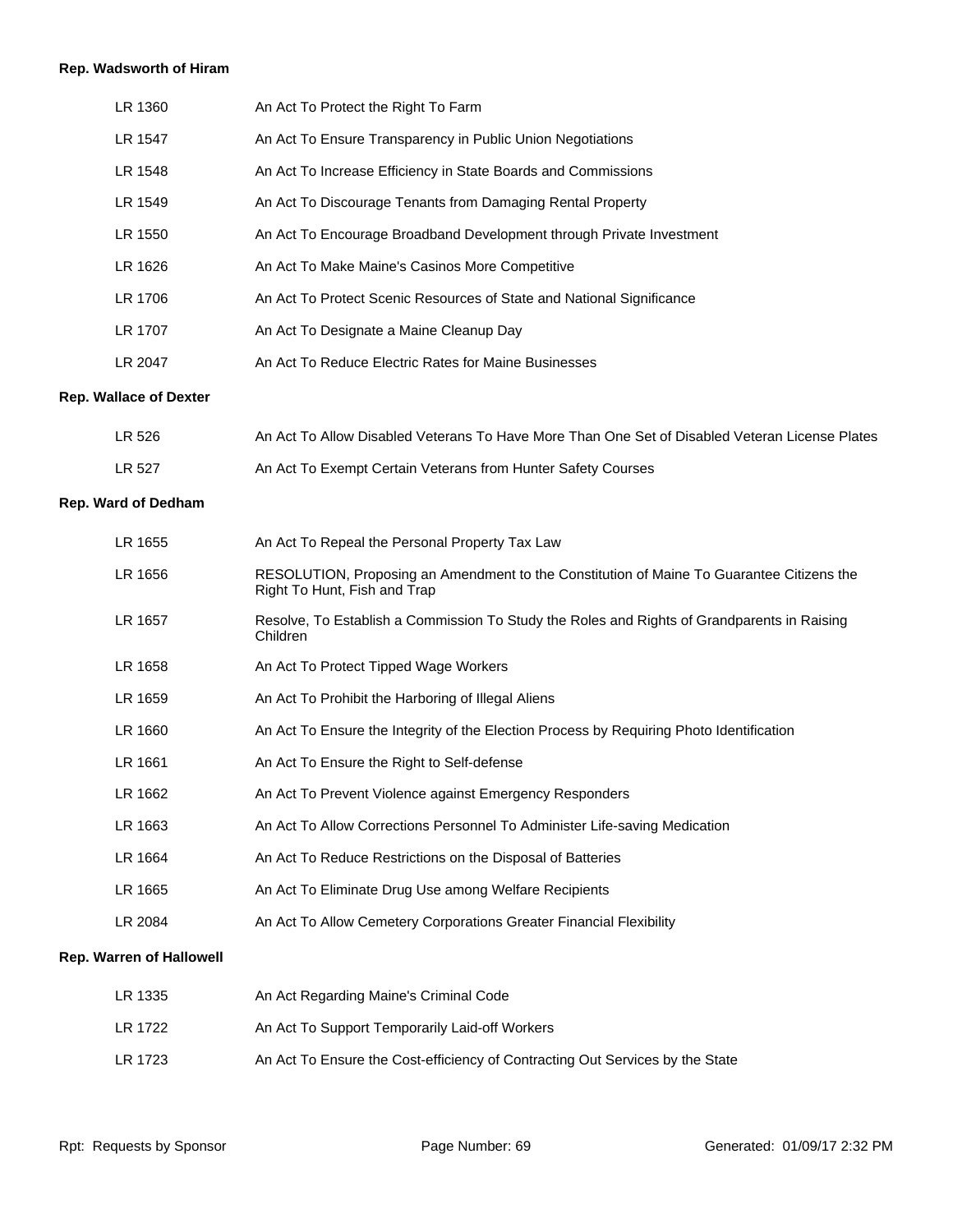# **Rep. Warren of Hallowell**

| LR 1724 | An Act To Prohibit the Privatization of State Correctional Facilities and the State's Mental Health<br>Hospitals |
|---------|------------------------------------------------------------------------------------------------------------------|
| LR 1725 | An Act To Protect Maine Children from Lung Cancer and Raise Radon Exposure Awareness                             |
| LR 1726 | An Act To Amend the Laws on Sentencing in Domestic Violence Cases                                                |

#### **Rep. White of Washburn**

| LR 1625 | An Act To Provide Flexibility on the Number of Race Dates at Commercial Harness Racing Tracks     |
|---------|---------------------------------------------------------------------------------------------------|
| LR 1627 | An Act To Amend the Laws Governing Slaughter and Inspection of Beef                               |
| LR 1628 | An Act To Amend the Laws Governing Tagging To Reflect the Closure of Tagging Stations on Holidays |

#### **Sen. Whittemore of Somerset**

| LR 484                       | An Act To Encourage Maine Consumers To Comparison-shop for Certain Health Care Procedures and<br>To Lower Health Care Costs            |
|------------------------------|----------------------------------------------------------------------------------------------------------------------------------------|
| LR 485                       | An Act Regarding Hospital Charges and Statements                                                                                       |
| LR 1011                      | An Act To Conform Maine's Privacy Notices to Federal Law                                                                               |
| LR 1164                      | An Act Regarding Agency Liquor Stores in Seasonal Communities                                                                          |
| LR 1411                      | An Act Governing Direct Primary Care Membership Agreements                                                                             |
| LR 1412                      | An Act To Amend the Maine Guaranteed Access Reinsurance Association Act                                                                |
| LR 1459                      | An Act To Reduce the In-stock Spirits Requirements for Liquor Agents in Towns with Certain<br>Populations                              |
| LR 1563                      | An Act To Enable Maine Employers' Mutual Insurance Company To Better Serve Maine Employers by<br>Eliminating the High-Risk Program     |
| LR 1597                      | An Act To Separate the Licenses for Property and Casualty Adjusters and Workers' Compensation<br>Adjusters                             |
| LR 1774                      | An Act To Conform Maine's Health Insurance Laws to Changes in Federal Law                                                              |
| LR 1806                      | An Act To Amend the Usage and Consumer Protections of Guaranteed Asset Protection Waivers                                              |
| LR 2116                      | An Act To Allow Credit and Debit Card Surcharges                                                                                       |
| LR 2123                      | An Act To Allow Kennebec Valley Council of Governments To Provide Municipal Services to Small<br>Towns under the Maine Tort Claims Act |
| <b>Rep. Winsor of Norway</b> |                                                                                                                                        |
| LR 1446                      | An Act To Protect the Scenic Character of Maine's Special Places                                                                       |
| LR 2119                      | An Act To Require a Review of the State Employee and Teacher Retirement Plan                                                           |
| <b>Rep. Wood of Greene</b>   |                                                                                                                                        |
| LR 313                       | An Act Regarding Final Enactment of the State Budget                                                                                   |
| $I$ D $244$                  | DECOLLITION, Despective on Approximated the Constitution of Maine To Fetablish the Dight To Llug                                       |